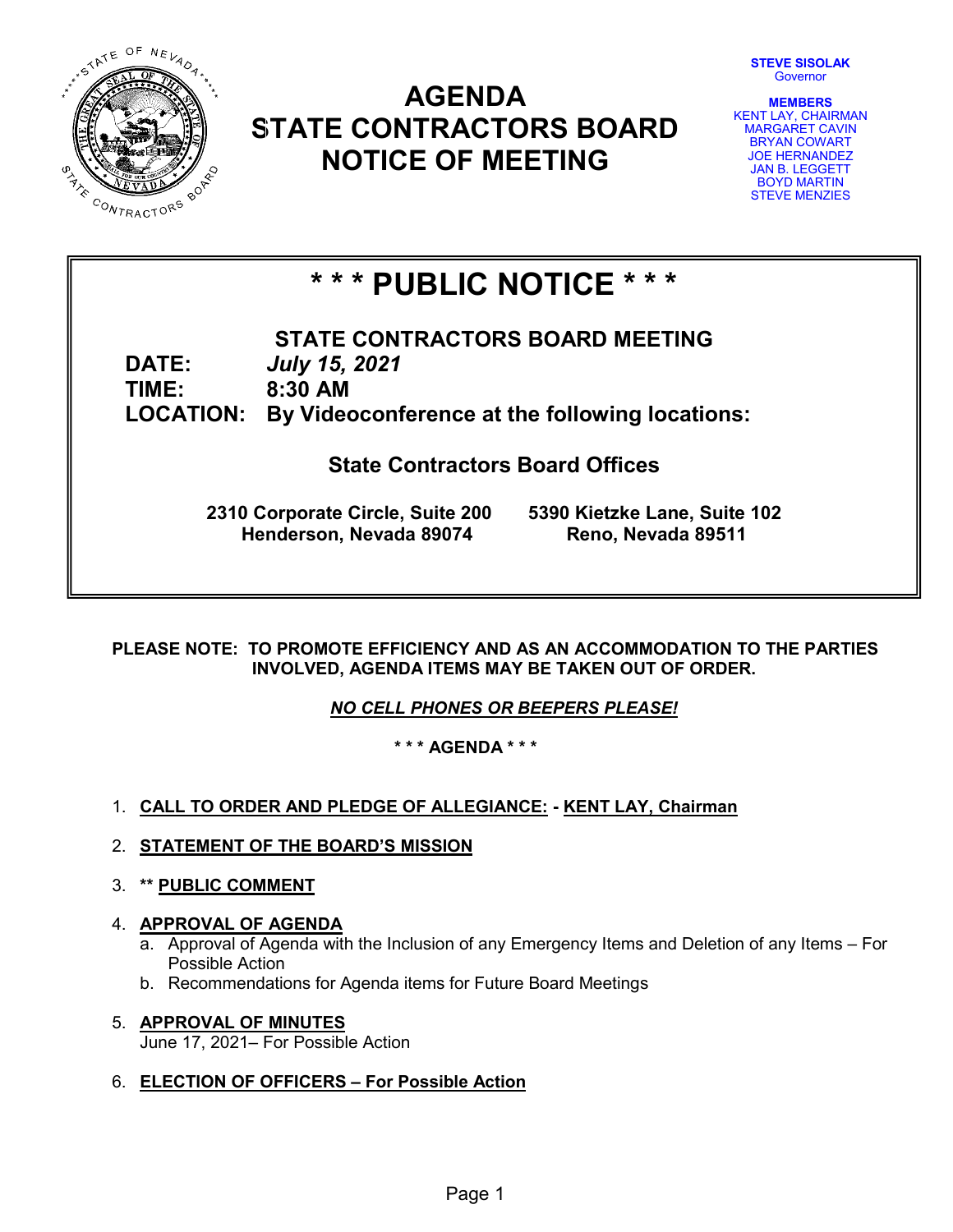## 7. **EXECUTIVE SESSION**

- a. Executive Officer's Report
- b. Review of Monthly Department Statistics for June 2021 For Possible Action
- c. Report of Disciplinary Hearing Outcomes for June 2021
- d. Report of Application Denial Hearing Outcomes for June 2021
- e. Review and Approval of Final Budget for FY 2021-22 For Possible Action
- f. Review and Approval of the Board's 10-Year Regulation Review Report in Compliance with NRS 233B.050 – For Possible Action
- g. Review and Discussion Concerning the 2021 Annual Report of the Task Force on Employee Misclassification – For Possible Action
- h. Review and Approval of Rulemaking Proceedings on the Following Initiatives:
	- Amend NAC 624.590 Concerning Experience Documentation Pursuant to the Provisions of AB 330, and Amend NAC 624.640 and NAC 624.678 Concerning Display of License Certificate – For Possible Action
	- Amend NAC 624.7251 Concerning Administrative Fines Pursuant to the Provisions of AB 51, AB 227 and SB 303 – For Possible Action
	- Amend by Addition NAC 624 Regarding Advertising Related to Work Concerning Residential Solar Photovoltaic Systems Pursuant to the Provisions of SB 303 – For Possible Action
- i. Legal Report For Possible Action
	- Discussion Concerning Potential or Pending Litigation
	- Review and Approval of a Non-Monetary Resolution of the Cashen v. NSCB Due Process Claim

(A public body may interrupt the open meeting and exclude the public for the purpose of having an attorney-client discussion of potential and existing litigation pursuant to NRS 241.015(3)(b)(2))

j. Subcommittee Reports

Executive Subcommittee, Recovery Fund Subcommittee, Classification/Regulation Subcommittee, Finance Subcommittee.

## 8. **APPROVAL OF CONSENT AGENDA – For Possible Action:**

a. Ratification of Staff Approved License Applications, Changes of Licensure, Reinstatement of Licensure, Voluntary Surrenders (List Attached, Items 1 to 348)

## **NEW LICENSE APPLICATION DENIAL HEARINGS 9:15A.M.**

9. **NEW APPLICATION DENIAL HEARING – For Possible Action:** NEW VIEW SERVICES LLC Michael William Lawrence, Manager/Proposed Trade Qualified Individual Cherie Lyn Lawrence, Manager/Proposed CMS Qualified Individual

(Portions of this hearing may be closed to the public in accordance with NRS 624.110 (2) to discuss certain financial data related to the applicant.)

## 10. **NEW APPLICATION DENIAL HEARING – For Possible Action:**

BUTLER PLUMBING SERVICES LLC Curtis Butler, Manager/Proposed Qualified Individual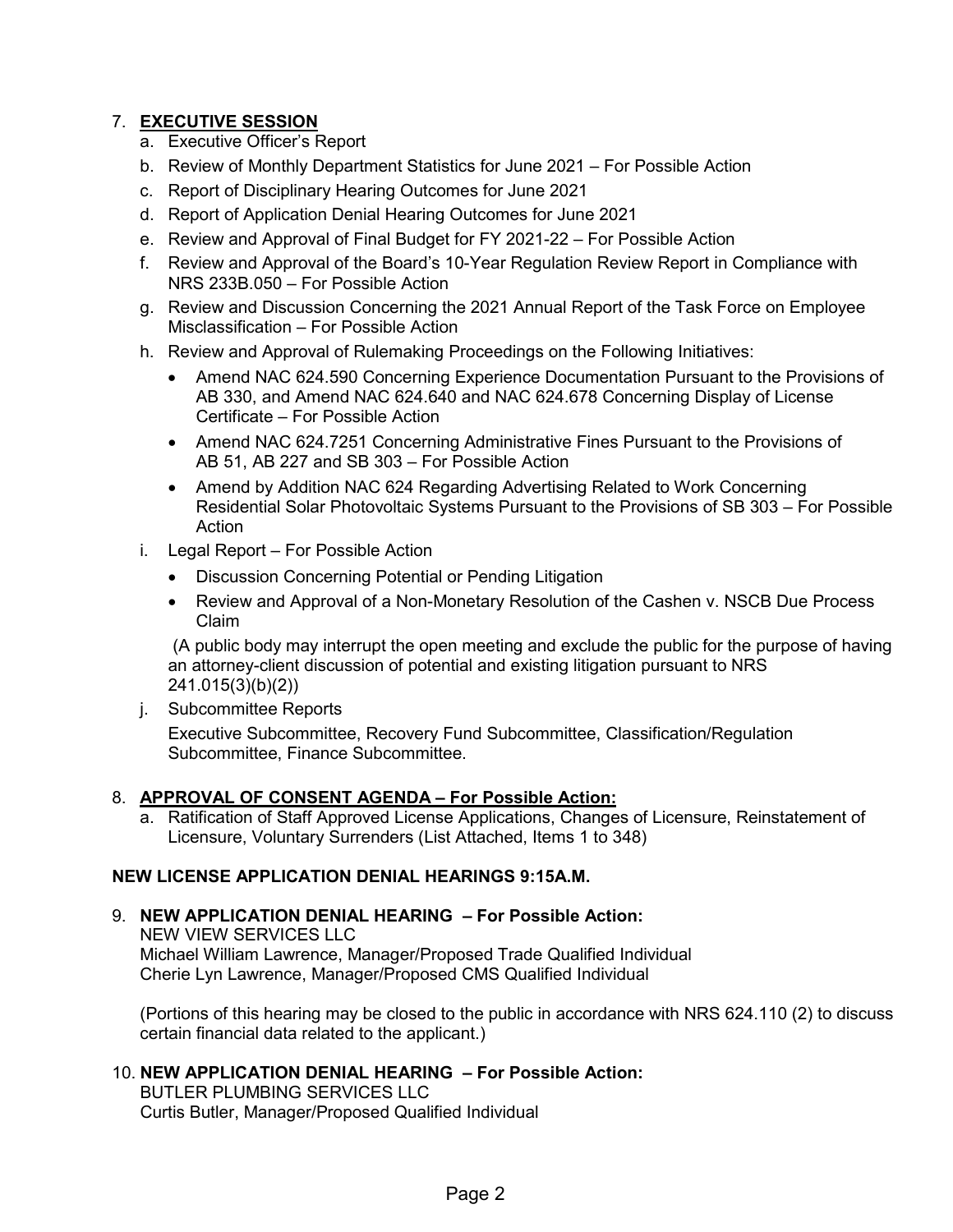## 11. **NEW APPLICATION DENIAL HEARING – For Possible Action:**

PEAK INSULATION LTD Taylor Michele Robbins, Managing Member Russell Keith Robbins, Proposed Qualified Individual

(Portions of this hearing may be closed to the public in accordance with NRS 624.110 (2) to discuss certain financial data related to the applicant.)

## 12. **\*\*PUBLIC COMMENT**

Adjournment – For Possible Action

## **\*\* PUBLIC COMMENT**

Comments from the public are accepted at this time on topics not specifically addressed elsewhere on the agenda. The public may comment by signing-in before speaking during the Public Comment section. The board is precluded from discussing or acting on items raised by Public Comment that are not already on the agenda. *Public Comment will be limited to 5 minutes per person at the discretion of the Chairman.*

## **NOTICES POSTED AT THE FOLLOWING LOCATIONS**

- Nevada State Contractors Board Reno Office
- Nevada State Contractors Board Henderson Office
- Nevada State Contractors Board Internet Website
- Nevada Public Notice Website
- Mailed Electronically to Persons Who Have Expressed Interest in Being Kept Informed of the Board's Meetings.

## **PLEASE NOTE:**

- 1) Persons/facilities desiring copies of the board's agenda must submit their request in writing every six months.
- 2) With regard to any board meeting, it is possible that an amended notice will be published adding new items to the original agenda. Amended notices will be posted in accordance with the Open Meeting Law: however, they will not be mailed to individuals on the board's mailing list.
- 3) Members of the public who are disabled and require special accommodations or assistance at the meeting are requested to notify the board office in writing at 5390 Kietzke Lane, Suite 102, Reno, NV 89511 or 2310 Corporate Circle, Suite 200, Henderson, NV 89074 or by calling 775-688-1141 or by contacting Crystal Caywood at 702-486-1136 prior to the date of the meeting.
- 4) Pursuant to NRS 241.020(6), please take notice: (1) Items on the agenda may be taken out of order; (2) Two or more agenda items may be combined for consideration; and (3) At any time, items on the agenda may be removed from the agenda or discussion of the items may be delayed.
- 5) Subject to the provisions of NRS 241.050(5), interested parties may request a copy of supporting materials related to this meeting by contacting the following individuals:

Crystal Caywood 2310 Corporate Circle, Suite 200, Henderson, NV 89074 702.486.1136 [ccaywood@nscb.state.nv.us](mailto:ccaywood@nscb.state.nv.us)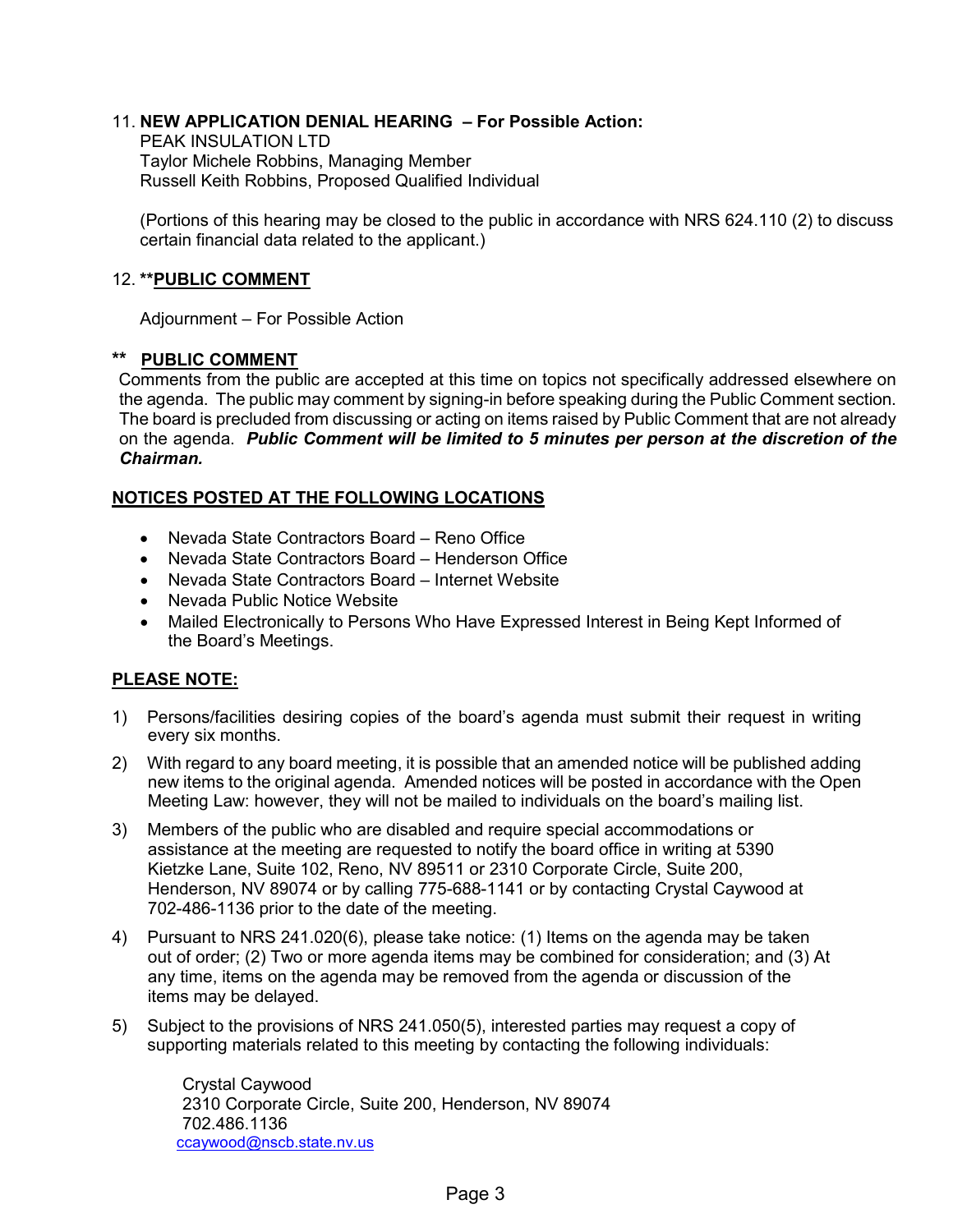Page 1 of 93

## **NEW APPLICATIONS**

## **1 1864 CONCRETE LLC WASHOE VALLEY, NV**

CASEY JOHN CHENOWETH, Managing Member; ANDREW DEAN ANSOTEGUI, Member ANDREW DEAN ANSOTEGUI, CMS and Trade CONTRACTORS LICENSE APPLICATION, 1019099

Approved DATE: 06/09/2021

LIMIT: \$10,000.00 BOND: \$2,000.00 CLASS: C-5 CONCRETE CONTRACTING CONTINGENT UPON PASSING C-5 EXAM BY 10/01/2021

**2 1ST LAS VEGAS CONSTRUCTION GROUP LLC LAS VEGAS, NV** ARMEN HARUTYUNYAN Manager; NUBAR LUSIKYAN, Manager ARMEN HARUTYUNYAN CMS; ALBERT HAKOBYAN, Trade CONTRACTORS LICENSE APPLICATION, 1019147

Approved DATE: 06/29/2021 LIMIT: \$245,000.00 BOND: \$15,000.00 CLASS: B-2 RESIDENTIAL AND SMALL **COMMERCIAL** 

CONTINGENT ON PASSING REQUIRED TRADE EXAM

## **3 A J PLUMBING LLC LAS VEGAS, NV** JOSE MONTOYA-GARCIA Manager; ALAIN EDGARDO SANCHEZ, Manager ALAIN EDGARDO SANCHEZ, CMS and Trade CONTRACTORS LICENSE APPLICATION, 1018390

Approved DATE: 06/24/2021 LIMIT: \$50,000.00 BOND: \$5,000.00 CLASS: C1-PLUMBING AND HEATING CONTINGENT ON PASSING CMS/TRADE EXAMS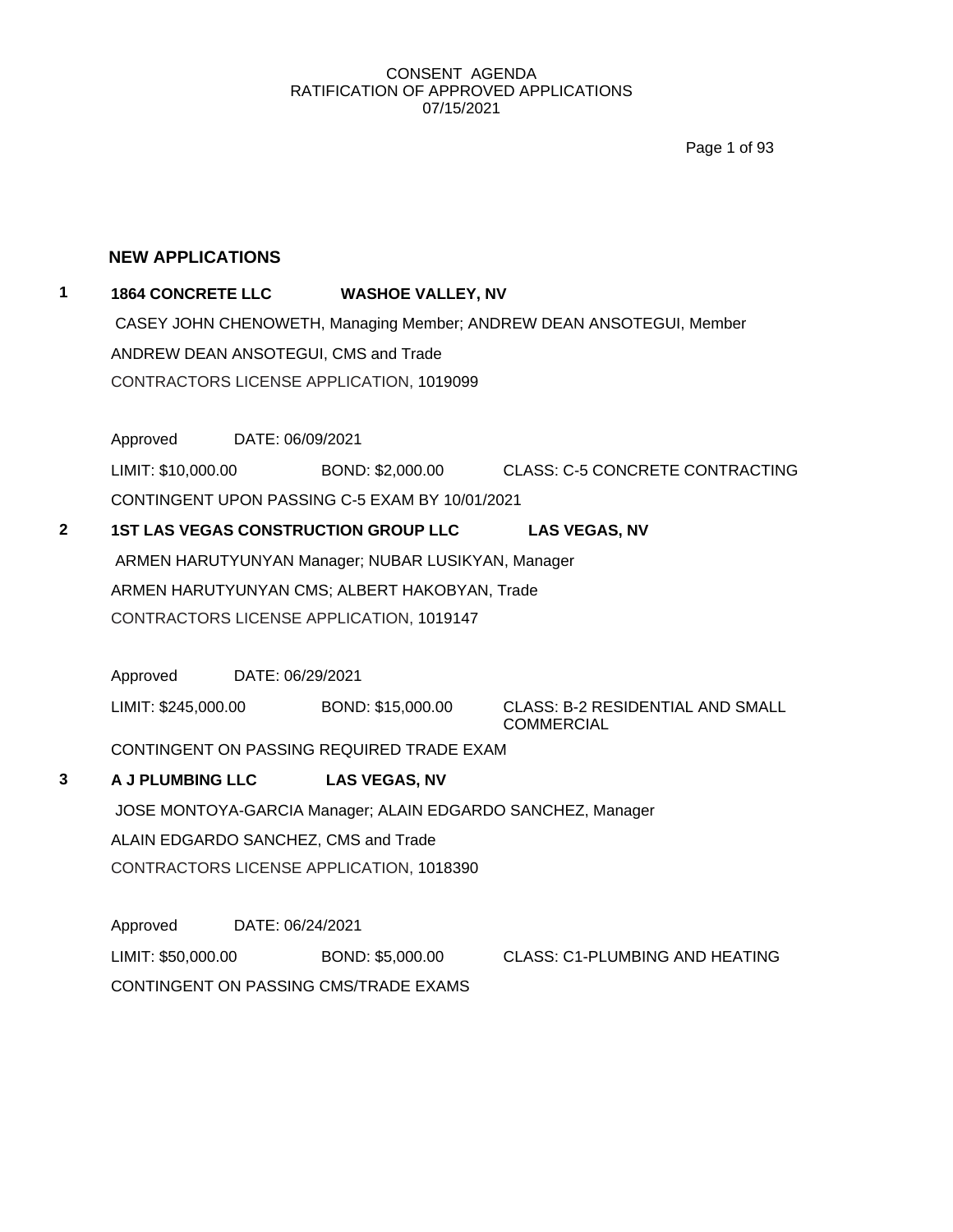Page 2 of 93

| 4 | <b>ACTIVE CONTROLS ELECTRIC INC</b>                |                      | LARGO, FL                                                                     |  |  |  |  |
|---|----------------------------------------------------|----------------------|-------------------------------------------------------------------------------|--|--|--|--|
|   | CHRISTOPHER JOSEPH ANDRISANI, President            |                      |                                                                               |  |  |  |  |
|   | CHRISTOPHER JOSEPH ANDRISANI, CMS and Trade        |                      |                                                                               |  |  |  |  |
|   | CONTRACTORS LICENSE APPLICATION, 1018414           |                      |                                                                               |  |  |  |  |
|   |                                                    |                      |                                                                               |  |  |  |  |
|   | Approved<br>DATE: 06/18/2021                       |                      |                                                                               |  |  |  |  |
|   |                                                    |                      | LIMIT: \$3,000,000.00 BOND: \$30,000.00 CLASS: C2-ELECTRICAL                  |  |  |  |  |
|   | CONTINGENT ON PASSING TRADE EXAM                   |                      |                                                                               |  |  |  |  |
| 5 | ADVANCED TECHNOLOGY LLC                            | <b>LAS VEGAS, NV</b> |                                                                               |  |  |  |  |
|   | Other                                              |                      | ADVANCED TECHNOLOGY; WALLACE GENE OGLE Managing Member; JAMES JEFFREY LINDSAY |  |  |  |  |
|   | WALLACE GENE OGLE Trade; JAMES JEFFREY LINDSAY CMS |                      |                                                                               |  |  |  |  |
|   | CONTRACTORS LICENSE APPLICATION, 1020444           |                      |                                                                               |  |  |  |  |
|   |                                                    |                      |                                                                               |  |  |  |  |
|   | Approved<br>DATE: 06/29/2021                       |                      |                                                                               |  |  |  |  |
|   | LIMIT: \$245,000.00                                |                      | BOND: \$15,000.00 CLASS: C-14C ORNAMENTAL METALS                              |  |  |  |  |
| 6 |                                                    |                      |                                                                               |  |  |  |  |
|   | ADVANCED TECHNOLOGY LLC                            | <b>LAS VEGAS, NV</b> |                                                                               |  |  |  |  |
|   | Other                                              |                      | ADVANCED TECHNOLOGY; WALLACE GENE OGLE Managing Member; JAMES JEFFREY LINDSAY |  |  |  |  |
|   | JAMES JEFFREY LINDSAY CMS and Trade                |                      |                                                                               |  |  |  |  |
|   | CONTRACTORS LICENSE APPLICATION, 1020452           |                      |                                                                               |  |  |  |  |
|   |                                                    |                      |                                                                               |  |  |  |  |

Approved DATE: 06/29/2021

LIMIT: \$245,000.00 BOND: \$15,000.00 CLASS: B-2 RESIDENTIAL AND SMALL

COMMERCIAL B-3 SPECULATIVE BUILDING

## **7 ALL IN HEATING AND AIR LLC HENDERSON, NV**

ALL IN HEATING AND AIR; ALEC STEPHEN BLESS, Manager ALEC STEPHEN BLESS, CMS and Trade CONTRACTORS LICENSE APPLICATION, 1019787

Approved DATE: 06/29/2021

LIMIT: \$45,000.00 BOND: \$5,000.00 CLASS: C-21 REFRIGERATION AND AIR

CONDITIONING

CONTINGENT ON PASSING REQUIRED CMS/TRADE EXAMS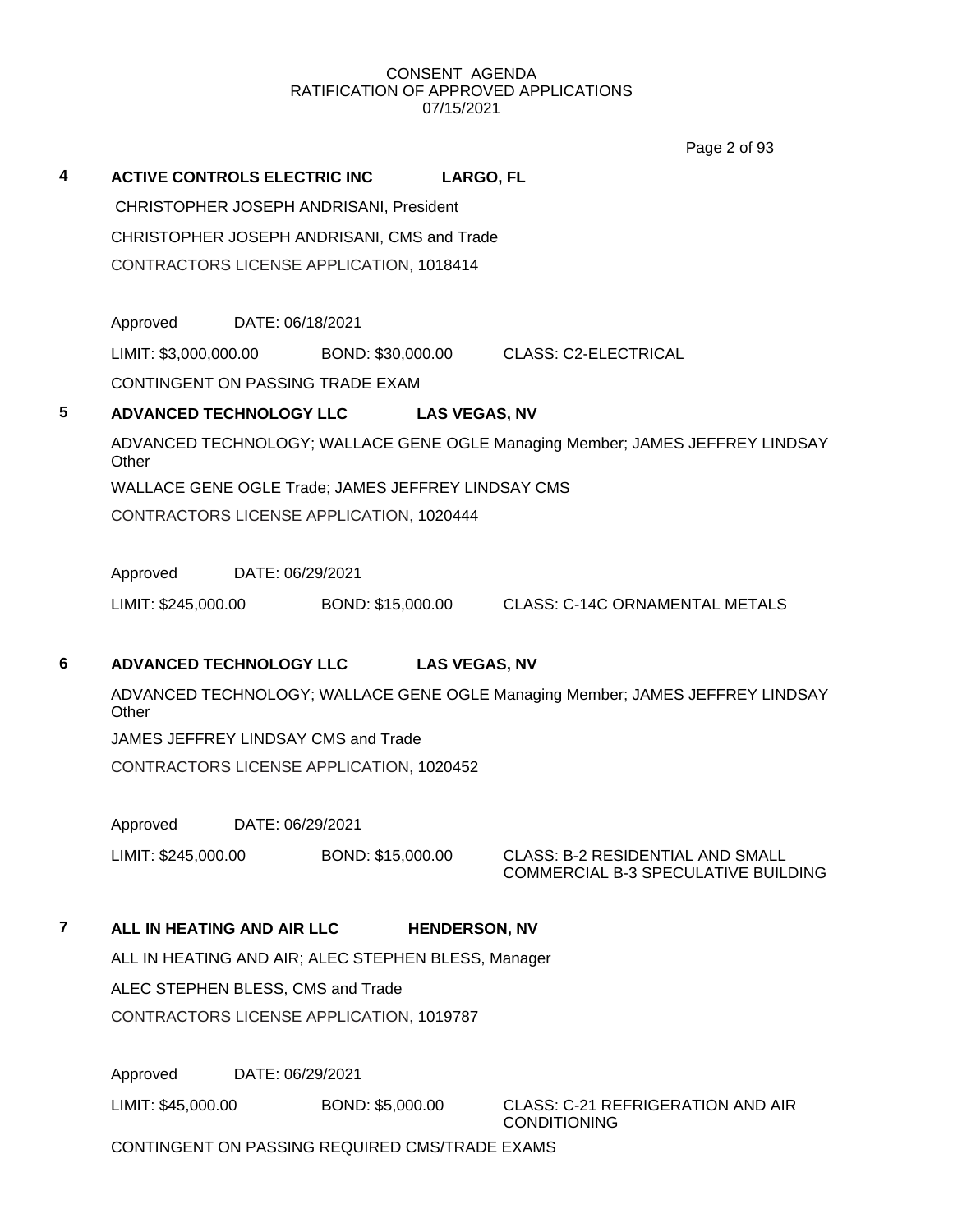Page 3 of 93

## **8 ARTISAN LANDSCAPING LLC INDIAN SPRINGS , NV** ANDREY STEPHEN BEGO, Managing Member; ADRIENNE MARIE BEGO, Managing Member ANDREY STEPHEN BEGO, CMS and Trade CONTRACTORS LICENSE APPLICATION, 1019234 Approved DATE: 07/01/2021 LIMIT: \$1,000.00 BOND: \$1,000.00 CLASS: C10-LANDSCAPING CONTINGENT ON PASSING CMS/TRADE EXAMS **9 ASPLUNDH CONSTRUCTION LLC WILLOW GROVE, PA** BRIAN RICHARD BAUER Manager; FRANK VINCENT GIORDANO Manager; RONALD STEPHEN SIMPSON Manager JOSHUA RAY STEWART, CMS and Trade CONTRACTORS LICENSE APPLICATION, 1020003 Approved DATE: 06/14/2021 LIMIT: Unlimited BOND: \$50,000.00 CLASS: C-2E LINES TO TRANSMIT ELECTRICITY CONTINGENT ON PASSING REQUIRED CMS/TRADE EXAMS **10 ATLAS BUILDING GROUP LLC ST CHARLES, MO** BRIAN RICHARD BOETTLER Managing Member BRIAN RICHARD BOETTLER CMS and Trade CONTRACTORS LICENSE APPLICATION, 1019509 Approved DATE: 06/21/2021 LIMIT: \$3,000,000.00 BOND: \$30,000.00 CLASS: B-GENERAL BUILDING **11 B R BUILDING RESOURCES COMPANY LAS VEGAS, NV** VANESSA BANOS-CRUZ, Secretary; JOSE LUIS BANOS, Treasurer; JUAN JOSE BANOS-CRUZ, Chief Financial Officer JOSE LUIS BANOS, CMS; WILLIAM BRIAN HOOVER, Trade

CONTRACTORS LICENSE APPLICATION, 1019945

Approved DATE: 06/08/2021 LIMIT: \$45,000.00 BOND: \$5,000.00 CLASS: C-2 ELECTRICAL CONTINGENT ON PASSING REQUIRED CMS EXAM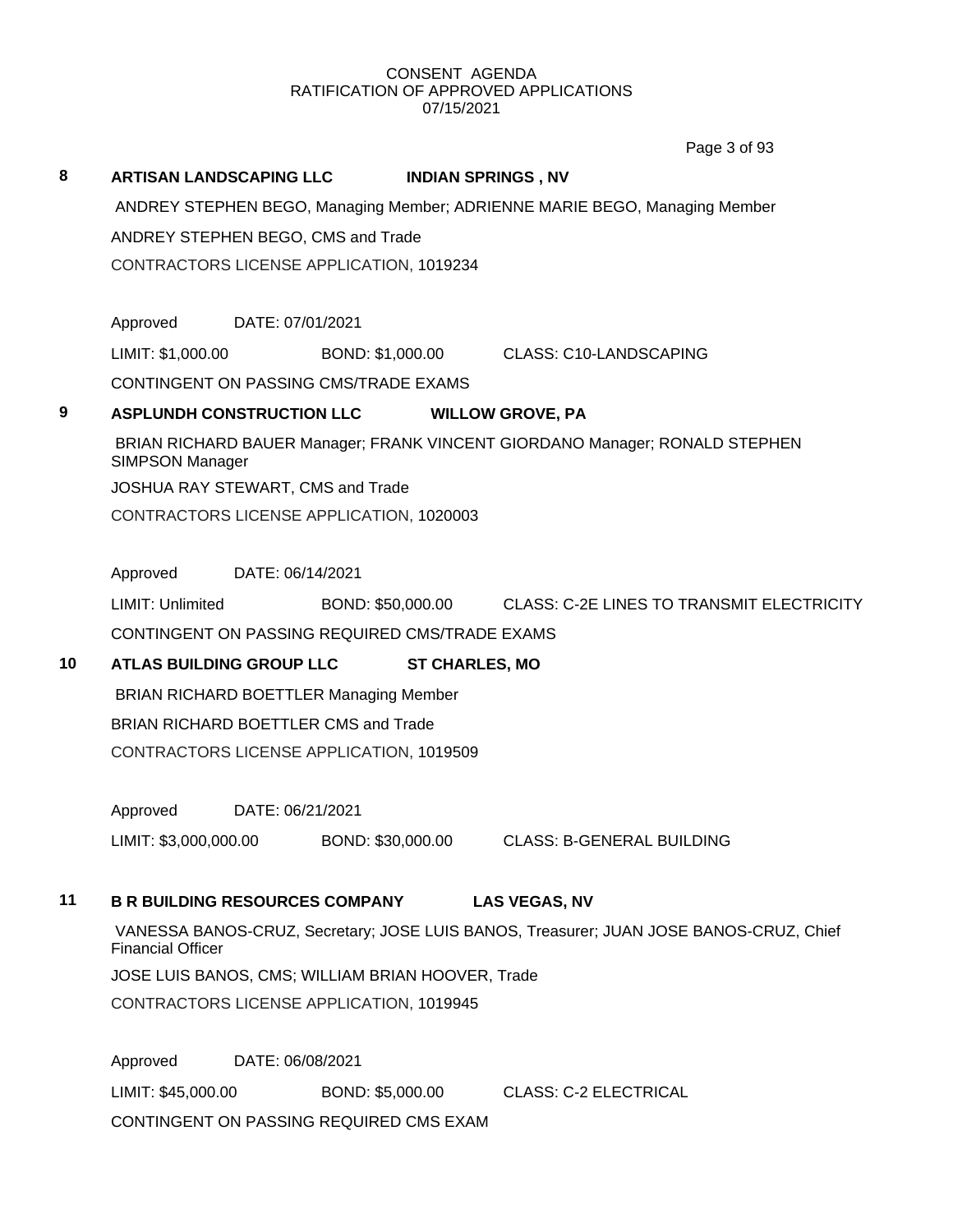|    |                                    |                                     |                                                           | Page 4 of 93                                                       |
|----|------------------------------------|-------------------------------------|-----------------------------------------------------------|--------------------------------------------------------------------|
| 12 | <b>BENJAMIN GONZALEZ</b>           |                                     | <b>LAS VEGAS, NV</b>                                      |                                                                    |
|    |                                    |                                     | GLASS REPAIR; BENJAMIN GONZALEZ, Owner                    |                                                                    |
|    |                                    |                                     | BENJAMIN GONZALEZ, Trade; MELISSA GUADALUPE CARDENAS, CMS |                                                                    |
|    |                                    |                                     | CONTRACTORS LICENSE APPLICATION, 1019417                  |                                                                    |
|    |                                    |                                     |                                                           |                                                                    |
|    | Approved                           | DATE: 06/08/2021                    |                                                           |                                                                    |
|    | LIMIT: \$10,000.00                 |                                     |                                                           | BOND: \$2,000.00 CLASS: C-8 GLASS AND GLAZING                      |
|    |                                    |                                     | CONTINGENT ON PASSING THE REQUIRED CMS EXAM               |                                                                    |
| 13 |                                    |                                     | <b>BIGHORN CONSTRUCTION AND RECLAMATION LLC</b>           | <b>DOUGLAS, WY</b>                                                 |
|    |                                    |                                     | <b>GREGORY LAWRENCE GARRISON, Manager</b>                 |                                                                    |
|    |                                    |                                     | GREGORY LAWRENCE GARRISON, CMS and Trade                  |                                                                    |
|    |                                    |                                     | CONTRACTORS LICENSE APPLICATION, 1017898                  |                                                                    |
|    | Approved                           | DATE: 06/25/2021                    |                                                           |                                                                    |
|    | <b>LIMIT: Unlimited</b>            |                                     | BOND: \$50,000.00                                         | CLASS: A-12 EXCAVATING, GRADING,<br><b>TRENCHING AND SURFACING</b> |
|    |                                    |                                     |                                                           |                                                                    |
| 14 | <b>BLAKE SOLUTIONS INC</b>         |                                     | <b>MEMPHIS, TN</b>                                        |                                                                    |
|    |                                    |                                     |                                                           | CHARLES WILSON BLAKE, JR President; WENDY STONE DABBOUS, Secretary |
|    |                                    |                                     | CHARLES WILSON BLAKE, JR CMS and Trade                    |                                                                    |
|    |                                    |                                     | CONTRACTORS LICENSE APPLICATION, 1019901                  |                                                                    |
|    | Approved                           | DATE: 06/14/2021                    |                                                           |                                                                    |
|    | LIMIT: \$1,000,000.00              |                                     | BOND: \$30,000.00                                         | CLASS: C-19 INSTALLING TERRAZZO AND<br><b>MARBLE</b>               |
| 15 | <b>BLUE STATE CONSTRUCTION LLC</b> |                                     |                                                           | <b>VERDI, NV</b>                                                   |
|    |                                    | <b>JOSE MADRID, Managing Member</b> |                                                           |                                                                    |
|    | JOSE MADRID, CMS and Trade         |                                     |                                                           |                                                                    |
|    |                                    |                                     | CONTRACTORS LICENSE APPLICATION, 1020016                  |                                                                    |
|    | Approved                           | DATE: 06/21/2021                    |                                                           |                                                                    |
|    |                                    |                                     |                                                           |                                                                    |

LIMIT: \$245,000.00 BOND: \$15,000.00 CLASS: C17 CONTINGENT UPON PASSING TRADE EXAM BY 11/7/2021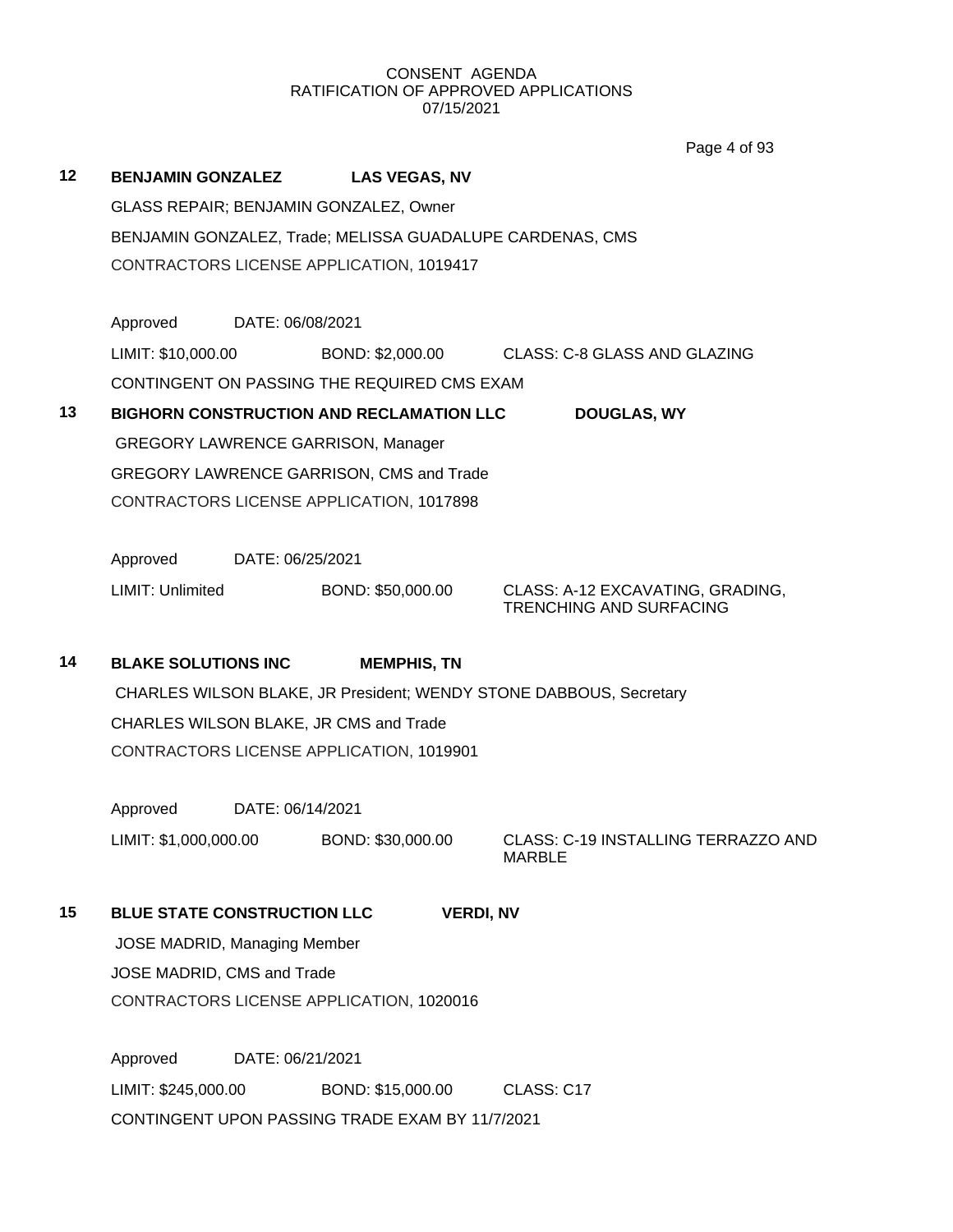Page 5 of 93

## **16 BREEZE BUILDERS LLC LAS VEGAS, NV** FRANK MEJIA Manager; RUSSELL LEE HUNGATE, Manager FRANK MEJIA CMS; RUSSELL LEE HUNGATE, Trade CONTRACTORS LICENSE APPLICATION, 1020317 Approved DATE: 06/24/2021

LIMIT: \$200,000.00 BOND: \$10,000.00 CLASS: B GENERAL BUILDING CONTINGENT UPON PASSING REQUIRED CMS EXAM

## **17 BUILDOUT PROS LLC ROLLING MEADOWS, IL**

WILLIAM A WESTMORELAND, Managing Member WILLIAM A WESTMORELAND, CMS and Trade CONTRACTORS LICENSE APPLICATION, 1019863

Denied DATE: 06/16/2021

LIMIT: \$0.00 BOND: \$0.00 CLASS: B-6 COMMERCIAL REMODELING NRS 624.260 EXPERIENCE

## **18 C G MASONRY LLC NORTH LAS VEGAS, NV**

GUADALUPE FRANCISCO RENTERIA FRANCO, Managing Member; CARLOS REYNA, Managing Member GUADALUPE FRANCISCO RENTERIA FRANCO, CMS; CARLOS REYNA, Trade CONTRACTORS LICENSE APPLICATION, 1019355

Approved DATE: 06/14/2021

LIMIT: \$10,000.00 BOND: \$2,000.00 CLASS: C-18 MASONRY

CONTINGENT ON PASSING REQUIRED CMS/TRADE EXAMS

## **19 CABINET MASTERS IRONTON, MO**

MATTHEW A DUNN, President DAVID MICHAEL DILLON, CMS and Trade CONTRACTORS LICENSE APPLICATION, 1018422

Approved DATE: 06/18/2021 LIMIT: \$100,000.00 BOND: \$10,000.00 CLASS: C3B-FINISH CARPENTRY CONTINGENT ON PASSING CMS/TRADE EXAMS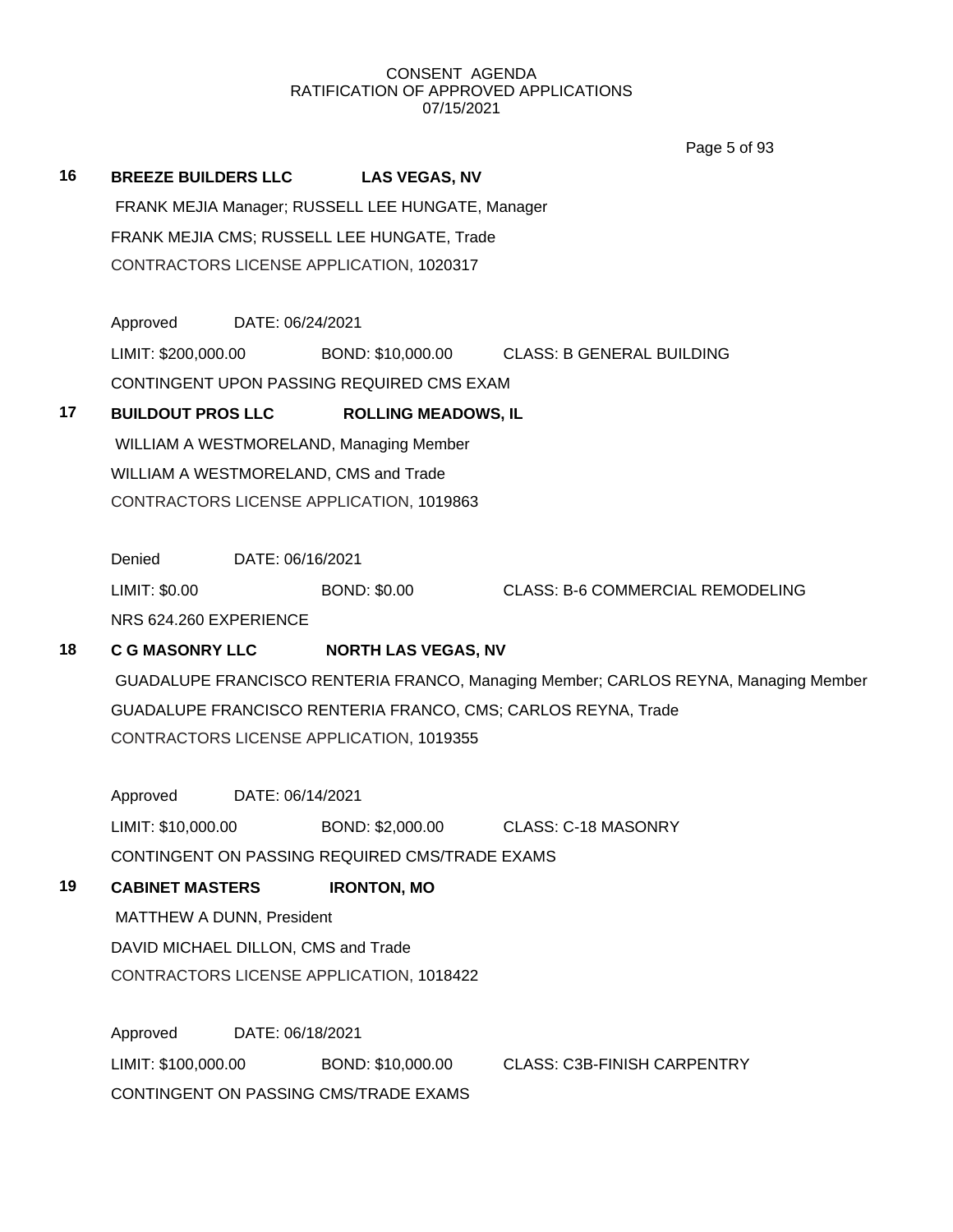Page 6 of 93

| 20 | <b>CAPITOL CONSTRUCTION NV LLC</b><br>JEHOVANI REINALDO RUIZ Manager |                  |                                                | <b>RENO, NV</b>      |                                                                                 |
|----|----------------------------------------------------------------------|------------------|------------------------------------------------|----------------------|---------------------------------------------------------------------------------|
|    |                                                                      |                  |                                                |                      |                                                                                 |
|    |                                                                      |                  | JEHOVANI REINALDO RUIZ CMS and Trade           |                      |                                                                                 |
|    |                                                                      |                  | CONTRACTORS LICENSE APPLICATION, 1019685       |                      |                                                                                 |
|    | Tabled                                                               | DATE: 06/14/2021 |                                                |                      |                                                                                 |
|    | LIMIT: \$0.00                                                        |                  | <b>BOND: \$0.00</b>                            |                      | CLASS: C-3 CARPENTRY, MAINTENANCE AND<br><b>MINOR REPAIRS</b>                   |
|    | <b>RESOLUTION OF OPEN COMPLAINT</b>                                  |                  |                                                |                      |                                                                                 |
| 21 | <b>CEILING EXPERTS INC</b>                                           |                  | <b>SACRAMENTO, CA</b>                          |                      |                                                                                 |
|    |                                                                      |                  |                                                |                      | SERGEY FEDOROVICH MANCHIK, President; ALLA MANCHIK, Treasurer                   |
|    |                                                                      |                  | SERGEY FEDOROVICH MANCHIK, CMS and Trade       |                      |                                                                                 |
|    |                                                                      |                  | CONTRACTORS LICENSE APPLICATION, 1019639       |                      |                                                                                 |
|    |                                                                      |                  |                                                |                      |                                                                                 |
|    | Approved                                                             | DATE: 06/09/2021 |                                                |                      |                                                                                 |
|    | LIMIT: \$45,000.00                                                   |                  | BOND: \$5,000.00                               |                      | <b>CLASS: C-17D ACOUSTICAL TILE</b>                                             |
|    |                                                                      |                  | CONTINGENT UPON PASSING CMS EXAM BY 10/20/2021 |                      |                                                                                 |
| 22 | <b>CHARTER HOME ALLIANCE LLC</b>                                     |                  |                                                | <b>PHOENIX, AZ</b>   |                                                                                 |
|    |                                                                      |                  | THOMAS JOSEPH MCANDREW Managing Member         |                      |                                                                                 |
|    |                                                                      |                  | THOMAS JOSEPH MCANDREW CMS and Trade           |                      |                                                                                 |
|    |                                                                      |                  | CONTRACTORS LICENSE APPLICATION, 1019950       |                      |                                                                                 |
|    |                                                                      |                  |                                                |                      |                                                                                 |
|    | Approved                                                             | DATE: 06/24/2021 |                                                |                      |                                                                                 |
|    | LIMIT: \$245,000.00                                                  |                  | BOND: \$15,000.00                              |                      | <b>CLASS: B-2 RESIDENTIAL AND SMALL</b><br><b>COMMERCIAL</b>                    |
|    |                                                                      |                  | CONTINGENT UPON PASSING REQUIRED CMS EXAM      |                      |                                                                                 |
| 23 | <b>CHAVARRIA ROOFING LLC</b>                                         |                  |                                                | <b>LAS VEGAS, NV</b> |                                                                                 |
|    | Member                                                               |                  |                                                |                      | FRANCISCO JAVIER CHAVARRIA-MARTINEZ, Managing Member; OSCAR CHAVARRIA, Managing |
|    | <b>CMS and Trade</b>                                                 |                  |                                                |                      | DANILO ESTUARDO CHAVARRIA-SAGASTUME, CMS; FRANCISCO JAVIER CHAVARRIA-MARTINEZ,  |
|    |                                                                      |                  | CONTRACTORS LICENSE APPLICATION, 1018930       |                      |                                                                                 |
|    | Approved                                                             | DATE: 06/18/2021 |                                                |                      |                                                                                 |
|    | LIMIT: \$45,000.00                                                   |                  | BOND: \$5,000.00                               |                      | CLASS: C15A-ROOFING                                                             |

CONTINGENT ON PASSING TRADE EXAM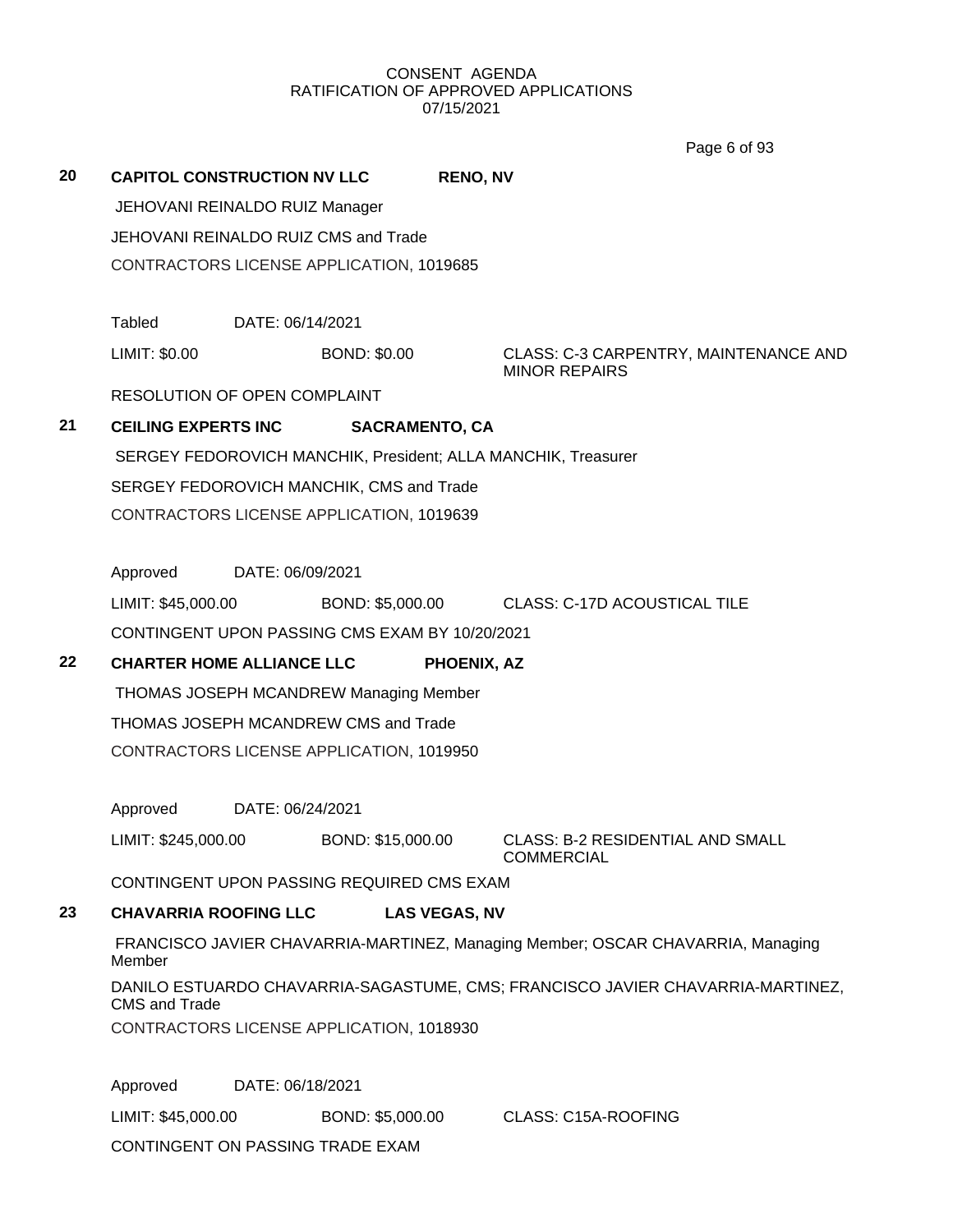Page 7 of 93

### **24 CHILLER TECH INDUSTRIAL INC LAS VEGAS , NV**

CODE BLUE HVAC; FREDDIE CARL ROBERTS, JR President; CHRIS ANTHONY MONTAGUE Treasurer FREDDIE CARL ROBERTS, JR CMS and Trade CONTRACTORS LICENSE APPLICATION, 1019389

Approved DATE: 06/29/2021

LIMIT: \$150,000.00 BOND: \$10,000.00 CLASS: C-21 REFRIGERATION AND AIR

CONDITIONING

## **25 CISCO 24/7 PLUMBING LLC LAS VEGAS, NV**

FRANCISCO H MARTINEZ, Managing Member FRANCISCO H MARTINEZ, CMS and Trade CONTRACTORS LICENSE APPLICATION, 1019352

Approved DATE: 06/21/2021

LIMIT: \$10,000.00 BOND: \$2,000.00 CLASS: C1D-PLUMBING

CONTINGENT ON PASSING CMS/TRADE EXAMS

## **26 CONAM CONSTRUCTION CO ANCHORAGE, AK**

MICHAEL ALLEN COLOMBIE, President; CLAUDIA GUZMAN SANTOS Secretary; DANIEL PATRICK GOVIN Treasurer; ZACHARY ROBERT KISSEE, Vice President

JOHN THOMAS BAKER, CMS and Trade; JON ADRIAN TUTTLE, CMS and Trade

CONTRACTORS LICENSE APPLICATION, 1019236

Approved DATE: 06/25/2021

LIMIT: Unlimited BOND: \$50,000.00 CLASS: C2

CONTINGENT UPON PASSING CMS EXAM BY 9/29/2021

## **27 CONCRETE FENCE INSTALLERS EL MONTE, CA**

RICK BENJAMIN YASHAREL, President; SANDY YASHAREL, Treasurer

HOWARD WAYNE TRIBBLE CMS and Trade

CONTRACTORS LICENSE APPLICATION, 1018718

Approved DATE: 06/29/2021

LIMIT: \$10,000.00 BOND: \$2,000.00 CLASS: C-5 CONCRETE CONTRACTING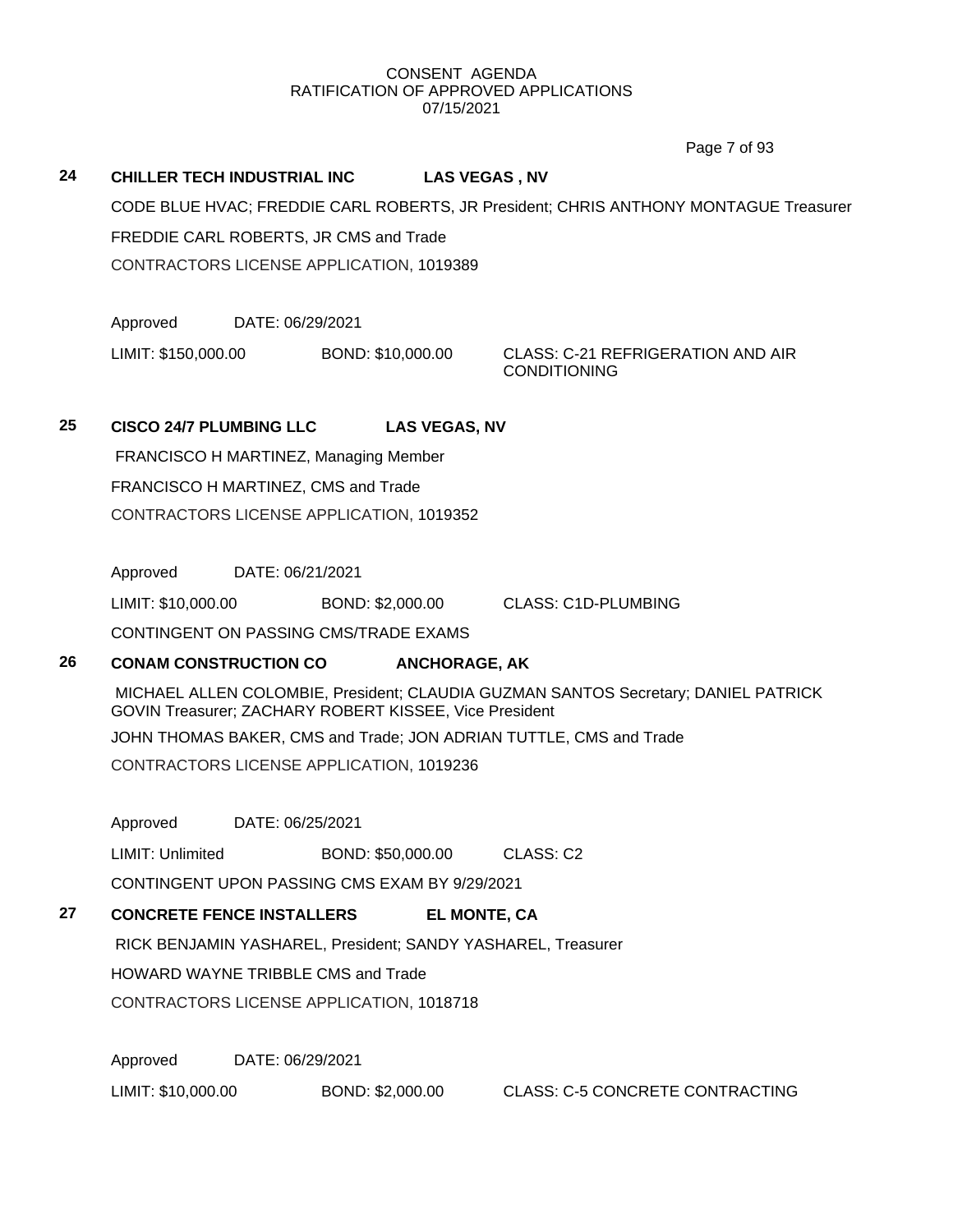Page 8 of 93

| 28 | <b>COUNTRY WIDE PROSERV</b>                                   |                                                 | <b>LAS VEGAS, NV</b>                      |                                                                                                                 |  |  |  |  |  |
|----|---------------------------------------------------------------|-------------------------------------------------|-------------------------------------------|-----------------------------------------------------------------------------------------------------------------|--|--|--|--|--|
|    | <b>INGRID MITCHELL President; SHON LEE MITCHELL Secretary</b> |                                                 |                                           |                                                                                                                 |  |  |  |  |  |
|    |                                                               | SHON LEE MITCHELL CMS; PATRICK A LINDAHL, Trade |                                           |                                                                                                                 |  |  |  |  |  |
|    |                                                               | CONTRACTORS LICENSE APPLICATION, 1017938        |                                           |                                                                                                                 |  |  |  |  |  |
|    |                                                               |                                                 |                                           |                                                                                                                 |  |  |  |  |  |
|    | Approved                                                      | DATE: 06/14/2021                                |                                           |                                                                                                                 |  |  |  |  |  |
|    | LIMIT: \$1,000,000.00                                         |                                                 | BOND: \$30,000.00                         | <b>CLASS: B-2 RESIDENTIAL AND SMALL</b><br><b>COMMERCIAL</b>                                                    |  |  |  |  |  |
|    |                                                               |                                                 | CONTINGENT ON PASSING REQUIRED TRADE EXAM |                                                                                                                 |  |  |  |  |  |
| 29 | <b>CROSSFIRE OILFIELD SERVICES LLC</b>                        |                                                 |                                           | <b>DURANGO, CO</b>                                                                                              |  |  |  |  |  |
|    |                                                               | STEPHEN VINCENT PATE Manager                    |                                           |                                                                                                                 |  |  |  |  |  |
|    |                                                               |                                                 | WAYNE LOUIS KOERNER, II CMS and Trade     |                                                                                                                 |  |  |  |  |  |
|    |                                                               |                                                 | CONTRACTORS LICENSE APPLICATION, 1019589  |                                                                                                                 |  |  |  |  |  |
|    |                                                               |                                                 |                                           |                                                                                                                 |  |  |  |  |  |
|    | Approved                                                      | DATE: 06/29/2021                                |                                           |                                                                                                                 |  |  |  |  |  |
|    | LIMIT: Unlimited                                              |                                                 | BOND: \$50,000.00                         | <b>CLASS: A GENERAL ENGINEERING</b>                                                                             |  |  |  |  |  |
|    |                                                               |                                                 |                                           |                                                                                                                 |  |  |  |  |  |
| 30 | <b>CRYOPERL USA LLC</b>                                       |                                                 | <b>DALLAS, TX</b>                         |                                                                                                                 |  |  |  |  |  |
|    |                                                               |                                                 |                                           | MATTHEW LEONARD MALAGHAN, Manager; BRENT PATRICK KILKELLY, Manager                                              |  |  |  |  |  |
|    | JEFFREY SCOTT LYNCH, CMS and Trade                            |                                                 |                                           |                                                                                                                 |  |  |  |  |  |
|    |                                                               |                                                 | CONTRACTORS LICENSE APPLICATION, 1019721  |                                                                                                                 |  |  |  |  |  |
|    |                                                               |                                                 |                                           |                                                                                                                 |  |  |  |  |  |
|    | Approved                                                      | DATE: 06/16/2021                                |                                           |                                                                                                                 |  |  |  |  |  |
|    | LIMIT: \$245,000.00                                           |                                                 | BOND: \$15,000.00                         | CLASS: A-22 UNCLASSIFIED INDUSTRIAL<br><b>INSULATION USING PERLITE ORE FOR</b><br><b>CRYOGENIC SYSTEMS ONLY</b> |  |  |  |  |  |
| 31 | <b>D &amp; G CONSTRUCTION LLC</b>                             |                                                 | <b>MESQUITE, NV</b>                       |                                                                                                                 |  |  |  |  |  |
|    |                                                               |                                                 | JOSE DE JESUS DELGADO-LARA Member         |                                                                                                                 |  |  |  |  |  |
|    |                                                               |                                                 | JOSE DE JESUS DELGADO-LARA CMS and Trade  |                                                                                                                 |  |  |  |  |  |
|    |                                                               |                                                 | CONTRACTORS LICENSE APPLICATION, 1020415  |                                                                                                                 |  |  |  |  |  |
|    |                                                               |                                                 |                                           |                                                                                                                 |  |  |  |  |  |
|    | Approved                                                      | DATE: 07/01/2021                                |                                           |                                                                                                                 |  |  |  |  |  |

LIMIT: \$245,000.00 BOND: \$15,000.00 CLASS: B-2 RESIDENTIAL AND SMALL

COMMERCIAL

CONTINGENT UPON PASSING REQUIRED CMS AND TRADE EXAMS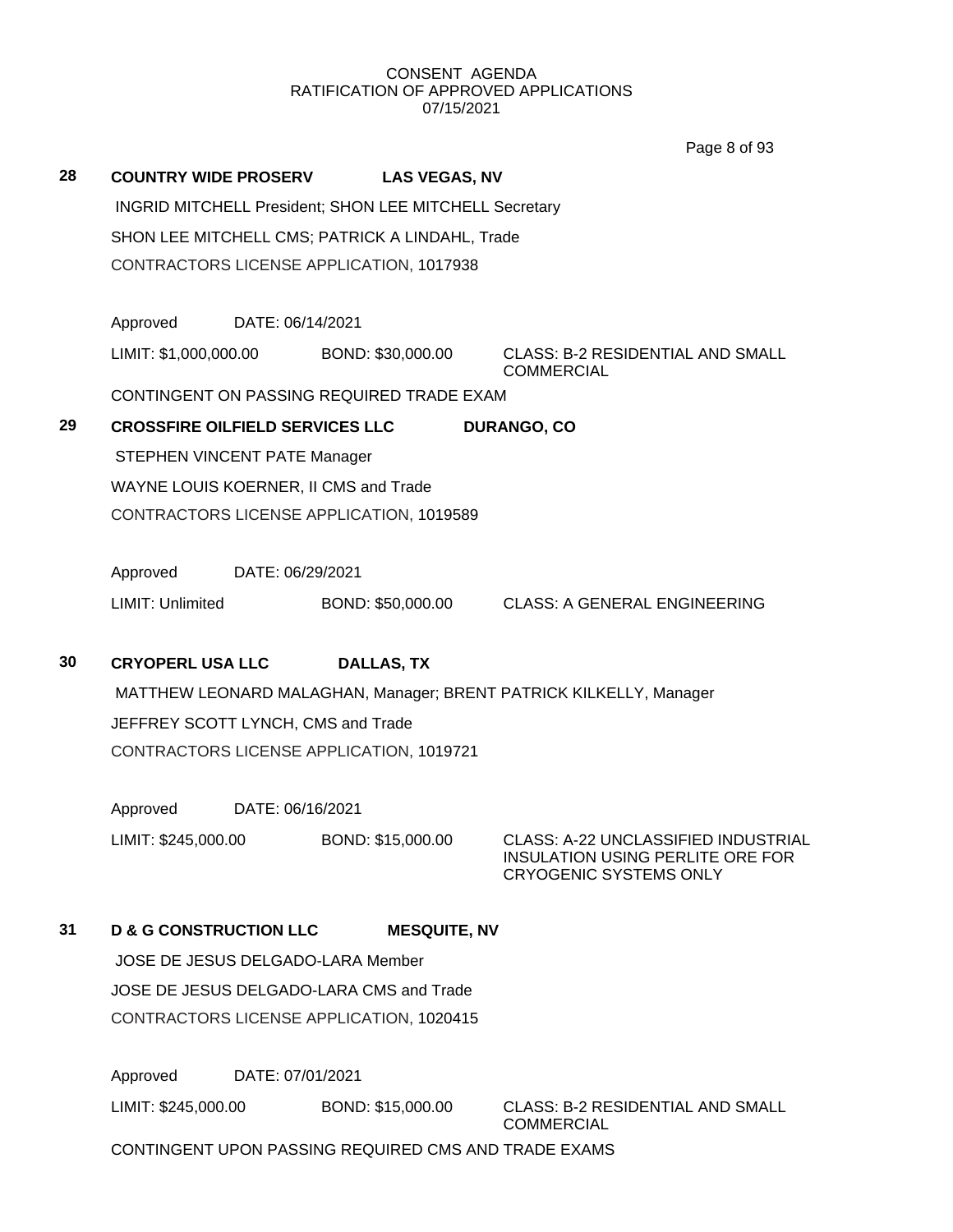Page 9 of 93

### **32 D DOUBLE G LLC SPARKS, NV**

TRAVELING TOOLBOX CONSTRUCTION; DONALD TROY DECKER Managing Member; JAMES JOSEPH GURNEA, JR Managing Member; MICHAEL CREED JAMES, Managing Member; ANTHONY JAMES DECKER, Managing Member

JAMES JOSEPH GURNEA, JR CMS; SEAN MICHAEL GURNEA, Trade

CONTRACTORS LICENSE APPLICATION, 1018010

Denied DATE: 06/16/2021

LIMIT: \$0.00 BOND: \$0.00 CLASS: C-15 ROOFING AND SIDING

NRS 624.263 FINANCIAL RESPONSIBILITY; PRIOR REVOCATION

## **33 D L N FABRICATIONS LLC NORTH LAS VEGAS, NV**

JULIAN ALBERTO ANAYA Manager

SERGIO ALEXANDER DE LEON GUERRA, CMS; SERGIO DELEON-XIA, Trade

CONTRACTORS LICENSE APPLICATION, 1019739

Approved DATE: 06/18/2021

LIMIT: \$10,000.00 BOND: \$2,000.00 CLASS: C-3 CARPENTRY MAINTEANCE AND MINOR REPAIR

CONTINGENT UPON PASSING REQUIRED CMS AND TRADE EXAMS

## **34 DANIEL ALAN MURPHEY CLAYTON, CA**

MURPHEY BUILDERS; DANIEL ALAN MURPHEY, Owner

DANIEL ALAN MURPHEY, CMS and Trade

CONTRACTORS LICENSE APPLICATION, 1016874

Approved DATE: 06/21/2021

LIMIT: \$200,000.00 BOND: \$10,000.00 CLASS: B- GENERAL BUILDING CONTINGENT UPON RECEIVING BACKGROUND INFO ON SPOUSE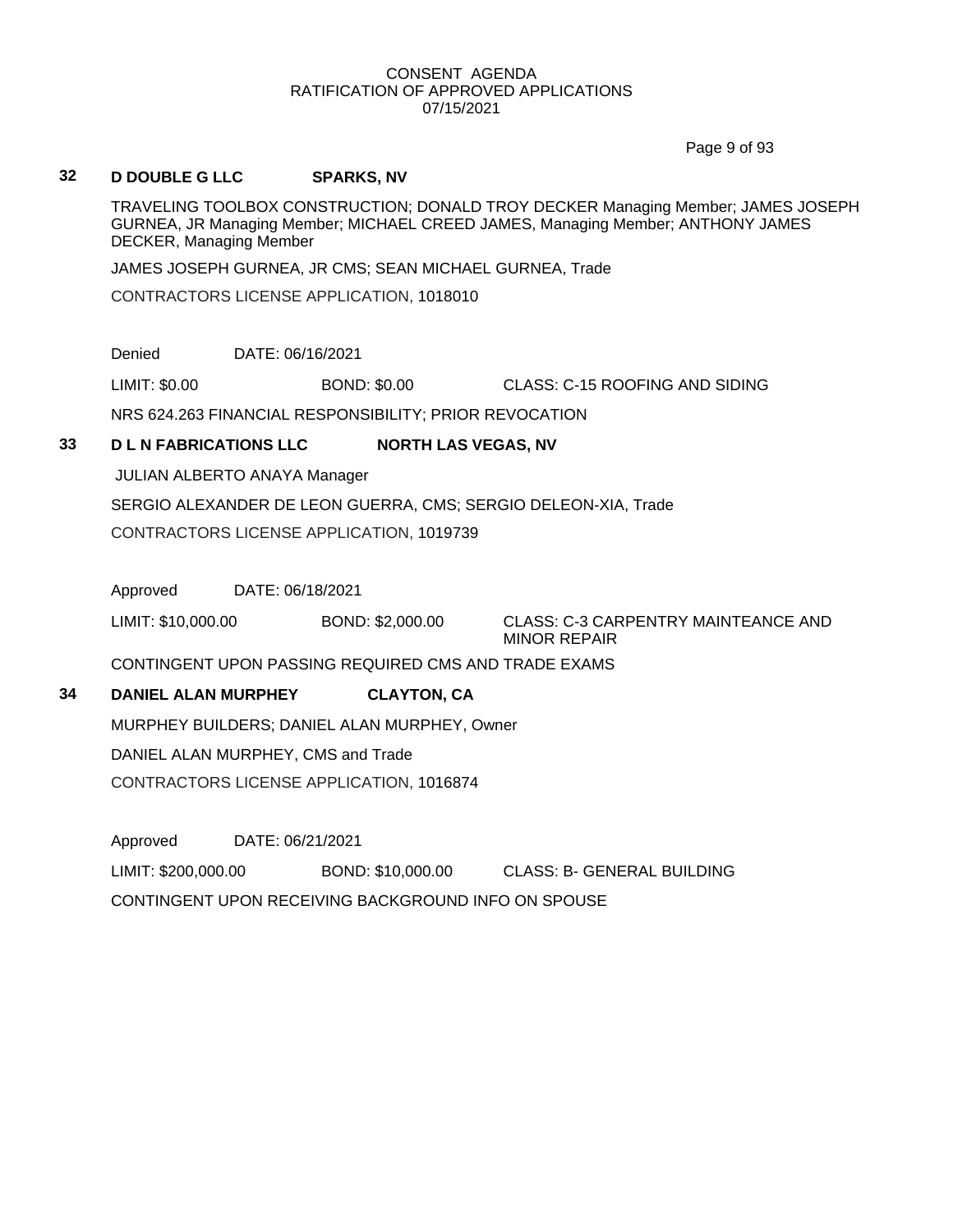Page 10 of 93

## **35 DEADEYE DIRTWORKS LLC FALLON, NV**

CLAYTON LEE BRYANT, Manager

CLAYTON LEE BRYANT, CMS and Trade

CONTRACTORS LICENSE APPLICATION, 1020597

Approved DATE: 06/22/2021

LIMIT: \$10,000.00 BOND: \$2,000.00 CLASS: A-9 PIERS AND FOUNDATIONS; A-12

EXCAVATING, GRADING, TRENCHING & SURFACING; A-15 SEWERS, DRAINS AND PIPES; A-19 PIPELINE AND CONDUITS

CONTINGENT UPON PASSING CMS & TRADE EXAMS BY 12/11/2021

## **36 DECIBEL STUDIOS LLC TORRANCE, CA**

RAVI SHANKAR Manager; GUY RICHARD OHAZZA, Manager

RAVI SHANKAR CMS and Trade

CONTRACTORS LICENSE APPLICATION, 1019278

Approved DATE: 06/29/2021

LIMIT: \$245,000.00 BOND: \$15,000.00 CLASS: C-2D LOW VOLTAGE

## **37 DECKER ELECTRIC, INC. WICHITA, KS**

BLAINE ANTHONY CLARK, President; JARRET EDWARD BERGKAMP, Secretary; JASON LEE SEIWERT, Treasurer; BENJAMIN LINCOLN WILSON Vice President

BENJAMIN LINCOLN WILSON CMS and Trade

CONTRACTORS LICENSE APPLICATION, 1019186

Approved DATE: 06/22/2021

LIMIT: Unlimited BOND: \$50,000.00 CLASS: C-2 ELECTRICAL

## **38 DIAMOND PEAK MASONRY & LANDSCAPE LLC SPARKS, NV**

JASON CARLL Managing Member

JASON CARLL CMS and Trade

CONTRACTORS LICENSE APPLICATION, 1020358

Approved DATE: 06/25/2021 LIMIT: \$80,000.00 BOND: \$10,000.00 CLASS: C18 MASONRY CONTINGENT UPON PASSING EXAMS BY 11/28/2021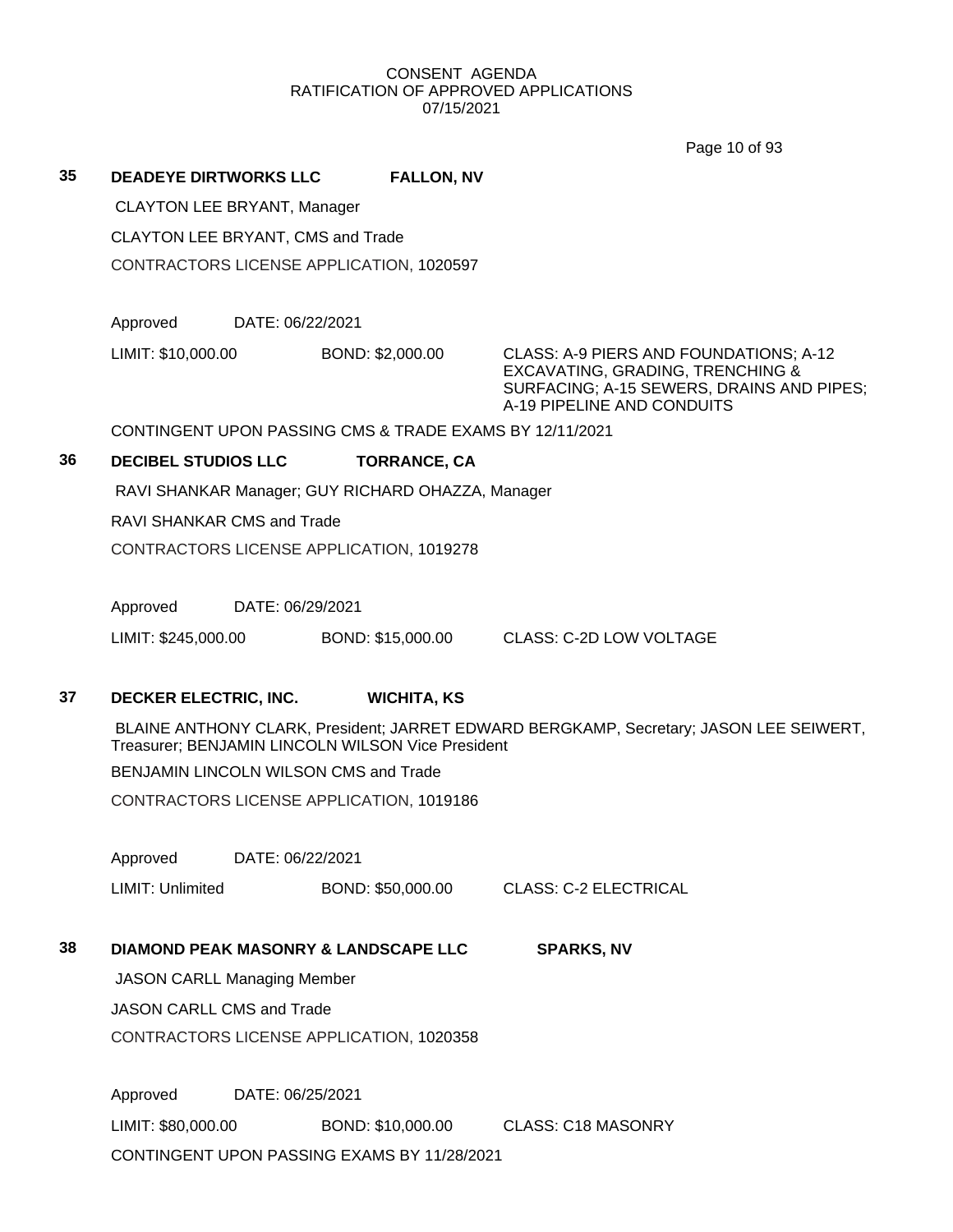Page 11 of 93

| 39 | <b>DIAMOND PEAK MASONRY &amp; LANDSCAPE LLC</b>                                               |                  |                    |                      | <b>SPARKS, NV</b>                                                                |  |  |
|----|-----------------------------------------------------------------------------------------------|------------------|--------------------|----------------------|----------------------------------------------------------------------------------|--|--|
|    | <b>JASON CARLL Managing Member</b>                                                            |                  |                    |                      |                                                                                  |  |  |
|    | <b>JASON CARLL CMS and Trade</b>                                                              |                  |                    |                      |                                                                                  |  |  |
|    | CONTRACTORS LICENSE APPLICATION, 1020359                                                      |                  |                    |                      |                                                                                  |  |  |
|    | Approved                                                                                      | DATE: 06/25/2021 |                    |                      |                                                                                  |  |  |
|    | LIMIT: \$80,000.00                                                                            |                  |                    |                      | BOND: \$10,000.00 CLASS: C10 LANDSCAPE CONTRACTING                               |  |  |
|    | CONTINGENT UPON PASSING EXAMS BY 11/28/2021                                                   |                  |                    |                      |                                                                                  |  |  |
| 40 | <b>DIMAGGIO MAINTENANCE INC</b>                                                               |                  |                    | VISTA, CA            |                                                                                  |  |  |
|    | MATTHEW PETER DIMAGGIO, President                                                             |                  |                    |                      |                                                                                  |  |  |
|    | ROBERT SCOTT WILLETT, II CMS and Trade                                                        |                  |                    |                      |                                                                                  |  |  |
|    | CONTRACTORS LICENSE APPLICATION, 1019971                                                      |                  |                    |                      |                                                                                  |  |  |
|    |                                                                                               |                  |                    |                      |                                                                                  |  |  |
|    | Approved                                                                                      | DATE: 06/22/2021 |                    |                      |                                                                                  |  |  |
|    | LIMIT: \$200,000.00                                                                           |                  |                    | BOND: \$10,000.00    | CLASS: B2; B4                                                                    |  |  |
|    | CONTINGENT UPON PASSING CMS EXAM BY 11/6/2021                                                 |                  |                    |                      |                                                                                  |  |  |
| 41 | <b>DIVINE REFLECTION LLC</b>                                                                  |                  |                    | <b>HENDERSON, NV</b> |                                                                                  |  |  |
|    |                                                                                               |                  |                    |                      | FOREVERLAWN LAS VEGAS; RANDALL SCOTT MILLER, Managing Member                     |  |  |
|    | RANDALL SCOTT MILLER, CMS and Trade                                                           |                  |                    |                      |                                                                                  |  |  |
|    | CONTRACTORS LICENSE APPLICATION, 1020324                                                      |                  |                    |                      |                                                                                  |  |  |
|    |                                                                                               |                  |                    |                      |                                                                                  |  |  |
|    | Approved                                                                                      | DATE: 07/01/2021 |                    |                      |                                                                                  |  |  |
|    | LIMIT: \$200,000.00                                                                           |                  | BOND: \$10,000.00  |                      | CLASS: C-10 LANDSCAPING LIMITED TO THE<br><b>INSTALLATION OF SYNTHETIC GRASS</b> |  |  |
|    | CONTINGENT ON PASSING THE REQUIRED CMS EXAM                                                   |                  |                    |                      |                                                                                  |  |  |
| 42 | <b>DOWBUILT INC</b>                                                                           |                  | <b>SEATTLE, WA</b> |                      |                                                                                  |  |  |
|    | JAMES CRANSTON DOW, President; TERRIE L ANDERSEN, Treasurer; PAIGE EICHER MULVEY,<br>Director |                  |                    |                      |                                                                                  |  |  |
|    | TERRIE L ANDERSEN, CMS; JAMES HAYES BICKFORD, Trade                                           |                  |                    |                      |                                                                                  |  |  |
|    | CONTRACTORS LICENSE APPLICATION, 1019900                                                      |                  |                    |                      |                                                                                  |  |  |
|    |                                                                                               |                  |                    |                      |                                                                                  |  |  |

Approved DATE: 07/01/2021

LIMIT: Unlimited BOND: \$50,000.00 CLASS: B-GENERAL BUILDING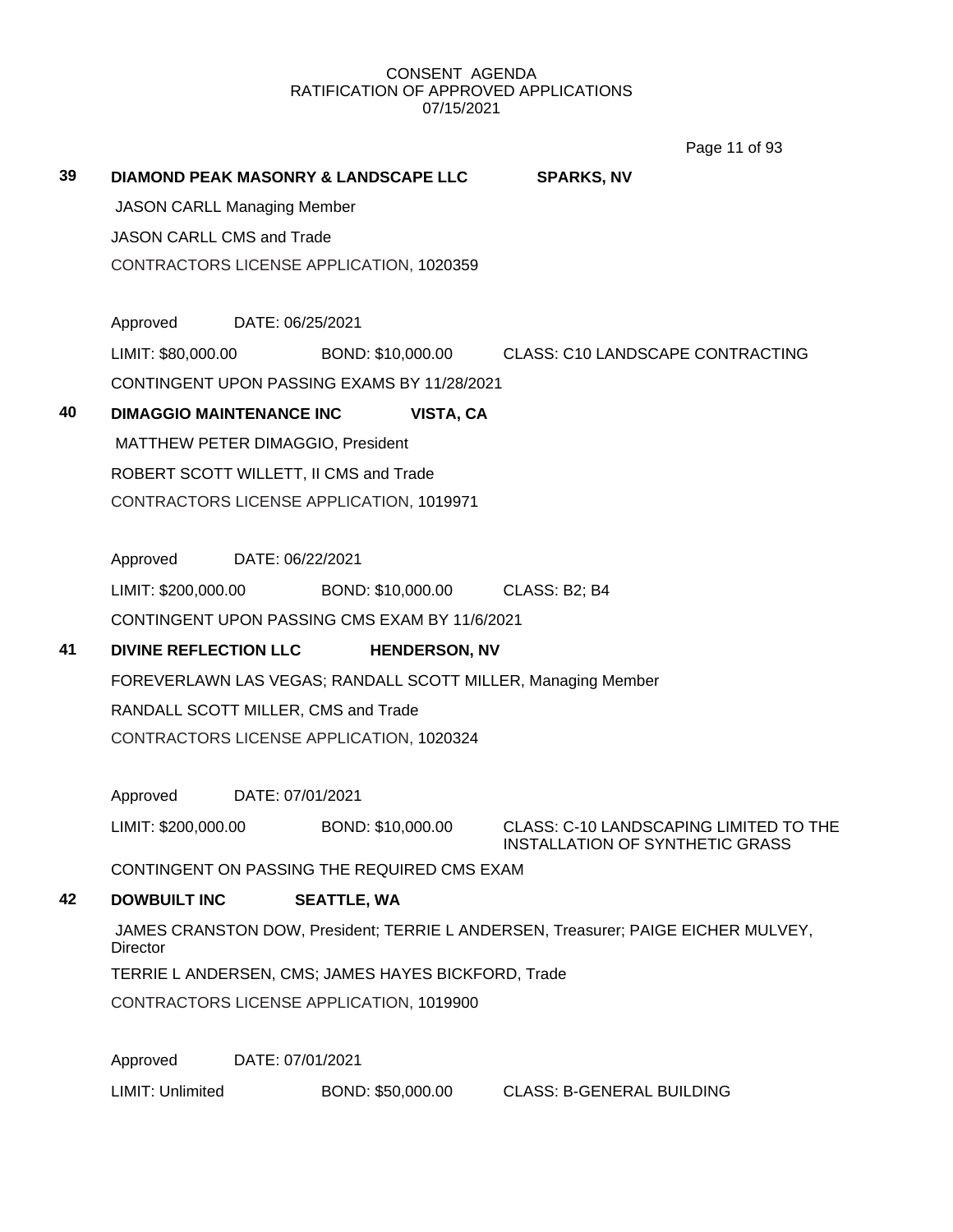Page 12 of 93

| 43 | <b>EARTH SERVICES &amp; ABATEMENT LLC</b><br>KORY LANDEN MITCHELL, President<br>ALLEN THOMASON, CMS and Trade |                  | CONTRACTORS LICENSE APPLICATION, 1018359                        | <b>COMMERCE CITY, CO</b>                                             |
|----|---------------------------------------------------------------------------------------------------------------|------------------|-----------------------------------------------------------------|----------------------------------------------------------------------|
|    | Approved                                                                                                      | DATE: 06/25/2021 |                                                                 |                                                                      |
|    | LIMIT: Unlimited                                                                                              |                  | BOND: \$50,000.00                                               | CLASS: A7; A13; A22; A23 A22-DESIGNATED FOR<br><b>LEAD ABATEMENT</b> |
|    |                                                                                                               |                  | CONTINGENT UPON PASSING EXAMS BY 8/11/2021                      |                                                                      |
| 44 | <b>EDWIN ARTURO LEE</b>                                                                                       |                  | <b>LAS VEGAS, NV</b>                                            |                                                                      |
|    |                                                                                                               |                  | LEE CONSTRUCTION; EDWIN ARTURO LEE Owner                        |                                                                      |
|    | EDWIN ARTURO LEE CMS and Trade                                                                                |                  |                                                                 |                                                                      |
|    |                                                                                                               |                  | CONTRACTORS LICENSE APPLICATION, 1018848                        |                                                                      |
|    | Approved                                                                                                      | DATE: 06/18/2021 |                                                                 |                                                                      |
|    | LIMIT: \$30,000.00                                                                                            |                  | BOND: \$5,000.00                                                | CLASS: C4A-PAINTING C4C-TAPING AND<br>FINISHING C4E-DRYWALL          |
| 45 | <b>ELEGANCE FLOORING LLC</b>                                                                                  |                  | <b>LAS VEGAS, NV</b>                                            |                                                                      |
|    |                                                                                                               |                  | JUAN LUIS MARTINEZ OCHOA, Manager; LEONEL MARTINEZ, Manager     |                                                                      |
|    |                                                                                                               |                  | JUAN LUIS MARTINEZ OCHOA, CMS and Trade                         |                                                                      |
|    |                                                                                                               |                  | CONTRACTORS LICENSE APPLICATION, 1020354                        |                                                                      |
|    | Approved                                                                                                      | DATE: 06/15/2021 |                                                                 |                                                                      |
|    |                                                                                                               |                  | LIMIT: \$100,000.00 BOND: \$10,000.00 CLASS: C-20               |                                                                      |
|    |                                                                                                               |                  | CONTINGENT ON PASSING REQUIRED CMS/TRADE EXAMS                  |                                                                      |
| 46 | <b>EMILY GRENE CORP</b>                                                                                       |                  | <b>SAN DIMAS, CA</b>                                            |                                                                      |
|    |                                                                                                               |                  | BURKE EWERS, President; ADRIENNE EWERS, Chief Financial Officer |                                                                      |
|    | <b>MARK NIELSON CRAM CMS and Trade</b>                                                                        |                  |                                                                 |                                                                      |
|    |                                                                                                               |                  | CONTRACTORS LICENSE APPLICATION, 1020030                        |                                                                      |
|    | Approved                                                                                                      | DATE: 06/29/2021 |                                                                 |                                                                      |
|    | LIMIT: \$10,000.00                                                                                            |                  | BOND: \$2,000.00                                                | <b>CLASS: C-2A ELECTRICAL WIRING</b>                                 |
|    |                                                                                                               |                  |                                                                 |                                                                      |
|    |                                                                                                               |                  |                                                                 |                                                                      |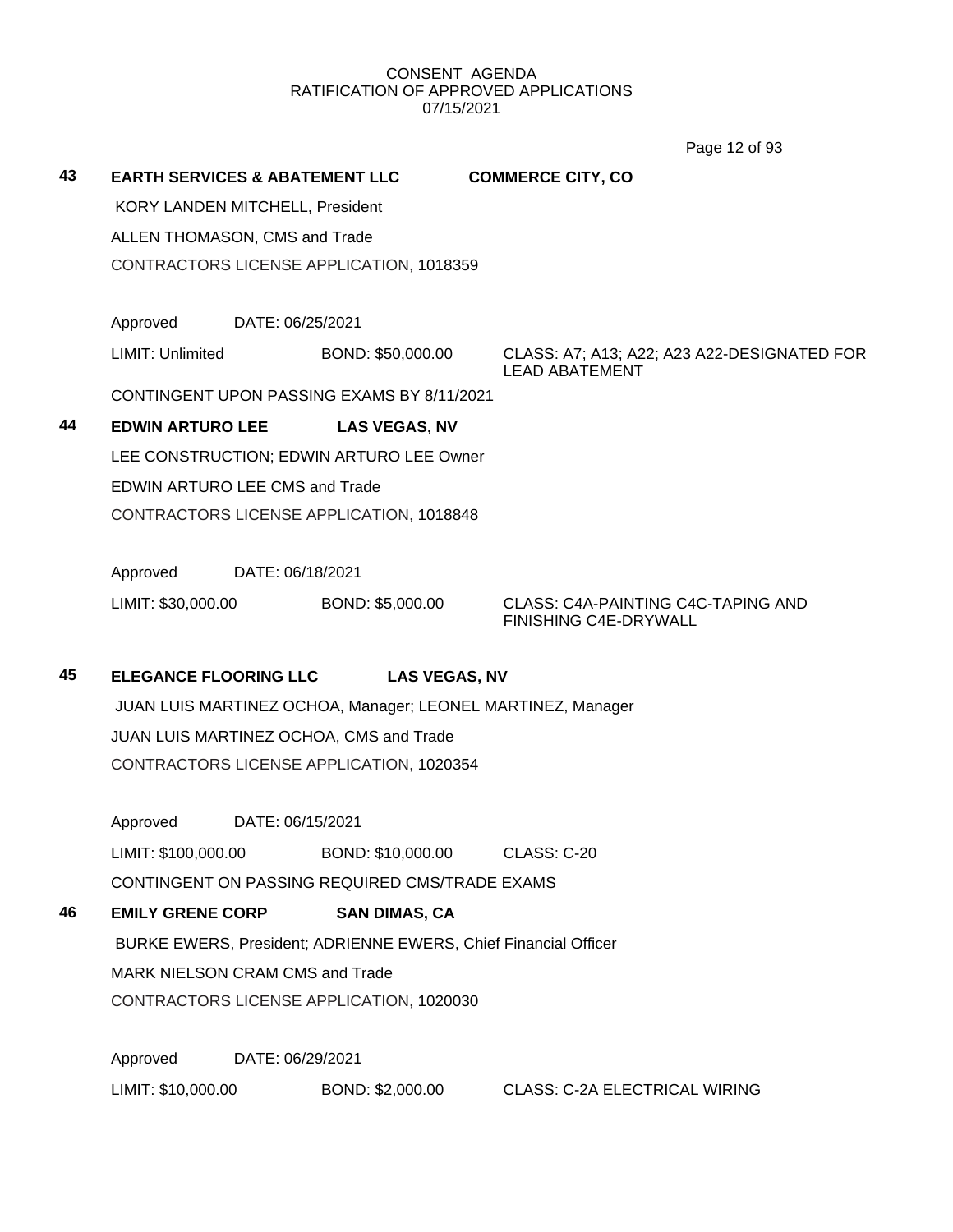Page 13 of 93

## **47 ENPARK GENERAL CONSTRUCTION LLC NORTH LAS VEGAS, NV** AURELIEN JEAN CASTRONOVO, Managing Member; CARLOS DELGADO-MARTINEZ, Managing Member AURELIEN JEAN CASTRONOVO, CMS; CARLOS DELGADO-MARTINEZ, Trade CONTRACTORS LICENSE APPLICATION, 1020059 Approved DATE: 06/24/2021 LIMIT: \$550,000.00 BOND: \$20,000.00 CLASS: B-2 RESIDENTIAL AND SMALL **COMMERCIAL** CONTINGENT UPON PASSING REQUIRED TRADE EXAM **48 ENPARK GENERAL CONSTRUCTION LLC NORTH LAS VEGAS, NV** AURELIEN JEAN CASTRONOVO, Managing Member; CARLOS DELGADO-MARTINEZ, Managing Member AURELIEN JEAN CASTRONOVO, CMS; CARLOS DELGADO-MARTINEZ, Trade CONTRACTORS LICENSE APPLICATION, 1020060 Approved DATE: 06/24/2021 LIMIT: \$550,000.00 BOND: \$20,000.00 CLASS: C-21 REFRIGERATION AND AIR CONDITIONING CONTINGENT UPON PASSING REQUIRED TRADE EXAM **49 EVERYTHING TURF PROS LLC LAS VEGAS, NV** FOXTAIL TURF AND LANDSCAPING; CELESTE KYLE INTERRANTE, Managing Member; RANDALL PAUL CARNETT, Managing Member PETER N CASTELLANO Trade; JANET CASTELLANO CMS CONTRACTORS LICENSE APPLICATION, 1020171 Approved DATE: 06/29/2021 LIMIT: \$45,000.00 BOND: \$5,000.00 CLASS: C-10 LANDSCAPE CONTRACTING **50 EVOLVE PLUMBING LLC GARDNERVILLE, NV** RYAN LEE WILSON, Manager RYAN LEE WILSON, CMS and Trade CONTRACTORS LICENSE APPLICATION, 1020035 Approved DATE: 06/16/2021 LIMIT: \$200,000.00 BOND: \$10,000.00 CLASS: C1D CONTINGENT UPON PASSING EXAMS BY 11/10/2021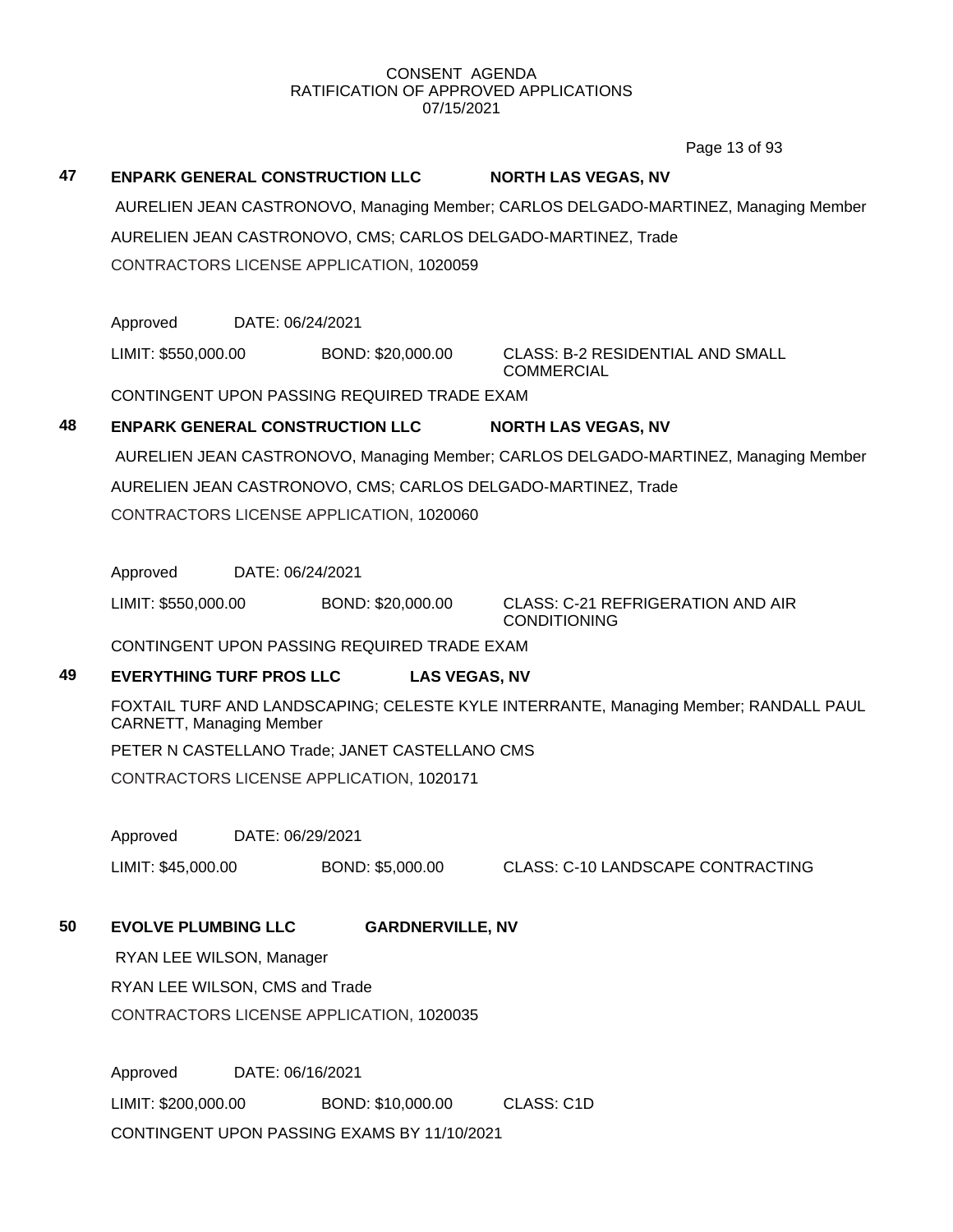Page 14 of 93

## **51 EXPRESS HOME SERVICES LLC LAS VEGAS, NV**

ANDREW THOMAS JACKSON Manager; JEREMY DON ANDERSON Manager; STACIE JEAN LANG, Manager MILES YOSHIO KUNISHIGE CMS and Trade

CONTRACTORS LICENSE APPLICATION, 1020019

Approved DATE: 06/14/2021

LIMIT: \$100,000.00 BOND: \$10,000.00 CLASS: C-21B AIR CONDITIONING

## **52 FAHRENHEIT 702 LLC LAS VEGAS, NV**

JOSHUA ALLEN MONROE Managing Member JOSHUA ALLEN MONROE CMS and Trade CONTRACTORS LICENSE APPLICATION, 1019887

Approved DATE: 06/07/2021

LIMIT: \$20,000.00 BOND: \$5,000.00 CLASS: C-21 REFRIGERATION AND AIR CONDITIONING

CONTINGENT UPON PASSING REQUIRED CMS AND TRADE EXAMS

## **53 FIRST RATE PLUMBING LLC LAS VEGAS, NV**

IMPACT PLUMBING; JOSEPH N GUSTIN-HAISTON, Managing Member JOSEPH N GUSTIN-HAISTON, CMS; ALEJANDRO ANTONIO RENTERIA-COSIO, Trade CONTRACTORS LICENSE APPLICATION, 1020482

Approved DATE: 06/14/2021

LIMIT: \$45,000.00 BOND: \$5,000.00 CLASS: C-1D PLUMBING

**54 FORTITUDE ROOFING LLC HENDERSON, NV**

LEE NICHOLAS BARBER, Managing Member SANTIAGO EMILIANO CAMPA, CMS and Trade CONTRACTORS LICENSE APPLICATION, 1018851

Approved DATE: 06/14/2021 LIMIT: \$50,000.00 BOND: \$5,000.00 CLASS: C-15 ROOFING AND SIDING CONTINGENT UPON PASSING REQUIRED TRADE EXAM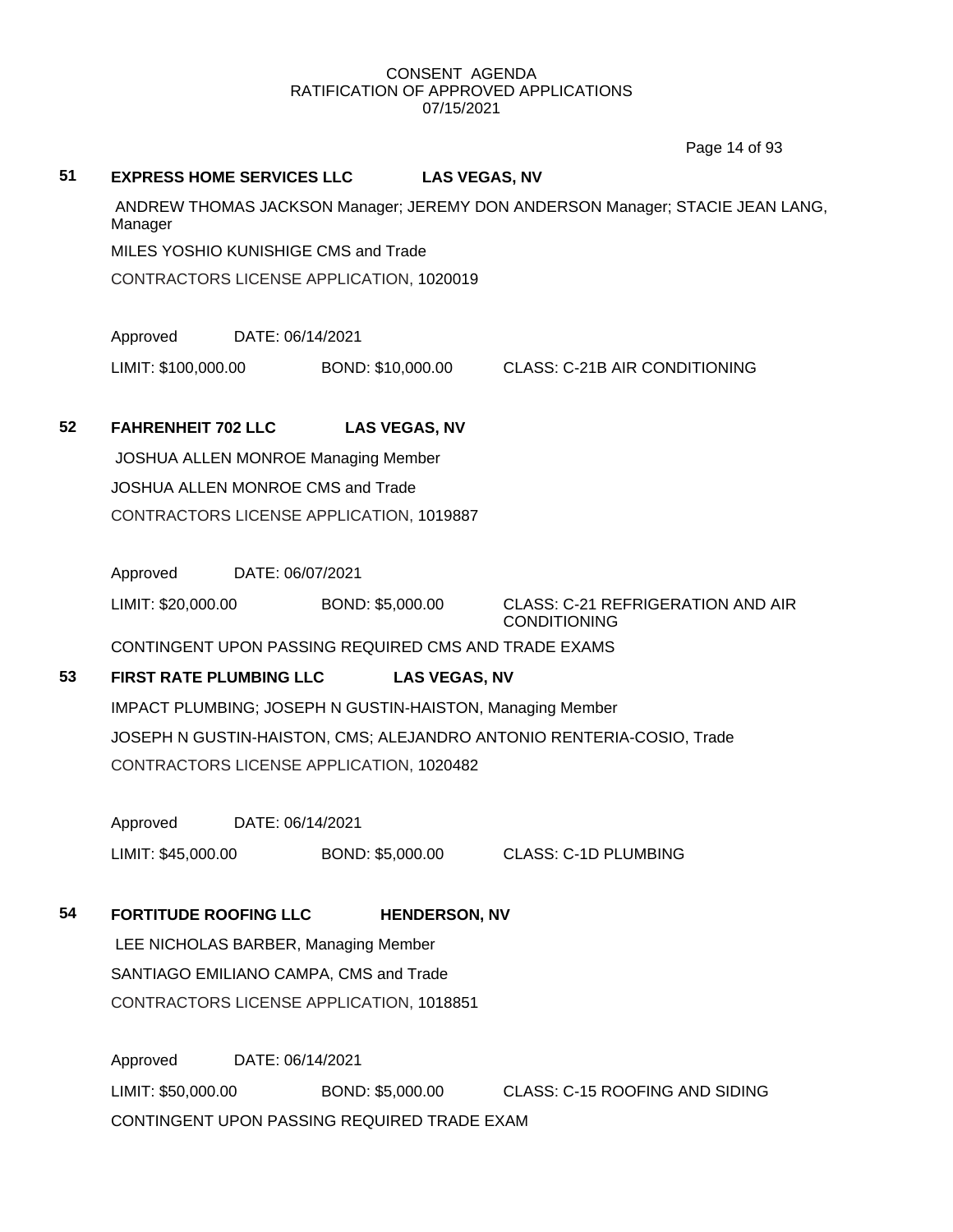Page 15 of 93

| 55 |                                                              |                                                         |                                                                              |  |  |  |  |
|----|--------------------------------------------------------------|---------------------------------------------------------|------------------------------------------------------------------------------|--|--|--|--|
|    | FOX CONSTRUCTION INDUSTRIES LLC                              |                                                         | <b>LAS VEGAS, NV</b>                                                         |  |  |  |  |
|    |                                                              |                                                         | NELSON CHUANG, Managing Member; ROXANNE ANYHEA HEDGE-YAMURA, Managing Member |  |  |  |  |
|    | NELSON CHUANG, CMS and Trade                                 |                                                         |                                                                              |  |  |  |  |
|    | CONTRACTORS LICENSE APPLICATION, 1020368                     |                                                         |                                                                              |  |  |  |  |
|    |                                                              |                                                         |                                                                              |  |  |  |  |
|    | Approved                                                     | DATE: 06/15/2021                                        |                                                                              |  |  |  |  |
|    | LIMIT: \$750,000.00                                          | BOND: \$20,000.00                                       | <b>CLASS: B-2 RESIDENTIAL AND SMALL</b><br><b>COMMERCIAL</b>                 |  |  |  |  |
|    | CONTINGENT UPON PASSING REQUIRED CMS AND TRADE EXAMS         |                                                         |                                                                              |  |  |  |  |
| 56 | <b>FRANCISCO JAVIER IBARRA</b>                               | <b>WINNEMUCCA, NV</b>                                   |                                                                              |  |  |  |  |
|    |                                                              |                                                         | ALTAVISTA PLUMBING MAINTENANCE; FRANCISCO JAVIER IBARRA, Owner               |  |  |  |  |
|    | DOREEN GERALDINE IBARRA, CMS; FRANCISCO JAVIER IBARRA, Trade |                                                         |                                                                              |  |  |  |  |
|    | CONTRACTORS LICENSE APPLICATION, 1020037                     |                                                         |                                                                              |  |  |  |  |
|    |                                                              |                                                         |                                                                              |  |  |  |  |
|    | Approved<br>DATE: 06/10/2021                                 |                                                         |                                                                              |  |  |  |  |
|    | LIMIT: \$10,000.00                                           | BOND: \$2,000.00                                        | CLASS: C-1D PLUMBING; C-1H WATER HEATERS                                     |  |  |  |  |
|    | CONTINGENT UPON PASSING C-1D & C-1H EXAMS BY 11/10/2021      |                                                         |                                                                              |  |  |  |  |
| 57 | FRONTIER DEVELOPMENT COMPANY LLC                             |                                                         | <b>RENO, NV</b>                                                              |  |  |  |  |
|    |                                                              | ALYCIA FAY PARTEI Manager; RICHARD SCOTT PARTEI Manager |                                                                              |  |  |  |  |
|    |                                                              |                                                         |                                                                              |  |  |  |  |
|    | RICHARD SCOTT PARTEI CMS and Trade                           |                                                         |                                                                              |  |  |  |  |
|    | CONTRACTORS LICENSE APPLICATION, 1019898                     |                                                         |                                                                              |  |  |  |  |
|    |                                                              |                                                         |                                                                              |  |  |  |  |
|    | Approved                                                     | DATE: 06/16/2021                                        |                                                                              |  |  |  |  |
|    | LIMIT: \$1,100,000.00                                        | BOND: \$30,000.00                                       | CLASS: B2                                                                    |  |  |  |  |
|    | CONTINGENT UPON PASSING EXAMS BY 11/3/2021                   |                                                         |                                                                              |  |  |  |  |
| 58 | <b>G C I MANAGEMENT &amp; CONSULTING LLC</b>                 |                                                         | <b>SAN FRANCISCO, CA</b>                                                     |  |  |  |  |
|    | <b>BERLING Member</b>                                        |                                                         | THOMAS LEROY SOUTHAM, III Manager; JONATHAN ROBERT HELMAN Member; SETH ALLEN |  |  |  |  |
|    | THOMAS LEROY SOUTHAM, III CMS and Trade                      |                                                         |                                                                              |  |  |  |  |
|    | CONTRACTORS LICENSE APPLICATION, 1019828                     |                                                         |                                                                              |  |  |  |  |
|    | Approved                                                     | DATE: 07/01/2021                                        |                                                                              |  |  |  |  |
|    | LIMIT: \$1,000,000.00                                        | BOND: \$30,000.00                                       | <b>CLASS: B6-COMMERCIAL REMODELING</b><br><b>EXCEEDING THREE STORIES</b>     |  |  |  |  |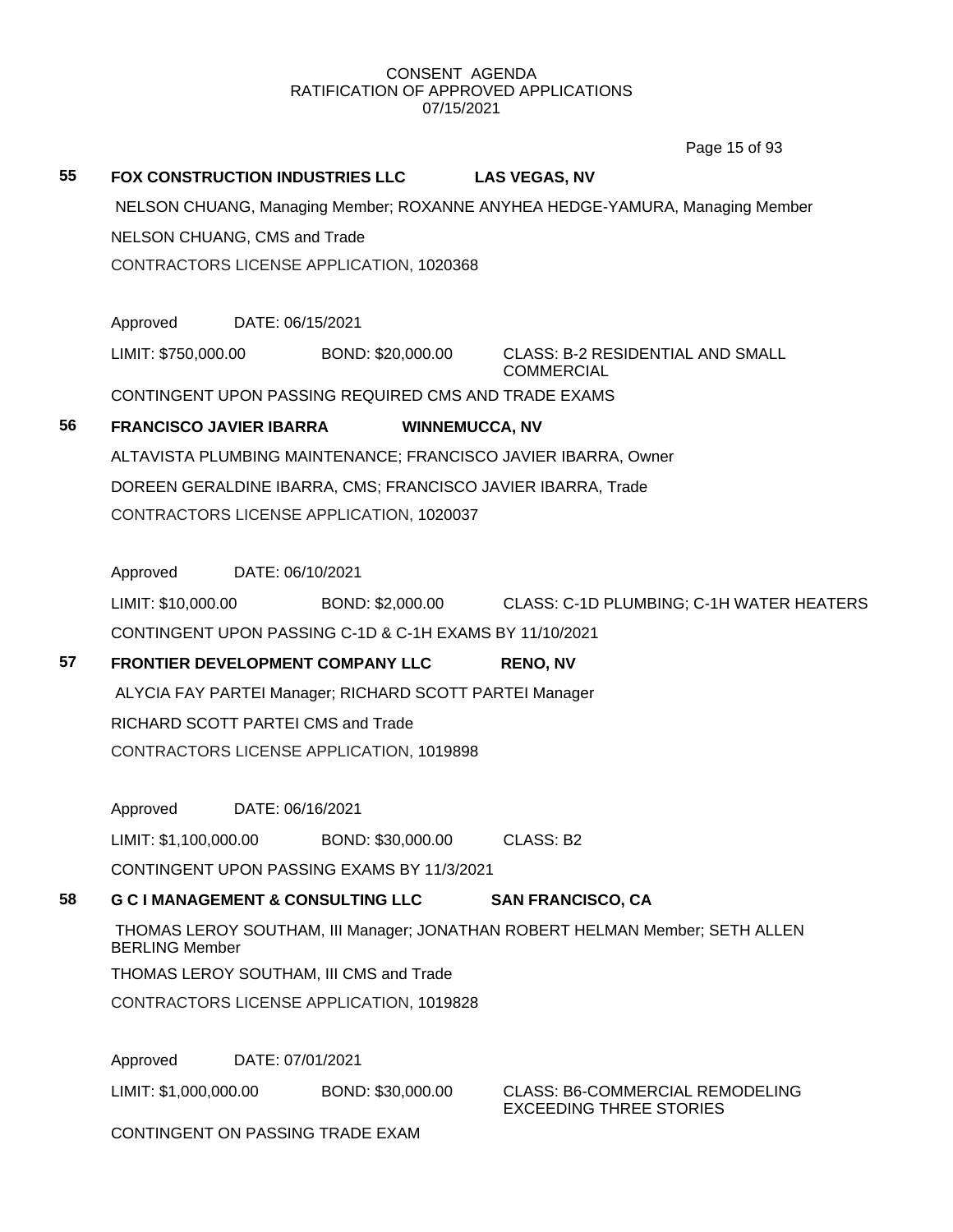Page 16 of 93

| 59 |                                     |                  | <b>G C LANDSCAPING AND GENERAL CONSTRUCTION INC</b>    |                       |                           | <b>CITY OF INDUSTRY, CA</b>                                                              |  |
|----|-------------------------------------|------------------|--------------------------------------------------------|-----------------------|---------------------------|------------------------------------------------------------------------------------------|--|
|    | <b>GENARO DE LA CRUZ, President</b> |                  |                                                        |                       |                           |                                                                                          |  |
|    | GENARO DE LA CRUZ, CMS and Trade    |                  |                                                        |                       |                           |                                                                                          |  |
|    |                                     |                  | CONTRACTORS LICENSE APPLICATION, 1020582               |                       |                           |                                                                                          |  |
|    |                                     |                  |                                                        |                       |                           |                                                                                          |  |
|    | Approved                            | DATE: 06/21/2021 |                                                        |                       |                           |                                                                                          |  |
|    | LIMIT: \$10,000.00                  |                  | BOND: \$2,000.00                                       |                       | CLASS: C5                 |                                                                                          |  |
|    |                                     |                  | CONTINGENT UPON PASSING CMS EXAM BY 12/10/2021         |                       |                           |                                                                                          |  |
| 60 |                                     |                  | <b>G T PROFESSIONAL SERVICES LLC</b>                   |                       | <b>LAS VEGAS, NV</b>      |                                                                                          |  |
|    |                                     |                  | <b>AURA LETICIA MORALES, Managing Member</b>           |                       |                           | VINICIO JAVIER GARCIA-GIRON, Managing Member; KAREN IVETH PAZ-CASTILLO, Managing Member; |  |
|    |                                     |                  | VINICIO JAVIER GARCIA-GIRON, CMS and Trade             |                       |                           |                                                                                          |  |
|    |                                     |                  | CONTRACTORS LICENSE APPLICATION, 1019274               |                       |                           |                                                                                          |  |
|    |                                     |                  |                                                        |                       |                           |                                                                                          |  |
|    | Approved                            | DATE: 07/01/2021 |                                                        |                       |                           |                                                                                          |  |
|    | LIMIT: \$10,000.00                  |                  | BOND: \$2,000.00                                       |                       | <b>CLASS: C18-MASONRY</b> |                                                                                          |  |
|    |                                     |                  | CONTINGENT ON PASSING CMS/TRADE EXAMS                  |                       |                           |                                                                                          |  |
| 61 | <b>G T TILE &amp; STONE LLC</b>     |                  | <b>HENDERSON, NV</b>                                   |                       |                           |                                                                                          |  |
|    |                                     |                  | GEORGE JOSEPH TABELLO, Managing Member                 |                       |                           |                                                                                          |  |
|    |                                     |                  | GEORGE JOSEPH TABELLO, CMS and Trade                   |                       |                           |                                                                                          |  |
|    |                                     |                  | CONTRACTORS LICENSE APPLICATION, 1019800               |                       |                           |                                                                                          |  |
|    |                                     |                  |                                                        |                       |                           |                                                                                          |  |
|    | Approved                            | DATE: 06/07/2021 |                                                        |                       |                           |                                                                                          |  |
|    | LIMIT: \$45,000.00                  |                  | BOND: \$5,000.00                                       |                       | <b>MINOR REPAIR</b>       | <b>CLASS: C-3 CARPENTRY MAINTENANCE AND</b>                                              |  |
|    |                                     |                  | CONTINGENT UPON PASSING REQUIRED CMS AND TRADE EXAM    |                       |                           |                                                                                          |  |
| 62 | <b>GARCIA CONSTRUCTION LLC</b>      |                  |                                                        | <b>WINNEMUCCA, NV</b> |                           |                                                                                          |  |
|    |                                     |                  |                                                        |                       |                           | JOSE ALBERTO GARCIA-LARA, Managing Member; CHRISTINA GARCIA, Managing Member             |  |
|    |                                     |                  | JOSE ALBERTO GARCIA-LARA, Trade; CHRISTINA GARCIA, CMS |                       |                           |                                                                                          |  |

CONTRACTORS LICENSE APPLICATION, 1020309

Approved DATE: 06/25/2021 LIMIT: \$100,000.00 BOND: \$10,000.00 CLASS: C-5 CONCRETE CONTINGENT UPON PASSING CMS & C-5 EXAMS BY 11/26/2021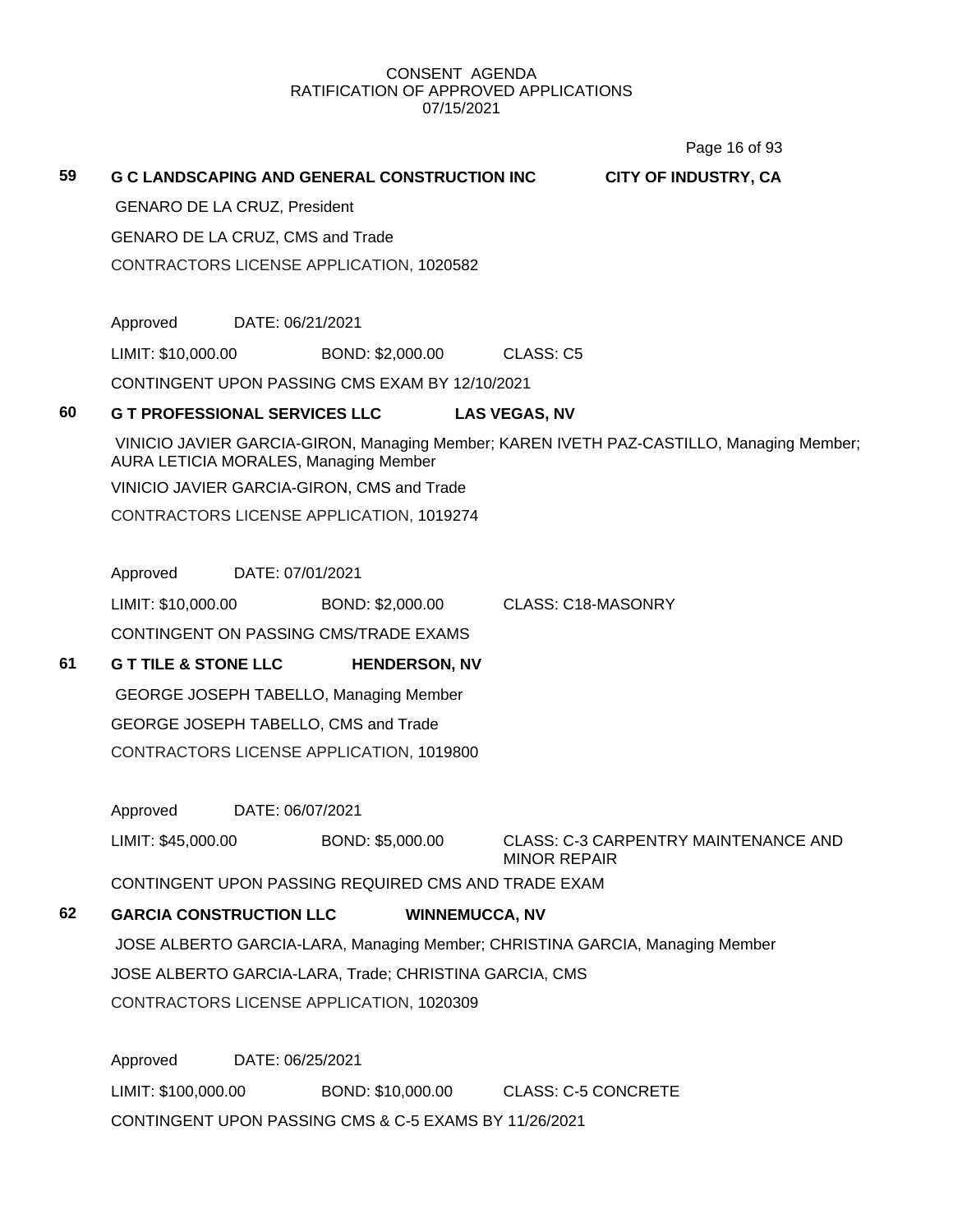Page 17 of 93

### **63 GEMCO CONSTRUCTORS LLC INDIANAPOLIS, IN**

JAMES ANDREW BATES, Managing Member; ANDREW JAMES TOTH, Managing Member; WILLIAM ROBERT BATES, Managing Member

ZACHARY EUGENE BUSS, CMS and Trade

CONTRACTORS LICENSE APPLICATION, 1019555

Approved DATE: 06/21/2021

LIMIT: Unlimited BOND: \$50,000.00 CLASS: C2-ELECTRICAL

CONTINGENT ON PASSING CMS/TRADE EXAMS

## **64 GET HAMMERED CONSTRUCTION LLC OVERTON, NV**

DANIEL JOHNSON BRADFORD Manager DANIEL JOHNSON BRADFORD CMS and Trade CONTRACTORS LICENSE APPLICATION, 1020249

Approved DATE: 06/07/2021

LIMIT: \$45,000.00 BOND: \$5,000.00 CLASS: C-3A CARPENTRY AND REPAIRS

## **65 GRANT ROBINSON BUILDERS LLC RENO, NV**

GRANT CARL ROBINSON Managing Member GRANT CARL ROBINSON CMS and Trade CONTRACTORS LICENSE APPLICATION, 1020443

Approved DATE: 06/14/2021 LIMIT: \$2,000,000.00 BOND: \$30,000.00 CLASS: C14G

## **66 GREEN DIAMOND LANDSCAPING LLC RENO, NV**

JOSE MANUEL MALDONADO Managing Member; SERGIO MALDONADO, Managing Member JOSE MANUEL MALDONADO Trade; SERGIO MALDONADO, CMS CONTRACTORS LICENSE APPLICATION, 1019819

Approved DATE: 06/09/2021 LIMIT: \$200,000.00 BOND: \$10,000.00 CLASS: C-13 LIMITED TO SEAMLESS RAIN

GUTTERS ONLY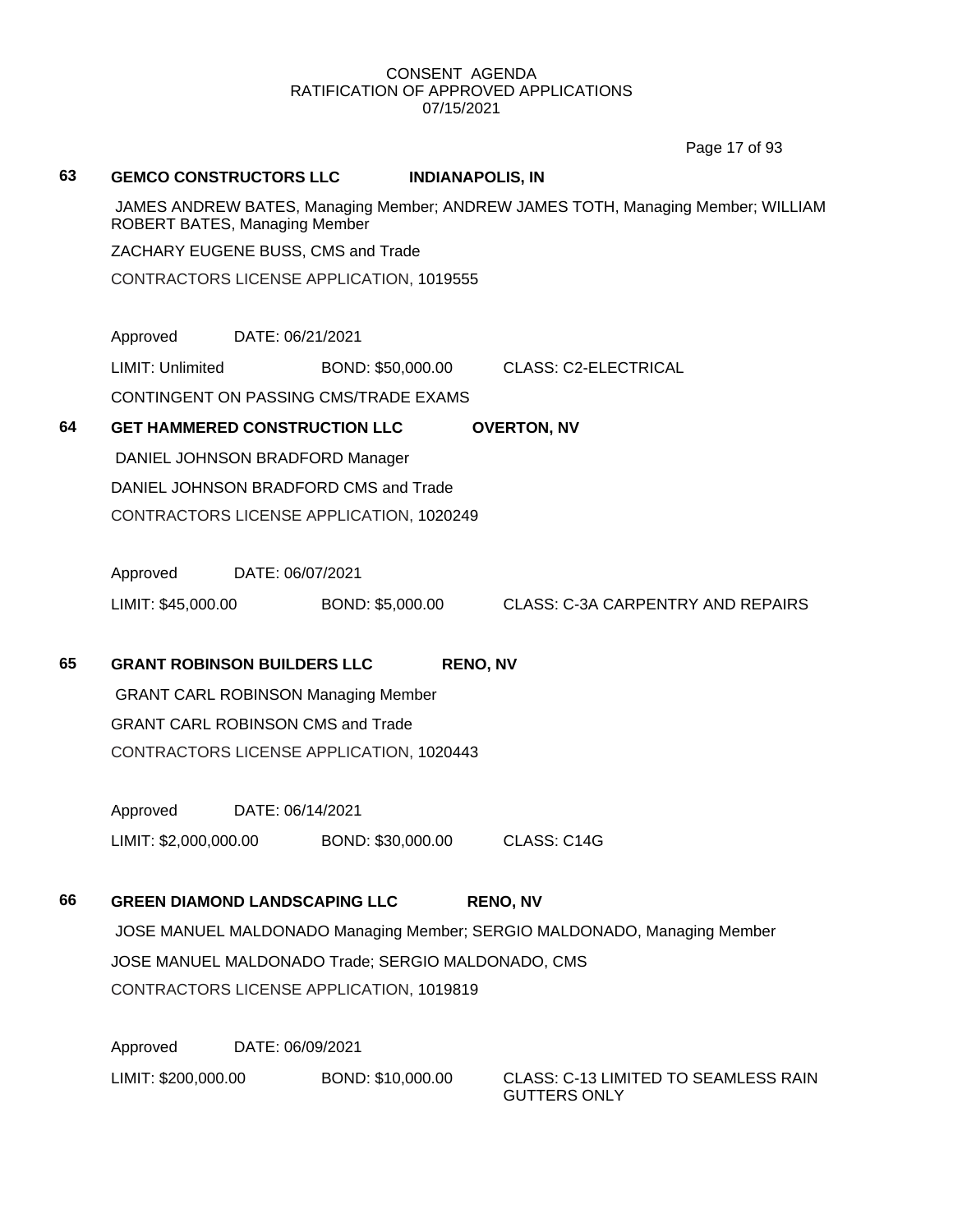Page 18 of 93

| 67 | <b>GREEN DIAMOND LANDSCAPING LLC</b>                                     |                  |                                                    | <b>RENO, NV</b>                                                          |  |  |  |
|----|--------------------------------------------------------------------------|------------------|----------------------------------------------------|--------------------------------------------------------------------------|--|--|--|
|    | JOSE MANUEL MALDONADO Managing Member; SERGIO MALDONADO, Managing Member |                  |                                                    |                                                                          |  |  |  |
|    | JOSE MANUEL MALDONADO Trade; SERGIO MALDONADO, CMS                       |                  |                                                    |                                                                          |  |  |  |
|    |                                                                          |                  | CONTRACTORS LICENSE APPLICATION, 1019820           |                                                                          |  |  |  |
|    | Approved                                                                 | DATE: 06/09/2021 |                                                    |                                                                          |  |  |  |
|    | LIMIT: \$2,000.00                                                        |                  | BOND: \$10,000.00                                  | <b>CLASS: C-18 LIMITED TO NON-VERTICAL</b><br>PAVERS ONLY                |  |  |  |
| 68 | <b>GREEN DIAMOND LANDSCAPING LLC</b>                                     |                  |                                                    | <b>RENO, NV</b>                                                          |  |  |  |
|    |                                                                          |                  |                                                    | JOSE MANUEL MALDONADO Managing Member; SERGIO MALDONADO, Managing Member |  |  |  |
|    |                                                                          |                  | JOSE MANUEL MALDONADO Trade; SERGIO MALDONADO, CMS |                                                                          |  |  |  |
|    |                                                                          |                  | CONTRACTORS LICENSE APPLICATION, 1019821           |                                                                          |  |  |  |
|    | Approved                                                                 | DATE: 06/18/2021 |                                                    |                                                                          |  |  |  |
|    | LIMIT: \$200,000.00                                                      |                  | BOND: \$10,000.00                                  | <b>CLASS: A-21 FENCING AND GUARDRAILS</b>                                |  |  |  |
| 69 | <b>GREEN WATER AND POWER NV LLC</b>                                      |                  |                                                    | <b>WOODLAND HILLS, CA</b>                                                |  |  |  |
|    |                                                                          |                  |                                                    | GREEN WATER AND POWER; DANIEL ZEITLIN GOLD, Managing Member              |  |  |  |
|    | DANIEL ZEITLIN GOLD, CMS and Trade                                       |                  |                                                    |                                                                          |  |  |  |
|    |                                                                          |                  | CONTRACTORS LICENSE APPLICATION, 1019072           |                                                                          |  |  |  |
|    | Approved                                                                 | DATE: 06/14/2021 |                                                    |                                                                          |  |  |  |
|    | LIMIT: \$245,000.00                                                      |                  | BOND: \$15,000.00                                  | <b>CLASS: C-2 ELECTRICAL</b>                                             |  |  |  |
|    |                                                                          |                  | CONTINGENT UPON PASSING REQUIRED CMS EXAM          |                                                                          |  |  |  |
| 70 | <b>GRIMES HEATING &amp; AIR INC</b>                                      |                  | <b>OROVILLE, CA</b>                                |                                                                          |  |  |  |
|    |                                                                          |                  |                                                    | SCOTT ANTHONY GRIMES President; GABRIELA A GRIMES, Vice President        |  |  |  |
|    |                                                                          |                  | <b>SCOTT ANTHONY GRIMES CMS and Trade</b>          |                                                                          |  |  |  |
|    |                                                                          |                  | CONTRACTORS LICENSE APPLICATION, 1019458           |                                                                          |  |  |  |
|    | Approved                                                                 | DATE: 06/18/2021 |                                                    |                                                                          |  |  |  |
|    | LIMIT: \$9,500.00                                                        |                  | BOND: \$2,000.00                                   | CLASS: C-21B AIR CONDITIONING; C-21C SHEET<br>METAL; C-21D MAINTENANCE   |  |  |  |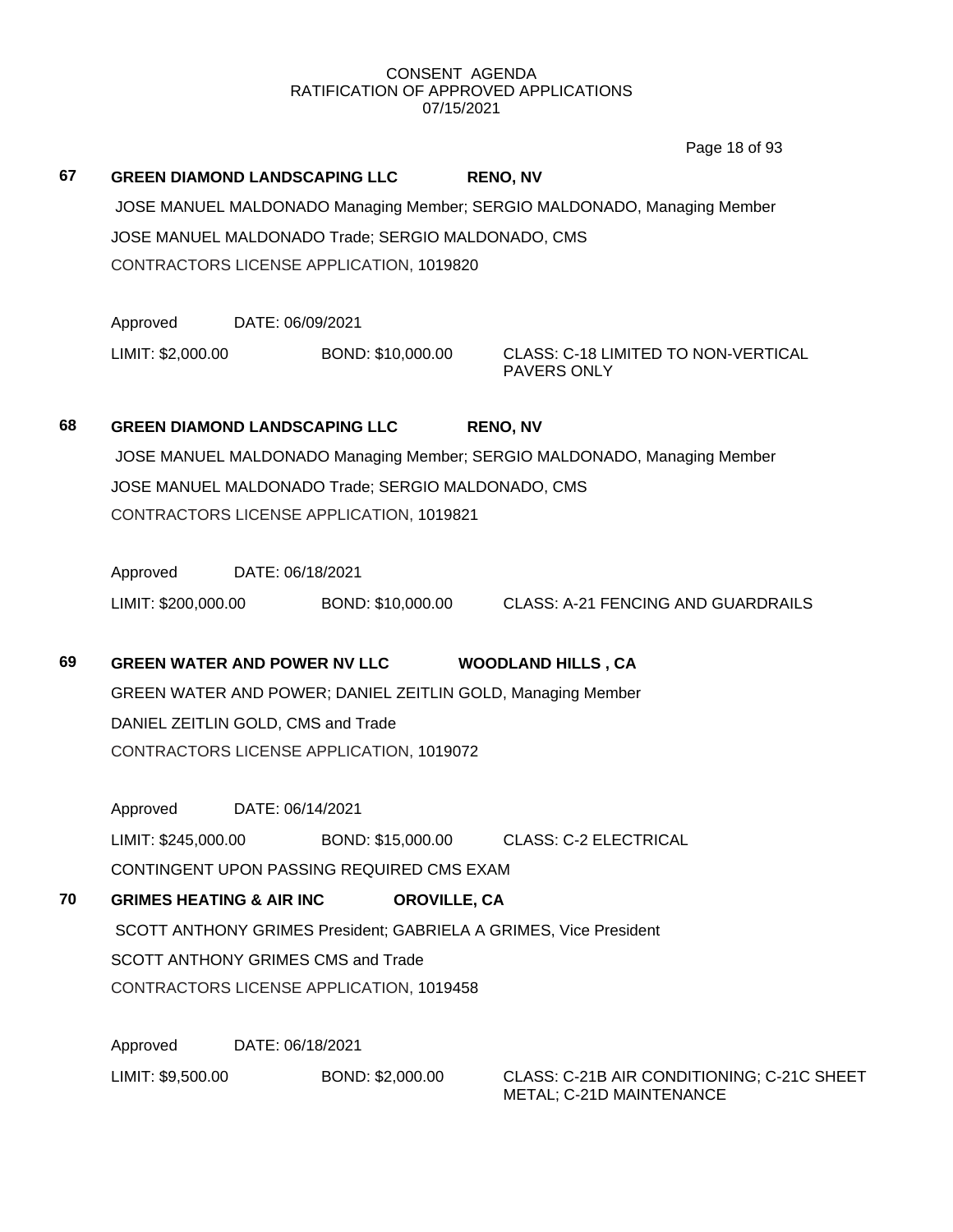Page 19 of 93

|    |                                                  |                  |                      | טכוט כו סעסו                                                               |
|----|--------------------------------------------------|------------------|----------------------|----------------------------------------------------------------------------|
| 71 | <b>GUY YOCOM CONSTRUCTION INC</b>                |                  | <b>NORCO, CA</b>     |                                                                            |
|    |                                                  |                  |                      | GUY WILLIAM YOCOM President; GREG EDMOND WILSON Treasurer                  |
|    | GUY WILLIAM YOCOM Trade; GREG EDMOND WILSON CMS  |                  |                      |                                                                            |
|    | CONTRACTORS LICENSE APPLICATION, 1019345         |                  |                      |                                                                            |
|    | Approved                                         | DATE: 06/15/2021 |                      |                                                                            |
|    | <b>LIMIT: Unlimited</b>                          |                  |                      | BOND: \$50,000.00 CLASS: C-5 CONCRETE                                      |
| 72 | <b>H &amp; M PLUMBING LLC</b>                    |                  | <b>LAS VEGAS, NV</b> |                                                                            |
|    | HECTOR ENRIQUE MANRIQUE Manager                  |                  |                      |                                                                            |
|    | HECTOR ENRIQUE MANRIQUE CMS; MOISES GOMEZ, Trade |                  |                      |                                                                            |
|    | CONTRACTORS LICENSE APPLICATION, 1019367         |                  |                      |                                                                            |
|    | Approved                                         | DATE: 06/15/2021 |                      |                                                                            |
|    | LIMIT: \$10,000.00                               |                  |                      | BOND: \$2,000.00 CLASS: C-1 PLUMBING AND HEATING                           |
|    | CONTINGENT UPON PASSING REQUIRED TRADE EXAM      |                  |                      |                                                                            |
| 73 | <b>H J MARTIN &amp; SON INC</b>                  |                  | <b>GREEN BAY, WI</b> |                                                                            |
|    | <b>EDWARD NEUFELD MARTIN President</b>           |                  |                      |                                                                            |
|    | THOMAS JOSEPH SHEEDY CMS and Trade               |                  |                      |                                                                            |
|    | CONTRACTORS LICENSE APPLICATION, 1020314         |                  |                      |                                                                            |
|    | Approved                                         | DATE: 06/08/2021 |                      |                                                                            |
|    | LIMIT: Unlimited                                 |                  | BOND: \$50,000.00    | CLASS: C-20 TILING                                                         |
| 74 | <b>HANDS ON PAINTING LLC</b>                     |                  | <b>RENO, NV</b>      |                                                                            |
|    |                                                  |                  |                      | JASON PHILIP BRADFORD Managing Member; MARIE LYNN BRADFORD Managing Member |
|    | JASON PHILIP BRADFORD CMS and Trade              |                  |                      |                                                                            |

CONTRACTORS LICENSE APPLICATION, 1019772

Approved DATE: 06/21/2021 LIMIT: \$10,000.00 BOND: \$2,000.00 CLASS: C-4A PAINTING CONTINGENT UPON PASSING CMS & C-4A EXAMS BY 10/26/2021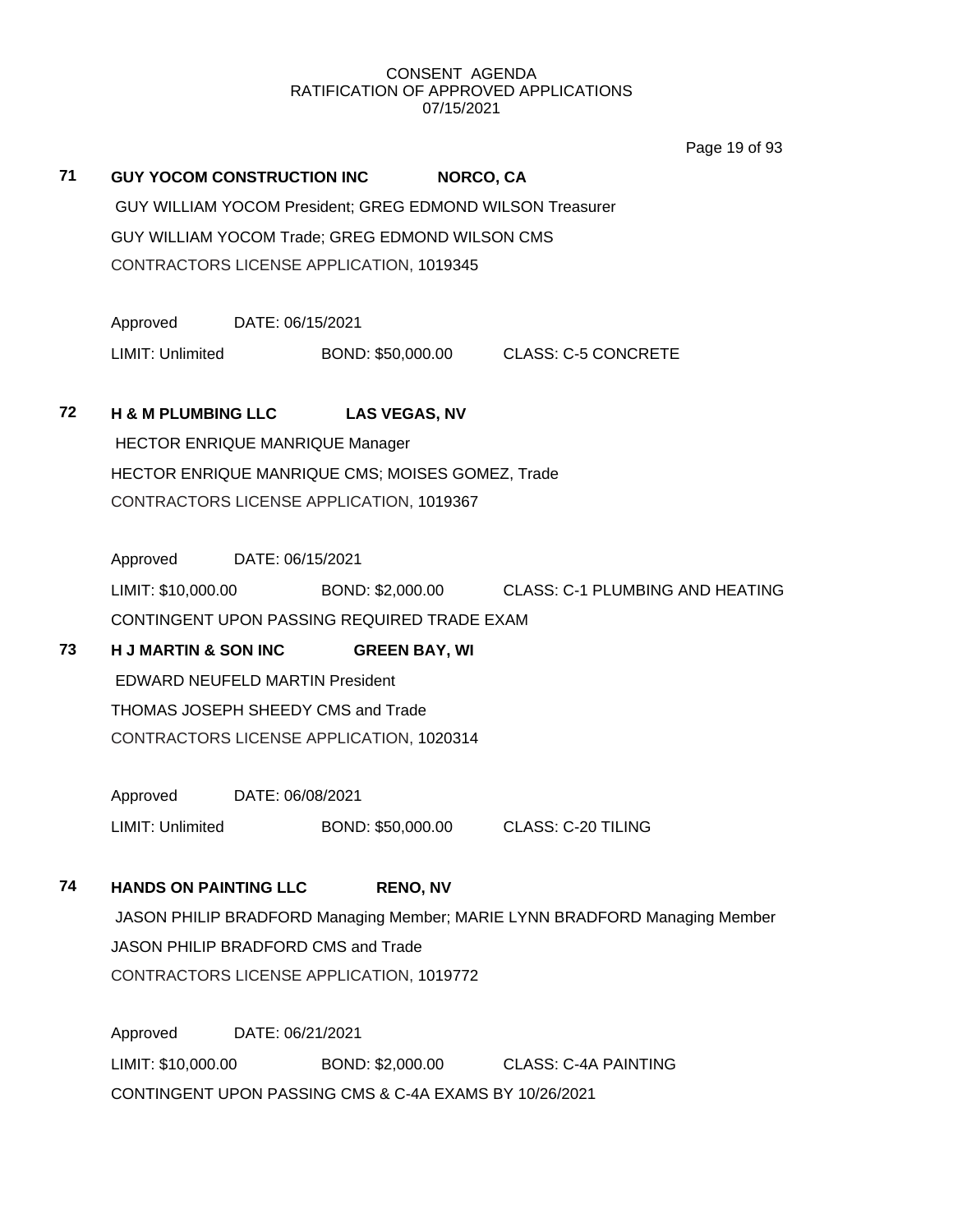Page 20 of 93

## **75 HANGING H COMPANIES LLC BURLINGTON, WA**

MASTEC NORTH AMERICA INC Managing Member; ALBERTO IGNACIO DECARDENAS, Other

TODD ROY KNAPP, CMS and Trade

CONTRACTORS LICENSE APPLICATION, 1019568

Approved DATE: 06/14/2021

LIMIT: Unlimited BOND: \$50,000.00 CLASS: A-19 PIPELINE AND CONDUITS A-20

INDUSTRIAL PIPING

CONTINGENT UPON PASSING REQUIRED TRADE EXAMS

## **76 HARRY BUNFILL ORANGEVALE, CA**

HARRY BUNFILL, Owner

HARRY BUNFILL, CMS and Trade

CONTRACTORS LICENSE APPLICATION, 1019712

Approved DATE: 06/25/2021

LIMIT: \$245,000.00 BOND: \$15,000.00 CLASS: C15A CONTINGENT UPON PASSING TRADE EXAM BY 10/22/2021

## **77 HIGH DESERT INSTALLERS RENO, NV**

JAKE MONROE CURTIS, President; MADDISON RAE CURTIS, Treasurer DAVID JOHN SEAGER CMS and Trade CONTRACTORS LICENSE APPLICATION, 1020010

Approved DATE: 06/10/2021

LIMIT: \$225,000.00 BOND: \$10,000.00 CLASS: B-2 RESIDENTIAL & SMALL COMMERCIAL

## **78 HIGHLAND COMMERCIAL CONSIGNMENT LLC LAS VEGAS, NV**

SCOTT A FEIWELL Manager; BRITTANY BLANCO-FEIWELL, Manager SCOTT A FEIWELL CMS; SCOTT ALLEN GROOMS, Trade CONTRACTORS LICENSE APPLICATION, 1019152

Approved DATE: 06/18/2021

LIMIT: \$1,500,000.00 BOND: \$30,000.00 CLASS: B2-RESIDENTIAL AND SMALL

COMMERCIAL

CONTINGENT ON PASSING TRADE EXAM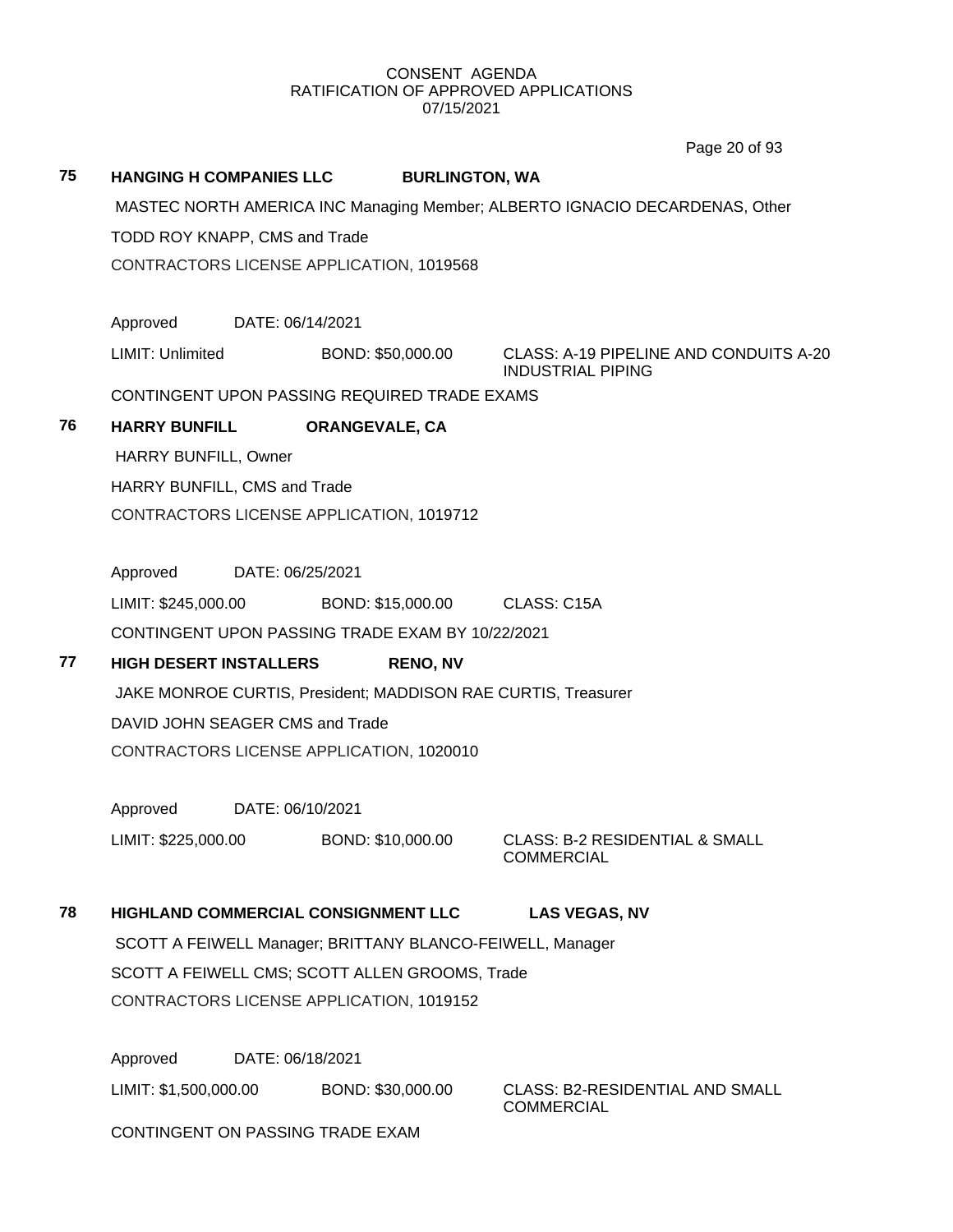Page 21 of 93

| 79 | <b>HOLLOW POINT CONSTRUCTION LLC</b>                                    |                                                             | <b>N LAS VEGAS, NV</b>                                                                                           |  |  |  |  |
|----|-------------------------------------------------------------------------|-------------------------------------------------------------|------------------------------------------------------------------------------------------------------------------|--|--|--|--|
|    |                                                                         | HUNTER COAL ROBINSON, Manager; REID MONTANA FEHNEL, Manager |                                                                                                                  |  |  |  |  |
|    | HUNTER COAL ROBINSON, CMS and Trade; REID MONTANA FEHNEL, CMS and Trade |                                                             |                                                                                                                  |  |  |  |  |
|    | CONTRACTORS LICENSE APPLICATION, 1020513                                |                                                             |                                                                                                                  |  |  |  |  |
|    |                                                                         |                                                             |                                                                                                                  |  |  |  |  |
|    | Approved                                                                | DATE: 06/29/2021                                            |                                                                                                                  |  |  |  |  |
|    | LIMIT: \$200,000.00                                                     | BOND: \$10,000.00                                           | <b>CLASS: B-2 RESIDENTIAL AND SMALL</b><br><b>COMMERCIAL</b>                                                     |  |  |  |  |
|    |                                                                         | CONTINGENT UPON PASSING REQUIRED CMS AND TRADE EXAMS        |                                                                                                                  |  |  |  |  |
| 80 | <b>I C C COMMONWEALTH CORPORATION</b>                                   |                                                             | <b>WILLIAMSVILLE, NY</b>                                                                                         |  |  |  |  |
|    |                                                                         |                                                             | <b>GUILLERMO ALVAREZ President; THOMAS PATRICK SULLIVAN, Secretary</b>                                           |  |  |  |  |
|    | DAVID A DURHAM CMS and Trade                                            |                                                             |                                                                                                                  |  |  |  |  |
|    |                                                                         | CONTRACTORS LICENSE APPLICATION, 1020139                    |                                                                                                                  |  |  |  |  |
|    |                                                                         |                                                             |                                                                                                                  |  |  |  |  |
|    | Approved                                                                | DATE: 06/30/2021                                            |                                                                                                                  |  |  |  |  |
|    | LIMIT: Unlimited                                                        | BOND: \$50,000.00                                           | CLASS: A-22 UNCLASSIFIED DESIGNATED FOR<br>ERECTION OF INDUSTRIAL CONCRETE & STEEL<br><b>CHIMNEY STACKS ONLY</b> |  |  |  |  |
|    |                                                                         |                                                             |                                                                                                                  |  |  |  |  |
|    |                                                                         |                                                             |                                                                                                                  |  |  |  |  |
| 81 | <b>ICONIC LANDSCAPE AND DEVELOPMENT INC</b>                             |                                                             | <b>CARSON CITY, NV</b>                                                                                           |  |  |  |  |
|    |                                                                         |                                                             | CHARLENE ELINOR PAIEMENT President; CHRISTOPHER ALAN BACON Treasurer                                             |  |  |  |  |
|    | CHRISTOPHER ALAN BACON CMS and Trade                                    |                                                             |                                                                                                                  |  |  |  |  |
|    |                                                                         | CONTRACTORS LICENSE APPLICATION, 1019620                    |                                                                                                                  |  |  |  |  |
|    | Approved                                                                | DATE: 06/14/2021                                            |                                                                                                                  |  |  |  |  |
|    | LIMIT: \$245,000.00                                                     | BOND: \$15,000.00                                           | <b>CLASS: C-18 MASONRY</b>                                                                                       |  |  |  |  |
| 82 | <b>INDUSTRIAL BUILDERS INC</b>                                          | <b>CALDWELL, ID</b>                                         |                                                                                                                  |  |  |  |  |
|    | DAVID CHARLES ERLEBACH President                                        |                                                             |                                                                                                                  |  |  |  |  |
|    |                                                                         | DAVID CHARLES ERLEBACH CMS; DANIEL EUGENE ANTONOV, Trade    |                                                                                                                  |  |  |  |  |
|    |                                                                         | CONTRACTORS LICENSE APPLICATION, 1019740                    |                                                                                                                  |  |  |  |  |
|    | Approved                                                                | DATE: 07/01/2021                                            |                                                                                                                  |  |  |  |  |
|    | LIMIT: \$100,000.00                                                     | BOND: \$10,000.00                                           | <b>CLASS: C-2 ELECTRICAL</b>                                                                                     |  |  |  |  |
|    |                                                                         |                                                             |                                                                                                                  |  |  |  |  |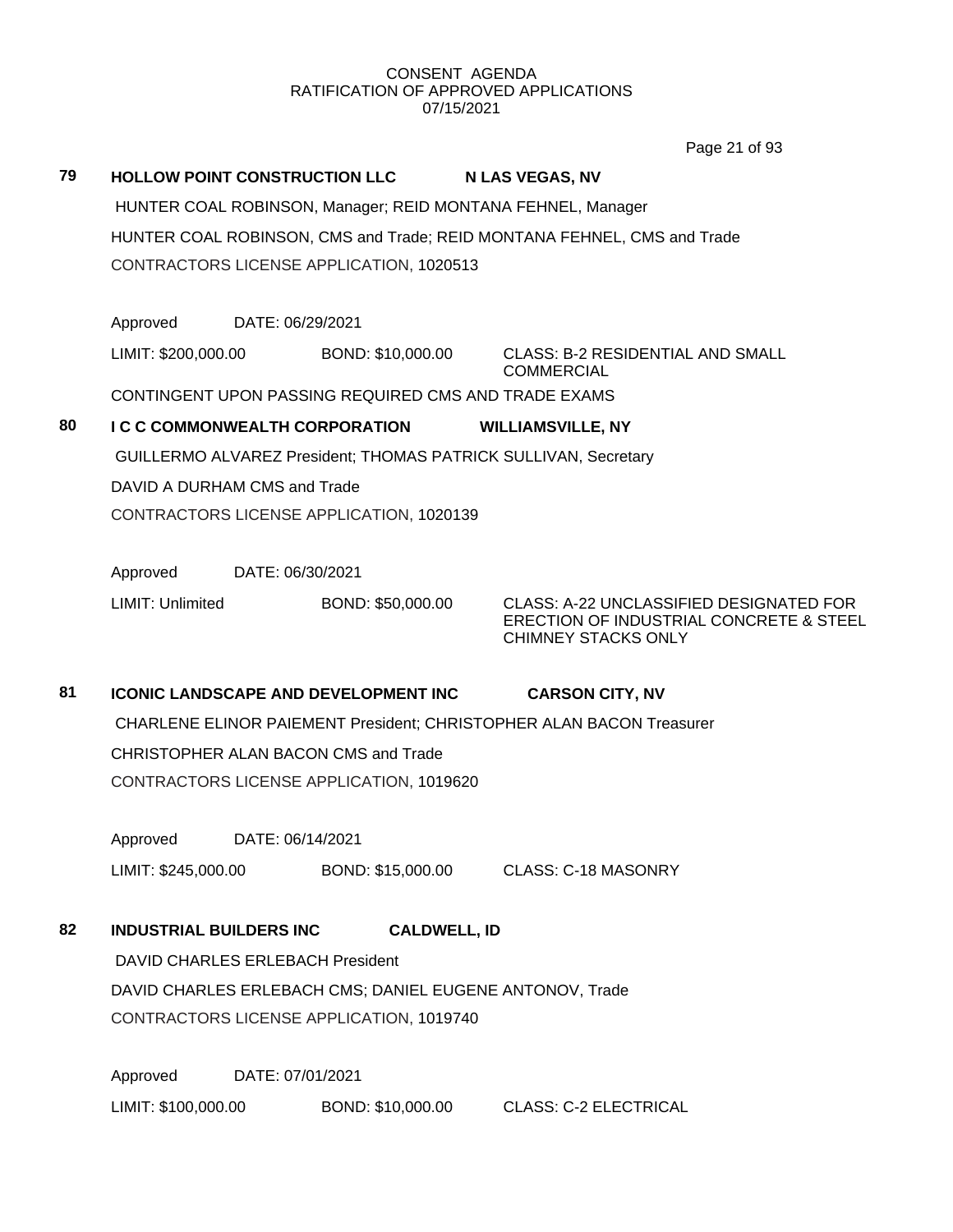Page 22 of 93

|    |                                            |                                                |                      | Page 22 of 93                                                                                                                                                                                                                                                                            |  |
|----|--------------------------------------------|------------------------------------------------|----------------------|------------------------------------------------------------------------------------------------------------------------------------------------------------------------------------------------------------------------------------------------------------------------------------------|--|
| 83 |                                            | <b>INDUSTRIAL PATRIOT BOILER LLC</b>           | TEMPE, AZ            |                                                                                                                                                                                                                                                                                          |  |
|    |                                            |                                                |                      | CHRISTIAN JOHN PHILLIPS, Managing Member; STACEY LYNN PHILLIPS, Managing Member                                                                                                                                                                                                          |  |
|    |                                            | CHRISTIAN JOHN PHILLIPS, CMS and Trade         |                      |                                                                                                                                                                                                                                                                                          |  |
|    |                                            | CONTRACTORS LICENSE APPLICATION, 1019477       |                      |                                                                                                                                                                                                                                                                                          |  |
|    |                                            |                                                |                      |                                                                                                                                                                                                                                                                                          |  |
|    | Approved                                   | DATE: 06/21/2021                               |                      |                                                                                                                                                                                                                                                                                          |  |
|    | LIMIT: \$5,000,000.00                      |                                                | BOND: \$50,000.00    | <b>CLASS: C1A-BOILERS</b>                                                                                                                                                                                                                                                                |  |
|    |                                            | CONTINGENT ON PASSING TRADE EXAM               |                      |                                                                                                                                                                                                                                                                                          |  |
| 84 | <b>INFINITE ELECTRIC</b>                   | <b>CAMPBELL, CA</b>                            |                      |                                                                                                                                                                                                                                                                                          |  |
|    |                                            | SEAN RAYMOND FRANCIS BETTI, President          |                      |                                                                                                                                                                                                                                                                                          |  |
|    |                                            | SEAN RAYMOND FRANCIS BETTI, CMS and Trade      |                      |                                                                                                                                                                                                                                                                                          |  |
|    |                                            | CONTRACTORS LICENSE APPLICATION, 1019709       |                      |                                                                                                                                                                                                                                                                                          |  |
|    |                                            |                                                |                      |                                                                                                                                                                                                                                                                                          |  |
|    | Approved                                   | DATE: 06/14/2021                               |                      |                                                                                                                                                                                                                                                                                          |  |
|    | LIMIT: \$10,000.00                         | BOND: \$2,000.00                               |                      | <b>CLASS: C-2 ELECTRICAL</b>                                                                                                                                                                                                                                                             |  |
|    |                                            |                                                |                      |                                                                                                                                                                                                                                                                                          |  |
| 85 | <b>J &amp; C HEATING &amp; COOLING LLC</b> |                                                | <b>LAS VEGAS, NV</b> |                                                                                                                                                                                                                                                                                          |  |
|    |                                            | CARLOS ALVARADO-HERRERA, Manager               |                      |                                                                                                                                                                                                                                                                                          |  |
|    |                                            | CARLOS ALVARADO-HERRERA, CMS and Trade         |                      |                                                                                                                                                                                                                                                                                          |  |
|    |                                            | CONTRACTORS LICENSE APPLICATION, 1020515       |                      |                                                                                                                                                                                                                                                                                          |  |
|    | Approved                                   | DATE: 06/29/2021                               |                      |                                                                                                                                                                                                                                                                                          |  |
|    | LIMIT: \$10,000.00                         | BOND: \$2,000.00                               |                      | <b>CLASS: C-21 REFRIGERATION AND AIR</b>                                                                                                                                                                                                                                                 |  |
|    |                                            |                                                |                      | <b>CONDITIONING</b>                                                                                                                                                                                                                                                                      |  |
|    |                                            | CONTINGENT ON PASSING REQUIRED CMS/TRADE EXAMS |                      |                                                                                                                                                                                                                                                                                          |  |
| 86 |                                            | <b>JACOBSEN CONSTRUCTION COMPANY INC</b>       |                      | <b>SALT LAKE CITY, UT</b>                                                                                                                                                                                                                                                                |  |
|    | President                                  |                                                |                      | GARY NEIL ELLIS President; MATTHEW JON RADKE Vice President; LEVI JAY CLEGG, Vice President;<br>JONATHAN CURTIS WIGHT, Vice President; THOMAS EDWARD AUGER, Chief Financial Officer; DAVID<br>SCOTT DEGRAFFENRIED, Vice President; MINDY LARSON, Vice President; STEVEN BOYD NELSON Vice |  |
|    |                                            | MATTHEW JON RADKE Trade; LEVI JAY CLEGG, CMS   |                      |                                                                                                                                                                                                                                                                                          |  |
|    |                                            |                                                |                      |                                                                                                                                                                                                                                                                                          |  |

CONTRACTORS LICENSE APPLICATION, 1018867

Approved DATE: 07/01/2021

LIMIT: Unlimited BOND: \$50,000.00 CLASS: B-GENERAL BUILDING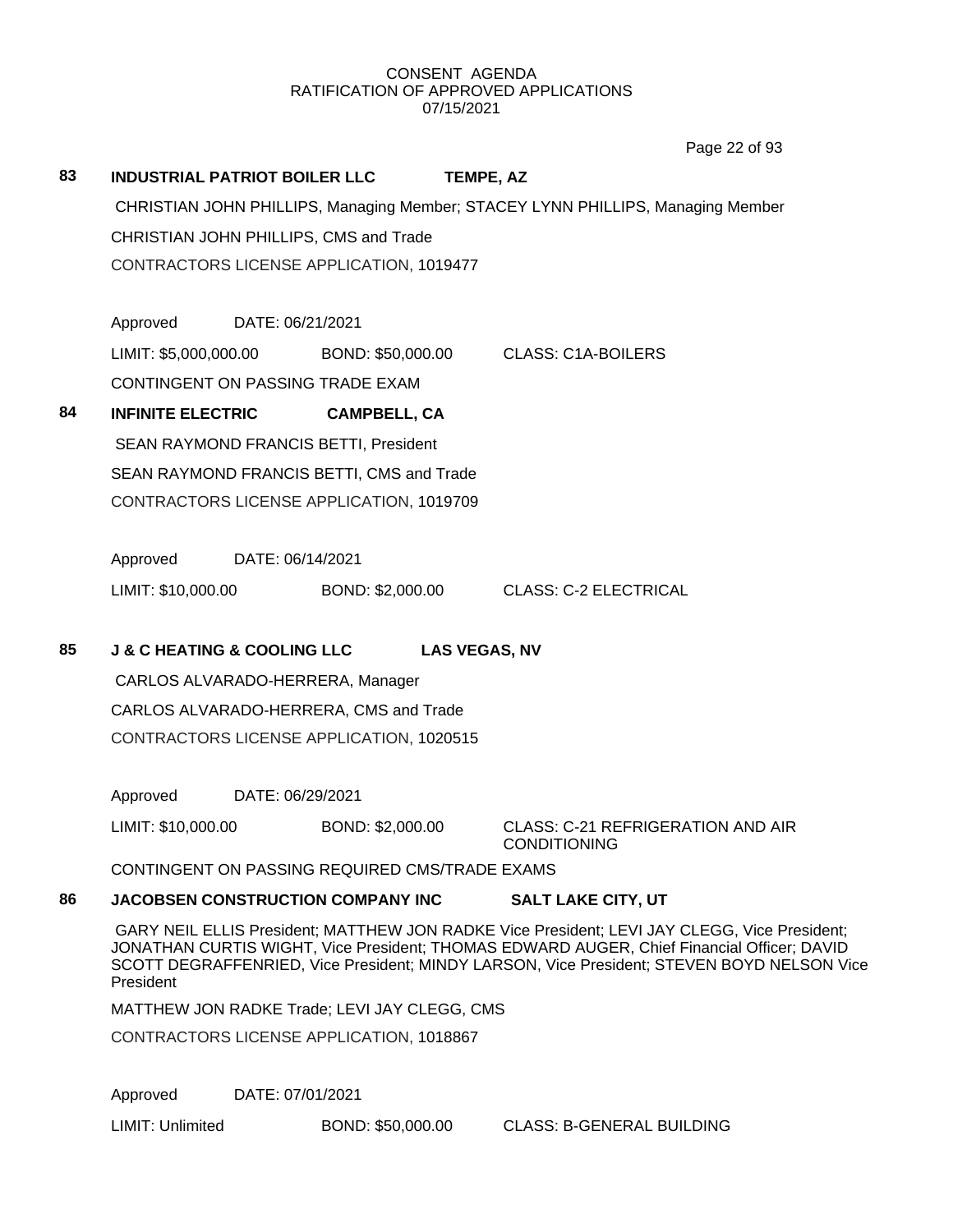Page 23 of 93

| 87 | <b>JOHN PAUL GROTHE</b>                              | CHINO, CA            |                                                                |  |  |  |
|----|------------------------------------------------------|----------------------|----------------------------------------------------------------|--|--|--|
|    | JOHN GROTHE CONSTRUCTION; JOHN PAUL GROTHE Owner     |                      |                                                                |  |  |  |
|    | JOHN PAUL GROTHE CMS and Trade                       |                      |                                                                |  |  |  |
|    | CONTRACTORS LICENSE APPLICATION, 1019105             |                      |                                                                |  |  |  |
|    |                                                      |                      |                                                                |  |  |  |
|    | Approved<br>DATE: 07/01/2021                         |                      |                                                                |  |  |  |
|    | LIMIT: Unlimited                                     | BOND: \$50,000.00    | <b>CLASS: B2-RESIDENTIAL AND SMALL</b><br><b>COMMERCIAL</b>    |  |  |  |
| 88 | <b>JOSHUA SALCIDO COATINGS LLC</b>                   |                      | <b>LAS VEGAS, NV</b>                                           |  |  |  |
|    | J S COATINGS; JOSHUA ROGER SALCIDO, Manager          |                      |                                                                |  |  |  |
|    | JOSHUA ROGER SALCIDO, CMS and Trade                  |                      |                                                                |  |  |  |
|    | CONTRACTORS LICENSE APPLICATION, 1020461             |                      |                                                                |  |  |  |
|    |                                                      |                      |                                                                |  |  |  |
|    | Approved<br>DATE: 06/14/2021                         |                      |                                                                |  |  |  |
|    | LIMIT: \$10,000.00                                   |                      | BOND: \$2,000.00 CLASS: C-4 PAINTING AND DECORATING            |  |  |  |
|    | CONTINGENT UPON PASSING REQUIRED CMS AND TRADE EXAMS |                      |                                                                |  |  |  |
| 89 | <b>MLV MECHANICAL LLC</b>                            | <b>HENDERSON, NV</b> |                                                                |  |  |  |
|    | LUCAS VERNON, Manager                                |                      |                                                                |  |  |  |
|    | <b>MARK VERNON CMS and Trade</b>                     |                      |                                                                |  |  |  |
|    | CONTRACTORS LICENSE APPLICATION, 1019881             |                      |                                                                |  |  |  |
|    | Approved<br>DATE: 06/21/2021                         |                      |                                                                |  |  |  |
|    | LIMIT: \$2,000,000.00                                | BOND: \$30,000.00    | <b>CLASS: C1-PLUMBING AND HEATING</b>                          |  |  |  |
|    |                                                      |                      |                                                                |  |  |  |
| 90 | <b>MLV MECHANICAL LLC</b>                            | <b>HENDERSON, NV</b> |                                                                |  |  |  |
|    | LUCAS VERNON, Manager                                |                      |                                                                |  |  |  |
|    | <b>MARK VERNON CMS and Trade</b>                     |                      |                                                                |  |  |  |
|    | CONTRACTORS LICENSE APPLICATION, 1019882             |                      |                                                                |  |  |  |
|    |                                                      |                      |                                                                |  |  |  |
|    | Approved<br>DATE: 06/21/2021                         |                      |                                                                |  |  |  |
|    | LIMIT: \$2,000,000.00                                | BOND: \$30,000.00    | <b>CLASS: C21-REFRIGERATION AND AIR</b><br><b>CONDITIONING</b> |  |  |  |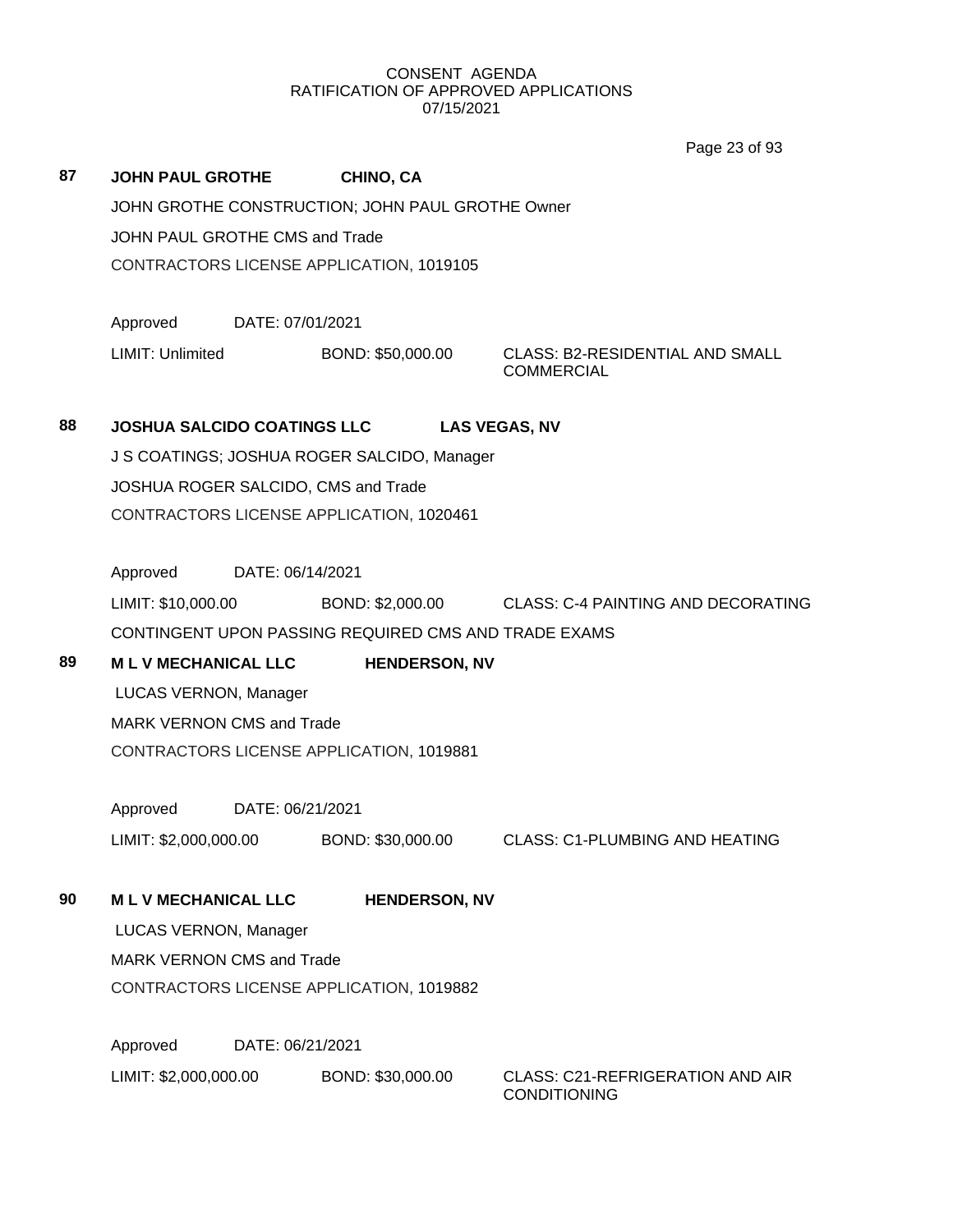Page 24 of 93

## **91 MAPP LLC BATON ROUGE, LA**

MICHAEL ANTHONY POLITO, Manager

BRADLEY ANTHONY TASSIN, CMS and Trade

CONTRACTORS LICENSE APPLICATION, 1019185

Approved DATE: 06/08/2021

LIMIT: Unlimited BOND: \$50,000.00 CLASS: B GENERAL BUILDING

CONTINGENT UPON PASSING REQUIRED CMS EXAM

## **92 MATRIX SERVICE INC TULSA, OK**

BRADLEY JOSEPH RINEHART President; KEVIN SCOTT CAVANAH Secretary; SHAWN PATRICK PAYNE Vice President; FRANK MATTHEW CAPRISTO, Vice President; BRADLEY CROFT KILLMER, Vice President

SAMIR HANNA MALEK, CMS; RYAN MATTHEW PIPPETT, Trade

CONTRACTORS LICENSE APPLICATION, 1020499

Approved DATE: 06/21/2021

LIMIT: Unlimited BOND: \$50,000.00 CLASS: C28

## **93 MEARS GROUP INC Lenexa, KS**

SCOT PAUL FLUHARTY President; CLAUDIA GUZMAN SANTOS Secretary; LAURA ELIZABETH LEWIS Treasurer; CAROLYN MILBURN CAMPBELL, Director; DOROTHY CAMP UPPERMAN Director; RICHARD NEIL SMITH Vice President; STEVEN JOSEPH WILHELM Vice President; STEPHEN LOUIS GUDE Vice President

JOHN ROBERT HORAN, CMS and Trade

CONTRACTORS LICENSE APPLICATION, 1018993

Approved DATE: 06/18/2021

LIMIT: Unlimited BOND: \$50,000.00 CLASS: C2D-LOW VOLTAGE

CONTINGENT ON PASSING CMS/TRADE EXAMS

### **94 MEDRANO PAINTING LLC RENO, NV**

BRIAN JULIAN MEDRANO-MONROY, Managing Member

BRIAN JULIAN MEDRANO-MONROY, CMS and Trade

CONTRACTORS LICENSE APPLICATION, 1020797

Approved DATE: 06/25/2021 LIMIT: \$10,000.00 BOND: \$2,000.00 CLASS: C-4A PAINTING CONTINGENT UPON PASSING CMS & C-4A EXAMS BY 11/05/2021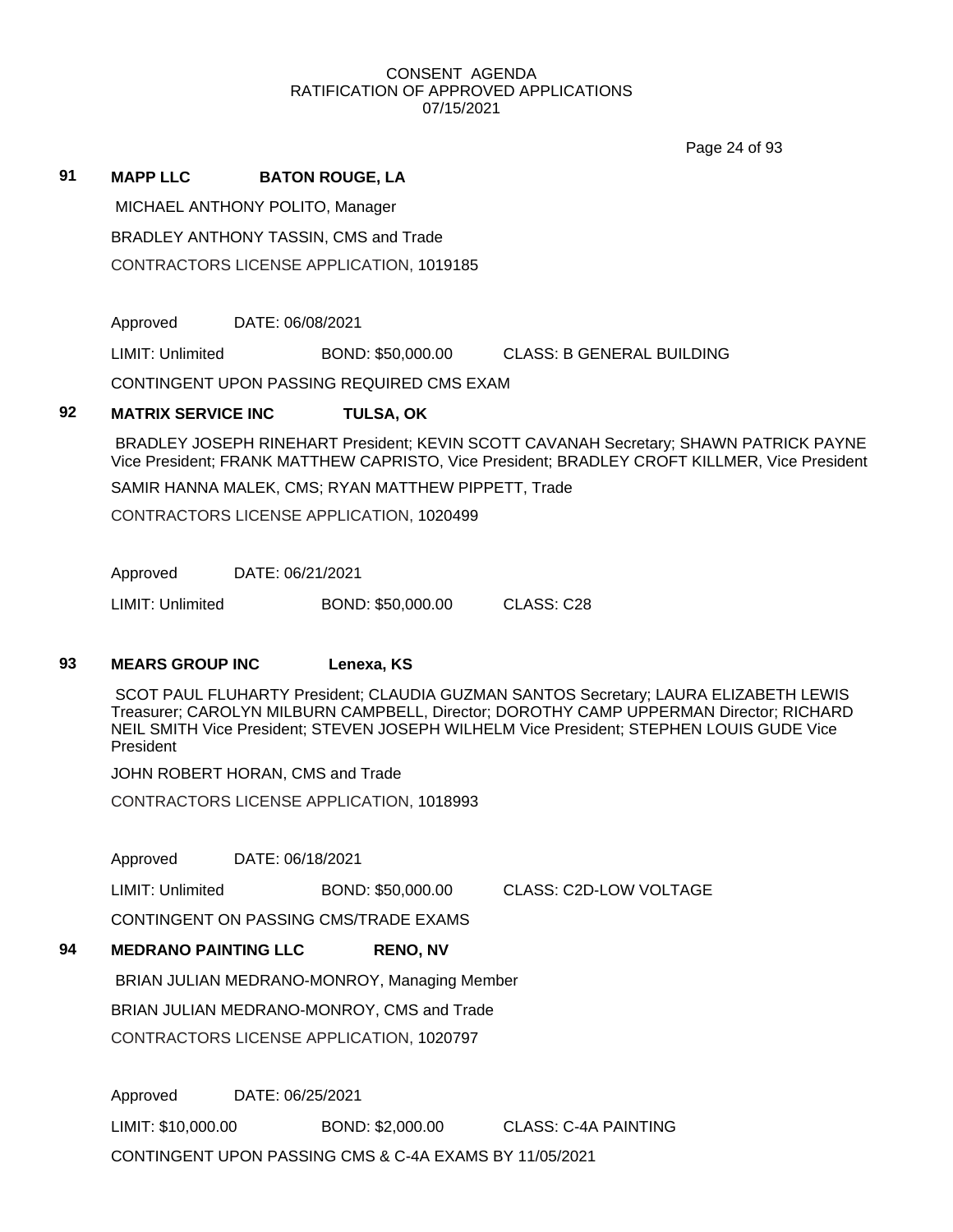Page 25 of 93

## **95 MODERN RESTORE LLC LAS VEGAS, NV**

ALEKSAN ALEKSANYAN Manager; HAKOP BAROYAN, Manager

HAKOP BAROYAN, CMS and Trade

CONTRACTORS LICENSE APPLICATION, 1018807

Approved DATE: 06/29/2021

LIMIT: \$245,000.00 BOND: \$15,000.00 CLASS: B GENERAL BUILDING

CONTINGENT ON PASSING REQUIRED CMS EXAM

## **96 MR D S POOL REPAIR LLC LAS VEGAS, NV**

SEAN PATRICK DRISCOLL, Managing Member SEAN PATRICK DRISCOLL, CMS and Trade CONTRACTORS LICENSE APPLICATION, 1020439

Approved DATE: 06/30/2021

LIMIT: \$10,000.00 BOND: \$3,000.00 CLASS: A-10E MAINTENANCE AND REPAIR OF POOLS AND SPAS

CONTINGENT UPON PASSING REQUIRED CMS AND TRADE EXAMS CONTINGENT UPON RECEIPT OF \$10,000 CONSUMER PROTECTION BOND

## **97 MUELLER FIELD OPERATIONS INC SPRINGFIELD, MO**

JEREMY WILLIAM ROGLES President; MICHAEL RAY PAYNE Secretary; PATRICIA KAY WEBSTER **Treasurer** 

JEREMY WILLIAM ROGLES CMS and Trade

CONTRACTORS LICENSE APPLICATION, 1019753

Approved DATE: 06/21/2021

LIMIT: Unlimited BOND: \$50,000.00 CLASS: A-GENERAL ENGINEERING

CONTINGENT ON PASSING CMS/TRADE EXAMS

## **98 N L F LLC LAS VEGAS, NV**

TRANSFORMERS LANDSCAPING; FERNANDO MEDINA-GARCIA Manager; NANCY IVONNE GONZALEZ ROMERO Manager

FERNANDO MEDINA-GARCIA CMS and Trade

CONTRACTORS LICENSE APPLICATION, 1019001

Approved DATE: 06/29/2021 LIMIT: \$75,000.00 BOND: \$10,000.00 CLASS: C-10 LANDSCAPE CONTRACTING

CONTINGENT ON PASSING REQUIRED CMS/TRADE EXAMS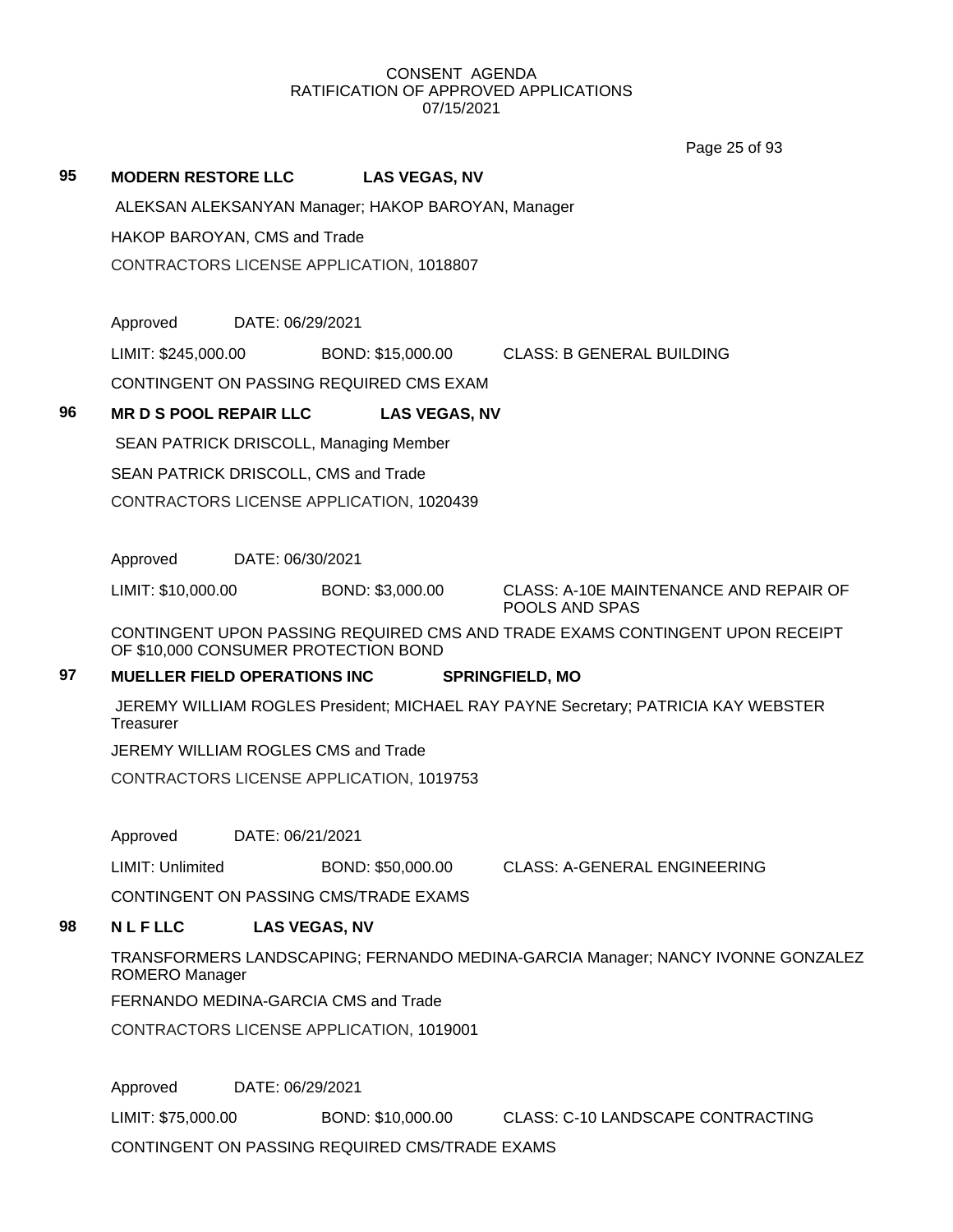Page 26 of 93

| 99  | <b>NEVADA TRIMPAK INC</b>                                              |                  | <b>RENO, NV</b>                                        |  |                                                             |  |  |
|-----|------------------------------------------------------------------------|------------------|--------------------------------------------------------|--|-------------------------------------------------------------|--|--|
|     | <b>JAMES TODD ELSMORE President</b>                                    |                  |                                                        |  |                                                             |  |  |
|     | JAMES TODD ELSMORE CMS and Trade                                       |                  |                                                        |  |                                                             |  |  |
|     | CONTRACTORS LICENSE APPLICATION, 1020496                               |                  |                                                        |  |                                                             |  |  |
|     |                                                                        |                  |                                                        |  |                                                             |  |  |
|     | Tabled                                                                 | DATE: 06/25/2021 |                                                        |  |                                                             |  |  |
|     | LIMIT:                                                                 |                  | BOND:                                                  |  | CLASS: C3                                                   |  |  |
|     |                                                                        |                  | RESOLUTION OF OPEN COMPLAINT ON RELATED LICENSE        |  |                                                             |  |  |
|     | 100<br><b>NEW SOURCE CONSTRUCTION LLC</b><br><b>HENDERSON, NV</b>      |                  |                                                        |  |                                                             |  |  |
|     | TRINITY NICOLE RISTAU,                                                 |                  |                                                        |  |                                                             |  |  |
|     |                                                                        |                  | DAVID MATTHEW MARCUM CMS and Trade                     |  |                                                             |  |  |
|     |                                                                        |                  | CONTRACTORS LICENSE APPLICATION, 1019762               |  |                                                             |  |  |
|     | Approved                                                               | DATE: 07/01/2021 |                                                        |  |                                                             |  |  |
|     | LIMIT: \$200,000.00                                                    |                  | BOND: \$10,000.00                                      |  | <b>CLASS: B2-RESIDENTIAL AND SMALL</b><br><b>COMMERCIAL</b> |  |  |
| 101 | <b>NU T3K LLC</b>                                                      |                  | <b>LAS VEGAS, NV</b>                                   |  |                                                             |  |  |
|     |                                                                        |                  |                                                        |  |                                                             |  |  |
|     | <b>ANTHONY DUCCINI Managing Member</b>                                 |                  |                                                        |  |                                                             |  |  |
|     | MIKE HORNSBY CMS and Trade<br>CONTRACTORS LICENSE APPLICATION, 1019577 |                  |                                                        |  |                                                             |  |  |
|     |                                                                        |                  |                                                        |  |                                                             |  |  |
|     | Approved                                                               | DATE: 06/14/2021 |                                                        |  |                                                             |  |  |
|     | LIMIT: \$245,000.00                                                    |                  | BOND: \$15,000.00                                      |  | <b>CLASS: C-2D LOW VOLTAGE</b>                              |  |  |
|     |                                                                        |                  | CONTINGENT ON PASSING REQUIRED CMS/TRADE EXAMS         |  |                                                             |  |  |
| 102 | <b>NWESTCO LLC</b>                                                     |                  | <b>KALISPELL, MT</b>                                   |  |                                                             |  |  |
|     |                                                                        |                  | TIMOTHY JOSEPH GIBBAR Manager; RYAN JAMES MAY, Manager |  |                                                             |  |  |
|     | JOHNNY WADE MOORE, CMS and Trade                                       |                  |                                                        |  |                                                             |  |  |
|     | CONTRACTORS LICENSE APPLICATION, 1019283                               |                  |                                                        |  |                                                             |  |  |
|     |                                                                        |                  |                                                        |  |                                                             |  |  |
|     | Approved                                                               | DATE: 06/29/2021 |                                                        |  |                                                             |  |  |
|     | LIMIT: Unlimited                                                       |                  | BOND: \$50,000.00                                      |  | <b>CLASS: A GENERAL ENGINEERING</b>                         |  |  |
|     | CONTINGENT ON PASSING REQUIRED CMS EXAM                                |                  |                                                        |  |                                                             |  |  |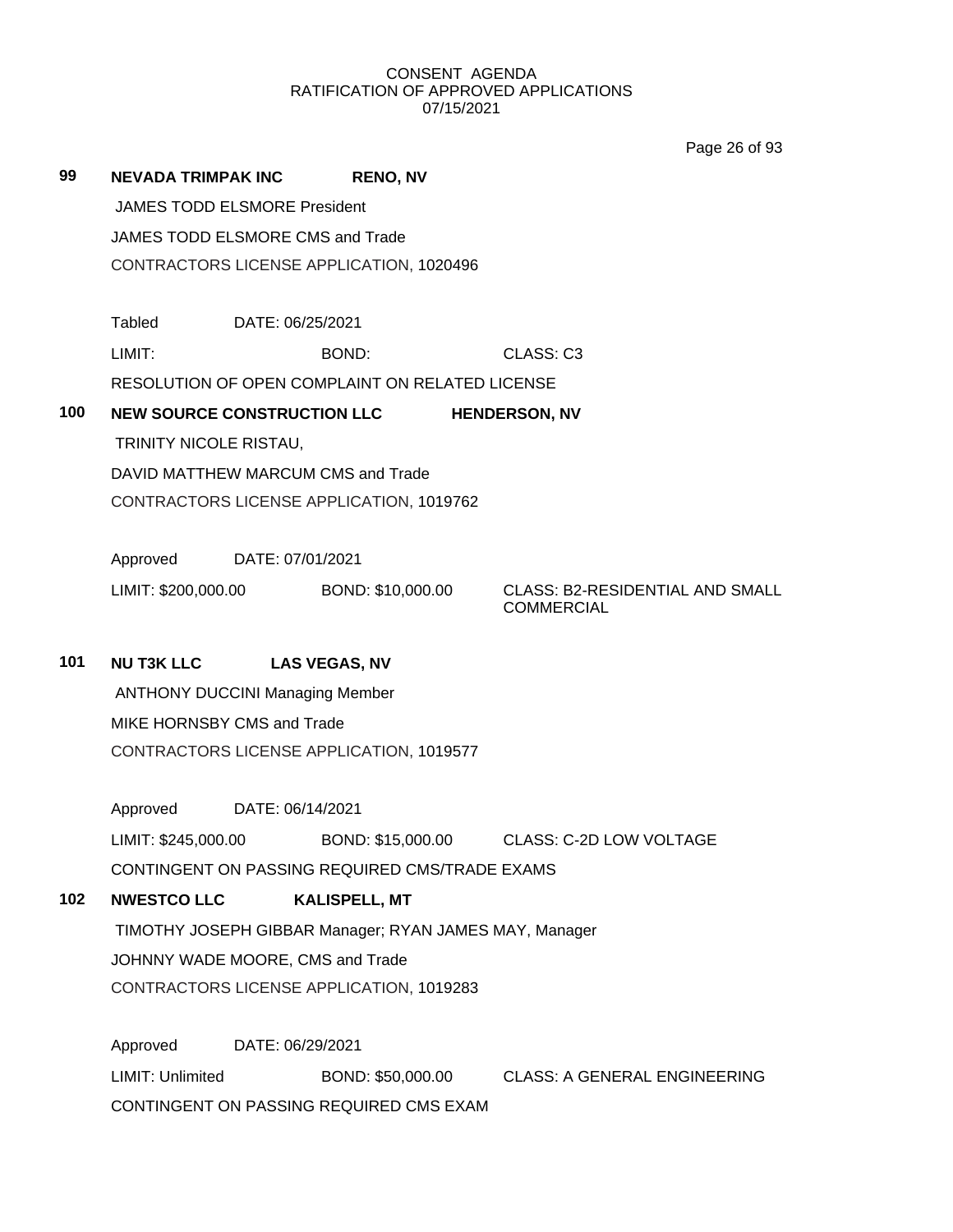Page 27 of 93

## **103 ODLE INC MUNCIE, IN**

CATHERINE MARIE FRANCOISE RICOU, President; JERRY SHANE ALBRITTON Secretary; JONATHAN ANGUS CATO, Vice President; EDUARDO GARCIA TORREJON, Chief Executive Officer

JOSEPH EDWARD GREINER, CMS and Trade

CONTRACTORS LICENSE APPLICATION, 1018391

Approved DATE: 06/08/2021

LIMIT: \$2,300,000.00 BOND: \$30,000.00 CLASS: C4A-PAINTING

CONTINGENT ON PASSING CMS/TRADE EXAMS

## **104 PACATTE CONSTRUCTION CO SANTA ROSA, CA**

JIMMIE W HAGLE, JR President; DANIELL L HAGLE, Secretary

JIMMIE W HAGLE, JR CMS and Trade

CONTRACTORS LICENSE APPLICATION, 1018506

Approved DATE: 06/18/2021

LIMIT: \$245,000.00 BOND: \$15,000.00 CLASS: B-GENERAL BUILDING

CONTINGENT ON PASSING CMS EXAM

## **105 PARADYME LLC SACRAMENTO, CA**

LEON BING SOOHOO, Manager; SHIRLEY JOAN SOOHOO, Manager; TERRY SOOHOO, Manager; DONALD CURTIS SOOHOO, Manager

DARRYL SOOHOO, CMS and Trade

CONTRACTORS LICENSE APPLICATION, 1019927

Approved DATE: 06/22/2021

LIMIT: \$45,000.00 BOND: \$5,000.00 CLASS: C2A; C2D

CONTINGENT UPON PASSING EXAMS BY 11/3/2021

## **106 PLANTES HOTEL RENOVATION INC AUSTIN, TX**

AARON JAMES PLANTE, President

JIMMIE PLANTE, CMS and Trade

CONTRACTORS LICENSE APPLICATION, 1018324

Approved DATE: 06/09/2021

LIMIT: \$2,500,000.00 BOND: \$30,000.00 CLASS: B GENERAL BUILDING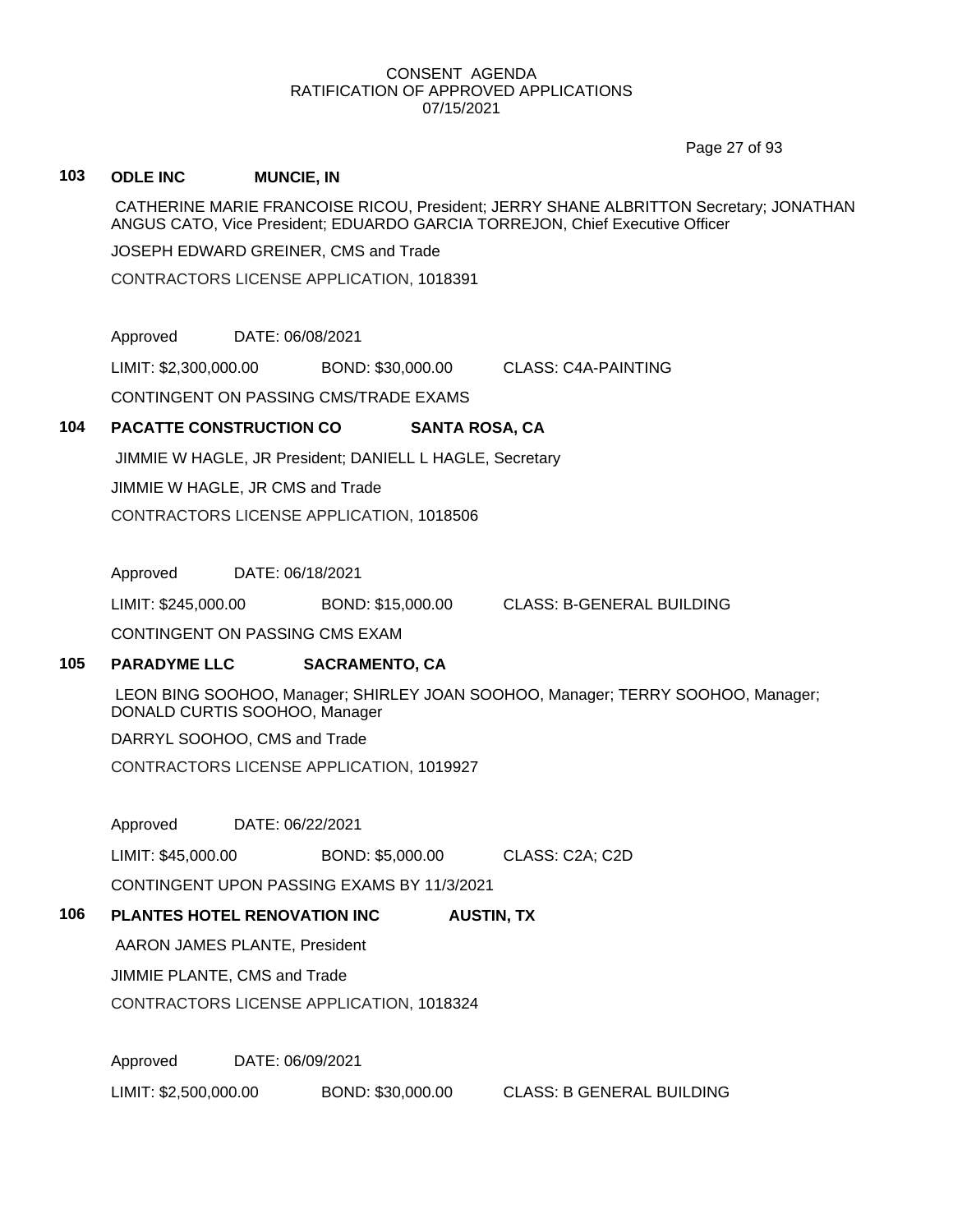Page 28 of 93

| 107 | PRIMARY POWER ELECTRICAL SERVICES LLC<br><b>RENO, NV</b>                                                                                      |                  |                                                             |                      |                                |  |
|-----|-----------------------------------------------------------------------------------------------------------------------------------------------|------------------|-------------------------------------------------------------|----------------------|--------------------------------|--|
|     | JAYSON DWAYNE HUNTER, Managing Member; KATHRYN ELISE HUNTER, Managing Member                                                                  |                  |                                                             |                      |                                |  |
|     | JAYSON DWAYNE HUNTER, CMS and Trade                                                                                                           |                  |                                                             |                      |                                |  |
|     |                                                                                                                                               |                  | CONTRACTORS LICENSE APPLICATION, 1020301                    |                      |                                |  |
|     |                                                                                                                                               |                  |                                                             |                      |                                |  |
|     | Approved                                                                                                                                      | DATE: 06/10/2021 |                                                             |                      |                                |  |
|     |                                                                                                                                               |                  | LIMIT: \$180,000.00 BOND: \$10,000.00 CLASS: C-2 ELECTRICAL |                      |                                |  |
|     |                                                                                                                                               |                  | CONTINGENT UPON PASSING CMS EXAM BY 11/26/2021              |                      |                                |  |
| 108 |                                                                                                                                               |                  | PRIME WEST CONSTRUCTION LLC                                 | <b>YERINGTON, NV</b> |                                |  |
|     |                                                                                                                                               |                  | PERI & SONS FARMS INC Member; DAVID J PERI Treasurer        |                      |                                |  |
|     |                                                                                                                                               |                  | TIMOTHY BRYAN DANE Trade; JOHN EYER MATTICE CMS             |                      |                                |  |
|     |                                                                                                                                               |                  | CONTRACTORS LICENSE APPLICATION, 1020707                    |                      |                                |  |
|     |                                                                                                                                               |                  |                                                             |                      |                                |  |
|     | Approved DATE: 06/25/2021                                                                                                                     |                  |                                                             |                      |                                |  |
|     |                                                                                                                                               |                  | LIMIT: \$8,000,000.00 BOND: \$50,000.00                     | CLASS: C2            |                                |  |
|     |                                                                                                                                               |                  | CONTINGENT UPON SURRENDER OF NEVADA LICENSE #36487A         |                      |                                |  |
| 109 | <b>PROTECHT LLC</b>                                                                                                                           |                  | <b>HENDERSON, NV</b>                                        |                      |                                |  |
|     | PROTECHT; VITALII CHIKAL, Manager                                                                                                             |                  |                                                             |                      |                                |  |
|     | <b>JASON LEE FREEMAN CMS and Trade</b>                                                                                                        |                  |                                                             |                      |                                |  |
|     |                                                                                                                                               |                  | CONTRACTORS LICENSE APPLICATION, 1019188                    |                      |                                |  |
|     |                                                                                                                                               |                  |                                                             |                      |                                |  |
|     | Approved DATE: 06/29/2021                                                                                                                     |                  |                                                             |                      |                                |  |
|     | LIMIT: \$45,000.00                                                                                                                            |                  | BOND: \$5,000.00                                            |                      | <b>CLASS: C-2D LOW VOLTAGE</b> |  |
| 110 |                                                                                                                                               |                  | <b>QUANTA ELECTRIC POWER CONSTRUCTION LLC</b>               |                      | <b>OVERLAND PARK, KS</b>       |  |
|     |                                                                                                                                               |                  |                                                             |                      |                                |  |
|     | ADAM KENT BROWN, President; MICHAEL WAYNE NORTH, Chief Financial Officer; DOUGLAS EDWARD<br>LISAK Vice President; CLAUDIA GUZMAN SANTOS Other |                  |                                                             |                      |                                |  |
|     | <b>GLENN DAVID BARIN, CMS and Trade</b>                                                                                                       |                  |                                                             |                      |                                |  |
|     |                                                                                                                                               |                  | CONTRACTORS LICENSE APPLICATION, 1019312                    |                      |                                |  |
|     |                                                                                                                                               |                  |                                                             |                      |                                |  |
|     | Approved                                                                                                                                      | DATE: 06/16/2021 |                                                             |                      |                                |  |

LIMIT: Unlimited BOND: \$50,000.00 CLASS: A- GENERAL ENGINEERING CONTINGENT UPON PASSING A EXAM BY 10/01/2021 & SURRENDER OF LICENSE #0060660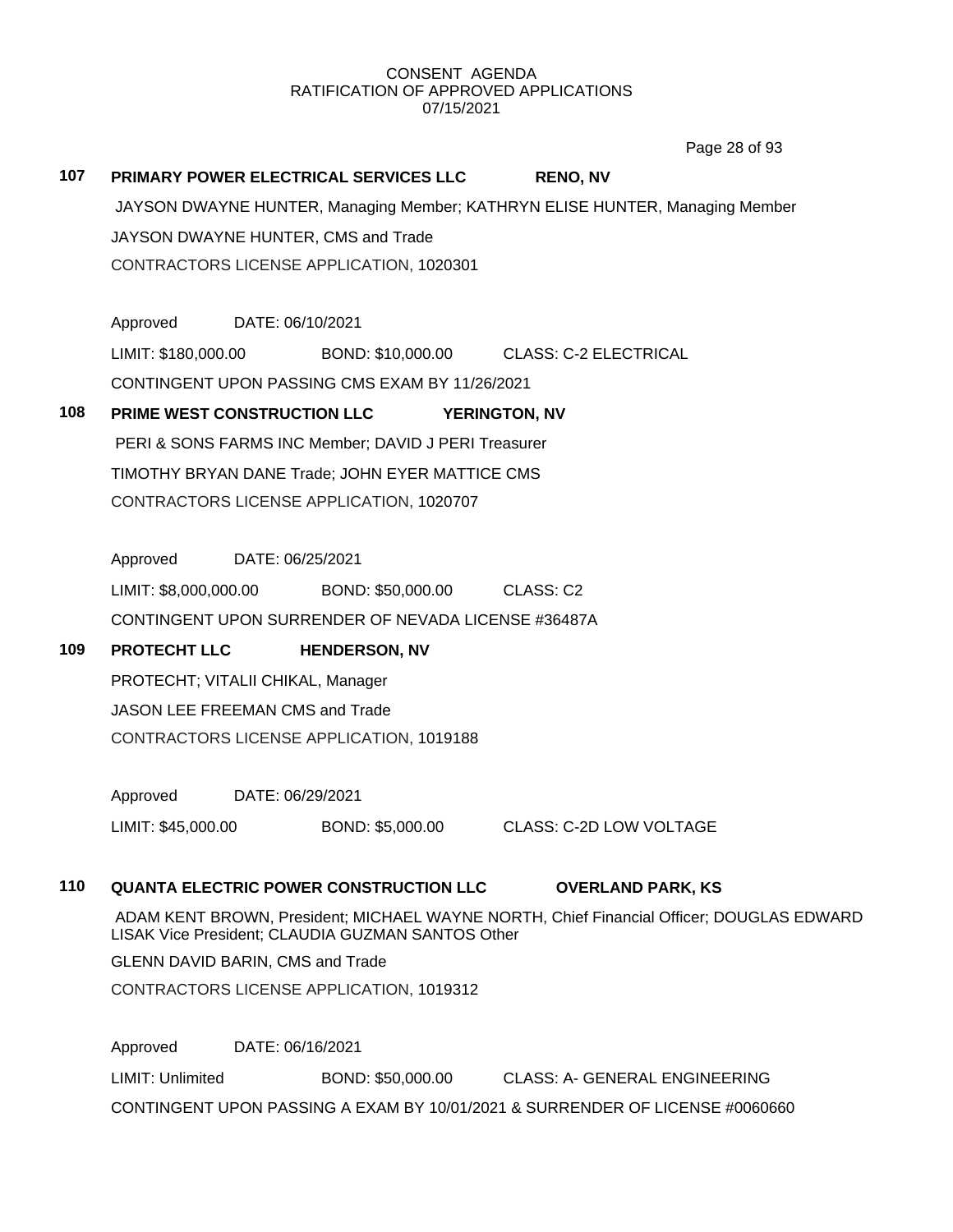Page 29 of 93

|     |                                             |                                                      | Layo za ni an                                                                            |  |  |  |  |  |
|-----|---------------------------------------------|------------------------------------------------------|------------------------------------------------------------------------------------------|--|--|--|--|--|
| 111 |                                             | R & A MAINTENANCE SOLUTIONS LLC                      | <b>LAS VEGAS, NV</b>                                                                     |  |  |  |  |  |
|     |                                             |                                                      | ROBERT W BOBLETT Managing Member; ALEXANDER JAMES LYON, Managing Member                  |  |  |  |  |  |
|     | ALEXANDER JAMES LYON, CMS and Trade         |                                                      |                                                                                          |  |  |  |  |  |
|     |                                             | CONTRACTORS LICENSE APPLICATION, 1019689             |                                                                                          |  |  |  |  |  |
|     |                                             |                                                      |                                                                                          |  |  |  |  |  |
|     | Approved                                    | DATE: 06/29/2021                                     |                                                                                          |  |  |  |  |  |
|     | LIMIT: \$10,000.00                          | BOND: \$2,000.00                                     | <b>CLASS: C-21 REFRIGERATION AND AIR</b><br><b>CONDITIONING</b>                          |  |  |  |  |  |
|     |                                             | CONTINGENT ON PASSING REQUIRED CMS/TRADE EXAMS       |                                                                                          |  |  |  |  |  |
| 112 | <b>RAVENVOLT INC</b>                        | <b>CUMMING, GA</b>                                   |                                                                                          |  |  |  |  |  |
|     |                                             |                                                      | ERIC MARK SCANLON, President; ALAN DALE ALDEN Secretary; JONATHAN WAYNE HINTON, Director |  |  |  |  |  |
|     |                                             | ERIC MARK SCANLON, CMS and Trade                     |                                                                                          |  |  |  |  |  |
|     |                                             | CONTRACTORS LICENSE APPLICATION, 1019604             |                                                                                          |  |  |  |  |  |
|     |                                             |                                                      |                                                                                          |  |  |  |  |  |
|     | Approved                                    | DATE: 06/21/2021                                     |                                                                                          |  |  |  |  |  |
|     | LIMIT: \$2,000,000.00                       | BOND: \$30,000.00                                    | <b>CLASS: C2-ELECTRICAL</b>                                                              |  |  |  |  |  |
|     |                                             | CONTINGENT ON PASSING CMS EXAM                       |                                                                                          |  |  |  |  |  |
| 113 | <b>REAL ROOFING LLC</b>                     | <b>LAS VEGAS, NV</b>                                 |                                                                                          |  |  |  |  |  |
|     | ERIC RAUL HERNANDEZ-ARENAS, Managing Member |                                                      |                                                                                          |  |  |  |  |  |
|     |                                             | ERIC RAUL HERNANDEZ-ARENAS, CMS and Trade            |                                                                                          |  |  |  |  |  |
|     |                                             | CONTRACTORS LICENSE APPLICATION, 1020119             |                                                                                          |  |  |  |  |  |
|     |                                             |                                                      |                                                                                          |  |  |  |  |  |
|     | Approved                                    | DATE: 06/24/2021                                     |                                                                                          |  |  |  |  |  |
|     | LIMIT: \$10,000.00                          | BOND: \$2,000.00                                     | CLASS: C-15 ROOFING AND SIDING                                                           |  |  |  |  |  |
|     |                                             | CONTINGENT UPON PASSING REQUIRED CMS AND TRADE EXAMS |                                                                                          |  |  |  |  |  |
| 114 | <b>RED OX BUILDERS LLC</b>                  | <b>LAS VEGAS, NV</b>                                 |                                                                                          |  |  |  |  |  |
|     | SHAUNT KHANDAMIAN, Manager                  |                                                      |                                                                                          |  |  |  |  |  |
|     | SHAUNT KHANDAMIAN, CMS and Trade            |                                                      |                                                                                          |  |  |  |  |  |
|     | CONTRACTORS LICENSE APPLICATION, 1019437    |                                                      |                                                                                          |  |  |  |  |  |
|     | Approved                                    | DATE: 06/21/2021                                     |                                                                                          |  |  |  |  |  |
|     |                                             |                                                      |                                                                                          |  |  |  |  |  |
|     | LIMIT: \$250,000.00                         | BOND: \$15,000.00                                    | CLASS: C4A-PAINTING C4C-TAPING AND<br>FINISHING C4E-DRYWALL C4F-SHEET METAL              |  |  |  |  |  |

STUDS

CONTINGENT ON PASSING CMS/TRADE EXAMS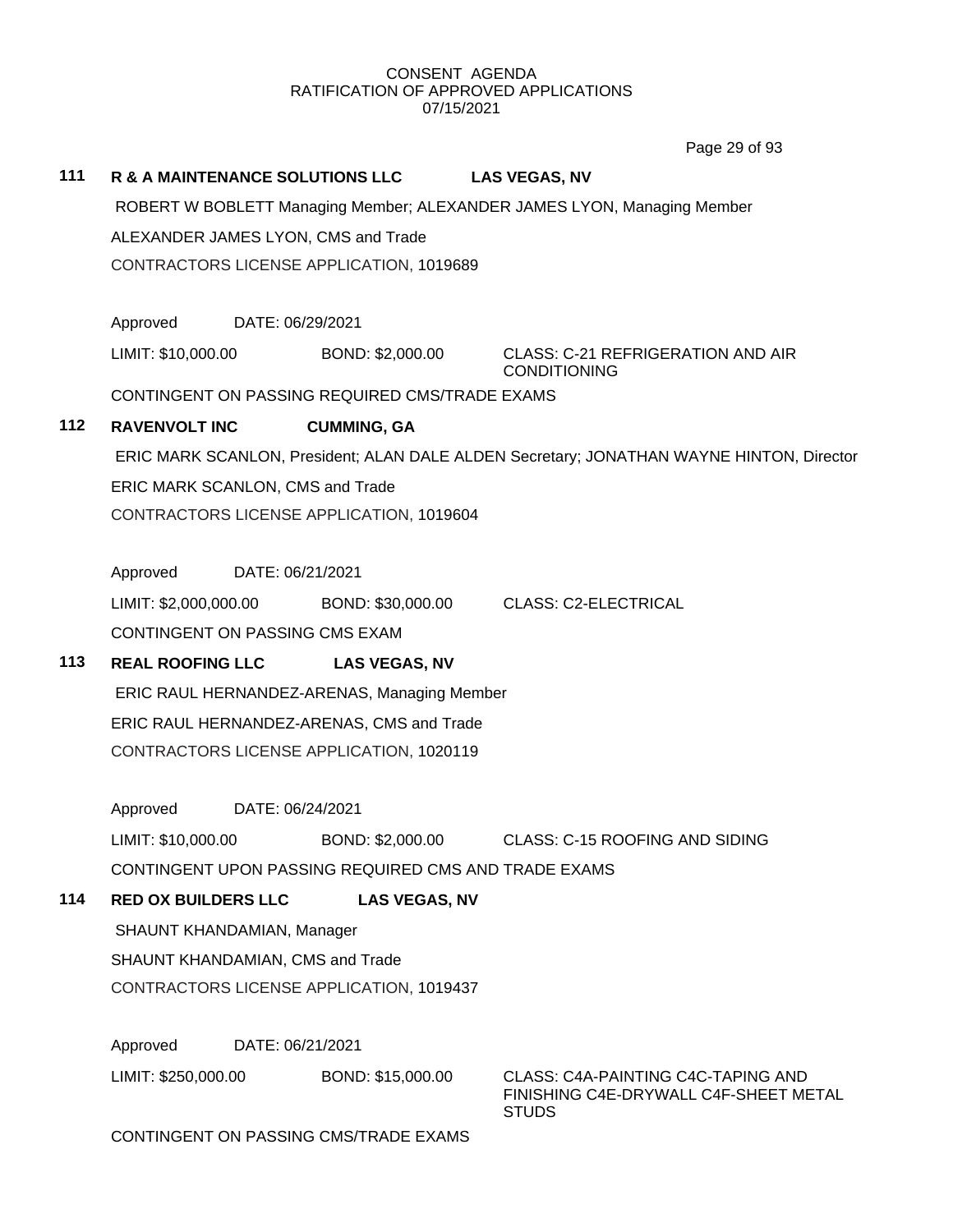Page 30 of 93

| 115 |                                                        | <b>REGULUS CONSTRUCTION LLC</b>          | <b>RENO, NV</b>     |                                                                                      |  |  |
|-----|--------------------------------------------------------|------------------------------------------|---------------------|--------------------------------------------------------------------------------------|--|--|
|     | RICHARD ALLEN BAYLESS Managing Member                  |                                          |                     |                                                                                      |  |  |
|     | BARRY ALFRED MACOMBER Trade; RICHARD ALLEN BAYLESS CMS |                                          |                     |                                                                                      |  |  |
|     | CONTRACTORS LICENSE APPLICATION, 1020227               |                                          |                     |                                                                                      |  |  |
|     |                                                        |                                          |                     |                                                                                      |  |  |
|     | Tabled                                                 | DATE: 06/18/2021                         |                     |                                                                                      |  |  |
|     | LIMIT: \$0.00                                          |                                          | <b>BOND: \$0.00</b> | <b>CLASS: C2F</b>                                                                    |  |  |
|     |                                                        |                                          |                     | RESOLUTION OF OPEN COMPLAINT ON NV LICENSE #80956 AND 80957                          |  |  |
| 116 |                                                        | <b>REINHAUSEN MANUFACTURING INC</b>      |                     | <b>MESA, AZ</b>                                                                      |  |  |
|     | Treasurer                                              |                                          |                     | BERNHARD NORBERT KURTH President; BENJAMIN GOETZ, Secretary; MARK CHRISTIAN ZWAHLEN, |  |  |
|     |                                                        | STEVEN GREGORY SPRAGG CMS and Trade      |                     |                                                                                      |  |  |
|     |                                                        | CONTRACTORS LICENSE APPLICATION, 1019786 |                     |                                                                                      |  |  |
|     |                                                        |                                          |                     |                                                                                      |  |  |
|     | Approved                                               | DATE: 06/21/2021                         |                     |                                                                                      |  |  |
|     | LIMIT: \$2,000,000.00                                  |                                          | BOND: \$30,000.00   | <b>CLASS: A-GENERAL ENGINEERING</b>                                                  |  |  |
|     |                                                        |                                          |                     |                                                                                      |  |  |
| 117 | <b>RELIABLE MISC METALS LLC</b>                        |                                          | <b>SALEM, OR</b>    |                                                                                      |  |  |
|     |                                                        | <b>WILLIAM LEE GARDNER Manager</b>       |                     |                                                                                      |  |  |
|     |                                                        | <b>WILLIAM LEE GARDNER CMS and Trade</b> |                     |                                                                                      |  |  |
|     |                                                        | CONTRACTORS LICENSE APPLICATION, 1019030 |                     |                                                                                      |  |  |
|     |                                                        |                                          |                     |                                                                                      |  |  |
|     | Approved                                               | DATE: 06/14/2021                         |                     |                                                                                      |  |  |
|     | LIMIT: \$10,000.00                                     |                                          | BOND: \$2,000.00    | CLASS: C-14B STRUCTURAL STEEL C-14C<br>ORNAMENTAL METAL                              |  |  |
| 118 |                                                        | RIOS DRYWALL AND PAINTING LLC            |                     | <b>SPARKS, NV</b>                                                                    |  |  |
|     |                                                        | <b>HECTOR RIOS-RIOS, Managing Member</b> |                     |                                                                                      |  |  |
|     |                                                        | HECTOR RIOS-RIOS, CMS and Trade          |                     |                                                                                      |  |  |
|     |                                                        | CONTRACTORS LICENSE APPLICATION, 1020049 |                     |                                                                                      |  |  |
|     |                                                        |                                          |                     |                                                                                      |  |  |
|     | Approved                                               | DATE: 06/09/2021                         |                     |                                                                                      |  |  |

LIMIT: \$245,000.00 BOND: \$15,000.00 CLASS: C-4 PAINTING AND DECORATING CONTINGENT UPON PASSING CMS & C-4 EXAMS BY 11/10/2021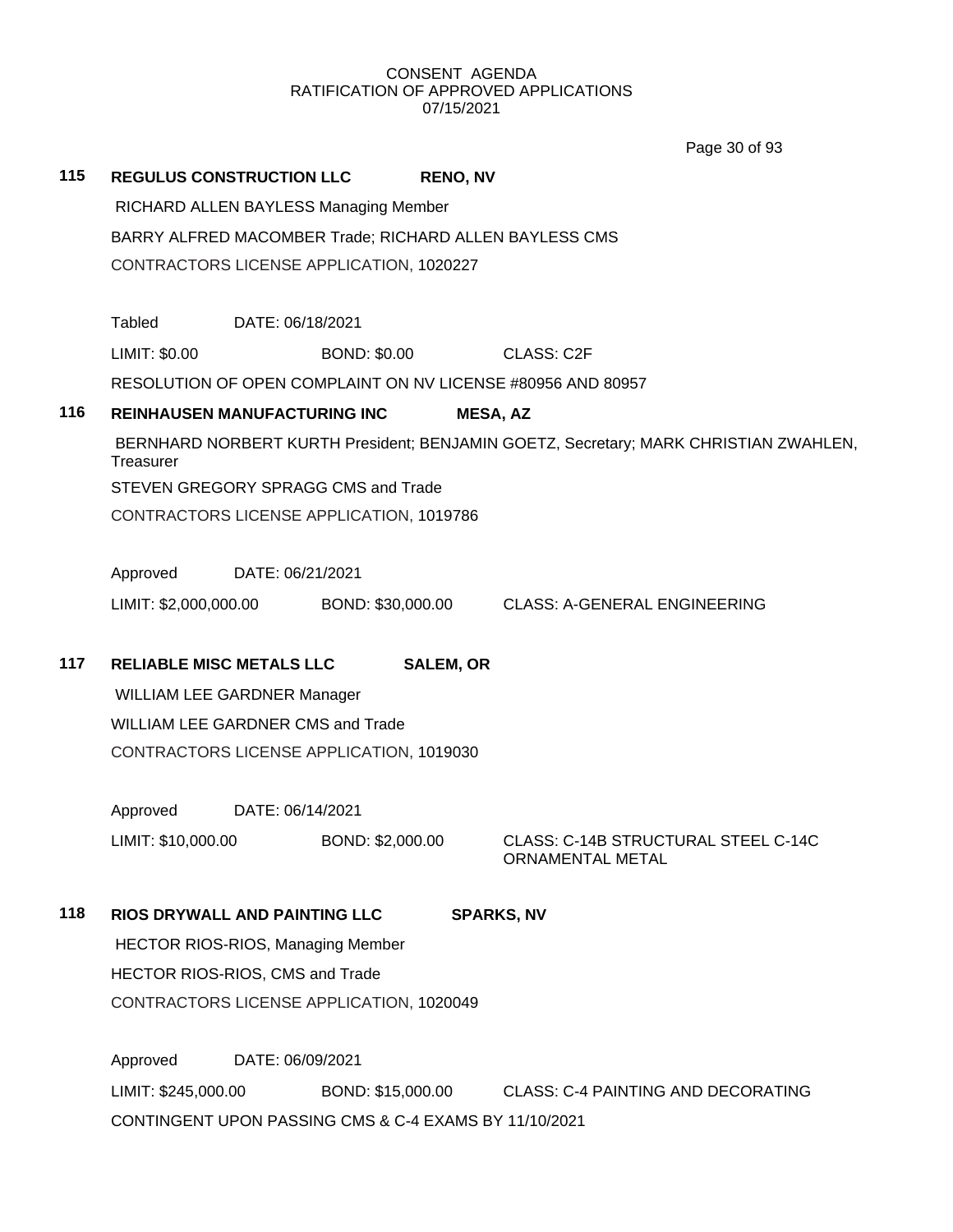Page 31 of 93

| 119 | <b>ROCKWAY ENTERPRISES LLC</b>                        |                  | <b>HENDERSON, NV</b>                                 |                                                                                           |  |  |  |  |  |
|-----|-------------------------------------------------------|------------------|------------------------------------------------------|-------------------------------------------------------------------------------------------|--|--|--|--|--|
|     | <b>COLTON ERNESTTHOMAS GUBLER Managing Member</b>     |                  |                                                      |                                                                                           |  |  |  |  |  |
|     | <b>COLTON ERNESTTHOMAS GUBLER CMS and Trade</b>       |                  |                                                      |                                                                                           |  |  |  |  |  |
|     |                                                       |                  | CONTRACTORS LICENSE APPLICATION, 1019741             |                                                                                           |  |  |  |  |  |
|     |                                                       |                  |                                                      |                                                                                           |  |  |  |  |  |
|     | Approved DATE: 06/18/2021                             |                  |                                                      |                                                                                           |  |  |  |  |  |
|     | LIMIT: \$45,000.00                                    |                  |                                                      | BOND: \$5,000.00 CLASS: C-10 LANDSCAPE CONTRACTING                                        |  |  |  |  |  |
|     | CONTINGENT UPON PASSING REQUIRED CMS AND TRADE EXAMS  |                  |                                                      |                                                                                           |  |  |  |  |  |
| 120 | ROCKY MOUNTAIN CONTRACTORS INC                        |                  |                                                      | <b>HELENA, MT</b>                                                                         |  |  |  |  |  |
|     |                                                       |                  |                                                      | JEFFREY STUART THIEDE President; JON BERNARD HUNKE, Treasurer; JASON LEE VOLLMER Director |  |  |  |  |  |
|     | <b>ERIC ARTHUR NEILL CMS and Trade</b>                |                  |                                                      |                                                                                           |  |  |  |  |  |
|     |                                                       |                  | CONTRACTORS LICENSE APPLICATION, 1019839             |                                                                                           |  |  |  |  |  |
|     | Approved                                              | DATE: 06/08/2021 |                                                      |                                                                                           |  |  |  |  |  |
|     | LIMIT: Unlimited                                      |                  |                                                      | BOND: \$50,000.00 CLASS: A GENERAL ENGINEERING                                            |  |  |  |  |  |
|     |                                                       |                  | CONTINGENT UPON PASSING REQUIRED CMS AND TRADE EXAMS |                                                                                           |  |  |  |  |  |
| 121 | RONALD JOHN WILLIS                                    |                  | <b>SOUTH LAKE TAHOE, CA</b>                          |                                                                                           |  |  |  |  |  |
|     | FREEMAN'S CRAFTSMEN SHOP; RONALD JOHN WILLIS, Owner   |                  |                                                      |                                                                                           |  |  |  |  |  |
|     | RONALD JOHN WILLIS, CMS and Trade                     |                  |                                                      |                                                                                           |  |  |  |  |  |
|     | CONTRACTORS LICENSE APPLICATION, 1019331              |                  |                                                      |                                                                                           |  |  |  |  |  |
|     | Approved                                              | DATE: 06/08/2021 |                                                      |                                                                                           |  |  |  |  |  |
|     | LIMIT: \$45,000.00                                    |                  |                                                      | BOND: \$5,000.00 CLASS: C-3B FINISH CARPENTRY                                             |  |  |  |  |  |
|     |                                                       |                  | CONTINGENT ON PASSING REQUIRED CMS/TRADE EXAMS       |                                                                                           |  |  |  |  |  |
| 122 | <b>RYAN ETHAN CURRY</b>                               |                  | <b>GLENBROOK, NV</b>                                 |                                                                                           |  |  |  |  |  |
|     |                                                       |                  | RYAN CURRY CONSTRUCTION; RYAN ETHAN CURRY Owner      |                                                                                           |  |  |  |  |  |
|     | RYAN ETHAN CURRY CMS and Trade                        |                  |                                                      |                                                                                           |  |  |  |  |  |
|     | CONTRACTORS LICENSE APPLICATION, 1019967              |                  |                                                      |                                                                                           |  |  |  |  |  |
|     | Approved                                              | DATE: 06/14/2021 |                                                      |                                                                                           |  |  |  |  |  |
|     | LIMIT: \$200,000.00                                   |                  | BOND: \$10,000.00                                    | <b>CLASS: B-2 RESIDENTIAL &amp; SMALL</b><br><b>COMMERCIAL</b>                            |  |  |  |  |  |
|     | CONTINGENT UPON PASSING CMS & B-2 EXAMS BY 11/06/2021 |                  |                                                      |                                                                                           |  |  |  |  |  |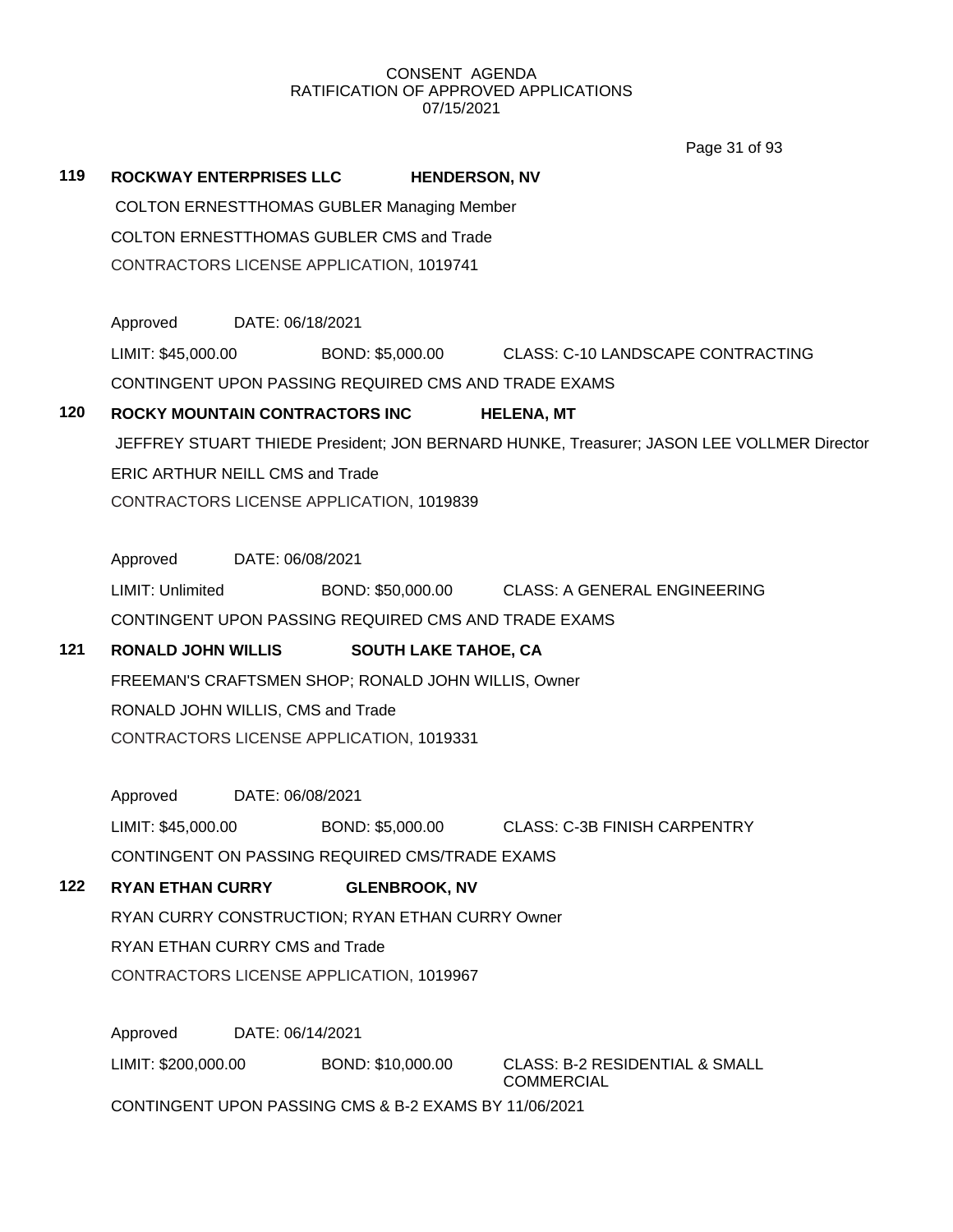Page 32 of 93

## **123 SADDLEBACK ROOFING INC ORANGE, CA** COREY JAMES ACTIS, President; RALPH JAMES DION, Secretary COREY JAMES ACTIS, CMS and Trade CONTRACTORS LICENSE APPLICATION, 1019346 Approved DATE: 06/08/2021 LIMIT: Unlimited BOND: \$50,000.00 CLASS: C-15A ROOFING CONTINGENT ON PASSING REQUIRED TRADE EXAM **124 SHEPHERD PLUMBING LLC HENDERSON, NV** MY PLUMBER; MICHAEL NICHOLAS REHAC Manager MICHAEL NICHOLAS REHAC CMS and Trade CONTRACTORS LICENSE APPLICATION, 1020278 Approved DATE: 06/14/2021 LIMIT: \$10,000.00 BOND: \$2,000.00 CLASS: C1 D CONTINGENT ON PASSING REQUIRED CMS/TRADE EXAMS **125 SILVER EXTREME PLUMBING INC LAS VEGAS, NV** SILVESTRE ALBA President; BRANDON ANTHONY ALBA Secretary SILVESTRE ALBA Trade; BRANDON ANTHONY ALBA CMS CONTRACTORS LICENSE APPLICATION, 1019999 Approved DATE: 07/01/2021 LIMIT: \$10,000.00 BOND: \$2,000.00 CLASS: C1D-PLUMBING CONTINGENT ON PASSING TRADE EXAM **126 SIN CITY ELECTRICAL LLC HENDERSON , NV** MICHAEL JOHN EIGNER Managing Member; PHILLIP DUC NGUYEN, Managing Member PHILLIP DUC NGUYEN, CMS and Trade CONTRACTORS LICENSE APPLICATION, 1019646 Approved DATE: 06/21/2021

LIMIT: \$45,000.00 BOND: \$5,000.00 CLASS: C2-ELECTRICAL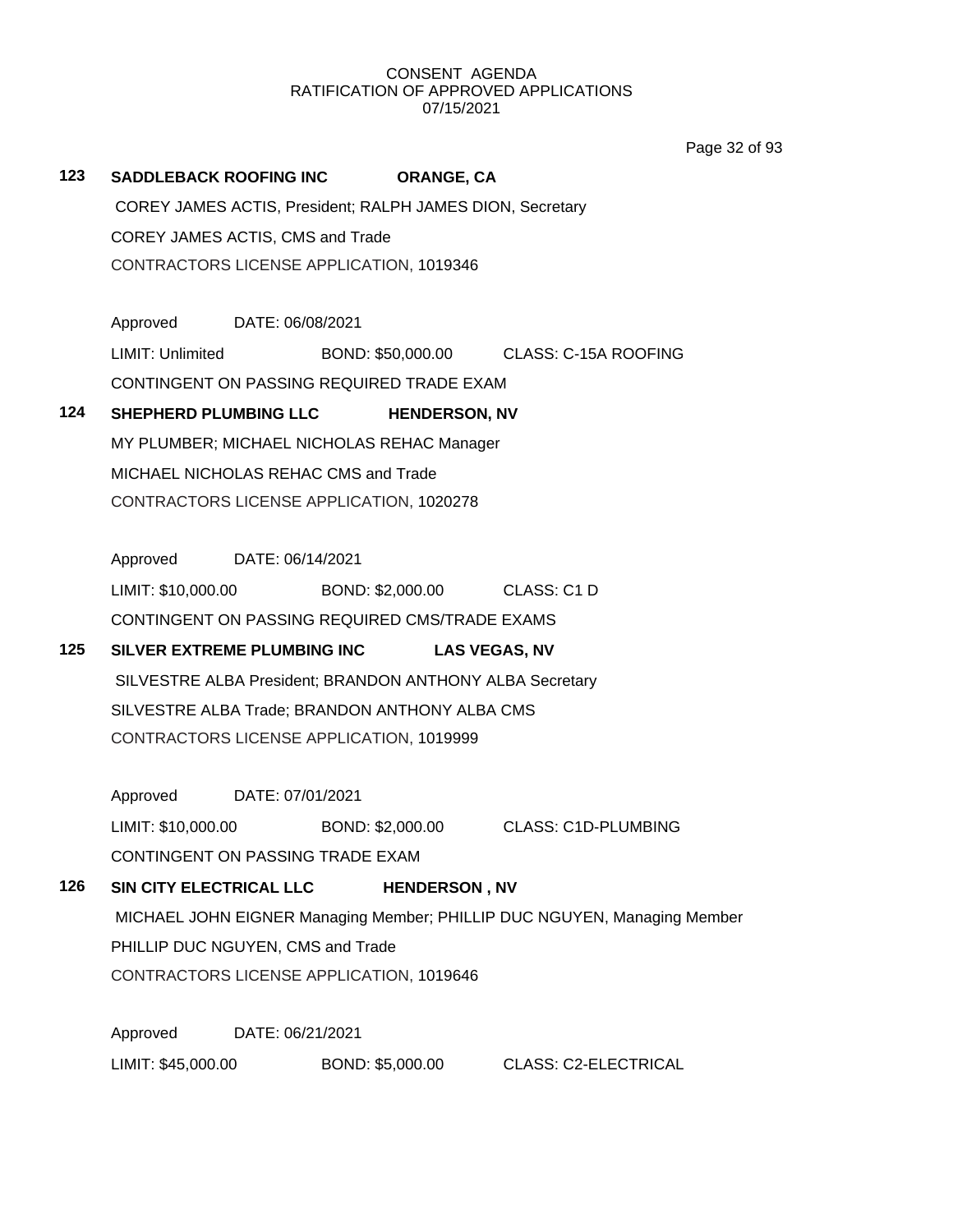Page 33 of 93

| 127                              |                                                              |                  | SOL POWER BY VALLEY ELECTRIC LLC<br>SOLPOWER; MARK ANDREW STALLONS, Manager<br>CLIFFORD ALAN BROOKS, CMS and Trade<br>CONTRACTORS LICENSE APPLICATION, 1019588 | <b>PAHRUMP, NV</b>                                                |  |  |
|----------------------------------|--------------------------------------------------------------|------------------|----------------------------------------------------------------------------------------------------------------------------------------------------------------|-------------------------------------------------------------------|--|--|
|                                  | Approved DATE: 06/14/2021                                    |                  |                                                                                                                                                                |                                                                   |  |  |
|                                  |                                                              |                  | LIMIT: \$10,000,000.00 BOND: \$50,000.00 CLASS: C2                                                                                                             |                                                                   |  |  |
|                                  |                                                              |                  | CONTINGENT UPON PASSING EXAMS BY 10/16/2021                                                                                                                    |                                                                   |  |  |
| 128                              | <b>STARKO INC</b>                                            |                  | <b>WILMAR, AR</b>                                                                                                                                              |                                                                   |  |  |
|                                  | RANDALL WAYNE HAWKINS President                              |                  |                                                                                                                                                                |                                                                   |  |  |
|                                  | JOEL DUANE DENNIE CMS and Trade                              |                  |                                                                                                                                                                |                                                                   |  |  |
|                                  |                                                              |                  | CONTRACTORS LICENSE APPLICATION, 1020472                                                                                                                       |                                                                   |  |  |
|                                  |                                                              |                  |                                                                                                                                                                |                                                                   |  |  |
|                                  | Approved DATE: 06/25/2021                                    |                  |                                                                                                                                                                |                                                                   |  |  |
|                                  |                                                              |                  |                                                                                                                                                                | LIMIT: \$10,000.00 BOND: \$2,000.00 CLASS: C-14C ORNAMENTAL METAL |  |  |
| 129                              | <b>SUMMIT ELECTRIC &amp; DATA INC</b>                        |                  |                                                                                                                                                                | <b>VALENCIA, CA</b>                                               |  |  |
|                                  | REYNALDO VASQUEZ, JR President; ANGELINA GONZALEZ, Treasurer |                  |                                                                                                                                                                |                                                                   |  |  |
|                                  | REYNALDO VASQUEZ, JR CMS and Trade                           |                  |                                                                                                                                                                |                                                                   |  |  |
|                                  | CONTRACTORS LICENSE APPLICATION, 1019869                     |                  |                                                                                                                                                                |                                                                   |  |  |
|                                  |                                                              |                  |                                                                                                                                                                |                                                                   |  |  |
|                                  | Approved DATE: 06/14/2021                                    |                  |                                                                                                                                                                |                                                                   |  |  |
|                                  | LIMIT: \$10,000.00                                           |                  |                                                                                                                                                                | BOND: \$2,000.00 CLASS: C-2 ELECTRICAL                            |  |  |
|                                  | CONTINGENT UPON PASSING REQUIRED CMS EXAM                    |                  |                                                                                                                                                                |                                                                   |  |  |
| 130                              | T W CONSTRUCTION MANAGEMENT INC                              |                  |                                                                                                                                                                | <b>STATELINE, NV</b>                                              |  |  |
| TOD MICHAEL WILLIAMSON President |                                                              |                  |                                                                                                                                                                |                                                                   |  |  |
|                                  | TOD MICHAEL WILLIAMSON CMS and Trade                         |                  |                                                                                                                                                                |                                                                   |  |  |
|                                  | CONTRACTORS LICENSE APPLICATION, 1020400                     |                  |                                                                                                                                                                |                                                                   |  |  |
|                                  |                                                              | DATE: 06/10/2021 |                                                                                                                                                                |                                                                   |  |  |
|                                  | Approved                                                     |                  |                                                                                                                                                                |                                                                   |  |  |
|                                  | LIMIT: \$2,000,000.00                                        |                  | BOND: \$30,000.00                                                                                                                                              | CLASS: C3                                                         |  |  |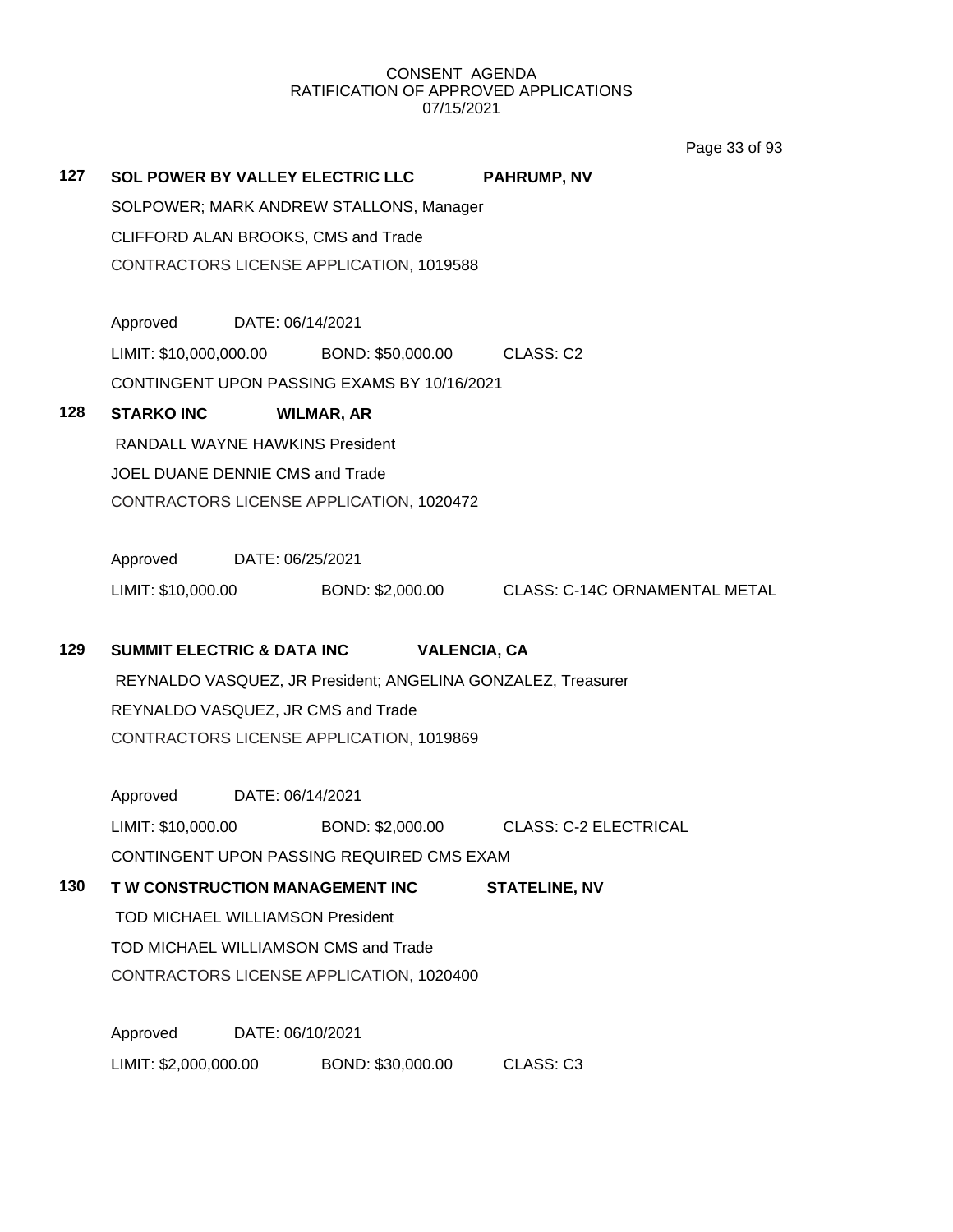Page 34 of 93

| 131 |                                                                                      |                                                          | TAHOE TILE & DECORATIVE FINISHING LLC          | <b>DAYTON, NV</b> |  |  |  |
|-----|--------------------------------------------------------------------------------------|----------------------------------------------------------|------------------------------------------------|-------------------|--|--|--|
|     | PETER PAUL DEMOLSKI, Managing Member                                                 |                                                          |                                                |                   |  |  |  |
|     | PETER PAUL DEMOLSKI, CMS and Trade                                                   |                                                          |                                                |                   |  |  |  |
|     | CONTRACTORS LICENSE APPLICATION, 1020258                                             |                                                          |                                                |                   |  |  |  |
|     | Approved DATE: 06/08/2021                                                            |                                                          |                                                |                   |  |  |  |
|     | LIMIT: \$45,000.00                                                                   |                                                          | BOND: \$5,000.00 CLASS: C20                    |                   |  |  |  |
|     |                                                                                      |                                                          | CONTINGENT UPON PASSING EXAMS BY 11/21/2021    |                   |  |  |  |
| 132 | TAHOE TILE & DECORATIVE FINISHING LLC<br>DAYTON, NV                                  |                                                          |                                                |                   |  |  |  |
|     | PETER PAUL DEMOLSKI, Managing Member                                                 |                                                          |                                                |                   |  |  |  |
|     | PETER PAUL DEMOLSKI, CMS and Trade                                                   |                                                          |                                                |                   |  |  |  |
|     |                                                                                      | CONTRACTORS LICENSE APPLICATION, 1020261                 |                                                |                   |  |  |  |
|     | Approved DATE: 06/08/2021                                                            |                                                          |                                                |                   |  |  |  |
|     | LIMIT: \$45,000.00                                                                   |                                                          | BOND: \$5,000.00 CLASS: C17E                   |                   |  |  |  |
|     |                                                                                      |                                                          | CONTINGENT UPON PASSING CMS EXAM BY 11/21/2021 |                   |  |  |  |
| 133 | <b>TAYEME ENTERPRISE INC</b><br><b>LAS VEGAS, NV</b>                                 |                                                          |                                                |                   |  |  |  |
|     | US LAWNS LAS VEGAS; CHRISTOPHER NEIL KELLEY, President; EMEE EILEEN KELLEY, Director |                                                          |                                                |                   |  |  |  |
|     | CHRISTOPHER NEIL KELLEY, CMS and Trade                                               |                                                          |                                                |                   |  |  |  |
|     | CONTRACTORS LICENSE APPLICATION, 1020484                                             |                                                          |                                                |                   |  |  |  |
|     | Approved DATE: 07/01/2021                                                            |                                                          |                                                |                   |  |  |  |
|     | LIMIT: \$10,000.00                                                                   |                                                          | BOND: \$2,000.00 CLASS: C-10                   |                   |  |  |  |
|     | CONTINGENT ON PASSING CMS/TRADE EXAMS                                                |                                                          |                                                |                   |  |  |  |
| 134 | <b>TECHSICO INC</b><br><b>HENDERSON, NV</b>                                          |                                                          |                                                |                   |  |  |  |
|     | <b>TODD ANTHONY BLACKBURN President</b>                                              |                                                          |                                                |                   |  |  |  |
|     | JAMES WILLIAM BLACKBURN CMS and Trade                                                |                                                          |                                                |                   |  |  |  |
|     | CONTRACTORS LICENSE APPLICATION, 1020572                                             |                                                          |                                                |                   |  |  |  |
|     | Approved                                                                             | DATE: 06/25/2021                                         |                                                |                   |  |  |  |
|     | LIMIT: \$225,000.00                                                                  |                                                          | BOND: \$15,000.00                              | CLASS: B2         |  |  |  |
|     |                                                                                      | CONTINGENT UPON SURRENDER OF NV LICENSE #80610 AND 80618 |                                                |                   |  |  |  |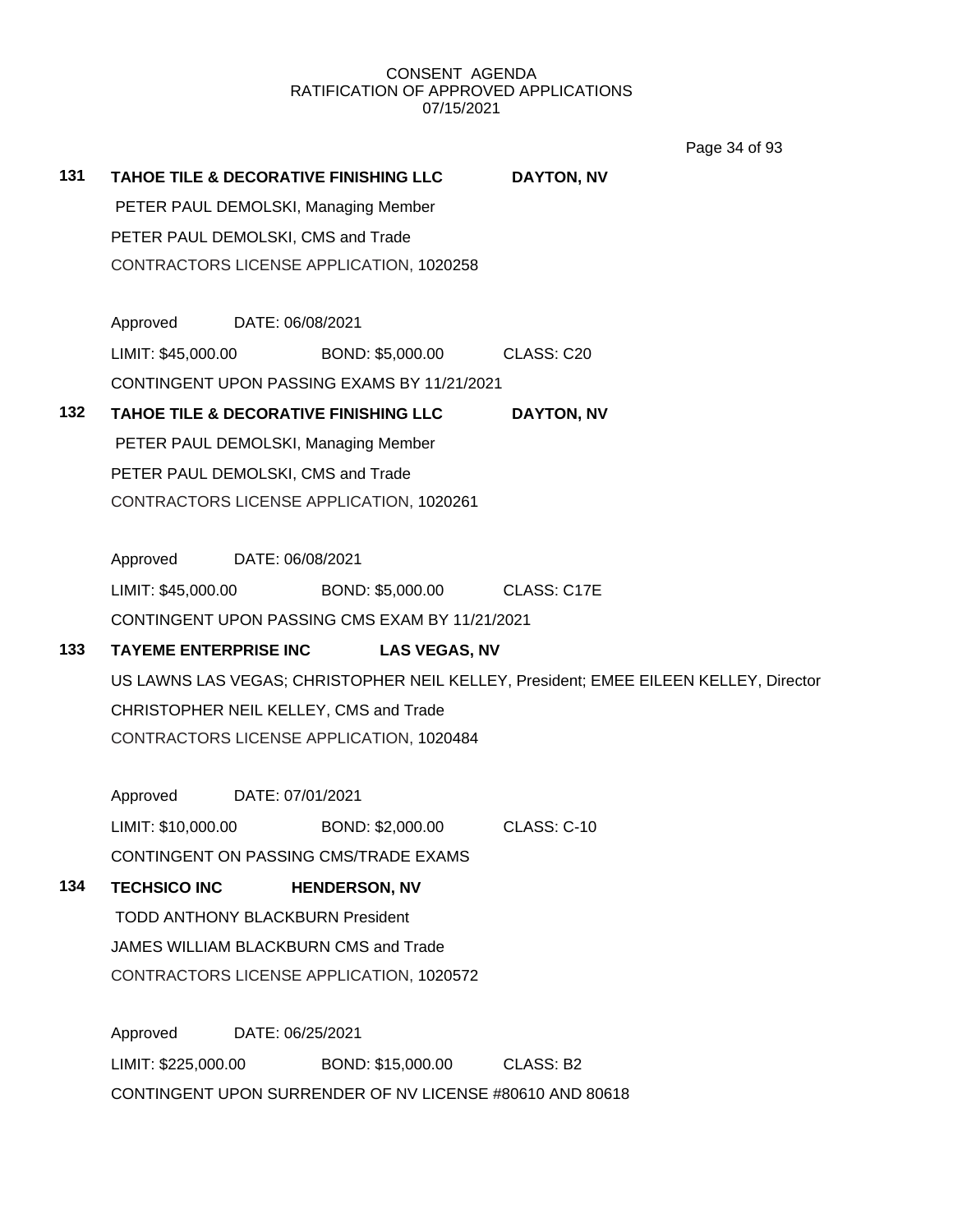Page 35 of 93

| 135 | <b>TECHSICO INC</b>                                                                                                        |                                    | <b>HENDERSON, NV</b>                                     |                                                                       |  |  |  |  |  |
|-----|----------------------------------------------------------------------------------------------------------------------------|------------------------------------|----------------------------------------------------------|-----------------------------------------------------------------------|--|--|--|--|--|
|     | <b>TODD ANTHONY BLACKBURN President</b>                                                                                    |                                    |                                                          |                                                                       |  |  |  |  |  |
|     | JAMES WILLIAM BLACKBURN CMS and Trade                                                                                      |                                    |                                                          |                                                                       |  |  |  |  |  |
|     |                                                                                                                            |                                    | CONTRACTORS LICENSE APPLICATION, 1020573                 |                                                                       |  |  |  |  |  |
|     | Approved                                                                                                                   | DATE: 06/21/2021                   |                                                          |                                                                       |  |  |  |  |  |
|     | LIMIT: \$225,000.00                                                                                                        |                                    | BOND: \$15,000.00                                        | CLASS: A25                                                            |  |  |  |  |  |
|     |                                                                                                                            |                                    | CONTINGENT UPON SURRENDER OF NV LICENSE #80610 AND 80618 |                                                                       |  |  |  |  |  |
|     |                                                                                                                            |                                    |                                                          |                                                                       |  |  |  |  |  |
| 136 | <b>TERRA MIA CONSTRUCTION LLC</b><br><b>LAS VEGAS, NV</b>                                                                  |                                    |                                                          |                                                                       |  |  |  |  |  |
|     | EFRAT MAIDANY Managing Member; ASAF HASON, Managing Member; YAISH GAY OHANA, Managing<br>Member                            |                                    |                                                          |                                                                       |  |  |  |  |  |
|     |                                                                                                                            | <b>EFRAT MAIDANY CMS and Trade</b> |                                                          |                                                                       |  |  |  |  |  |
|     | CONTRACTORS LICENSE APPLICATION, 1020128                                                                                   |                                    |                                                          |                                                                       |  |  |  |  |  |
|     | Approved                                                                                                                   | DATE: 06/14/2021                   |                                                          |                                                                       |  |  |  |  |  |
|     | LIMIT: \$200,000.00                                                                                                        |                                    | BOND: \$10,000.00                                        | CLASS: B-2                                                            |  |  |  |  |  |
| 137 |                                                                                                                            |                                    |                                                          | <b>TULSA, OK</b>                                                      |  |  |  |  |  |
|     | THE FLEMING CONSTRUCTION GROUP LLC<br>JUSTIN MICHAEL WILLETT, Managing Member; RICHARD ALAN FAUST, Managing Member; THOMAS |                                    |                                                          |                                                                       |  |  |  |  |  |
|     | JOSEPH OBRIEN, Managing Member                                                                                             |                                    |                                                          |                                                                       |  |  |  |  |  |
|     | JUSTIN MICHAEL WILLETT, CMS and Trade                                                                                      |                                    |                                                          |                                                                       |  |  |  |  |  |
|     |                                                                                                                            |                                    | CONTRACTORS LICENSE APPLICATION, 1020348                 |                                                                       |  |  |  |  |  |
|     | Approved                                                                                                                   | DATE: 06/25/2021                   |                                                          |                                                                       |  |  |  |  |  |
|     | LIMIT: \$7,000,000.00                                                                                                      |                                    | BOND: \$50,000.00                                        | CLASS: C-14B STRUCTURAL STEEL; C-14G<br>PREFABRICATED STEEL STRUCTURE |  |  |  |  |  |
|     | CONTINGENT UPON PASSING CMS EXAM BY 11/28/2021                                                                             |                                    |                                                          |                                                                       |  |  |  |  |  |
| 138 | THE YARD GUYS LLC                                                                                                          |                                    | <b>RENO, NV</b>                                          |                                                                       |  |  |  |  |  |
|     | NOE FRANCISCO MARTINEZ, Managing Member; IVET CONTRERAS, Managing Member                                                   |                                    |                                                          |                                                                       |  |  |  |  |  |
|     | NOE FRANCISCO MARTINEZ, Trade; CHRISTOPHER JONATHAN CONTRERAS, CMS                                                         |                                    |                                                          |                                                                       |  |  |  |  |  |
|     | CONTRACTORS LICENSE APPLICATION, 1020106                                                                                   |                                    |                                                          |                                                                       |  |  |  |  |  |
|     | Approved                                                                                                                   | DATE: 06/10/2021                   |                                                          |                                                                       |  |  |  |  |  |
|     |                                                                                                                            |                                    |                                                          |                                                                       |  |  |  |  |  |

LIMIT: \$45,000.00 BOND: \$5,000.00 CLASS: C-10 LANDSCAPE CONTINGENT UPON PASSING CMS & C-10 EXAMS BY 11/12/2021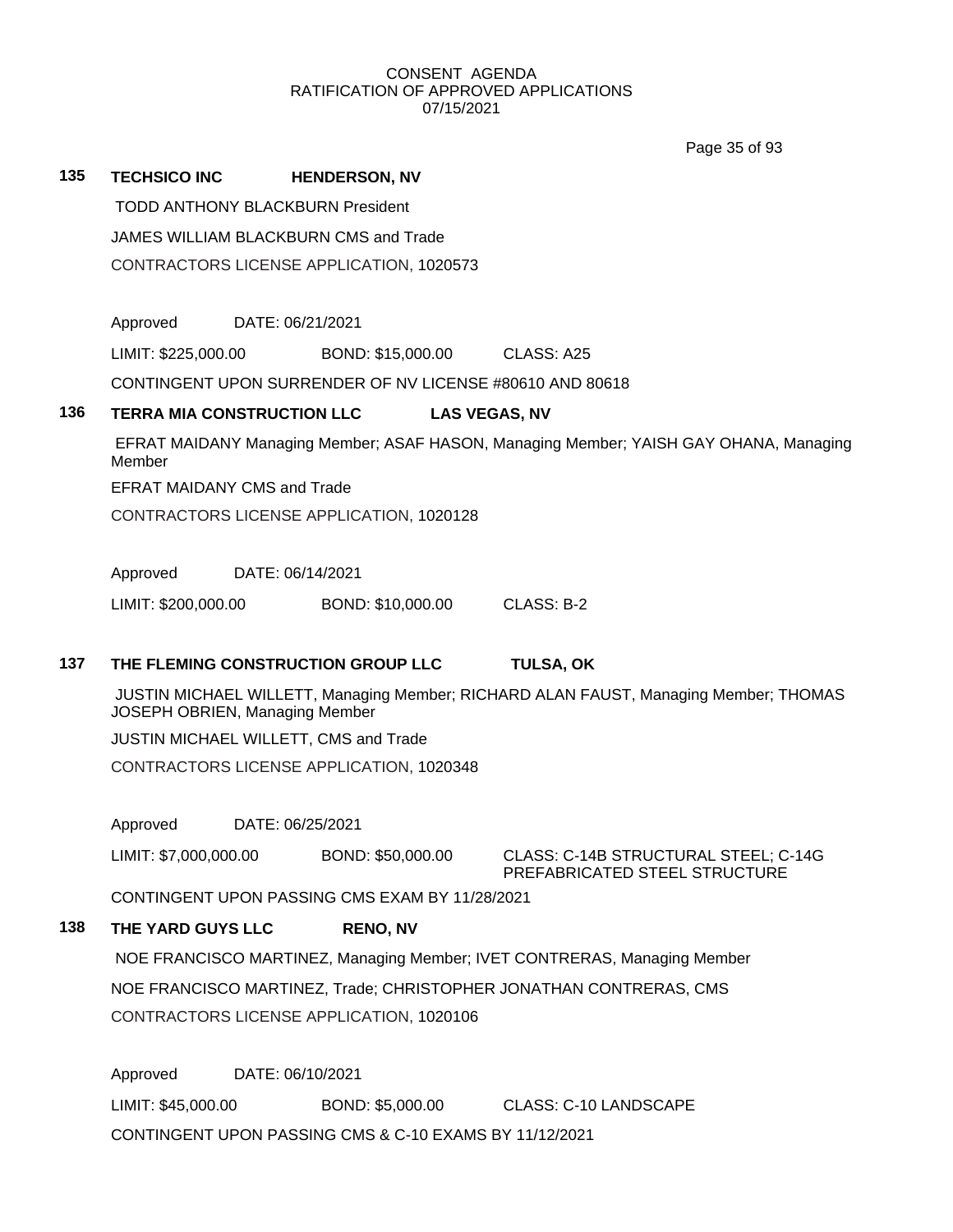Page 36 of 93

# **139 TONIS GARAGE DOORS LLC LAS VEGAS, NV**

TONIS GARAGE DOORS; ANTONETTE MAOKO HAYAKAWA, Managing Member ANTONETTE MAOKO HAYAKAWA, CMS; ISAAC KIICHI HAYAKAWA, Trade CONTRACTORS LICENSE APPLICATION, 1019810

Approved DATE: 06/24/2021

LIMIT: \$10,000.00 BOND: \$2,000.00 CLASS: C3D-OVERHEAD DOORS

# **140 TOP NOTCH CONCRETE LLC LAS VEGAS, NV**

LUIS UBALDO ARANDA-PAEZ Managing Member; BIANET UBALDO ARANDA-CARRILLO, Managing Member LUIS UBALDO ARANDA-PAEZ CMS; BIANET UBALDO ARANDA-CARRILLO, Trade CONTRACTORS LICENSE APPLICATION, 1019986

Approved DATE: 06/15/2021

LIMIT: \$10,000.00 BOND: \$2,000.00 CLASS: C-5 CONCRETE CONTRACTING CONTINGENT UPON PASSING REQUIRED TRADE EXAM

# 141 **TRACI JO SMITH NORTH LAS VEGAS, NV**

R N S CONTRACTING; TRACI JO SMITH, Owner TRACI JO SMITH, CMS and Trade CONTRACTORS LICENSE APPLICATION, 1020342

Approved DATE: 06/07/2021

LIMIT: \$10,000.00 BOND: \$2,000.00 CLASS: C-3B FINISH CARPENTRY

CONTINGENT UPON PASSING REQUIRED TRADE EXAM

# **142 TRACY BLAKE BURGETT JR ACAMPO, CA**

BURGETT DRYWALL; TRACY BLAKE BURGETT, JR Owner TRACY BLAKE BURGETT, JR CMS and Trade CONTRACTORS LICENSE APPLICATION, 1019249

Approved DATE: 06/18/2021 LIMIT: \$10,000.00 BOND: \$2,000.00 CLASS: C-3E DRYWALL CONTINGENT UPON PASSING CMS EXAM BY 09/29/2021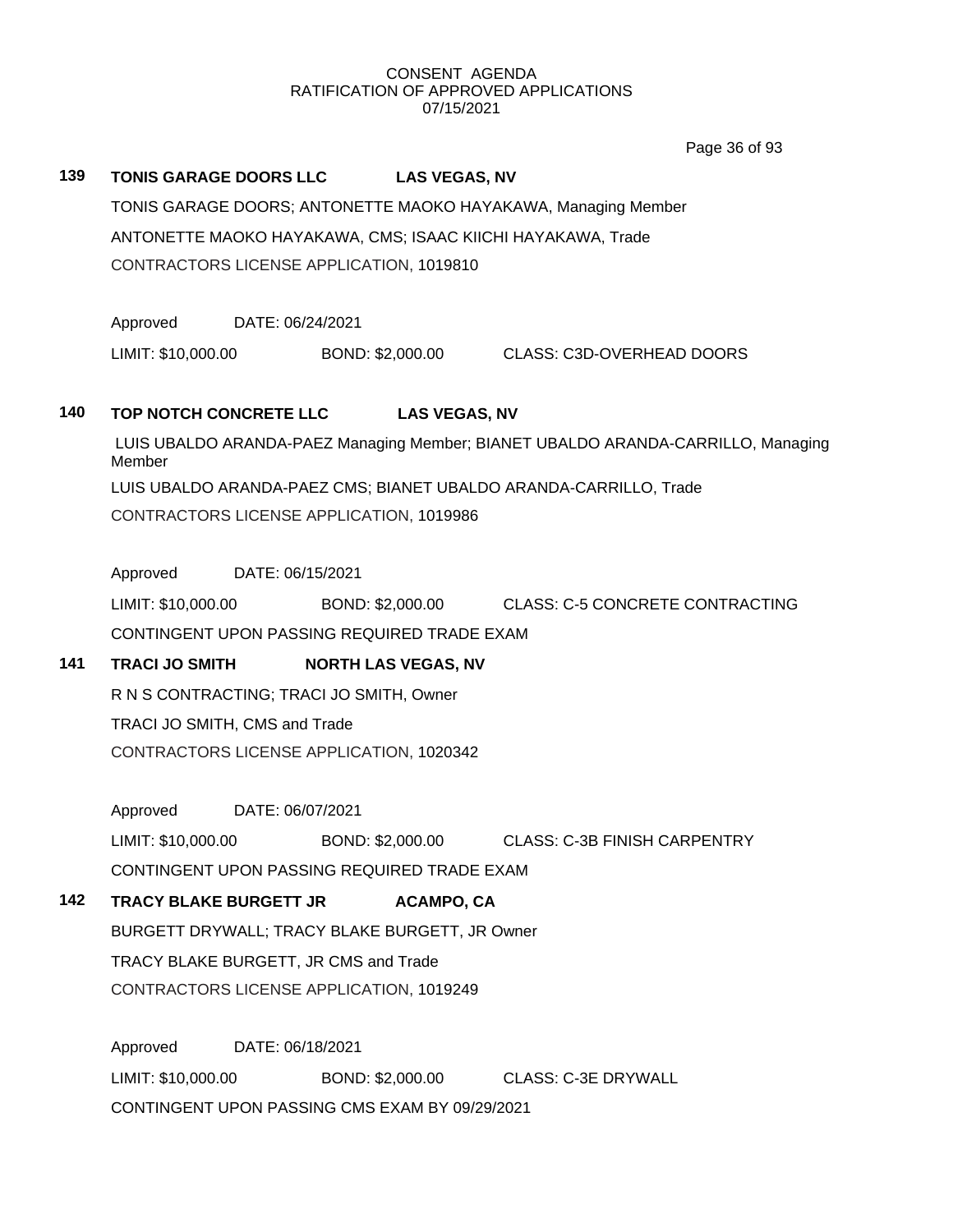|     |                                                                                                                                                                       |                                                                       |                                          | Page 37 of 93                                      |  |  |  |  |  |
|-----|-----------------------------------------------------------------------------------------------------------------------------------------------------------------------|-----------------------------------------------------------------------|------------------------------------------|----------------------------------------------------|--|--|--|--|--|
| 143 | <b>TRI TECHNIC INC</b>                                                                                                                                                |                                                                       | <b>SONORA, CA</b>                        |                                                    |  |  |  |  |  |
|     | DENNIS WAYNE LEDBETTER President; GEORGIA ZIRPEL-LEDBETTER, Secretary                                                                                                 |                                                                       |                                          |                                                    |  |  |  |  |  |
|     | DENNIS WAYNE LEDBETTER CMS and Trade                                                                                                                                  |                                                                       |                                          |                                                    |  |  |  |  |  |
|     |                                                                                                                                                                       |                                                                       | CONTRACTORS LICENSE APPLICATION, 1019324 |                                                    |  |  |  |  |  |
|     | Approved                                                                                                                                                              |                                                                       | DATE: 06/10/2021                         |                                                    |  |  |  |  |  |
|     | LIMIT: \$10,000.00                                                                                                                                                    |                                                                       |                                          | BOND: \$2,000.00 CLASS: C-2 ELECTRICAL CONTRACTING |  |  |  |  |  |
|     | CONTINGENT UPON PASSING C-2 EXAM BY 10/02/2021                                                                                                                        |                                                                       |                                          |                                                    |  |  |  |  |  |
| 144 | <b>TRI TECHNIC INC</b>                                                                                                                                                |                                                                       | SONORA, CA                               |                                                    |  |  |  |  |  |
|     |                                                                                                                                                                       | DENNIS WAYNE LEDBETTER President; GEORGIA ZIRPEL-LEDBETTER, Secretary |                                          |                                                    |  |  |  |  |  |
|     |                                                                                                                                                                       | DENNIS WAYNE LEDBETTER CMS and Trade                                  |                                          |                                                    |  |  |  |  |  |
|     |                                                                                                                                                                       |                                                                       | CONTRACTORS LICENSE APPLICATION, 1019732 |                                                    |  |  |  |  |  |
|     | Approved                                                                                                                                                              |                                                                       | DATE: 06/09/2021                         |                                                    |  |  |  |  |  |
|     | LIMIT: \$10,000.00                                                                                                                                                    |                                                                       | BOND: \$2,000.00                         | <b>CLASS: A- GENERAL ENGINEERING</b>               |  |  |  |  |  |
| 145 | TRUE TALENT CONSTRUCTION LLC<br><b>SPARKS, NV</b>                                                                                                                     |                                                                       |                                          |                                                    |  |  |  |  |  |
|     | TONY SANCHEZ-ORELLANA, Managing Member                                                                                                                                |                                                                       |                                          |                                                    |  |  |  |  |  |
|     | TONY SANCHEZ-ORELLANA, CMS and Trade                                                                                                                                  |                                                                       |                                          |                                                    |  |  |  |  |  |
|     | CONTRACTORS LICENSE APPLICATION, 1018737                                                                                                                              |                                                                       |                                          |                                                    |  |  |  |  |  |
|     | Approved                                                                                                                                                              |                                                                       | DATE: 06/25/2021                         |                                                    |  |  |  |  |  |
|     | LIMIT: \$10,000.00                                                                                                                                                    |                                                                       | BOND: \$2,000.00                         | <b>CLASS: C-3E DRYWALL</b>                         |  |  |  |  |  |
| 146 | <b>USCINC</b>                                                                                                                                                         |                                                                       | PERRY, GA                                |                                                    |  |  |  |  |  |
|     | CATHERINE MARIE FRANCOISE RICOU, President; JERRY SHANE ALBRITTON Secretary; JONATHAN<br>ANGUS CATO, Vice President; EDUARDO GARCIA TORREJON, Chief Financial Officer |                                                                       |                                          |                                                    |  |  |  |  |  |
|     | JONATHAN ANGUS CATO, CMS and Trade                                                                                                                                    |                                                                       |                                          |                                                    |  |  |  |  |  |
|     | CONTRACTORS LICENSE APPLICATION, 1019715                                                                                                                              |                                                                       |                                          |                                                    |  |  |  |  |  |
|     | Approved                                                                                                                                                              |                                                                       | DATE: 06/08/2021                         |                                                    |  |  |  |  |  |
|     | LIMIT: Unlimited                                                                                                                                                      |                                                                       | BOND: \$50,000.00                        | <b>CLASS: A-GENERAL ENGINEERING</b>                |  |  |  |  |  |
|     | CONTINGENT ON PASSING CMS EXAM                                                                                                                                        |                                                                       |                                          |                                                    |  |  |  |  |  |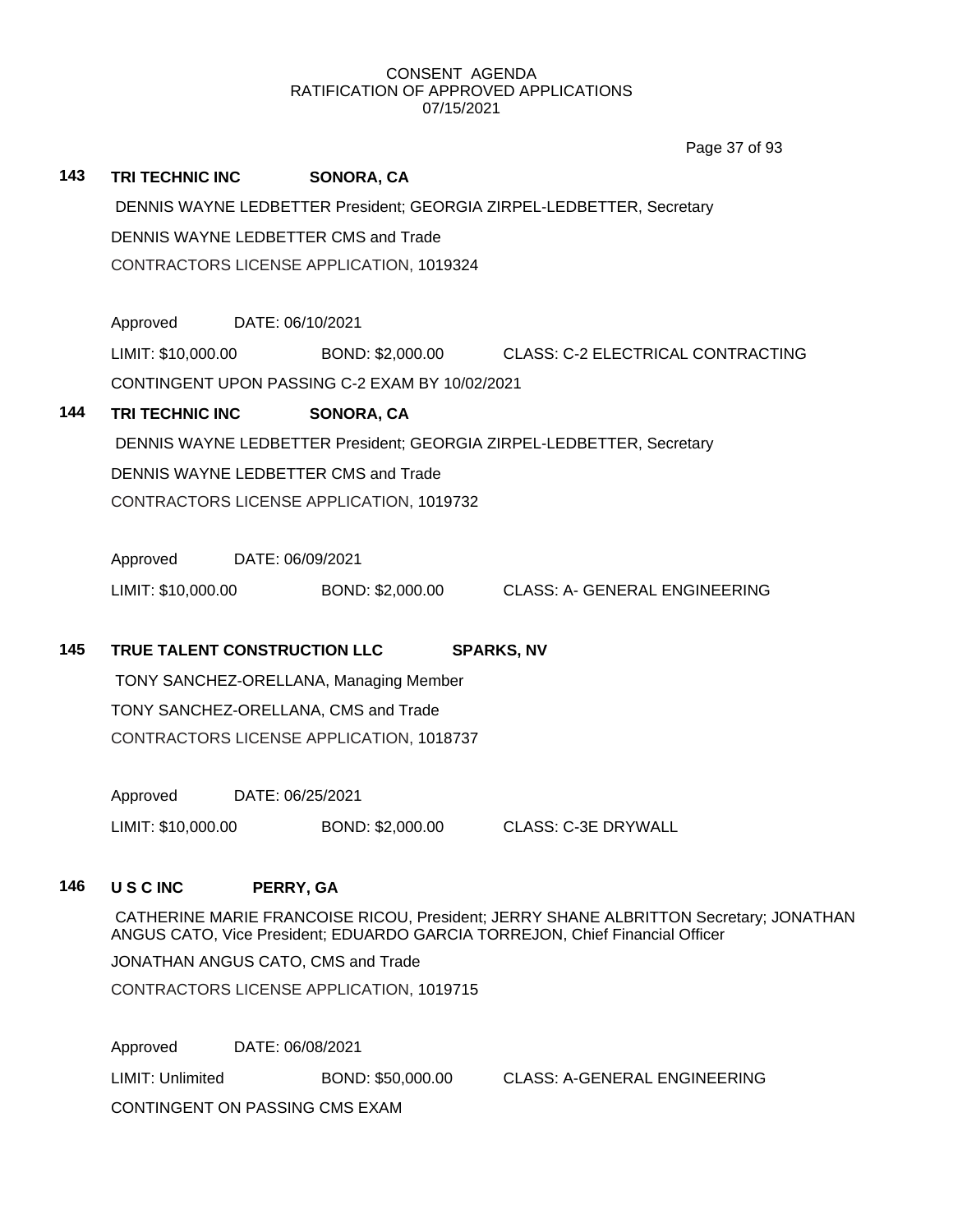# **147 UNIQUE PAVERS LLC LAS VEGAS, NV** IVAN DE JESUS MACIAS-PACHECO Manager; CRISTABEL ESPINOZA-ROJAS, Manager IVAN DE JESUS MACIAS-PACHECO Trade; CRISTABEL ESPINOZA-ROJAS, CMS CONTRACTORS LICENSE APPLICATION, 1020304 Approved DATE: 06/08/2021 LIMIT: \$45,000.00 BOND: \$5,000.00 CLASS: C-18 MASONRY LIMITED TO THE INSTALLATION OF PAVERS ONLY CONTINGENT ON PASSING REQUIRED CMS EXAM **148 VALLEY HOME SERVICES LLC HENDERSON, NV** LV HOME SERVICE; MOSHE BENJAMIN ATKINS, Manager MOSHE BENJAMIN ATKINS, CMS and Trade CONTRACTORS LICENSE APPLICATION, 1018997 Approved DATE: 06/18/2021 LIMIT: \$10,000.00 BOND: \$2,000.00 CLASS: C4-PAINTING AND DECORATING **149 VAZQUEZ TEAM REMODELERS LLC SPARKS, NV** BERNARDO G VAZQUEZ, Managing Member; EVELYN KARINA VAZQUEZ, Managing Member BERNARDO G VAZQUEZ, Trade; EVELYN KARINA VAZQUEZ, CMS CONTRACTORS LICENSE APPLICATION, 1019632 Approved DATE: 06/16/2021 LIMIT: \$10,000.00 BOND: \$2,000.00 CLASS: C-3A CARPENTRY AND REPAIRS CONTINGENT UPON PASSING CMS & C-3A EXAMS BY 10/19/2021 **150 VENTURA INTEGRATED SYSTEMS LLC LAS VEGAS, NV** DAVID J SHAFSHAK Managing Member; ARIELLE SHAFSHAK, Managing Member DAVID J SHAFSHAK CMS and Trade CONTRACTORS LICENSE APPLICATION, 1020179 Approved DATE: 06/29/2021 LIMIT: \$4,300,000.00 BOND: \$30,000.00 CLASS: C-2 Page 38 of 93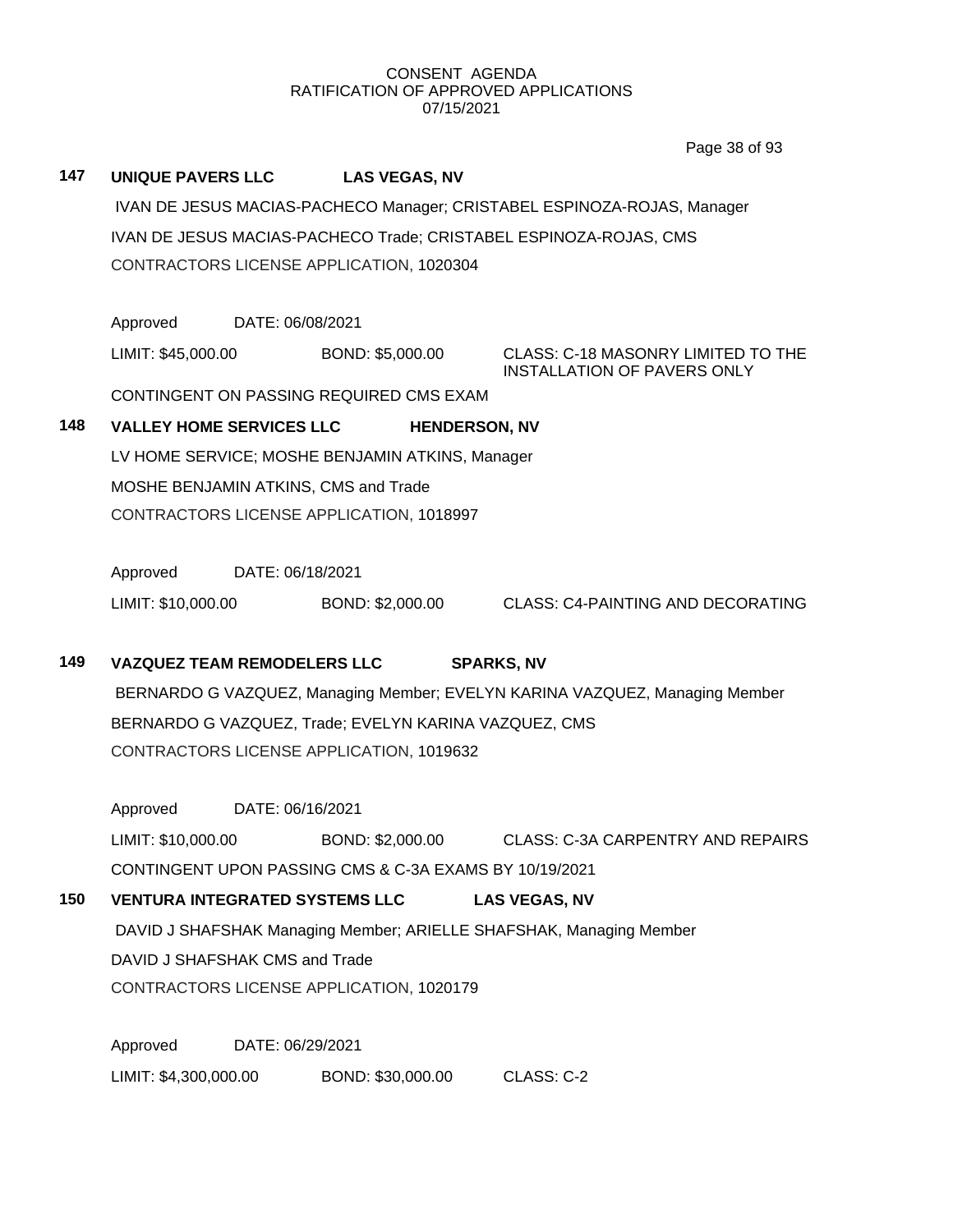Page 39 of 93

# **151 VISION METALWORKS LLC WASHOE VALLEY, NV**

JACOB OLIVER LEWIS, Managing Member

JACOB OLIVER LEWIS, CMS and Trade

CONTRACTORS LICENSE APPLICATION, 1020014

Approved DATE: 06/25/2021

LIMIT: \$200,000.00 BOND: \$10,000.00 CLASS: C14B; C14C

# **152 W BRADLEY ELECTRIC INC NOVATO, CA**

LESLIE ELIZABETH MURPHY President; MICHAEL WILLIAM MURPHY Secretary; RALPH HARRY GREENWOOD Chief Financial Officer LESLIE ELIZABETH MURPHY Trade; DAVID MICHAEL REUSER, CMS CONTRACTORS LICENSE APPLICATION, 1019010

Approved DATE: 06/29/2021

LIMIT: Unlimited BOND: \$50,000.00 CLASS: C-2 ELECTRICAL

# **153 WHITETAIL GENERAL CONSTRUCTORS LLC MIDLAND, TX**

LEIGHANA KAYE JONES, Managing Member DOUGLAS EDWARD BENNETT, CMS and Trade CONTRACTORS LICENSE APPLICATION, 1020491

Approved DATE: 06/24/2021

LIMIT: \$245,000.00 BOND: \$15,000.00 CLASS: B-2 RESIDENTIAL AND SMALL

**COMMERCIAL** 

CONTINGENT UPON PASSING REQUIRED CMS AND TRADE EXAMS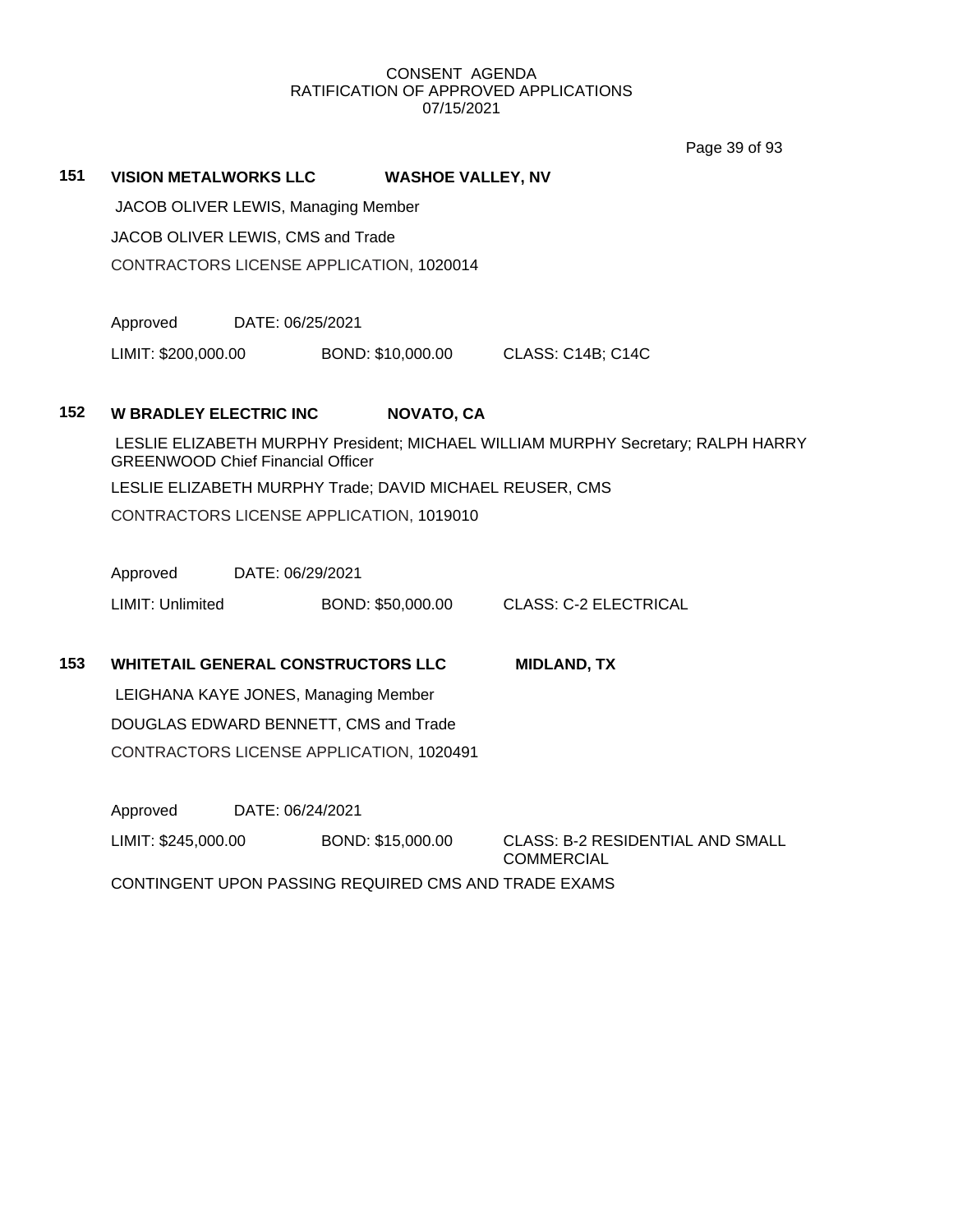Page 40 of 93

# **154 WOOD GROUP USA INC HOUSTON, TX**

STEPHANIE LYNN COX, President; LETICIA A FERNANDEZ, Treasurer; WILLIAM VINCENT HANNIGAN, Secretary Assistant; ORALANDO JOSE RAMIREZ, Secretary Assistant; MARK RUSSELL COLLIS, Chief Financial Officer

JEFFERSON RANDOLPH ESSER, CMS and Trade

CONTRACTORS LICENSE APPLICATION, 1019160

Approved DATE: 06/14/2021

LIMIT: Unlimited BOND: \$50,000.00 CLASS: A-7, A-19, A-12, A-14, A-15, A-17, A-19, A-20

CONTINGENT ON PASSING REQUIRED CMS/TRADE EXAMS

# **155 WOODSTOVE DISTRIBUTORS INC INCLINE VILLAGE, NV**

RANDALL PATRICK KESLER, President

RANDALL PATRICK KESLER, CMS and Trade

CONTRACTORS LICENSE APPLICATION, 1019985

Approved DATE: 05/19/2021

LIMIT: \$45,000.00 BOND: \$5,000.00 CLASS: C39

CONTINGENT UPON PASSING CMS EXAM BY 11/6/2021

# **156 Y & J PAINTING LLC SPARKS, NV**

YRAIS JUAREZ, Managing Member; JAVIER SEVILLA-MENDOZA, Managing Member

YRAIS JUAREZ, CMS and Trade

CONTRACTORS LICENSE APPLICATION, 1020598

Approved DATE: 06/21/2021 LIMIT: \$10,000.00 BOND: \$2,000.00 CLASS: C4A CONTINGENT UPON PASSING EXAMS BY 12/11/2021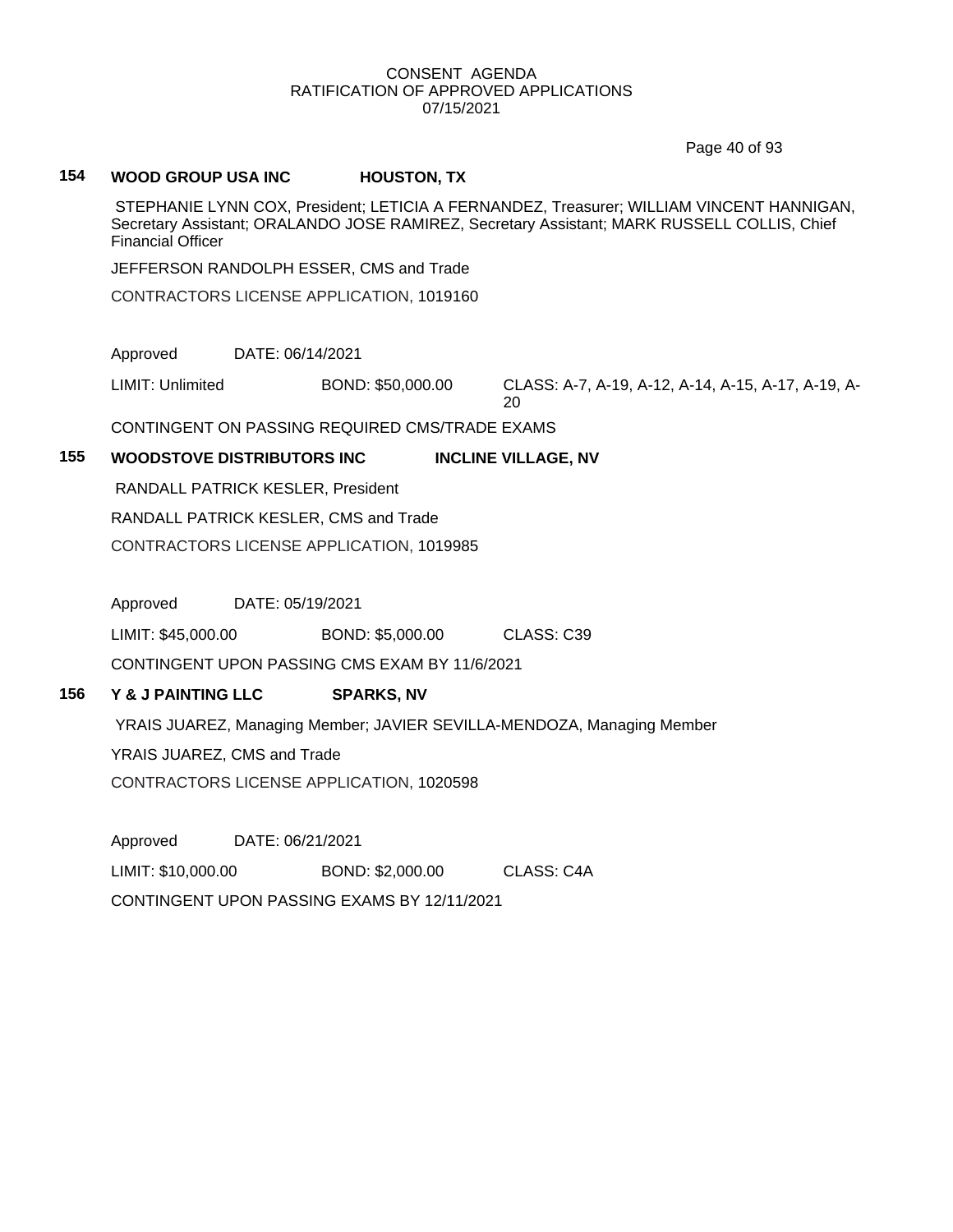Page 41 of 93

# **BROADENING OF CLASSIFICATION APPLICATION**

# **157 AMALGAMATED SAFETY COMPANY LAS VEGAS, NV**

0021951; GEORGE TONY LOPEZ, President GEORGE TONY LOPEZ, CMS and Trade(A-21 Fencing and Guardrails) BROADENING OF CLASSIFICATION, 1020184

Approved DATE: 06/25/2021 CLASS: A - GENERAL ENGINEERING

CHRISTOPHER GARAMENDI, QI/TRADE GEORGE LOPEZ, QI/CMS CONTINGENT UPON PASSING (A) TRADE EXAM BY 11/18/2021

# **158 COMPLETE DEMO SERVICES LAS VEGAS, NV**

0079091; JACK RUSSELL PARIPOVICH, President

JACK RUSSELL PARIPOVICH, CMS; CHRISTOPHER B WHITNEY, Trade(A-12 Excavating, Grading, Trenching and Surfacing; A-13 Wrecking Buildings) BROADENING OF CLASSIFICATION, 1020112

Approved DATE: 06/10/2021 CLASS: A-12, EXCAVATING, GRADING, TRENCHING AND SURFACING

CHRISTOPHER B. WHITNEY, QI/TRADE

#### **159 DURUS INDUSTRIAL LLC CHANDLER, AZ**

0079775; AUTUMN FISHER TRUST , Managing Member; SUZANNE MARIA MEDLEY, Managing Member; SCOTT MICHAEL WAX, Managing Member; WILLIAM RAMOND LONG, Managing Member

WILLIAM RAMOND LONG, CMS and Trade(A General Engineering)

BROADENING OF CLASSIFICATION, 1020149

Approved **DATE: 06/21/2021** CLASS: A, GENERAL ENGINEERING

WILLIAM RAYMOND LONG, QI/TRADE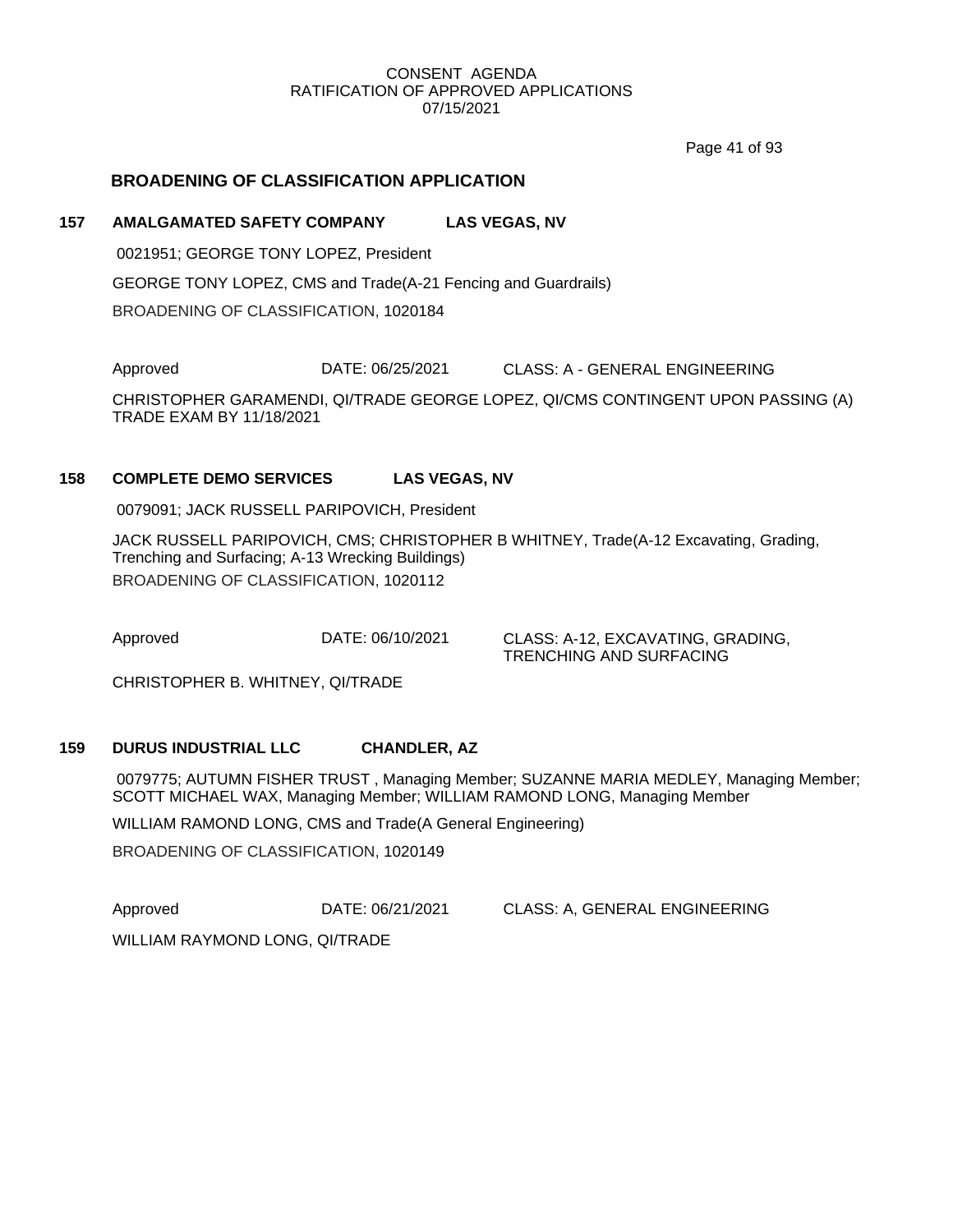Page 42 of 93

#### **160 FACILITIES MANAGEMENT INC WASHOE VALLEY, NV**

0076795; MICHAEL GARRY RICHARDSON, President; SELENA DEE RICHARDSON, Secretary

MICHAEL GARRY RICHARDSON, CMS and Trade(A-12 Excavating, Grading, Trenching and Surfacing; A-13 Wrecking Buildings; A-21 Fencing and Guardrails) BROADENING OF CLASSIFICATION, 1020522

Approved DATE: 06/25/2021 CLASS: A-12, EXCAVATING, GRADING,

TRENCHING AND SURFACING

MICHAEL GARRY RICHARDSON, PRESIDENT, QI/CMS/TRADE CONTINGENT UPON PASSING THE (A-12) TRADE EXAM BY 12/08/2021.

#### **161 RIDER LEVETT BUCKNALL LTD PHOENIX, AZ**

0076775; JULIAN ANTHONY JAMES ANDERSON, President; GRAHAM ROY, Secretary; PETER DAVID KNOWLES, Treasurer; DAVID ANTHONY SMITH, Vice President JULIAN ANTHONY JAMES ANDERSON, CMS and Trade(B General Building) BROADENING OF CLASSIFICATION, 1020262

Approved DATE: 06/09/2021 CLASS: B, GENERAL BUILDING

JULIAN ANTHONY JAMES ANDERSON, PRESIDENT, QI/CMS/TRADE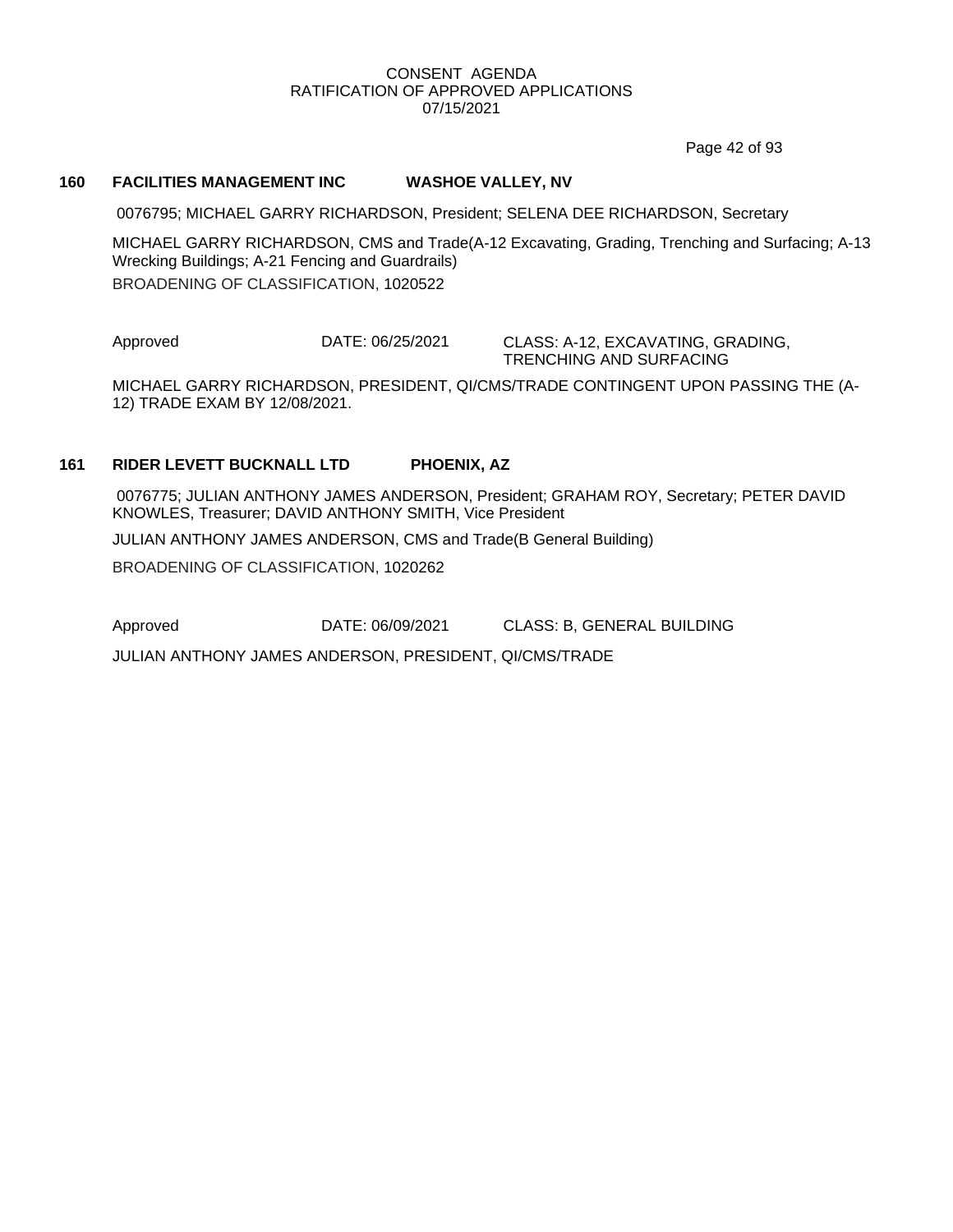Page 43 of 93

# **CHANGE OF OFFICER/MEMBER/MANAGER**

# **162 AIR SQUAD HEATING & AIR CONDITIONING LLC LAS VEGAS, NV** 0079239; 0079240; AKOP VOSKERTCHIAN, Manager; ARMEN SHARKHNAZARYAN, Manager TIBOR ITSKOVICH, CMS and Trade; TIBOR ITSKOVICH, CMS and Trade CHANGE OF OFFICER/MEMBER/MANAGER, 1020459

Approved DATE: 07/01/2021

# **163 APOLLON LLC NORTH LAS VEGAS, NV**

0081007; ANDON ZYKA, Managing Member ANDON ZYKA, Trade; DANIELA ZYKA, , CMS CHANGE OF OFFICER/MEMBER/MANAGER, 1020586

Approved DATE: 07/01/2021

# **164 BEAR COMMUNICATIONS INC LAS VEGAS, NV**

BEARCOM 0055819; ROBERT MATTHEW CRAYCRAFT, , President; GREGORY S COLLINS, , Chief Financial Officer

JOHN EDWARD WALLACE, CMS and Trade

CHANGE OF OFFICER/MEMBER/MANAGER, 1020142

Approved DATE: 06/16/2021

# **165 CARRILLO INNOVATIONS LLC LAS VEGAS, NV**

0087989; MIGUEL ANGEL RAMIREZ-CARRILLO, Managing Member; OMAR JESUS LICON SCHMITT, , Managing Member

MIGUEL ANGEL RAMIREZ-CARRILLO, CMS and Trade

CHANGE OF OFFICER/MEMBER/MANAGER, 1020669

Approved DATE: 06/29/2021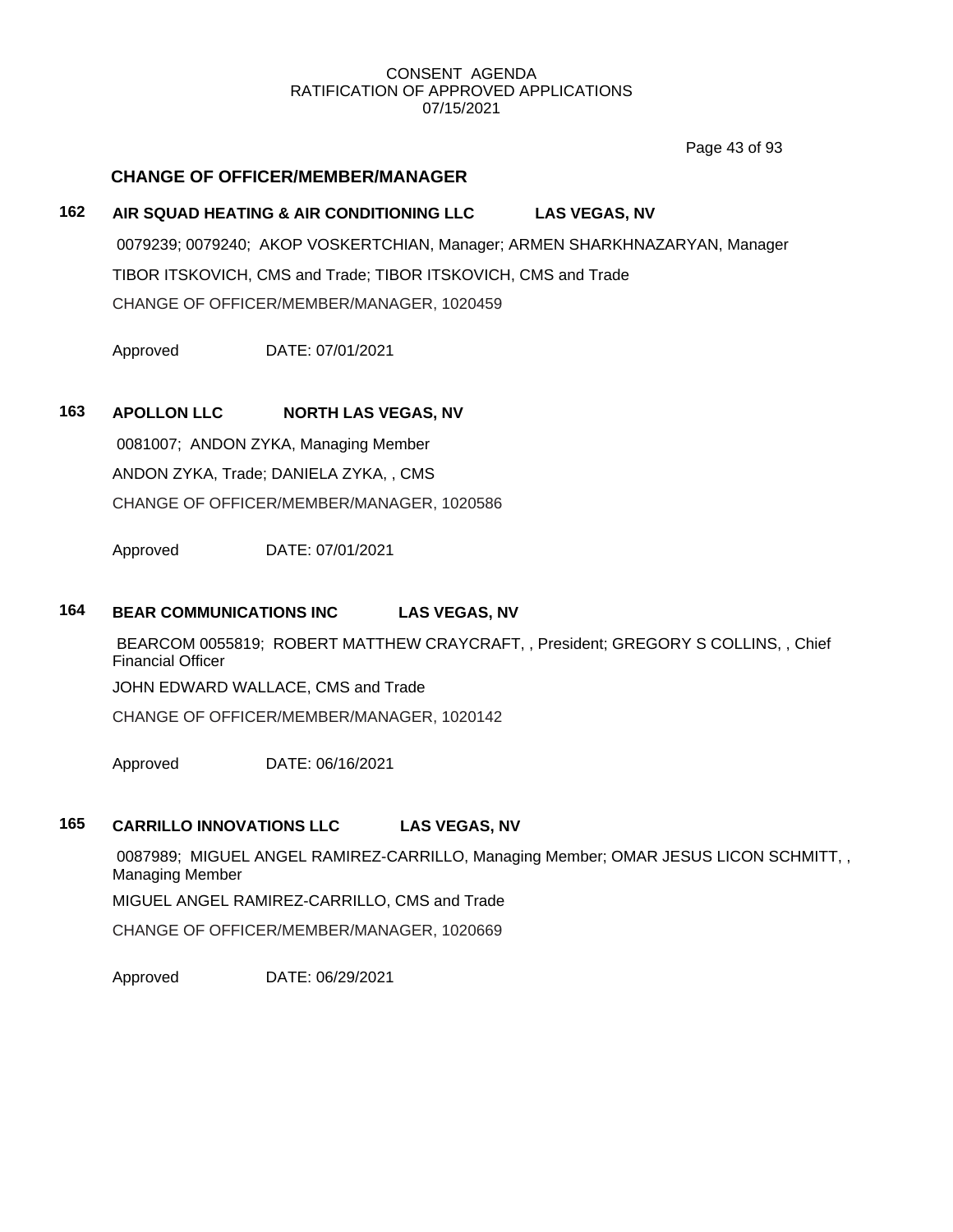Page 44 of 93

# **166 CAUGHLIN RANCH HOMEOWNERS ASSOCIATION RENO, NV**

0081131; ALLEN LEE DENNIS, President; DREW TIM NACCARATO, , Secretary; STEVEN DOUGLAS BREMER, , Treasurer

RANDY GENE LISENBY, CMS and Trade

CHANGE OF OFFICER/MEMBER/MANAGER, 1020601

Approved DATE: 06/25/2021

# **167 CRITERION SUPPLY INC LAS VEGAS, NV**

INTERIOR LOGIC GROUP PROPERTY SERVICES 0071168; INTERIOR LOGIC GROUP PROPERTY SERVICES 0071169; CATHERINE SUZANNE BROCK, President; GRANT GALEN EBRIGHT, Secretary; KERRI WARNER SILVER, Vice President

GRANT GALEN EBRIGHT, CMS and Trade; GRANT GALEN EBRIGHT, CMS and Trade

CHANGE OF OFFICER/MEMBER/MANAGER, 1019904

Approved DATE: 06/07/2021

## **168 D M S HVAC & REFRIGERATION LLC LAS VEGAS, NV**

0084946; DOUGLAS MICHAEL SMITH, Managing Member; LUIS ADALBERTO MORENO, , Manager

DOUGLAS MICHAEL SMITH, CMS and Trade

CHANGE OF OFFICER/MEMBER/MANAGER, 1019596

Approved DATE: 06/15/2021

#### **169 D M S PLUMBING LLC LAS VEGAS, NV**

0077442; DOUGLAS MICHAEL SMITH, Manager; LUIS ADALBERTO MORENO, , Manager DOUGLAS MICHAEL SMITH, CMS and Trade CHANGE OF OFFICER/MEMBER/MANAGER, 1019595

Approved DATE: 06/15/2021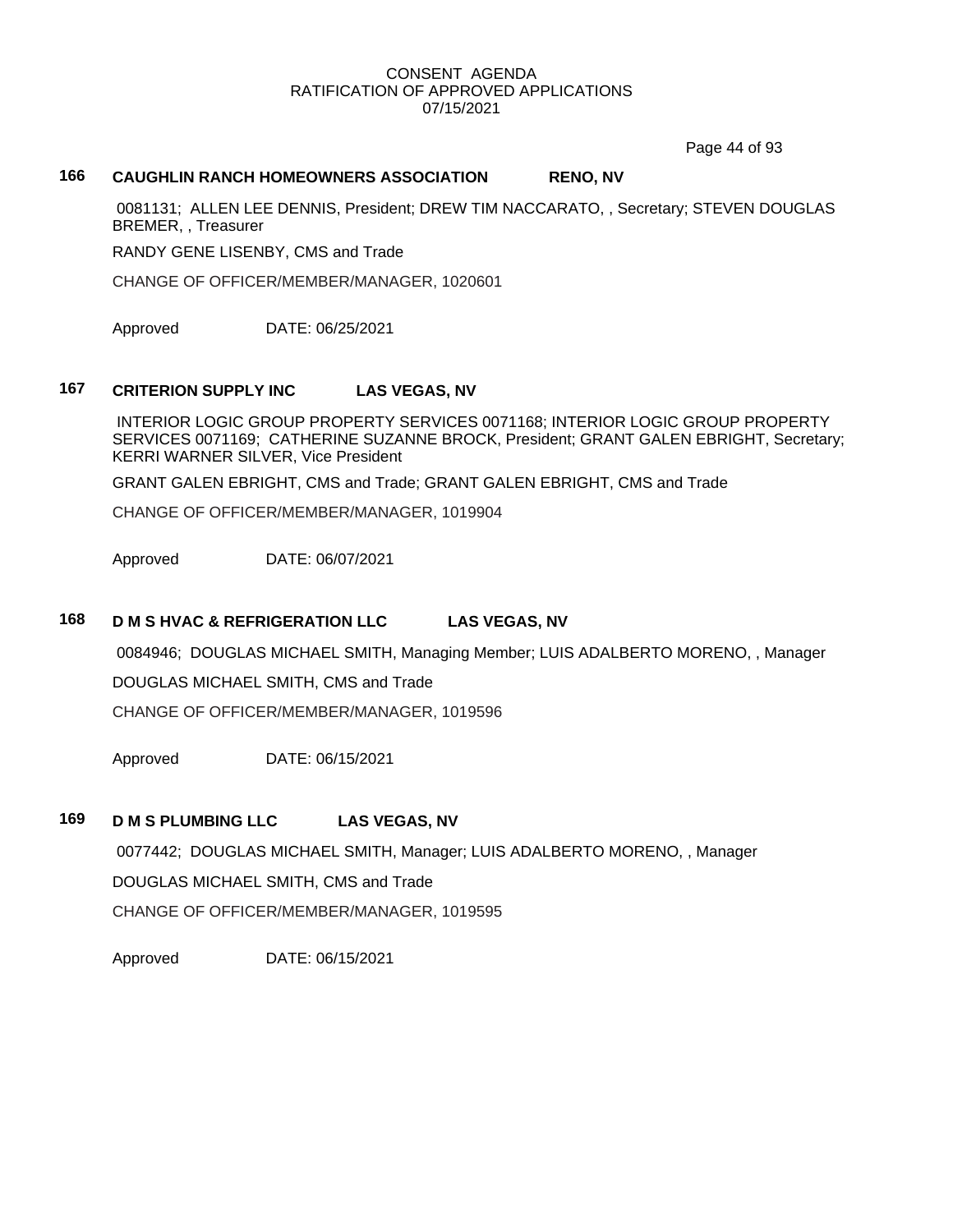Page 45 of 93

# **170 ELITE BROTHERS CONSTRUCTION LLC LAS VEGAS, NV**

0086291; ERICK RONALD TYLER, Manager; RONALD MYRON POWELL, Manager; DENNIS CALVIN POWELL, Manager

RONALD MYRON POWELL, CMS and Trade

CHANGE OF OFFICER/MEMBER/MANAGER, 1020467

Approved DATE: 07/01/2021

# **171 GEORGE M RAYMOND CO LAS VEGAS, NV**

0035448; 0037484; 0037659; 0039983; 0046243; TRAVIS WAYNE WINSOR, CEO; ALEX MOVEL, , Vice President; DAVID MATTHEW SHEDD, COO; KIRSTEN MICHELLE POTTER, Secretary/Treasurer; TOM OBRIEN, CFO; MICHAEL JOSEPH POTTER, Vice President

TRAVIS WAYNE WINSOR, CMS and Trade; TRAVIS WAYNE WINSOR, CMS and Trade; TRAVIS WAYNE WINSOR, CMS and Trade; TRAVIS WAYNE WINSOR, CMS and Trade; TRAVIS WAYNE WINSOR, CMS and Trade

CHANGE OF OFFICER/MEMBER/MANAGER, 1019952

Approved DATE: 06/07/2021

#### **172 GOMEZ ROOFING LLC DAYTON, NV**

0088140; OCTAVIO GUADALUPE GOMEZ, Managing Member; HECTOR PAUL GOMEZ-BERNAL, , Managing Member

OCTAVIO GUADALUPE GOMEZ, CMS and Trade

CHANGE OF OFFICER/MEMBER/MANAGER, 1020287

Approved DATE: 06/09/2021

# **173 HUNT CONSTRUCTION GROUP INC Las Vegas, NV**

HUNT GROUP INC 0056521; ROBERT FRANCIS HART, President; TY ALAN WEISS, , Vice President; ROBERT STEVEN AYLESWORTH, Vice President; LUCINDA SHACKLOCK NEW, Assistant Secretary; RAYMOND E ZUNINO, Vice President

ROBERT FRANCIS HART, CMS and Trade

CHANGE OF OFFICER/MEMBER/MANAGER, 1020637

Approved DATE: 07/01/2021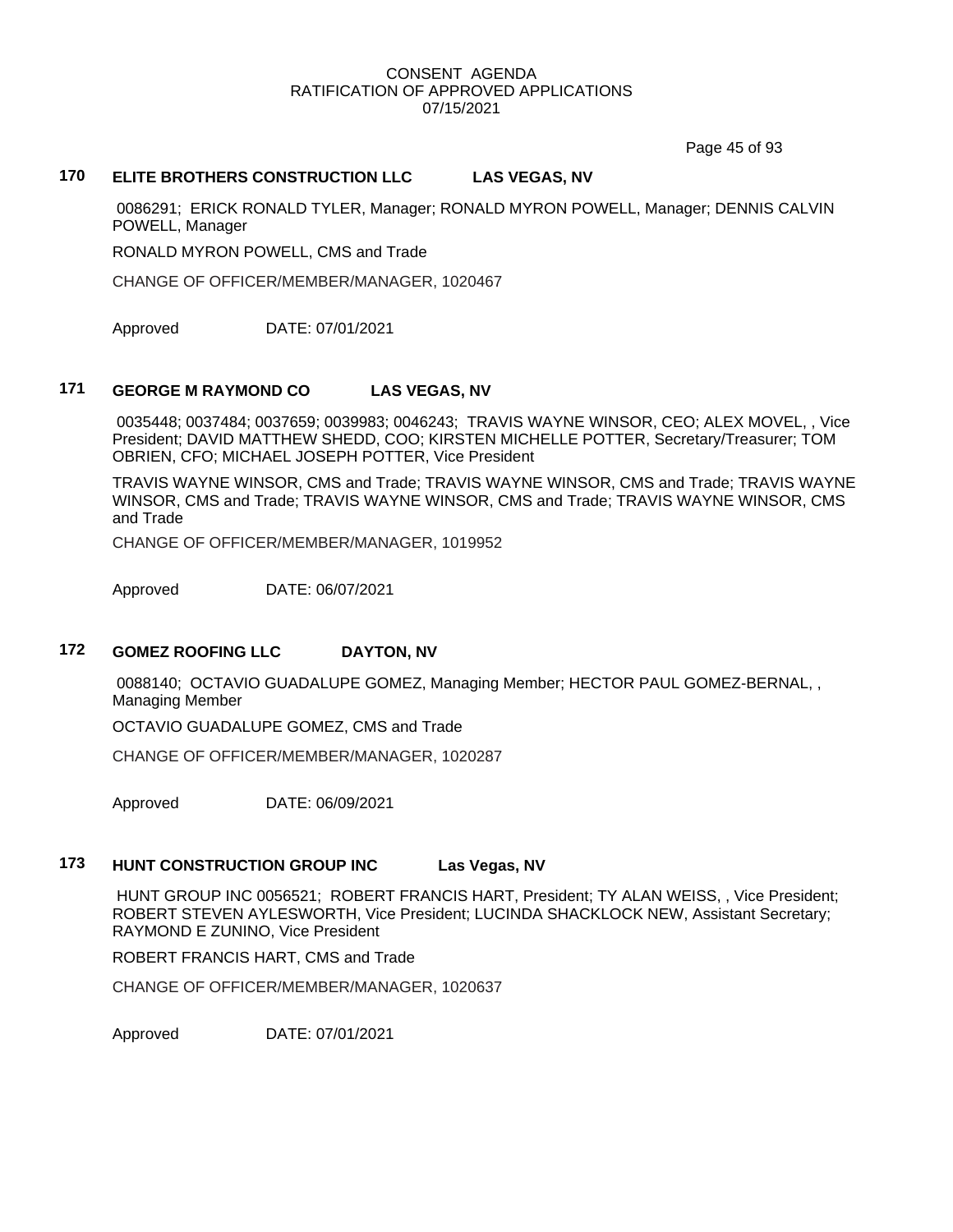Page 46 of 93

# **174 INTEGRATED LANDSCAPE MANAGEMENT NV LLC LAS VEGAS, NV**

0072795; R C J G VENTURES LLC , Manager; BRIAN RICHARD BAUER, Manager; RONALD STEPHEN SIMPSON, Manager; DAVID ASPLUNDH FLEISCHNER, , Manager; GREGORY ODHNER, , Manager

CHANGE OF OFFICER/MEMBER/MANAGER, 1020401

Approved DATE: 06/08/2021

# **175 L & L PLUMBING & HEATING SPARKS, NV**

0014957; LEON GABRIEL LEGORBURU, President; GABRIEL JAMES LEGORBURU, Vice President

LEON GABRIEL LEGORBURU, CMS and Trade

CHANGE OF OFFICER/MEMBER/MANAGER, 1020122

Approved DATE: 06/21/2021

# **176 LANZ CABINET SHOP INC EUGENE, OR**

0054607; BRENT STEWART LANZ, President; KYLE BRESSLER, , President; LORI ROSKO LANZ, Vice President

BRENT STEWART LANZ, CMS and Trade

CHANGE OF OFFICER/MEMBER/MANAGER, 1020561

Approved DATE: 06/18/2021

#### **177 MILES CONSTRUCTION CARSON CITY, NV**

0023686A; 0063354; 0065971; WILLIAM DAVID MILES, President; CARY ELWIN RICHARDSON, Vice President

CARY ELWIN RICHARDSON, CMS; CARY ELWIN RICHARDSON, CMS; CARY ELWIN RICHARDSON, CMS and Trade; WILLIAM DAVID MILES, CMS and Trade; WILLIAM DAVID MILES, CMS and Trade CHANGE OF OFFICER/MEMBER/MANAGER, 1020636

Approved DATE: 06/25/2021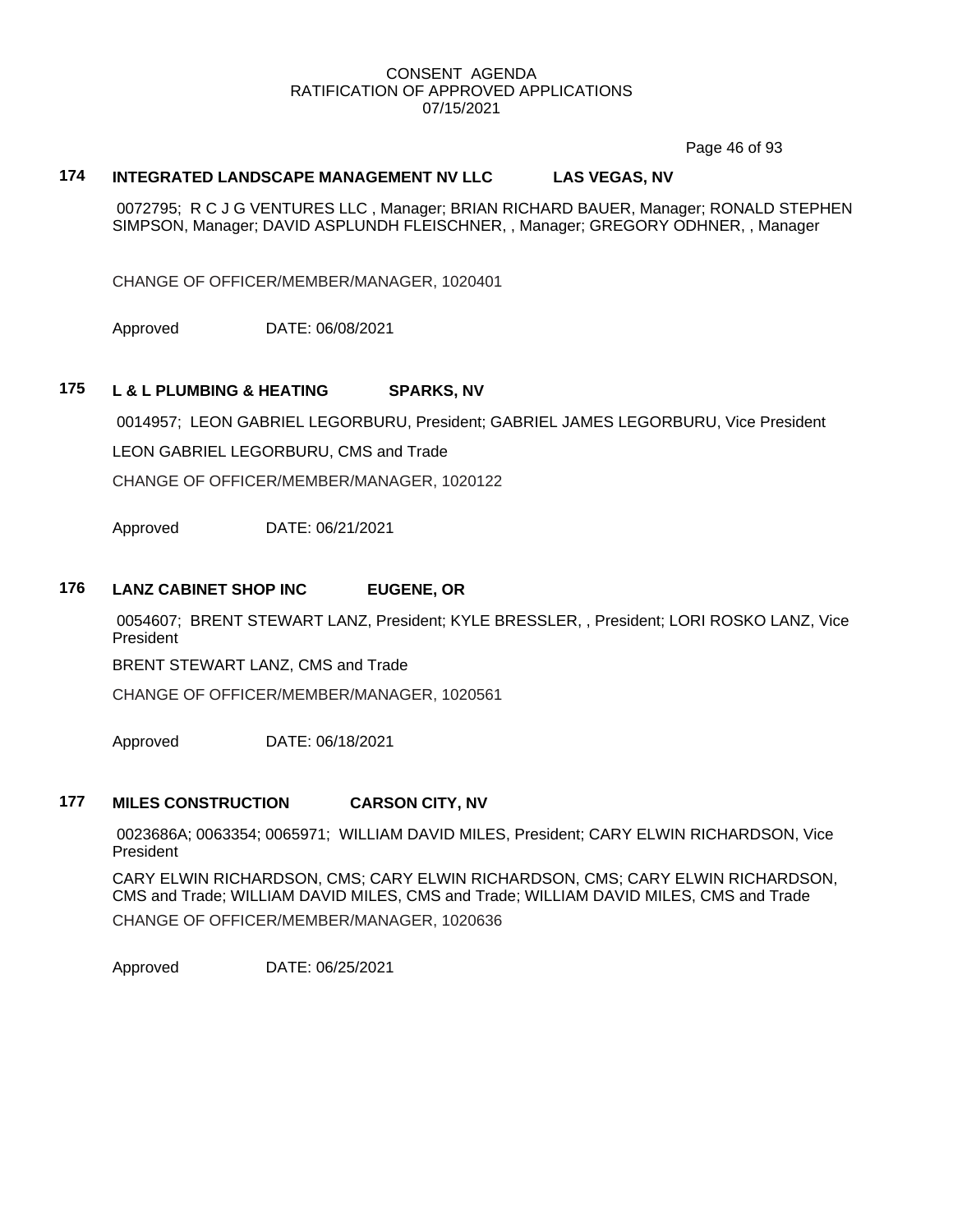Page 47 of 93

# **178 MORROW MEADOWS CORPORATION CITY OF INDUSTRY, CA**

0037198; KAREN VIRGINIA PRICE, President; TIMOTHY D LANGLEY, Secretary; ROBERT EDGAR MEADOWS, Vice President; GEORGE RAY ELLIS, Vice President

RICHARD CRAIG JARVIS, , CMS and Trade

CHANGE OF OFFICER/MEMBER/MANAGER, 1020615

Approved DATE: 07/01/2021

# **179 MOUNTAIN WEST BUILDERS LLC RENO, NV**

0082492; 0082825; ECON LLC , Manager; MICHAEL EFSTRATIS, Manager

MICHAEL EFSTRATIS, CMS and Trade; MICHAEL EFSTRATIS, CMS and Trade; MICHELLE PEARL ANDRUS, , CMS and Trade CHANGE OF OFFICER/MEMBER/MANAGER, 1020527

Approved DATE: 06/25/2021

# **180 PAR 123 CONSTRUCTION SERVICES LLC LAS VEGAS, NV**

AGILE BUILDERS 0086112; RUSSELL LEE LAMBRECHT, , Manager; APRIL CM LAWSON, , Manager

DIRK THEO NELSON, CMS and Trade

CHANGE OF OFFICER/MEMBER/MANAGER, 1017122

Approved DATE: 07/01/2021

#### **181 PERMIAN BUILDERS LLC RENO, NV**

0082486; ERIN LOLITA CRAWFORD, Managing Member ERIN LOLITA CRAWFORD, CMS and Trade CHANGE OF OFFICER/MEMBER/MANAGER, 1020743

Approved DATE: 07/01/2021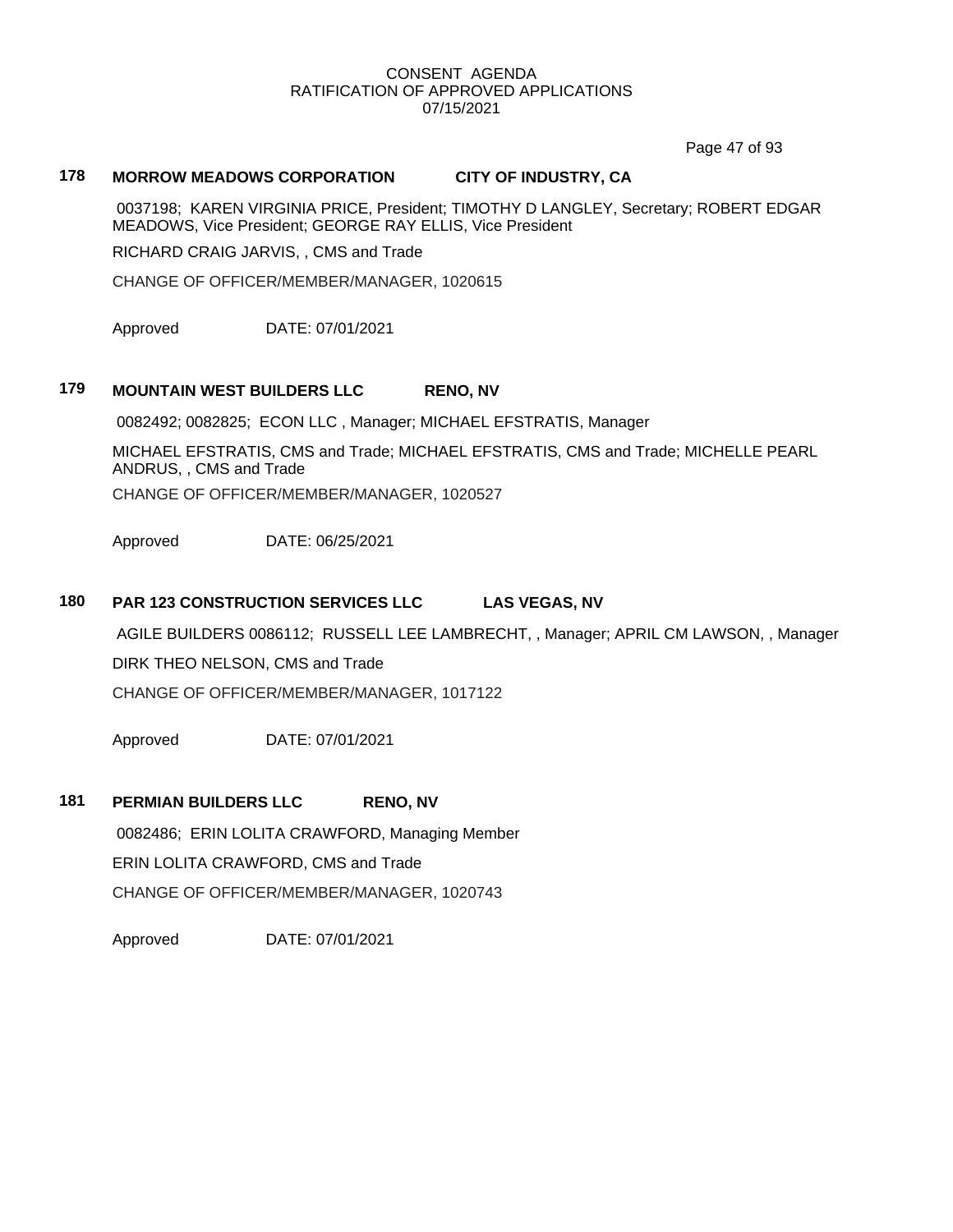Page 48 of 93

# **182 QUALTEK LLC KING OF PRUSSIA, PA**

QUALSAT LLC 0082397; CHRISTOPHER SCOTT HISEY, , Manager

SCOTT IAN LOCHHEAD, CMS and Trade

CHANGE OF OFFICER/MEMBER/MANAGER, 1020362

Approved DATE: 06/08/2021

#### **183 ROMANOFF FLOOR COVERING INC SPARKS, NV**

ROMANOFF RENOVATIONS 0079105; ROMANOFF RENOVATIONS 0079173; ALFRED PETER PERRECA, JR, Secretary; LEILANI MAE GRANT, , Treasurer; DOUGLAS PRESTON ROMANOFF, , Director; ANDREW CHARLES RYTLEWSKI, , Vice President; AARON BILLIARD RIBNER, President/CEO; LEE EUGENE FEAGIN, , Vice President

FRANK JAMES MATHIS, CMS and Trade; ALAN CHARLES REYES, , CMS and Trade

CHANGE OF OFFICER/MEMBER/MANAGER, 1020221

Approved DATE: 06/25/2021

APPROVED ON LICENSE 0079105 AND 0079173

# **184 S R CONSTRUCTION INC LAS VEGAS, NV**

0033080A; BRET BAILEY LOUGHRIDGE, , President; SCOTT MONROE LOUGHRIDGE, Chief Executive Officer; ALICE IRENE LOUGHRIDGE, Secretary/Treasurer

SCOTT MONROE LOUGHRIDGE, CMS and Trade

CHANGE OF OFFICER/MEMBER/MANAGER, 1019939

Approved DATE: 07/01/2021

# **185 SCHMUESER & ASSOCIATES LLC GRAND JUNCTION, CO**

0082427; 0082447; LARRY RICHARD SCHMUESER, II, Manager

LARRY RICHARD SCHMUESER, II, CMS; LARRY RICHARD SCHMUESER, II, CMS and Trade; JAMES FREDRICK WILLADSON, , CMS and Trade CHANGE OF OFFICER/MEMBER/MANAGER, 1020407

Approved DATE: 06/08/2021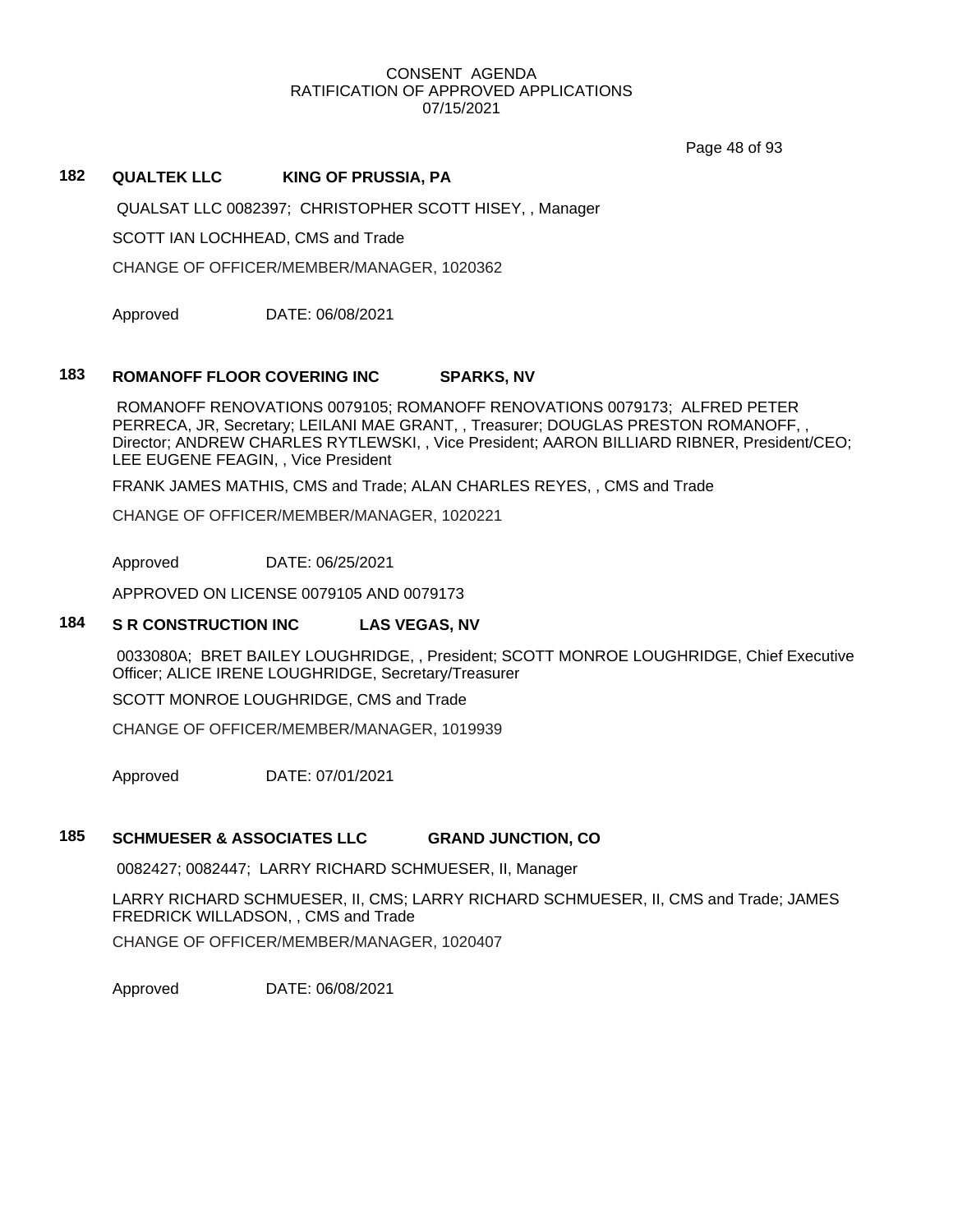Page 49 of 93

# **186 SEECON FINANCIAL & CONSTRUCTION CO INC CONCORD, CA**

0034659; ALBERT DOMINIC SEENO, III, President; KATHLEEN MARIE BLACKARD, Secretary; ALBERT DOMINIC SEENO, JR, Vice President; KEVIN PATRICK MCCAULEY, Chief Financial Officer; DOUGLAS WALTER MESSNER, Vice President; MARK DANIEL WICKHAM, Vice President; JACQUELINE MICHELLE SEENO, Vice President

ALBERT DOMINIC SEENO, JR, CMS and Trade

CHANGE OF OFFICER/MEMBER/MANAGER, 1020307

Approved DATE: 06/09/2021

#### **187 SIEMENS ENERGY INC ORLANDO, FL**

0057562; RICHARD VOORBERG, , President; YINTING HSU, , Treasurer; DENISE ACEBO HANSEN, , Vice President

CHANGE OF OFFICER/MEMBER/MANAGER, 1020349

Approved DATE: 06/25/2021

### **188 SIERRA PACIFIC POWER COMPANY LAS VEGAS, NV**

NV ENERGY 0050398; NV ENERGY 0050399; DOUGLAS ARNOLD CANNON, President; BRANDON MICHAEL BARKHUFF, , Secretary; MICHAEL EUGENE COLE, , Treasurer

TERRY LOUISE RESECK, CMS and Trade; TIMOTHY DAVID LAKE, CMS and Trade; TIMOTHY DAVID LAKE, CMS and Trade

CHANGE OF OFFICER/MEMBER/MANAGER, 1019933

Approved DATE: 06/07/2021

# **189 SKYVIEW CONSTRUCTION CO POST FALLS, ID**

0046992; JONATHAN SCOTT COLES, President

JONATHAN SCOTT COLES, CMS and Trade

CHANGE OF OFFICER/MEMBER/MANAGER, 1020078

Approved DATE: 06/08/2021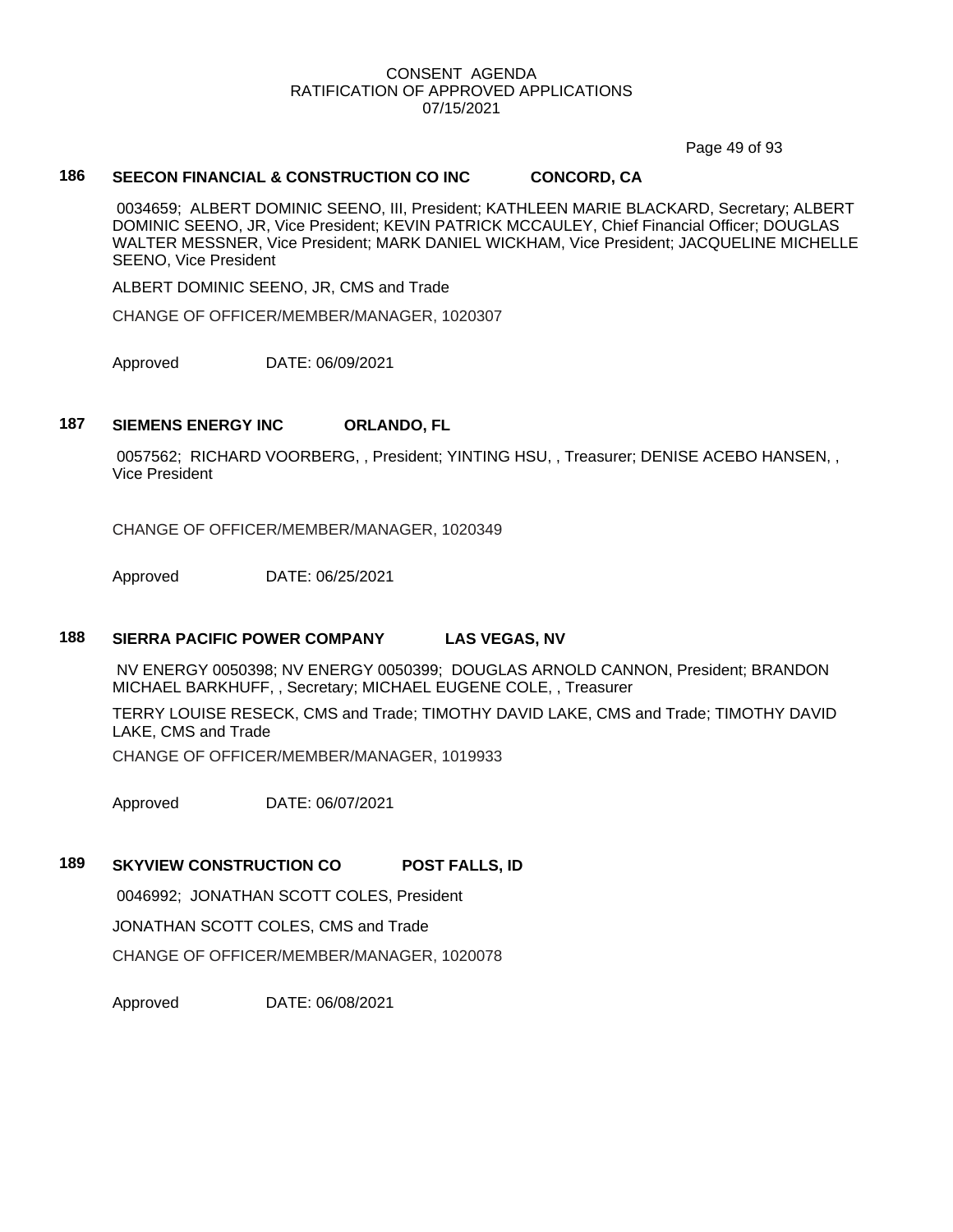Page 50 of 93

# **190 SMITH & KOENIG LLC PAHRUMP, NV**

ALWAYS AIR 0082395; ALVIN FREEMAN SMITH, Managing Member; ANDREA IRENE SMITH, Managing Member

ALVIN FREEMAN SMITH, CMS and Trade

CHANGE OF OFFICER/MEMBER/MANAGER, 1020328

Approved DATE: 06/08/2021

# **191 SOUTHWEST FIRE PROTECTION COMPANY MONROVIA, CA**

0035559; ANDREW ALAN KENZ, , President; BRIAN JOSEPH KENZ, , Secretary; PATRICIA LUCILLE BROWN, Treasurer; DAVID ANTHONY KENZ, Chief Executive Officer

DAVID ANTHONY KENZ, CMS and Trade

CHANGE OF OFFICER/MEMBER/MANAGER, 1019618

Approved DATE: 06/24/2021

# **192 SYNERGY SECURITY LLC LAS VEGAS , NV**

0078058; ERIC MICHAEL NICHOLAS, President; JERRY DWAYNE MAY, Director

JERRY DWAYNE MAY, CMS and Trade

CHANGE OF OFFICER/MEMBER/MANAGER, 1020245

Approved DATE: 06/08/2021

#### **193 TEDESCO PACIFIC CONSTRUCTION INC SPARKS, NV**

0057246; GREGORY FRANK TEDESCO, President; G DOUGLAS BALL, Vice President; LORA P TEDESCO, Secretary/Treasurer; THOMAS NELSON MOURNING, , Vice President; JANET AYTON MOURNING, , Vice President

GREGORY FRANK TEDESCO, CMS and Trade; LORA P TEDESCO, CMS and Trade

CHANGE OF OFFICER/MEMBER/MANAGER, 1020283

Approved DATE: 06/21/2021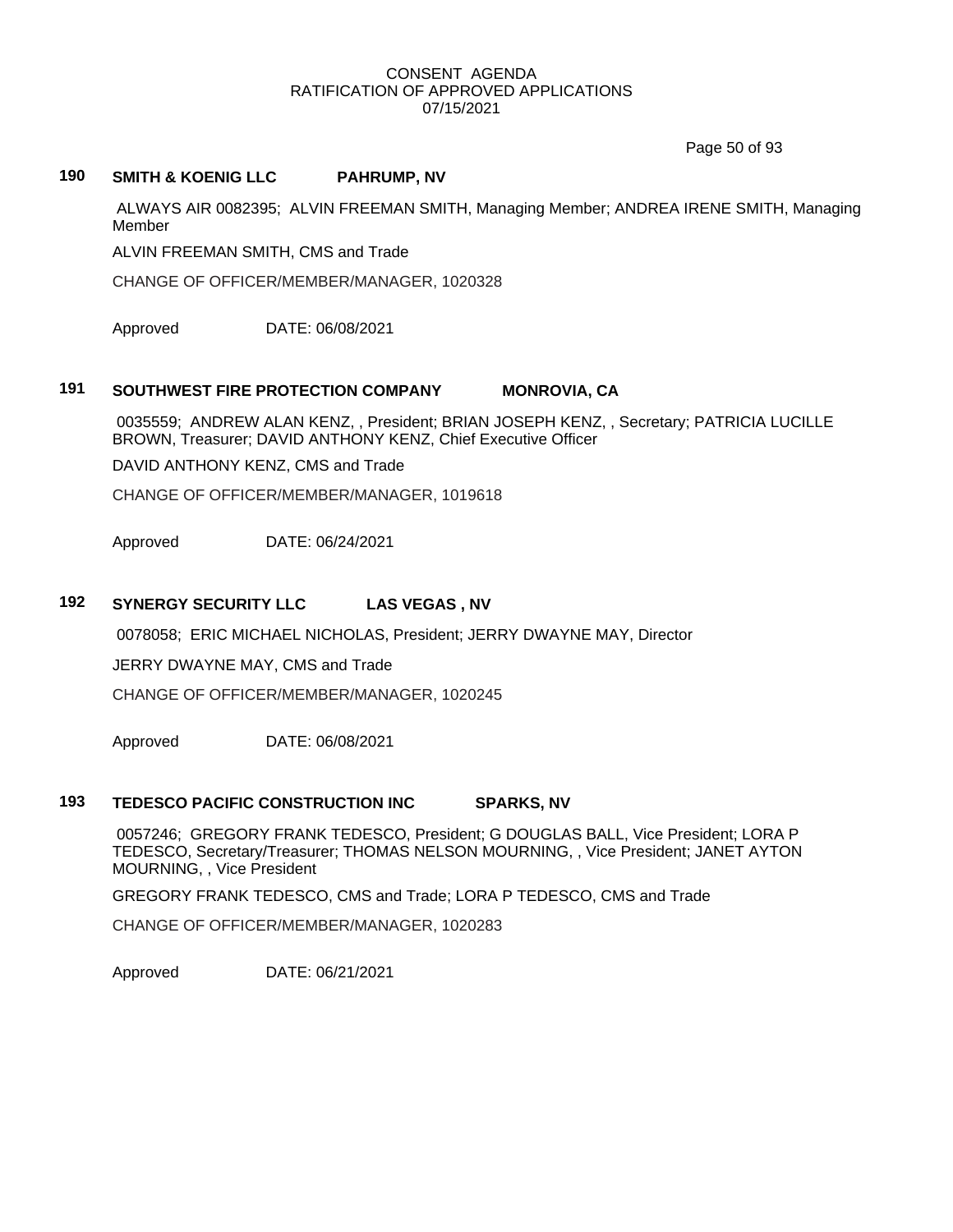Page 51 of 93

# **194 VEGA ASPHALT PAVING INC RENO, NV**

0068569A; ROBERT VEGA, SR, President; MELE LUISA VEGA, Treasurer

ROBERT VEGA, SR, CMS and Trade

CHANGE OF OFFICER/MEMBER/MANAGER, 1020394

Approved DATE: 06/21/2021

#### **195 WADSWORTH GOLF CONSTRUCTION COMPANY OF THE SO WEST BUCKEYE, AZ**

0021977; PATRICK THOMAS KARNICK, President; LESLIE ENGLERT, , Treasurer; STEPHEN A. HARRELL, Vice President; MARK E SLUGOCKI, Vice President

STEPHEN A. HARRELL, CMS and Trade; PATRICK THOMAS KARNICK, CMS and Trade

CHANGE OF OFFICER/MEMBER/MANAGER, 1020492

Approved DATE: 07/01/2021

# **196 WEIGL CONCRETE LLC RENO, NV**

0073970; 0074294; 0074295; TAMAREE JOY WEIGL, Manager; ROBERT EDWARD WEIGL, Manager; JOSHUA ALLEN TOTTEN, Manager; NATHAN JOHN WEIGL, , Manager

TAMAREE JOY WEIGL, CMS; TAMAREE JOY WEIGL, CMS; TAMAREE JOY WEIGL, CMS; ROBERT EDWARD WEIGL, CMS and Trade; ROBERT EDWARD WEIGL, CMS and Trade; ROBERT EDWARD WEIGL, CMS and Trade

CHANGE OF OFFICER/MEMBER/MANAGER, 1020473

Approved DATE: 06/21/2021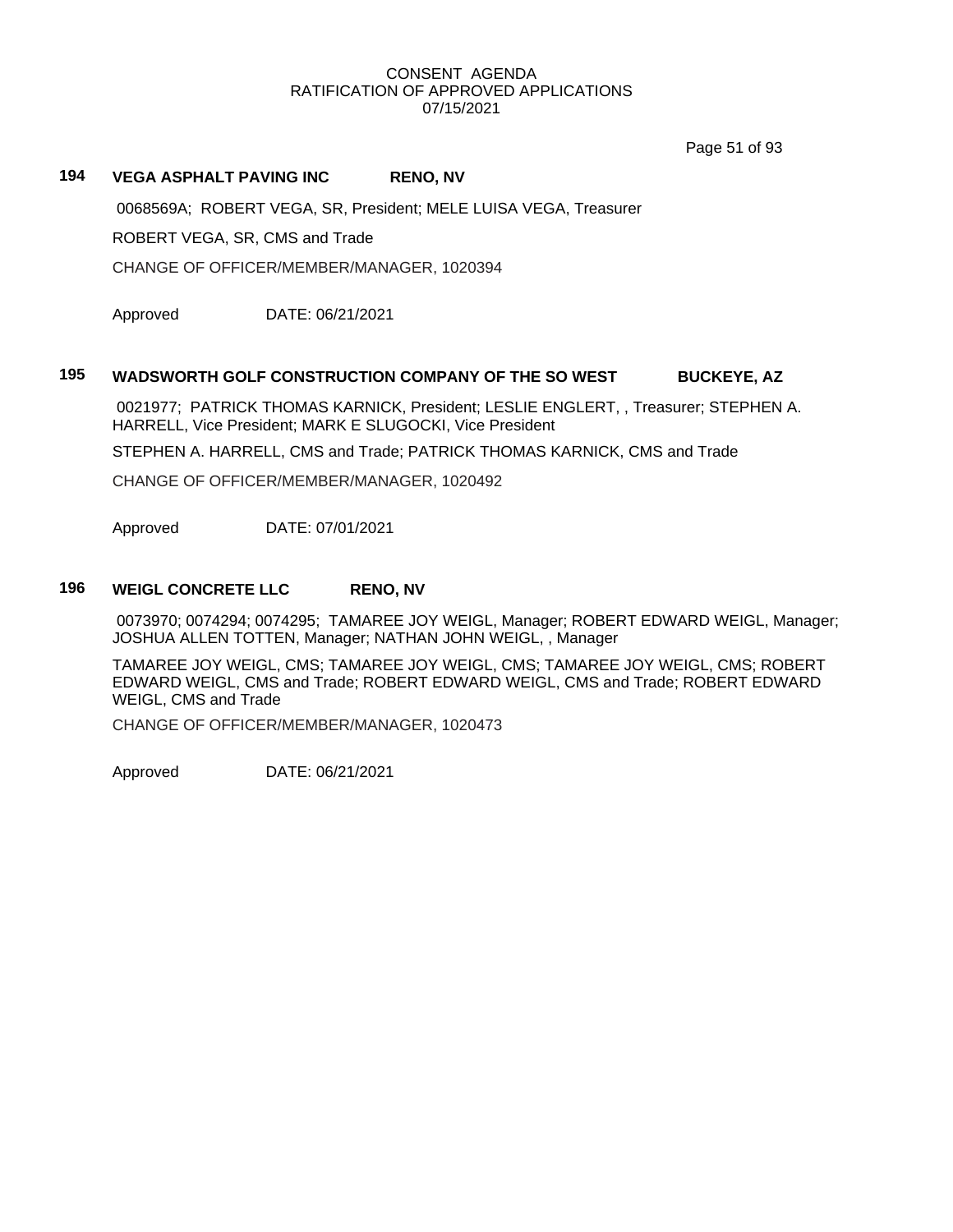Page 52 of 93

# **CHANGE OF QUALIFIED INDIVIDUAL**

# **197 4 WALL ENTERTAINMENT INC LAS VEGAS, NV**

0082519; KATHERINE ELIZABETH CLUXTON, President SHAUN MICHAEL BALLEW, CMS and Trade; (C-2D Low Voltage) CHANGE OF QUALIFIED INDIVIDUAL, 1020428

Approved DATE: 06/25/2021

SHAUN MICHAEL BALLEW, QI/CMS/TRADE CONTINGENT UPON PASSING THE CMS EXAM BY 12/02/2021.

# **198 A P S GROUP INC SPARKS, NV**

0079752; ROGER LEE WORSHAM, President

ROGER LEE WORSHAM, CMS and Trade; RODRIGO LARA MARTINEZ, Trade; KRYSTLE MARIE MARTINEZ, , CMS; (A-21 Fencing and Guardrails) CHANGE OF QUALIFIED INDIVIDUAL, 1020083

Approved DATE: 06/22/2021

RODRIGO LARA MARTINEZ, QI/TRADE KRYSTLE MARIE MARTINEZ, QI/CMS

#### **199 A P S GROUP INC SPARKS, NV**

0073632A; ROGER LEE WORSHAM, President

ROGER LEE WORSHAM, CMS and Trade; RODRIGO LARA MARTINEZ, Trade; KRYSTLE MARIE MARTINEZ, , CMS; (C-4 Painting and Decorating) CHANGE OF QUALIFIED INDIVIDUAL, 1020084

Approved DATE: 06/22/2021

RODRIGO LARA MARTINEZ, QI/TRADE KRYSTLE MARIE MARTINEZ, QI/CMS

# **200 A P S GROUP INC SPARKS, NV**

0073024A; ROGER LEE WORSHAM, President

ROGER LEE WORSHAM, CMS and Trade; RODRIGO LARA MARTINEZ, Trade; KRYSTLE MARIE MARTINEZ, , CMS; (C-5 Concrete Contracting)

CHANGE OF QUALIFIED INDIVIDUAL, 1020086

Approved DATE: 06/22/2021

RODRIGO LARA MARTINEZ, QI/TRADE KRYSTLE MARIE MARTINEZ, QI/CMS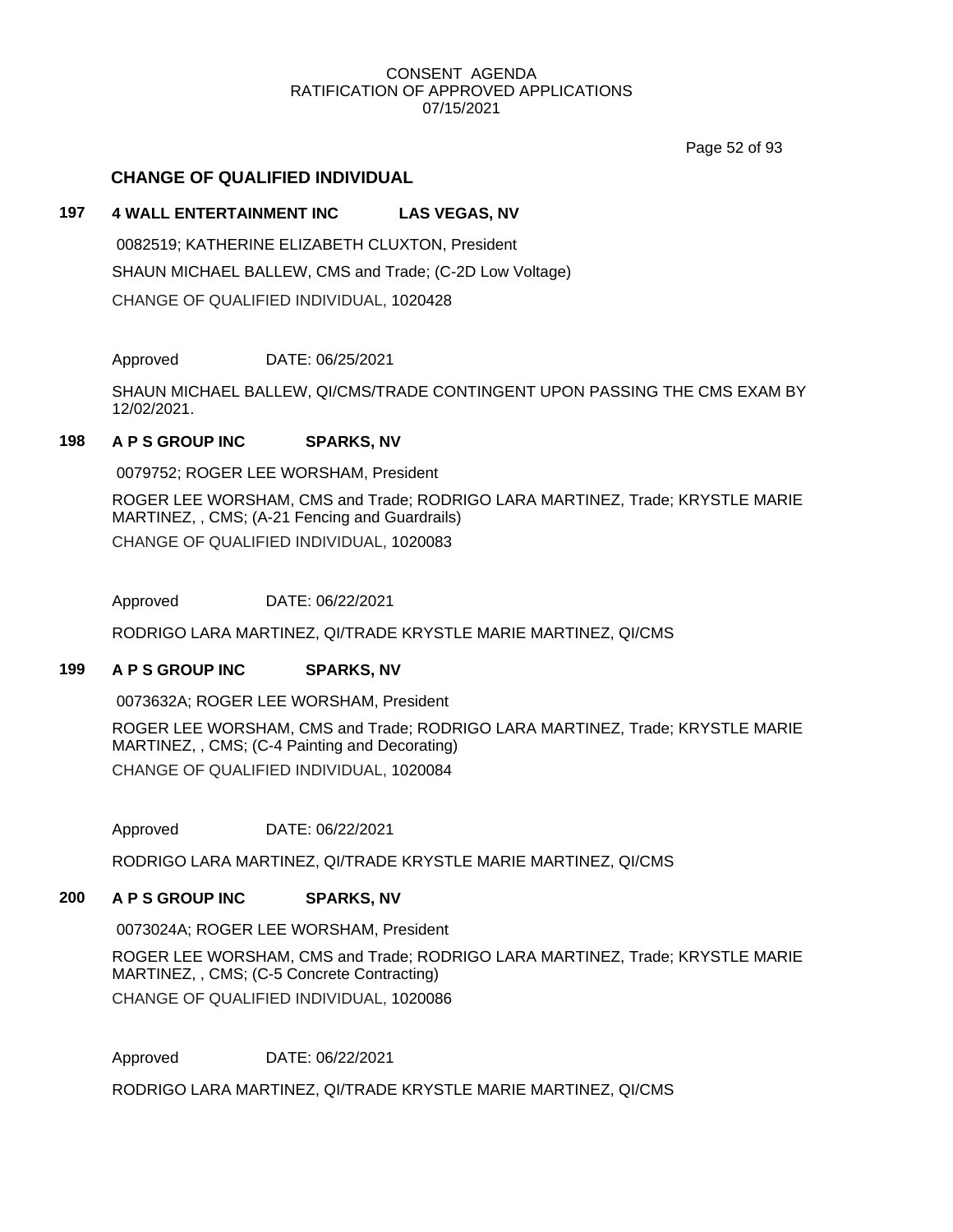Page 53 of 93

#### **201 A P S GROUP INC SPARKS, NV**

0073820A; ROGER LEE WORSHAM, President

ROGER LEE WORSHAM, CMS and Trade; RODRIGO LARA MARTINEZ, Trade; KRYSTLE MARIE MARTINEZ, , CMS; (C-18 Masonry)

CHANGE OF QUALIFIED INDIVIDUAL, 1020087

Approved DATE: 06/22/2021

RODRIGO LARA MARTINEZ, QI/TRADE KRYSTLE MARIE MARTINEZ, QI/CMS

# **202 A P S GROUP INC SPARKS, NV**

0082451; ROGER LEE WORSHAM, President

ROGER LEE WORSHAM, CMS and Trade; RODRIGO LARA MARTINEZ, Trade; KRYSTLE MARIE MARTINEZ, , CMS; (C-16 Finishing Floors) CHANGE OF QUALIFIED INDIVIDUAL, 1020088

Approved DATE: 06/22/2021

RODRIGO LARA MARTINEZ, QI/TRADE KRYSTLE MARIE MARTINEZ, QI/CMS

# **203 AIR SQUAD HEATING & AIR CONDITIONING LLC LAS VEGAS, NV**

0079240; AKOP VOSKERTCHIAN, Manager; ARMEN SHARKHNAZARYAN, Manager TIBOR ITSKOVICH, CMS and Trade; (C-21B Air Conditioning) CHANGE OF QUALIFIED INDIVIDUAL, 1020457

Approved DATE: 06/29/2021

TIBOR ITSKOVICH, QI/CMS/TRADE

# **204 AIR SQUAD HEATING & AIR CONDITIONING LLC LAS VEGAS, NV**

0079239; AKOP VOSKERTCHIAN, Manager; ARMEN SHARKHNAZARYAN, Manager TIBOR ITSKOVICH, CMS and Trade; (C-1D Plumbing) CHANGE OF QUALIFIED INDIVIDUAL, 1020458

Approved DATE: 06/29/2021

TIBOR ITSKOVICH, QI/CMS/TRADE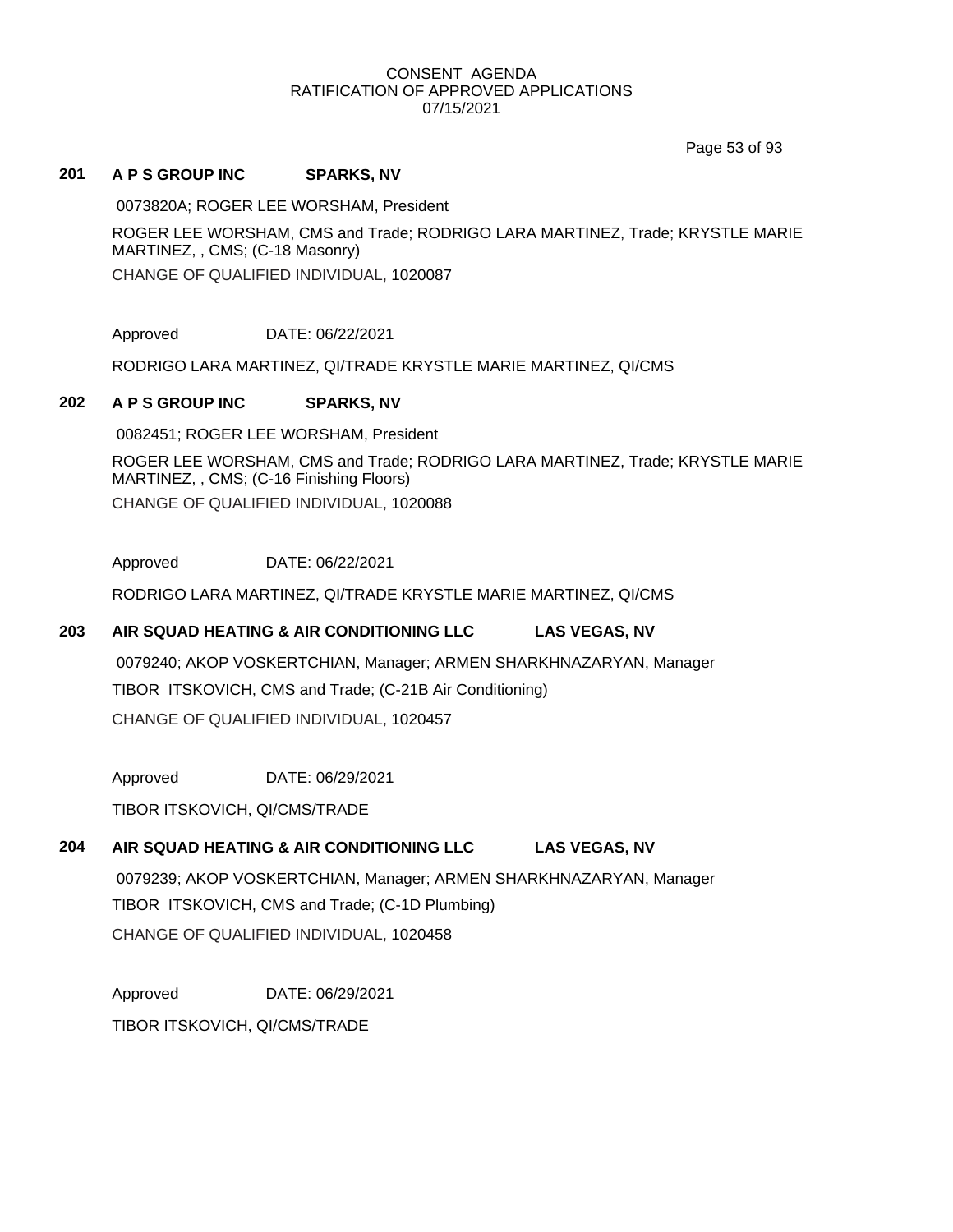Page 54 of 93

# **205 AMALGAMATED SAFETY COMPANY LAS VEGAS, NV**

0021951; GEORGE TONY LOPEZ, President

GEORGE TONY LOPEZ, CMS and Trade; (A-21 Fencing and Guardrails)

CHANGE OF QUALIFIED INDIVIDUAL, 1020470

Approved DATE: 06/25/2021

CHRISTOPHER GARAMENDI, QI/TRADE GEORGE LOPEZ, QI/CMS CONTINGENT UPON PASSING (A) TRADE EXAM BY 11/18/2021

# **206 APEX GRADING & PAVING INC RENO, NV**

0052001; ROBERT ANTONE AYERS, President; JACK JOEL SCHEELER, Vice President

ROBERT ANTONE AYERS, CMS and Trade; (A-12 Excavating, Grading, Trenching and Surfacing; A-15 Sewers, Drains and Pipes; A-16 Paving of Streets, Driveways and Parking Lots; A-19 Pipeline and Conduits; A-8 Sealing and Striping of Impermeable Paving Surfaces; A-9 Piers and Foundations)

CHANGE OF QUALIFIED INDIVIDUAL, 1020207

Approved DATE: 06/10/2021

RYAN FLORIN BERINDEAN, QI/CMS/TRADE CONTINGENT UPON PASSING THE CMS AND (A-12, A-15, A-16 AND A-19) TRADE EXAMS BY 11/19/2021.

#### **207 AZCO OF WISCONSIN INC APPLETON, WI**

0068046; GREGORY ALLEN STOCK, Treasurer; JENNY REBECCA MORROW, VP/Secretary; TIMOTHY EVAN GALLOWAY, Director; ROBERT BRIAN BROCKINGTON, Vice President; CHARLES J GOFF, Director; DAVID JOSEPH GITTER, Director; JOHN PATRICK TROTTIER, Vice President

ROBERT BRIAN BROCKINGTON, Trade; JENNY REBECCA MORROW, CMS; (A General Engineering)

CHANGE OF QUALIFIED INDIVIDUAL, 1020353

Approved DATE: 06/22/2021

KYLE ROBERT SHARP, QI/TRADE CONTINGENT UPON PASSING THE (A) TRADE EXAM BY 11/28/2021

# **208 BLATTNER ENERGY INC AVON, MN**

0077949; SCOTT WILLIAM BLATTNER, President; JAMES VERNON POTTER, Vice President; DAVID HENRY BLATTNER, JR, Vice President; RALPH DOUGLAS FREDRICKSON, Vice President; CHRISTOPHER KEITH BLATTNER, Vice President; JOHN STANLEY BLATTNER, Secretary/Treasurer

MARK STANLEY GOLDSTONE, CMS and Trade; AARON JAMES MULLENBACH, CMS and Trade; (C-2 Electrical)

CHANGE OF QUALIFIED INDIVIDUAL, 1019429

Approved DATE: 06/08/2021

MICHAEL CHARLES FENNER, QI/CMS/TRADE CONTINGENT UPON PASSING THE CMS AND (C-2) TRADE EXAMS BY 10/08/2021.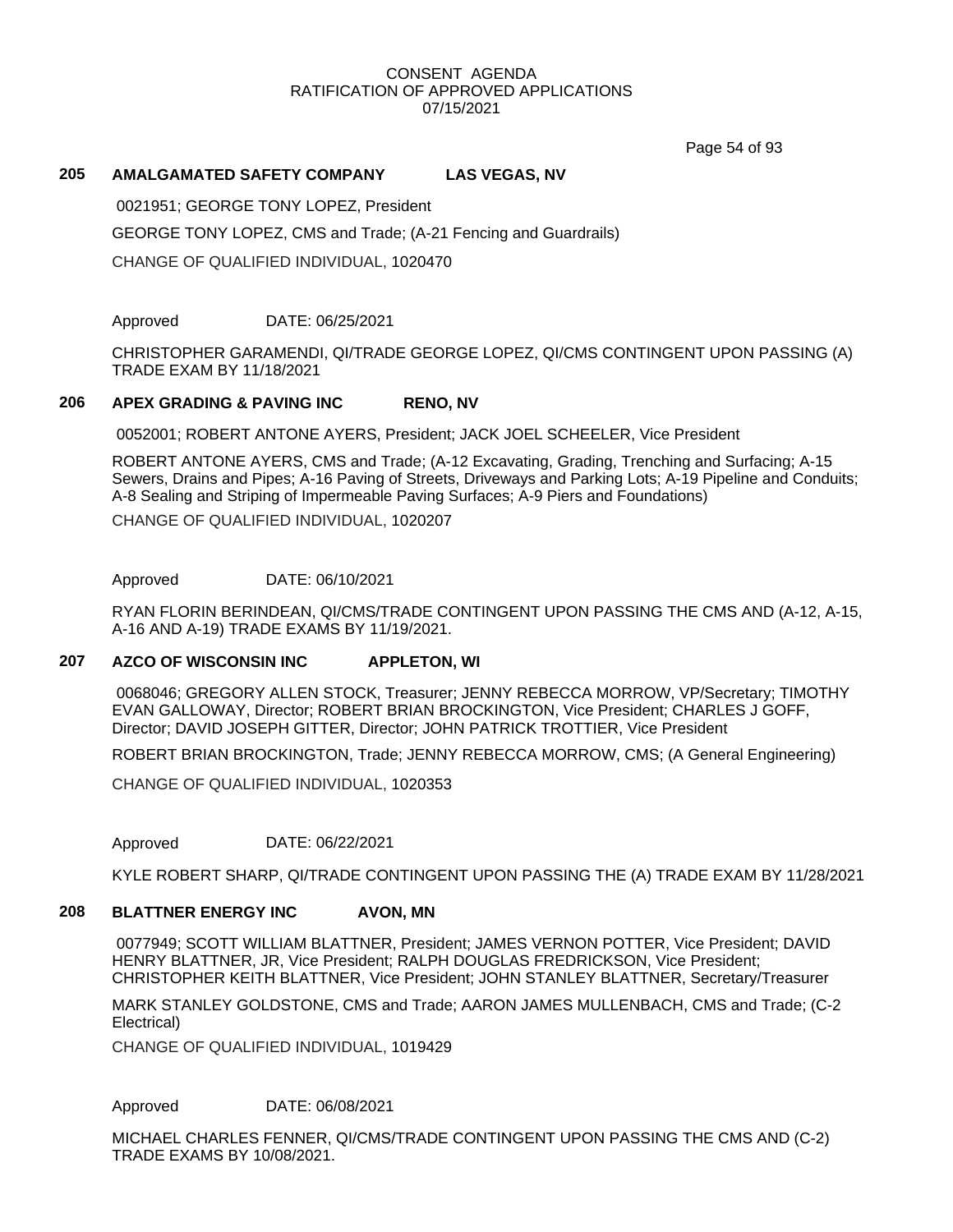Page 55 of 93

### **209 CLASSIC DRYWALL & PAINT LLC NORTH LAS VEGAS, NV**

0076705; JUAN MUNOZ, Manager

JUAN MUNOZ, CMS and Trade; (C-4 Painting and Decorating)

CHANGE OF QUALIFIED INDIVIDUAL, 1020381

Approved DATE: 06/25/2021

MANUEL MUNOZ, QI/CMS/TRADE CONTINGENT UPON PASSING THE CMS AND (C-4) TRADE EXAMS BY 12/01/2021.

# **210 COMPLETE DEMO SERVICES LAS VEGAS, NV**

0079091; JACK RUSSELL PARIPOVICH, President

JACK RUSSELL PARIPOVICH, CMS; CHRISTOPHER B WHITNEY, Trade; (A-12 Excavating, Grading, Trenching and Surfacing; A-13 Wrecking Buildings) CHANGE OF QUALIFIED INDIVIDUAL, 1020105

Approved DATE: 06/10/2021

CHRISTOPHER B WHITNEY, QI/TRADE

#### **211 DESERT FIRE PROTECTION LP LAS VEGAS, NV**

0052935; DESERT FIRE HOLDINGS INC , General Partner; STEVEN LYNN SCHMAL, Other

MARK JAY SILVERMAN, CMS and Trade; GARY WAYNE WOOLDRIDGE, CMS and Trade; TRAPPER DALE SCHMAL, , CMS and Trade; (C-41A Automatic Fire Sprinklers; C-41B Fixed Fire Extinguishing Systems)

CHANGE OF QUALIFIED INDIVIDUAL, 1020308

Approved DATE: 06/21/2021

LAWRENCE CAMPBELL, QI/TRADE CONTINGENT UPON PASSING THE (C-41A & C-41B) TRADE EXAMS BY 11/26/2021.

# **212 F S I CONSTRUCTION INC HOUSTON, TX**

0079126; ANTHONY ALPHONSE WHITAKER, President/CEO KEVIN CHARLES TIERNEY, CMS and Trade; (B-2 Residential and Small Commercial)

CHANGE OF QUALIFIED INDIVIDUAL, 1020454

Approved DATE: 06/21/2021

KEVIN CHARLES TIERNEY, QI/CMS/TRADE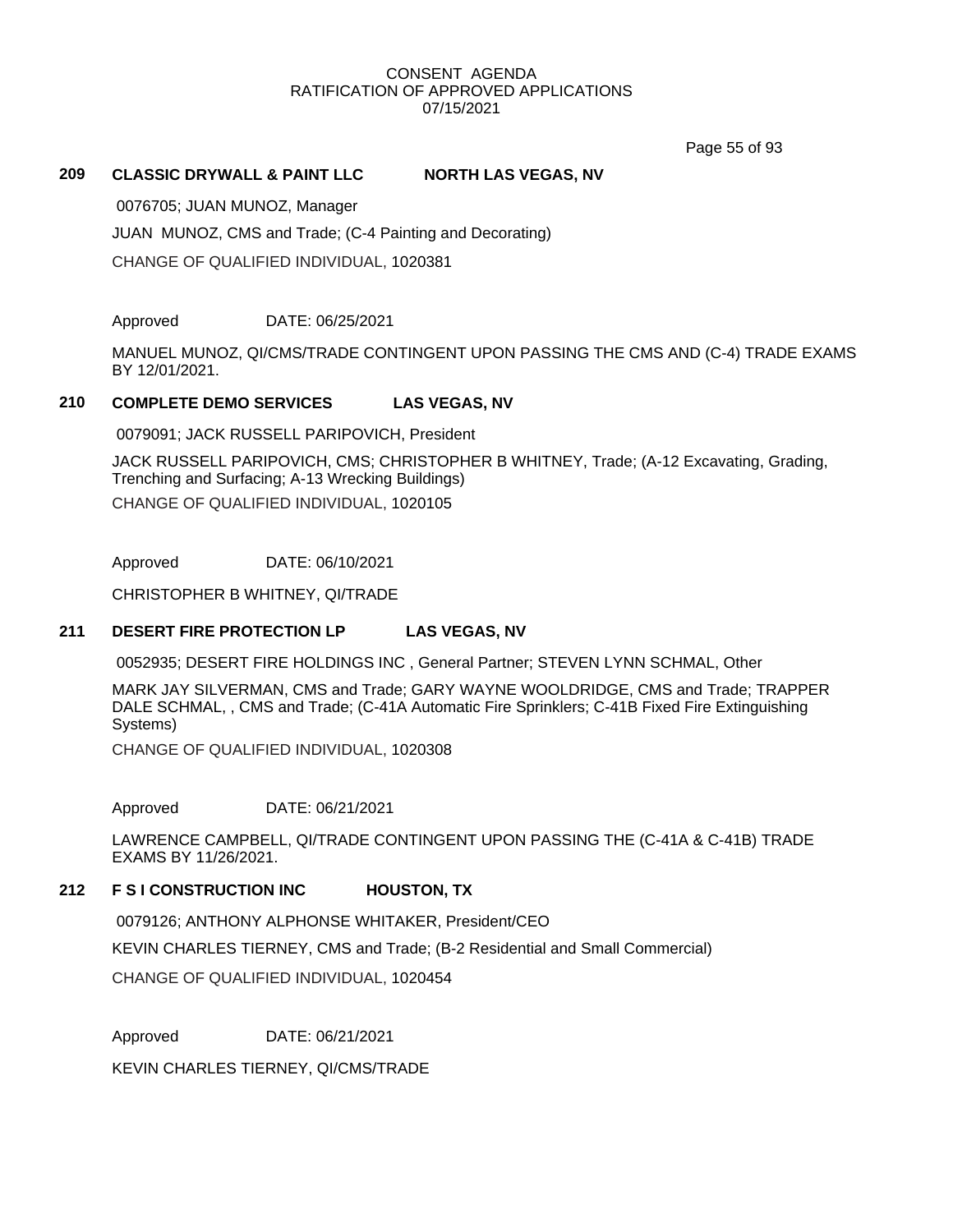Page 56 of 93

# **213 GRAND CANYON CONSTRUCTION INC LAS VEGAS, NV**

GRAND CANYON DEVELOPMENT PARTNERS; 0077930; SAMUEL EVERETT NICHOLSON, President SAMUEL EVERETT NICHOLSON, CMS and Trade; VINCENT EUGENE TATUM, , CMS and Trade; (B General Building)

CHANGE OF QUALIFIED INDIVIDUAL, 1020493

Approved DATE: 06/25/2021

VINCENT EUGENE TATUM, QI/CMS/TRADE CONTINGENT UPON PASSING THE CMS AND (B) TRADE EXAMS BY 12/07/2021.

### **214 GREENWAY INDUSTRIES LLC LAS VEGAS, NV**

0074376; MARIO RICARDO VALDEZ, Manager MARIO RICARDO VALDEZ, Trade; (A-23 Removal of Asbestos) CHANGE OF QUALIFIED INDIVIDUAL, 1020612

Tabled DATE: 06/24/2021

PENDING RESOLUTION OF OPEN COMPLAINTS

#### **215 HOBBY LOBBY STORES INC OKLAHOMA CITY, OK**

0073589; STEVEN TODD GREEN, President; DAVID MARVIN GREEN, CEO; MART DELYN GREEN, Secretary/Treasurer

BOBBY LYNN MACKEY, CMS and Trade; (B-2 Residential and Small Commercial)

CHANGE OF QUALIFIED INDIVIDUAL, 1020392

Approved DATE: 06/25/2021

TRAVIS NEIL GODBEER, QI/CMS/TRADE CONTINGENT UPON PASSING THE CMS AND (B-2) TRADE EXAMS BY 12/01/2021

#### **216 J L W HOLDINGS SERIES I LLC CARSON CITY, NV**

JUSTIN WILSON CONSTRUCTION; 0078017; JUSTINE PAIGE WILSON, Member; JUSTIN LEE WILSON, Member

JUSTIN LEE WILSON, Trade; (A-12 Excavating, Grading, Trenching and Surfacing; A-13 Wrecking Buildings; A-15 Sewers, Drains and Pipes; A-19 Pipeline and Conduits; A-8 Sealing and Striping of Impermeable Paving Surfaces)

CHANGE OF QUALIFIED INDIVIDUAL, 1020932

Approved DATE: 07/01/2021

JUSTIN LEE WILSON, QI/CMS/TRADE CONTINGENT UPON PASSING THE CMS EXAM BY 12/30/2021.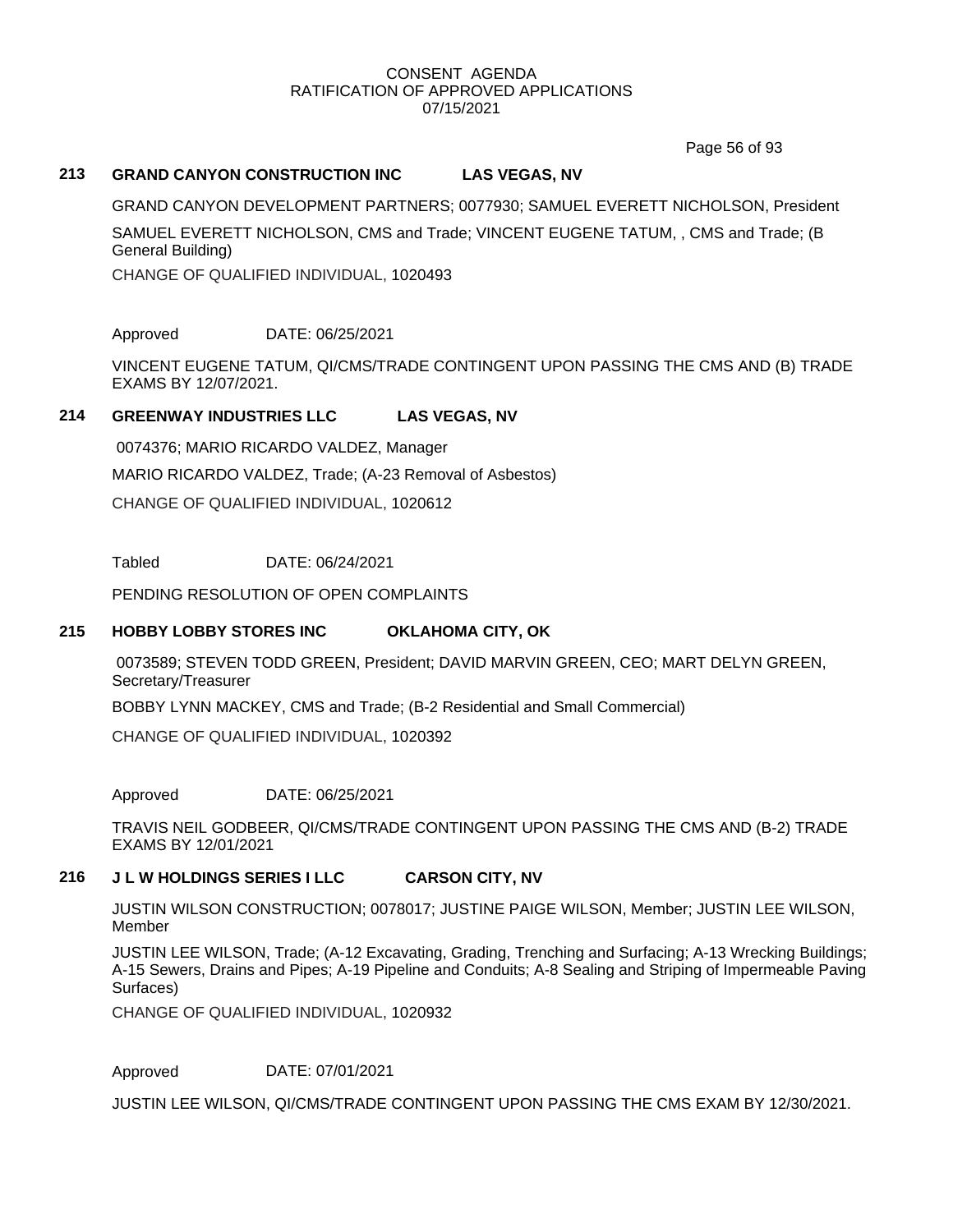Page 57 of 93

# **217 KONE INC MOLINE, IL**

0006223; MICHAEL P BAUSCHKA, Treasurer; KURT E STEPANIAK, VP/Secretary MICHAEL RAYMOND SEVORES, CMS; MICHAEL KELLY BOYLE, , Trade; (C-7 Elevation and Conveyance) CHANGE OF QUALIFIED INDIVIDUAL, 1020475

Approved DATE: 06/22/2021

MICHAEL KELLY BOYLE, QI/TRADE CONTINGENT UPON PASSING THE (C-7) TRADE EXAM BY 12/04/2021

# **218 MAJOR DRILLING AMERICA INC SALT LAKE CITY, UT**

0062846; LAWRENCE MAURICE PISTO, President; BENJAMIN LUKE GRAHAM, Secretary/Treasurer

; (A-5 Diamond and Core Drilling; A-6 Drilling of Oil, Gas, and Exploratory Wells)

CHANGE OF QUALIFIED INDIVIDUAL, 1020141

# Approved DATE: 06/22/2021

JONATHAN LINK TEDRICK, QI/CMS/TRADE CONTINGENT UPON PASSING THE CMS EXAM BY 11/14/2021.

# **219 MASON BUILDING COMPANY INC LAS VEGAS, NV**

M B C I CONSTRUCTION MANAGEMENT; 0069289; TANYA DANIELLE BEHM, President TANYA DANIELLE BEHM, CMS; BENJAMIN HAROLD MAMMINA, Trade; (B General Building) CHANGE OF QUALIFIED INDIVIDUAL, 1020754

Approved DATE: 06/24/2021

BENJAMIN MAMMINA, QE/TRADE (B)

# **220 PERFORMANCE GLASS INC BONNER SPRINGS, KS**

0083173; JEFFREY DEAN BROADBENT, , President; PAULETTE SUSANNE BROADBENT, , Vice President; ZACHARY RYAN ATCHISON, , Manager

; (C-8 Glass and Glazing)

CHANGE OF QUALIFIED INDIVIDUAL, 1020391

Approved DATE: 06/14/2021

JEFFREY DEAN BROADBENT, PRESIDENT, QI/CMS/TRADE CONTINGENT UPON PASSING THE CMS EXAM BY 12/01/2021.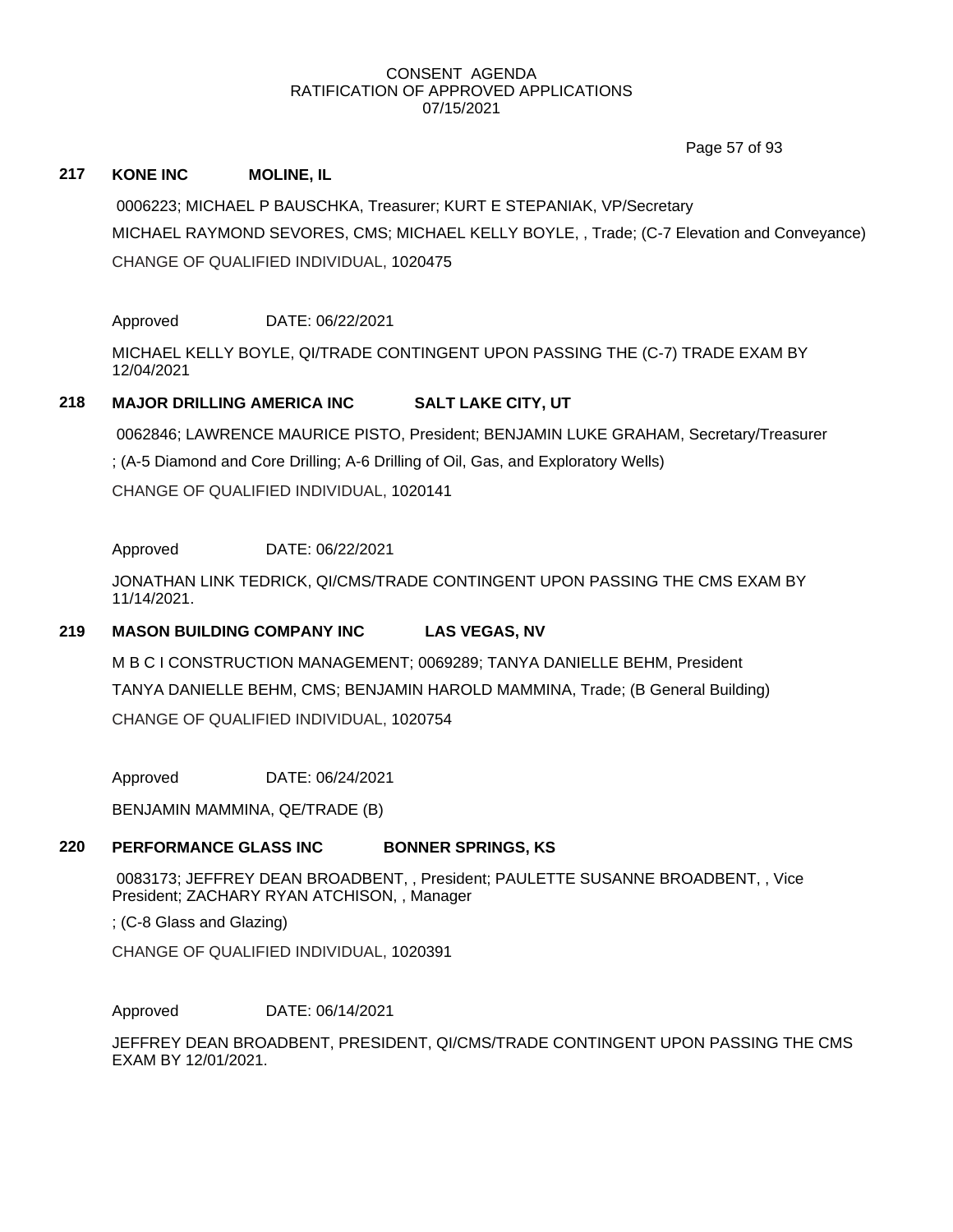Page 58 of 93

### **221 PETE KING COMMERCIAL LLC N LAS VEGAS, NV**

0069493; WILLIAM BRUCE KING, Manager; JEFFRY ALAN KING, Manager; GARY WESLEY WAGNER, Manager; PETER JEROME KING, Manager

WILLIAM BRUCE KING, CMS and Trade; (C-14B Structural Steel)

CHANGE OF QUALIFIED INDIVIDUAL, 1020410

Approved DATE: 06/25/2021

JARED KEOLAMAIKALANI NOA, QI/CMS/TRADE CONTINGENT UPON PASSING THE CMS EXAM BY 12/01/2021.

# 222 **PETE KING COMMERCIAL LLC N LAS VEGAS, NV**

0069422; WILLIAM BRUCE KING, Manager; JEFFRY ALAN KING, Manager; GARY WESLEY WAGNER, Manager; PETER JEROME KING, Manager

WILLIAM BRUCE KING, CMS and Trade; (C-4 Painting and Decorating)

CHANGE OF QUALIFIED INDIVIDUAL, 1020412

Approved DATE: 06/25/2021

JARED KEOLAMAIKALANI NOA, QI/CMS/TRADE CONTINGENT UPON PASSING THE CMS AND (C-4) TRADE EXAMS BY 12/01/2021.

#### **223 REC SOLAR COMMERCIAL CORPORATION SAN LUIS OBISPO, CA**

0080860; DONALD LAWRENCE DENNEY, JR, President; NANCY MARIE WRIGHT, , Secretary; THOMAS COOPER MONROE, III, Treasurer

PAUL MARKUS RICHARDSON, , CMS and Trade; (C-2 Electrical)

CHANGE OF QUALIFIED INDIVIDUAL, 1020025

Approved DATE: 06/21/2021

JOSHUA MICHAEL DOWHEN, QI/CMS/TRADE CONTINGENT UPON PASSING THE CMS AND (C-2) TRADE EXAMS BY 11/10/2021.

#### **224 SIERRA NEVADA PLUMBING MINDEN, NV**

0051727; JACQUELINE BASAGOITIA, , Owner ROBERT DEAN COMPTON, CMS and Trade; (C-1D Plumbing) CHANGE OF QUALIFIED INDIVIDUAL, 1020231

Approved DATE: 06/21/2021

JACQUELINE BASAGOITIA, OWNER, QI/CMS/TRADE CONTINGENT UPON PASSING THE CMS AND (C-1d) TRADE EXAMS BY 11/20/2021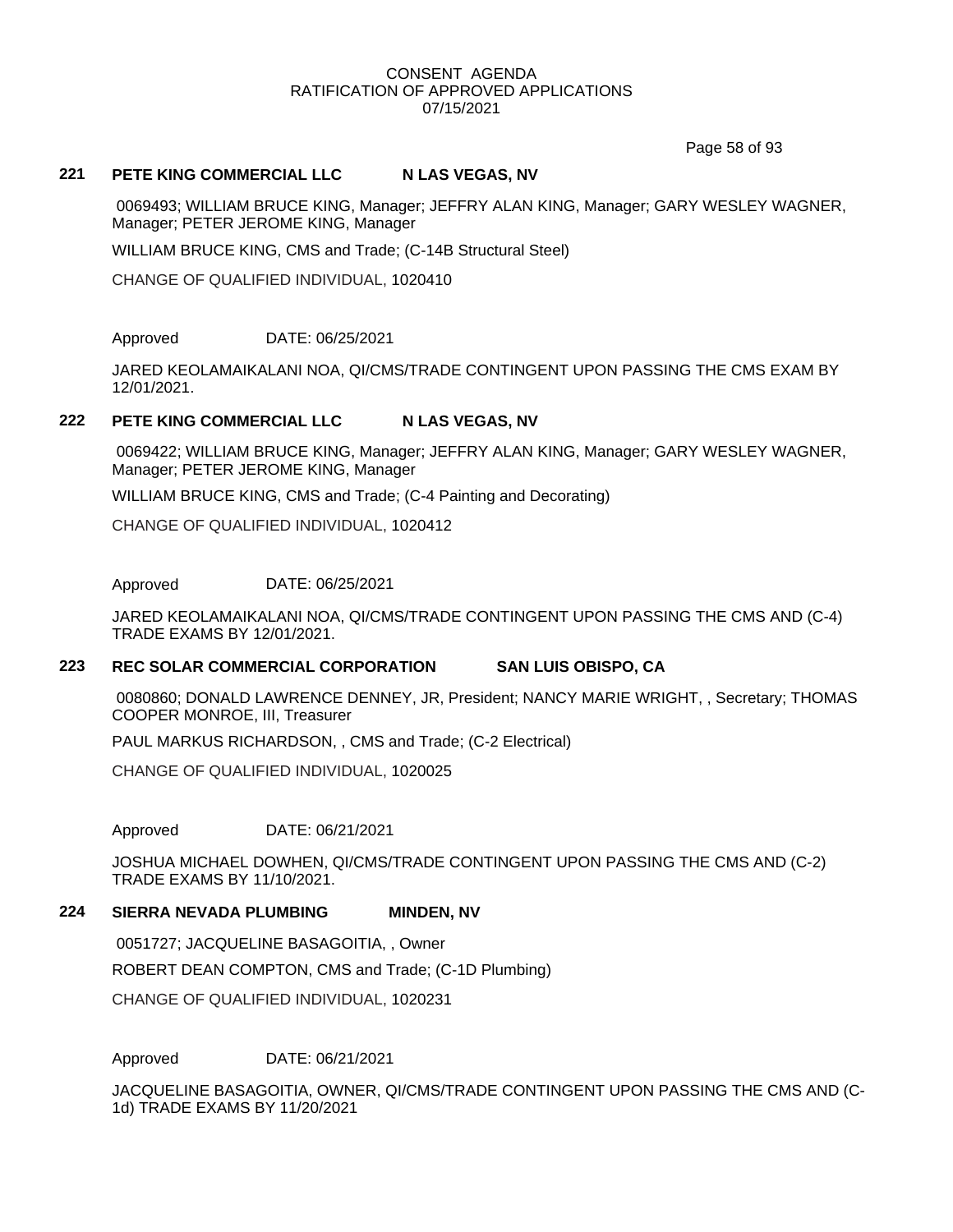Page 59 of 93

### **225 SILVERADO HOMES NEVADA INC RENO, NV**

0070796; GREGORY JAY PEITZMEIER, President; EDWARD JOHANSON, CEO; DEBRA JO HUBERT, Vice President; THOMAS GERARD EVANCIE, CFO

GREGORY JAY PEITZMEIER, CMS and Trade; (B-2 Residential and Small Commercial; B-3 Speculative Building)

CHANGE OF QUALIFIED INDIVIDUAL, 1019981

Approved DATE: 06/21/2021

MICHAEL WILLIAM EVANS, QI/TRADE/CMS CONTINGENT UPON PASSING THE CMS AND (B-2) AND (B-3) TRADE EXAMS BY 11/06/2021

# **226 SOLID RENOVATIONS CO LLC LAS VEGAS, NV**

0080889; DAVID MONROE GARNETT, Manager

RICHARD LEONARD LOPEZ, CMS and Trade; DAVID MONROE GARNETT, Trade; (C-16 Finishing Floors)

CHANGE OF QUALIFIED INDIVIDUAL, 1019778

Approved DATE: 06/09/2021

MICHELE LOUISE GARNETT, QI/CMS CONTINGENT UPON PASSING THE CMS EXAM BY 10/26/2021.

#### **227 TESLA MOTORS INC FREMONT, CA**

0080187; ELON REEVE MUSK, President; YARON KLEIN, , Treasurer; ZACHARY JOHN PLANELL KIRKHORN, , Chief Financial Officer

BARRY STEPHEN GOFF, CMS; TIMOTHY JOHN HEYDON, JR, Trade; (AB General Engineering and General Building)

CHANGE OF QUALIFIED INDIVIDUAL, 1020382

Approved DATE: 06/21/2021

TIMOTHY JOHN HEYDON, JR. QI/TRADE

# **228 THE ROSS GROUP CONSTRUCTION CORPORATION TULSA, OK**

ROSS DESIGN BUILD; 0081439; WARREN EUGENE ROSS, President; TERESA ANN ROSS, Secretary; BRANDON JON BROWN, Treasurer

WARREN EUGENE ROSS, CMS and Trade; (B-2 Residential and Small Commercial)

CHANGE OF QUALIFIED INDIVIDUAL, 1019584

Approved DATE: 05/12/2021

WARREN EUGENE ROSS, PRESIDENT/QI/CMS/TRADE CONTINGENT UPON PASSING THE CMS EXAM BY 10/16/2021.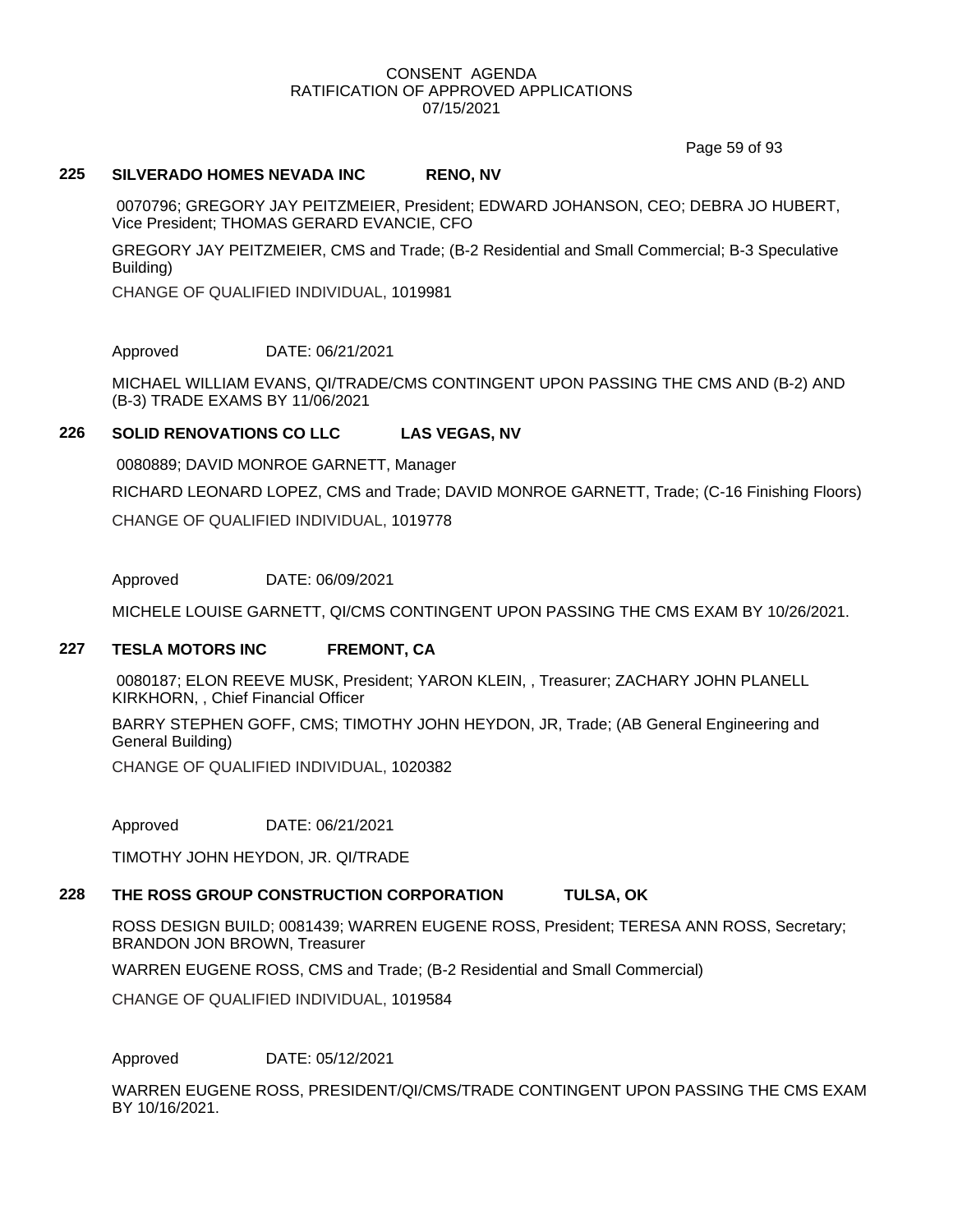Page 60 of 93

# **229 TIBERTI COMPANY LLC (THE) LAS VEGAS, NV**

TIBERTI FENCE COMPANY; 0004632H; TIBERTI HOLDINGS LLC , Member; RENALDO MILAN TIBERTI, Member; PAUL MAFFEY, Manager

MARIO ANTHONY TIBERTI, CMS; RENALDO MILAN TIBERTI, CMS and Trade; (C-25 Fencing and Equipping Playgrounds)

CHANGE OF QUALIFIED INDIVIDUAL, 1020170

Approved DATE: 06/09/2021

JASON SCOTT PLICHTA, QI/CMS/TRADE CONTINGENT UPON PASSING THE CMS EXAM BY 11/17/2021.

# **230 TOMS MECHANICAL INC ST GEORGE, UT**

0052328; BENJAMIN T SHAKESPEARE, President; CONNOR VEE SHAKESPEARE, Secretary

THOMAS A SHAKESPEARE, CMS and Trade; (C-1 Plumbing and Heating)

CHANGE OF QUALIFIED INDIVIDUAL, 1020168

Approved DATE: 06/25/2021

BENJAMIN SHAKESPEARE, PRESIDENT, QI/CMS/TRADE CONTINGENT UPON PASSING THE CMS AND (C-1) TRADE EXAMS BY 11/17/2021.

#### **231 TRIPLE CROWN PAINTING & DRYWALL LLC LAS VEGAS, NV**

0058185; CURTIS WILLIAM ANDERSON, Member; MARK RODGERS ANDERSON, Member; LLOYD EDWARD MANNING, Member

LLOYD EDWARD MANNING, CMS; ZOEL ALEXANDER KEHRT-MATTA, , Trade; (C-4 Painting and Decorating)

CHANGE OF QUALIFIED INDIVIDUAL, 1020425

Approved DATE: 06/09/2021

ZOEL ALEXANDER KEHRT-MATTA, QI/CMS/TRADE CONTINGENT UPON PASSING THE CMS EXAM BY 12/02/2021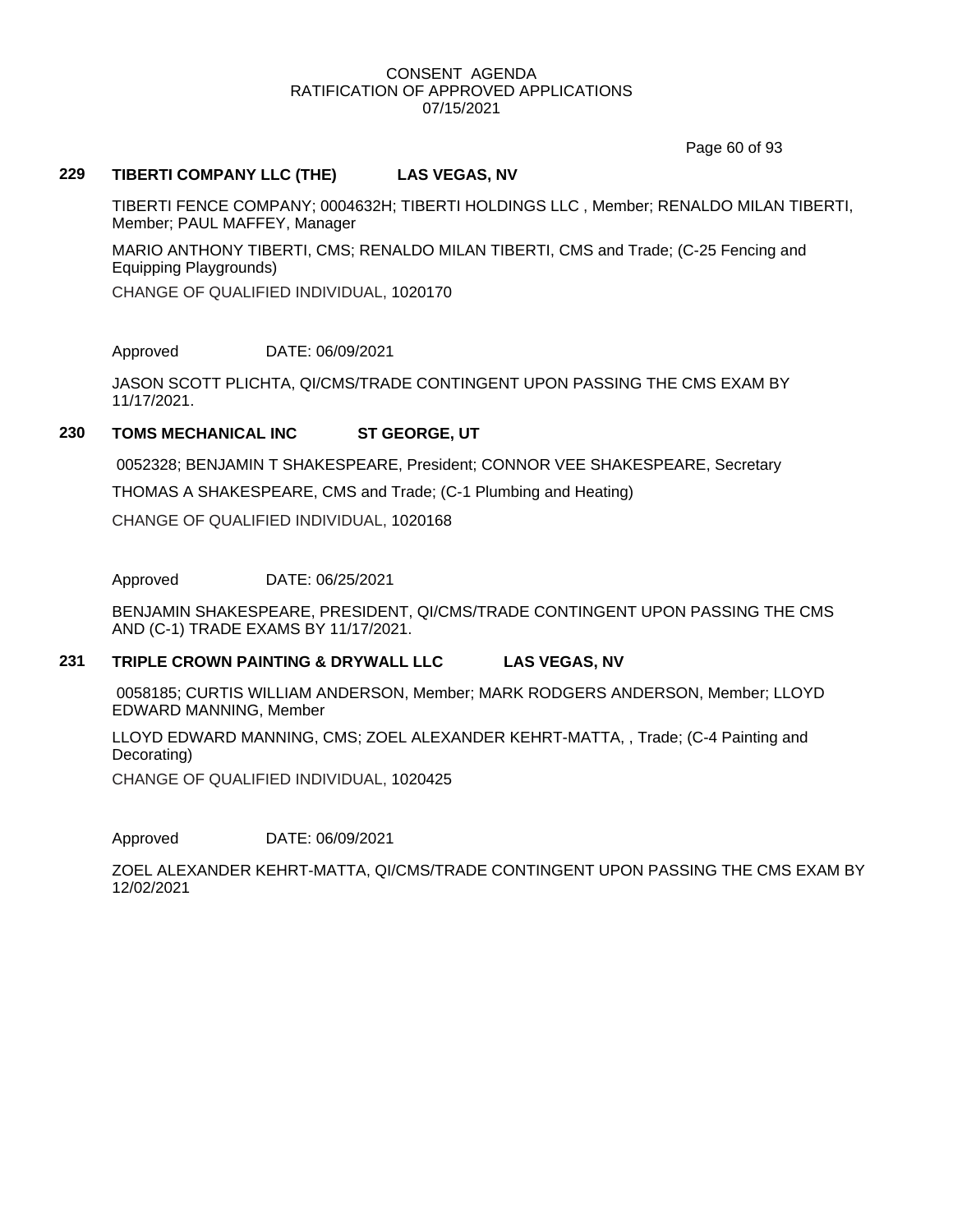Page 61 of 93

# **CONVERSION OF ENTITY**

#### **232 PEBBLE STONE COATINGS LLC LAS VEGAS, NV**

0063611, PEBBLE SURFACE COATINGS LLC , Managing Member; JAMES RAYMON EDMONDSON, , Other; JONATHAN RYAN EDMONDSON, , Other

SEAN BRADLEY WEST, CMS and Trade; KURT ANDREW SCHWIGERT, CMS and Trade

CONVERSION OF ENTITY, 1020267

Approved DATE: 06/25/2021

CONVERSION OF ENTITY FROM PEBBLE STONE COATINGS INC TO PEBBLE STONE COATINGS LLC, WITH A REDUCTION IN LICENSE LIMIT TO \$800,000, CONTINGENT UPON \$20,000 BOND

#### **233 POOL SURFACE COATINGS LLC LAS VEGAS, NV**

0084908, PEBBLE SURFACE COATINGS LLC , Managing Member; JAMES RAYMON EDMONDSON, , Other; JONATHAN RYAN EDMONDSON, , Other

KURT ANDREW SCHWIGERT, CMS and Trade

CONVERSION OF ENTITY, 1020273

Approved DATE: 06/21/2021

CONVERSION OF ENTITY FROM POOL SURFACE COATINGS INC TO POOL SURFACE COATINGS LLC, CONTINGENT UPON \$30,000 BOND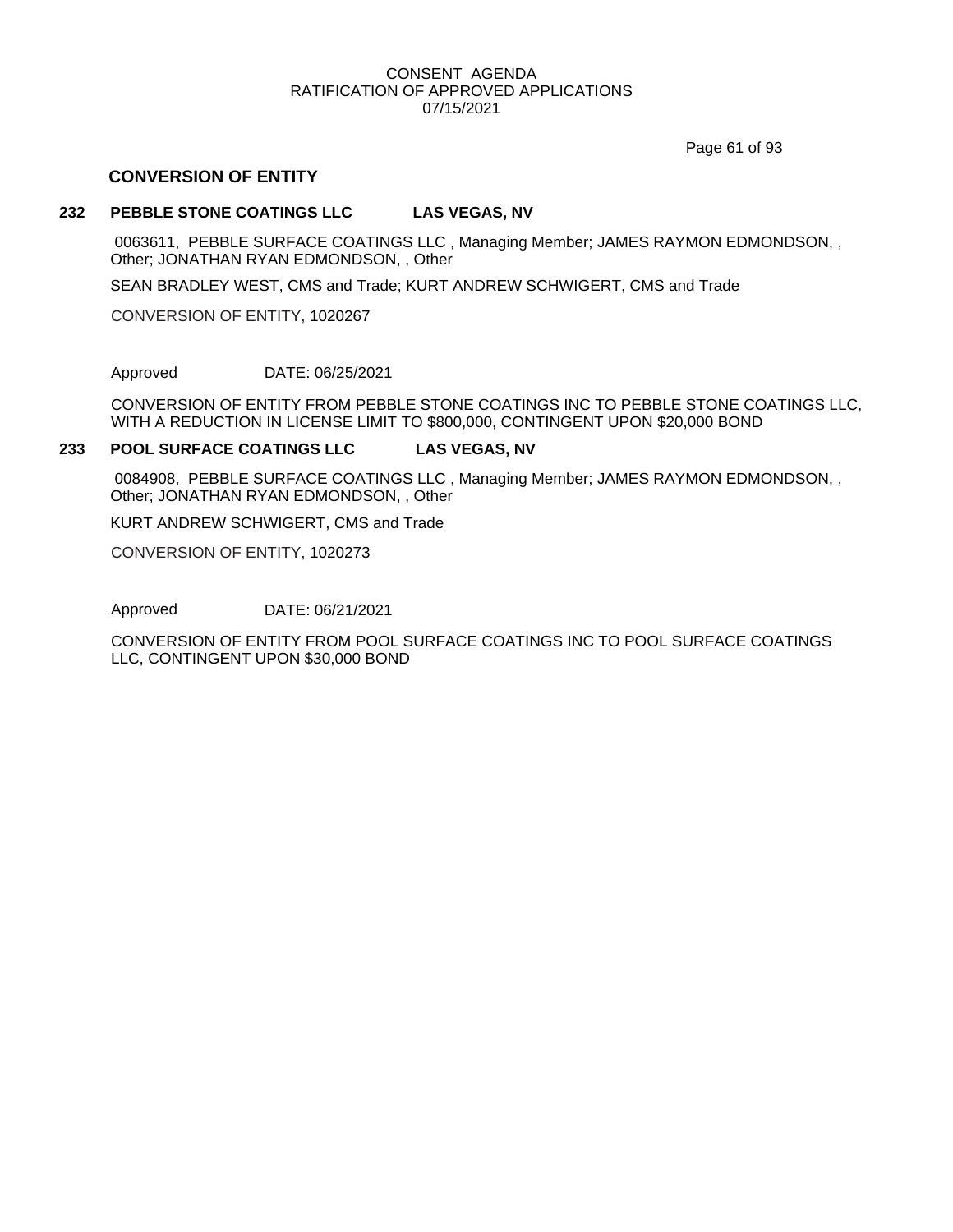Page 62 of 93

# **EXTENSION OF TIME TO REPLACE QUALIFIED INDIVIDUAL**

# **234 J L W HOLDINGS SERIES I LLC CARSON CITY, NV**

JUSTIN WILSON CONSTRUCTION; 0078017; JUSTINE PAIGE WILSON, Member; JUSTIN LEE WILSON, Member

JUSTIN LEE WILSON, Trade(A-8 Sealing and Striping of Impermeable Paving Surfaces; A-12 Excavating, Grading, Trenching and Surfacing; A-13 Wrecking Buildings; A-15 Sewers, Drains and Pipes; A-19 Pipeline and Conduits)

EXTENSION OF TIME TO REPLACE QUALIFIED INDIVIDUAL, 1020933

Approved DATE: 07/01/2021

30 DAY EXTENSION GRANTED IN ORDER TO PASS CMS EXAM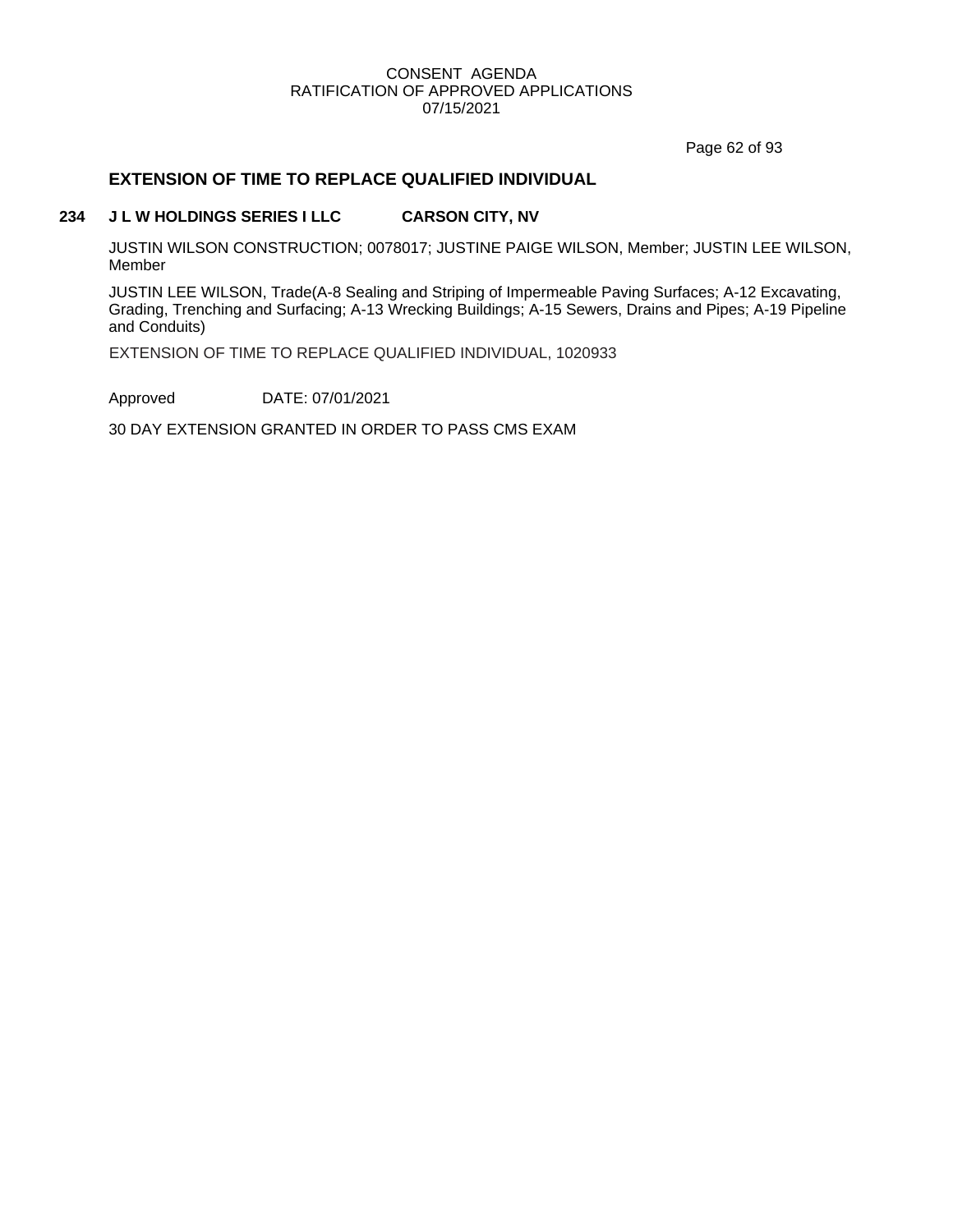Page 63 of 93

# **FINANCIAL STATEMENT REVIEW**

# **235 ADVANCE INSTALLATIONS INC SPARKS, NV**

0033627; JENNIFER ANN LAGUNA, President; TOM SHANE DAVIS, Vice President TOM SHANE DAVIS, CMS and Trade; (B-2 Residential and Small Commercial) FINANCIAL REVIEW, 1018552

Approved DATE: 06/10/2021

# **236 ADVANCE INSTALLATIONS INC SPARKS, NV**

0027501; JENNIFER ANN LAGUNA, President; TOM SHANE DAVIS, Vice President TOM SHANE DAVIS, CMS and Trade FINANCIAL REVIEW, 1018553

Approved DATE: 06/10/2021

# **237 CIRCLE TECHNOLOGIES INC CARSON CITY, NV**

0069079; RIKKI CASTRO CASTELLANO, President RIKKI CASTRO CASTELLANO, CMS and Trade; (C-21 Refrigeration and Air Conditioning) FINANCIAL REVIEW, 1019701

Approved DATE: 06/18/2021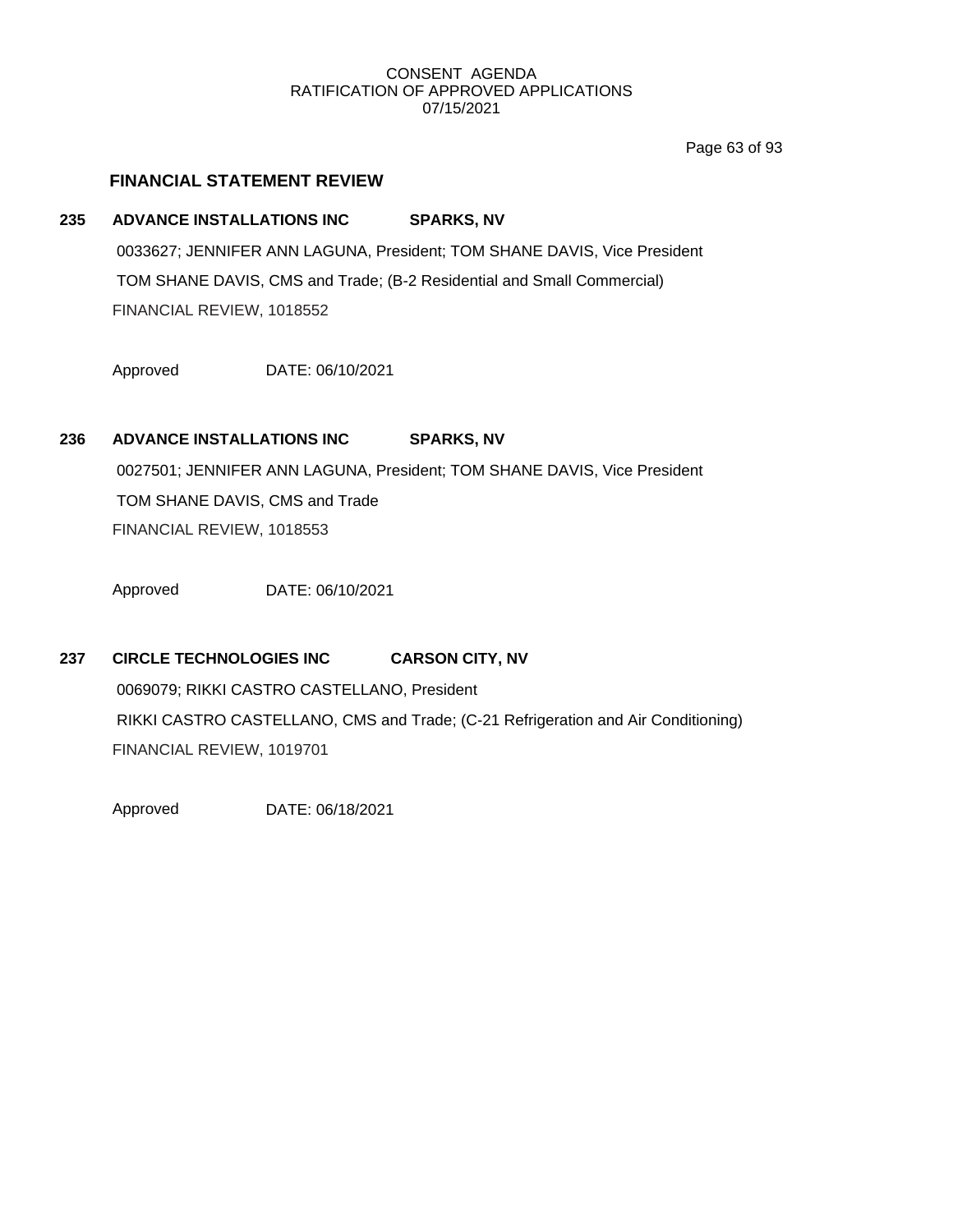Page 64 of 93

### **NAME CHANGE**

#### **238 702 PLUMBER LLC HENDERSON, NV**

702 PLUMBAIR 0085578; 702 PLUMBAIR 0088061; GJ GEORGE MACUGAY VALDEZ, JR, Managing Member; SHERRIE ANN ME WAH LIU VALDEZ, , Managing Member

NAME CHANGE, 1020548 GJ GEORGE MACUGAY VALDEZ, JR, CMS; GJ GEORGE MACUGAY VALDEZ, JR, CMS and Trade; JEFFREY RAMOS, , Trade

Approved DATE: 06/22/2021

FROM: 702 PLUMBER LLC TO: 702 PLUMBER LLC DBA 702 PLUMBAIR

#### **239 ANCON MARINE HENDERSON, NV**

ANCON 0054508; BRET JOHN HARDIN, President; TROY WILLARD HARDIN, Secretary/Treasurer

BRET JOHN HARDIN, CMS and Trade

NAME CHANGE, 1020643

Approved DATE: 06/29/2021

FROM: ANCON MARINE TO: ANCON MARINE DBA ANCON

#### **240 AQUA PRO ELITE SYSTEMS INC LAS VEGAS, NV**

FIDELIS ELITE SYSTEMS 0080588; DANIEL STOICA, President

ADRIAN STOICA, , CMS and Trade

NAME CHANGE, 1020574

Approved DATE: 06/18/2021

FROM: AQUA PRO ELITE SYSTEMS INC TO: AQUA PRO ELITE SYSTEMS INC DBA FIDELIS ELITE **SYSTEMS** 

#### **241 BATTLEBORN PAINTING SPARKS, NV**

BATTLE BORN CONCRETE COATINGS 0081058; WILLIAM MOSES REYES, President

WILLIAM MOSES REYES, CMS and Trade

NAME CHANGE, 1020173

Approved DATE: 06/09/2021

FROM: BATTLEBORN PAINTING TO: BATTLEBORN PAINTING DBA BATTLE BORN CONCRETE **COATINGS**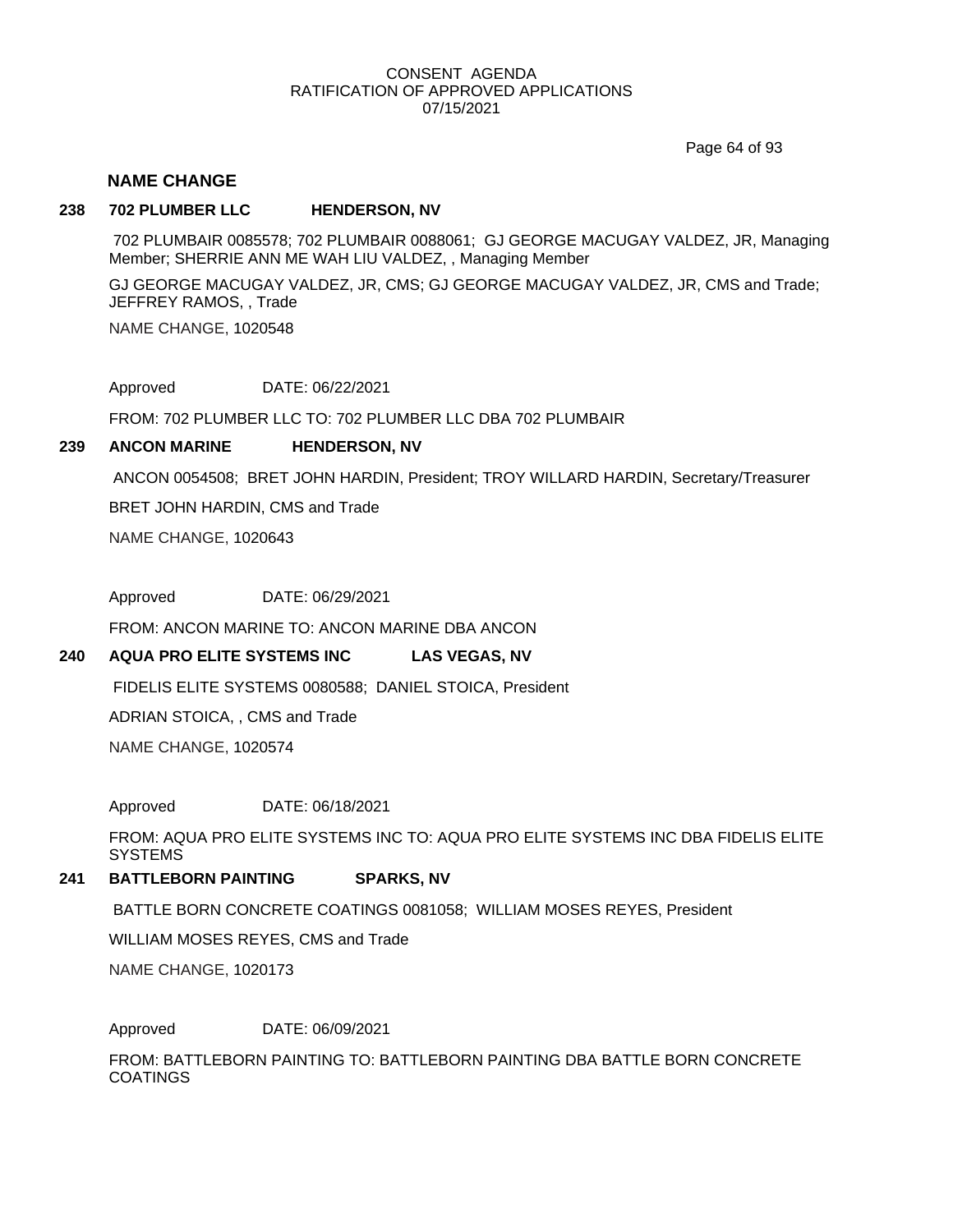Page 65 of 93

#### **242 BRIGHTVIEW LANDSCAPE DEVELOPMENT INC CALABASAS, CA**

BRIGHTVIEW AQUATICS 0010571; BRIGHTVIEW AQUATICS 0010571A; BRIGHTVIEW AQUATICS 0056710; THOMAS CLAIR DONNELLY, President; TOMAS ALEXANDER KUEHN, Secretary; JOHN ARTHUR FEENAN, , Treasurer; VINCENT GERMANN, Vice President; KELLY F DUKE, Vice President; JEFFREY WILLIAM LENNON, Vice President; SEAN PATRICK BROSNAN, Vice President; KURT PATRICK BUXTON, Vice President

THOMAS CLAIR DONNELLY, CMS and Trade; THOMAS CLAIR DONNELLY, CMS and Trade; THOMAS CLAIR DONNELLY, CMS and Trade

NAME CHANGE, 1020330

Approved DATE: 06/09/2021

APPROVED ON LICENSE 0010571, 0010571A AND 0056710 FROM: BRIGHTVIEW LANDSCAPE DEVELOPMENT INC TO: BRIGHTVIEW LANDSCAPE DEVELOPMENT INC DBA BRIGHTVIEW AQUATICS

#### **243 DEAN PAYTAS CONSTRUCTION LLC MESQUITE, NV**

0081650; MESQUITE GARAGE DOOR 0085094; DEAN PAUL PAYTAS, Manager

DEAN PAUL PAYTAS, CMS and Trade; DEAN PAUL PAYTAS, CMS and Trade

NAME CHANGE, 1020263

Approved DATE: 06/08/2021

APPROVED ON LICENSE 0085094 ONLY FROM: DEAN PAYTAS CONSTRUCTION LLC TO: DEAN PAYTAS CONSTRUCTION LLC DBA MESQUITE GARAGE DOOR

#### **244 DOWNUNDER PLUMBING LLC LAS VEGAS, NV**

0078098; ROBERT CHARLES EDMONDSON, Manager

ROBERT CHARLES EDMONDSON, CMS and Trade

NAME CHANGE, 1020817

Approved DATE: 06/28/2021

FROM: DOWN UNDER PLUMBING LLC DBA LAS VEGAS WATER HEATERS TO: DOWN UNDER PLUMBING LLC

#### **245 FLETCHER LLC LAS VEGAS, NV**

0085559; 0085777; 0085938; 0088116; KELLENE MARIE MCKAY, , Managing Member

KELLENE MARIE MCKAY, , CMS and Trade; KELLENE MARIE MCKAY, , CMS and Trade; KELLENE MARIE MCKAY, , CMS and Trade; KELLENE MARIE MCKAY, , CMS and Trade

NAME CHANGE, 1020476

Approved DATE: 06/21/2021

FROM: GOLIATH WOOD WORKS LLC DBA FLETCHER TO: FLETCHER LLC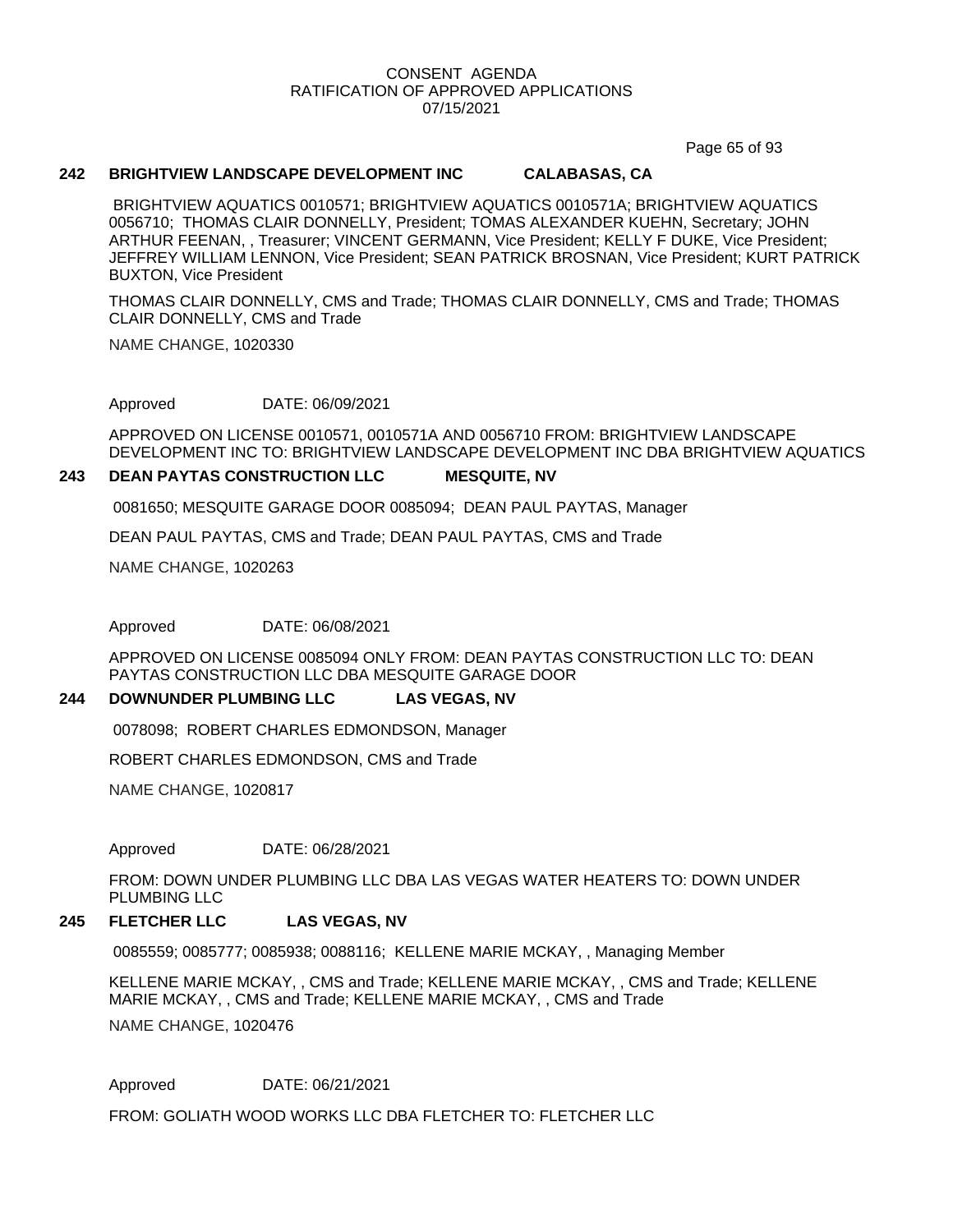Page 66 of 93

#### **246 GIGAWATT OPERATIONS INC LAS VEGAS, NV**

SOL UP 0075025; FRANK HERMANN RIEGER, President

PETE MICHAEL CERVANTES, CMS and Trade

NAME CHANGE, 1020255

Approved DATE: 06/08/2021

FROM: SOL UP INC TO: GIGAWATT OPERATIONS INC DBA SOL UP

#### **247 IMPULSE ALARM LLC LAS VEGAS, NV**

IMPULSE ALARM 0088146; DAVID ALLEN HATFIELD, , Managing Member; VERONICA TALLON GOLIN, , Managing Member

DAVID ALLEN HATFIELD, , CMS and Trade

NAME CHANGE, 1020433

Approved DATE: 06/21/2021

FROM: IMPULSE ALARM LLC TO: IMPULSE ALARM LLC DBA IMPULSE ALARM

#### **248 M K HOUSE CONSULTING INC LAS VEGAS, NV**

0071558; 0075815; 0075817; 0075818; 0076423; 0076574; 0077325; SUN SOURCE INSTALLATIONS 0078562; MICHAEL BRET HOUSE, President; KATHRYN ALINE HOUSE, Vice President

CARLOS ALBERTO CODARINI, CMS and Trade; MICHAEL BRET HOUSE, CMS; MICHAEL BRET HOUSE, CMS and Trade; MICHAEL BRET HOUSE, CMS and Trade; MICHAEL BRET HOUSE, CMS and Trade; MICHAEL BRET HOUSE, CMS and Trade; MICHAEL BRET HOUSE, CMS and Trade; MICHAEL BRET HOUSE, CMS and Trade; MICHAEL BRET HOUSE, CMS and Trade; LUCIANO ROMAN CODARINI, Trade

NAME CHANGE, 1020528

Approved DATE: 06/21/2021

APPROVED ON LICENSE #0078562 ONLY FROM: M K HOUSE CONSULTING INC TO: M K HOUSE CONSULTING INC DBA SUN SOURCE INSTALLATIONS

#### **249 QUALTEK LLC KING OF PRUSSIA, PA**

QUALSAT LLC 0082397; CHRISTOPHER SCOTT HISEY, , Manager

SCOTT IAN LOCHHEAD, CMS and Trade

NAME CHANGE, 1020369

Approved DATE: 07/01/2021

FROM: QUALTEK USA LLC DBA QUALSAT LLC TO: QUALTEK LLC DBA QUALSAT LLC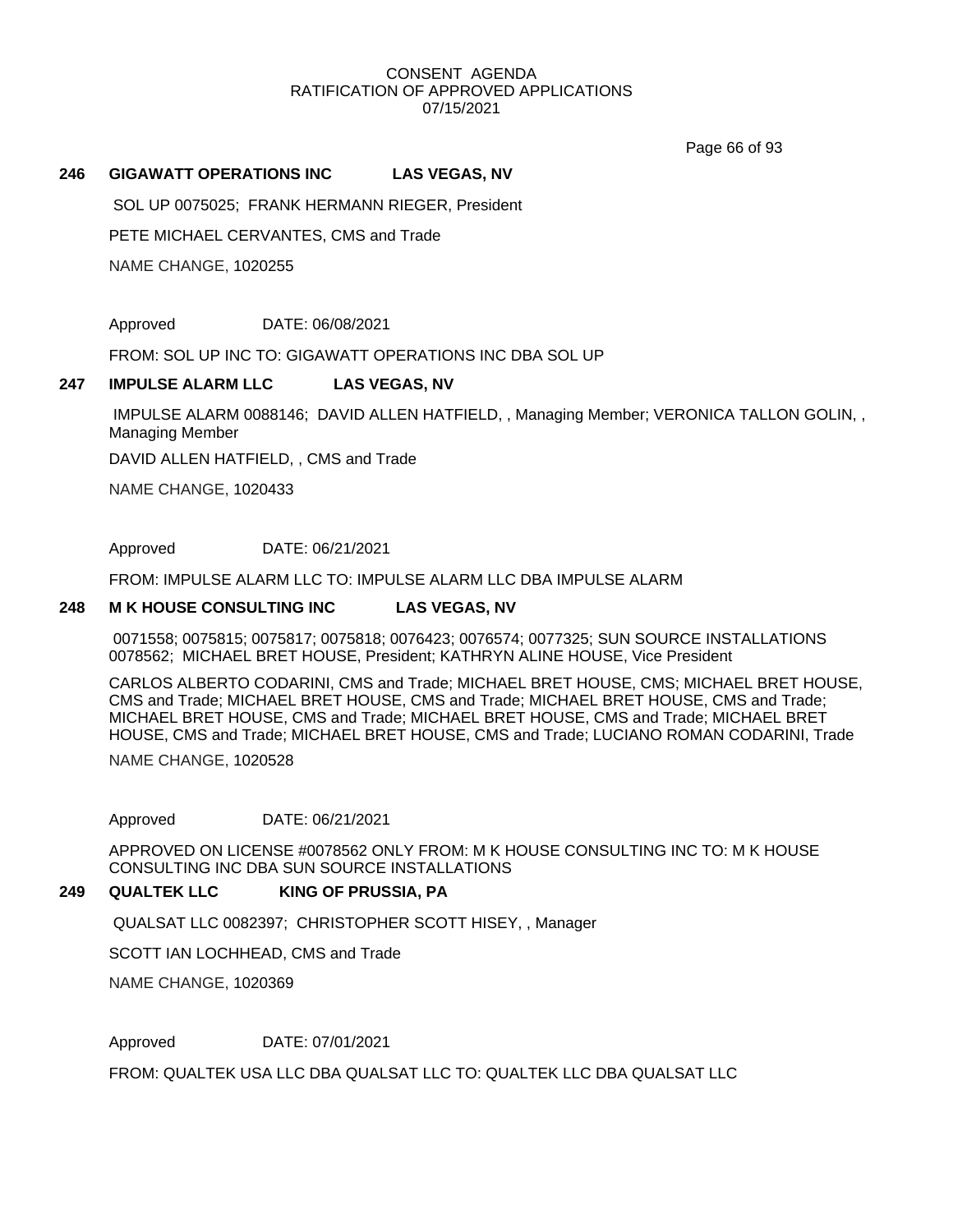Page 67 of 93

#### **250 SIGNATURE ELECTRIC CORP LAS VEGAS, NV**

SERVICE ELECTRIC 0057185; GARY MATTHEW RAAB, President

GARY MATTHEW RAAB, CMS and Trade

NAME CHANGE, 1020503

Approved DATE: 06/21/2021

FROM: SIGNATURE ELECTRIC CORP TO: SIGNATURE ELECTRIC CORPORATION DBA SERVICE ELECTRIC

#### **251 STEEL INCORPORATED LAS VEGAS, NV**

0012301; QUINN JASON JOHNSON, President; CONSTANCE FAITH JOHNSON, Chief Executive Officer

QUINN JASON JOHNSON, CMS; JAMES CRAIG LINDSAY, , Trade

NAME CHANGE, 1020305

Approved DATE: 06/09/2021

FROM: NEVADA PREFAB ENGINEERS INC TO: STEEL INCORPORATED

#### **252** SUMCONST OF INDIANA **INDIANAPOLIS, IN**

0087724; DANIEL R OVERBECK, , President

NICHOLAS EDWARD ABEL, , CMS and Trade

NAME CHANGE, 1020713

Approved DATE: 06/29/2021

FROM: SUMMIT CONSTRUCTION CO INC DBA SUMCONST OF INDIANA TO: SUMCONST OF INDIANA

#### **253 THE SEGY CORPORATION LAS VEGAS, NV**

E F A 0088021; ECO FRIENDLY AIR CONDITIONING HEATING REPAIR 0082967; SOFIA JIMENEZ MAFFIOLI, President

SOFIA JIMENEZ MAFFIOLI, CMS and Trade; SOFIA JIMENEZ MAFFIOLI, CMS and Trade

NAME CHANGE, 1020285

Approved DATE: 06/09/2021

APPROVED ON LICENSE #0082967 ONLY FROM: THE SEGY CORPORATION DBA ECO FRIENDLY AIR TO: THE SEGY CORPORATION DBA ECO FRIENDLY AIR CONDITIONING HEATING REPAIR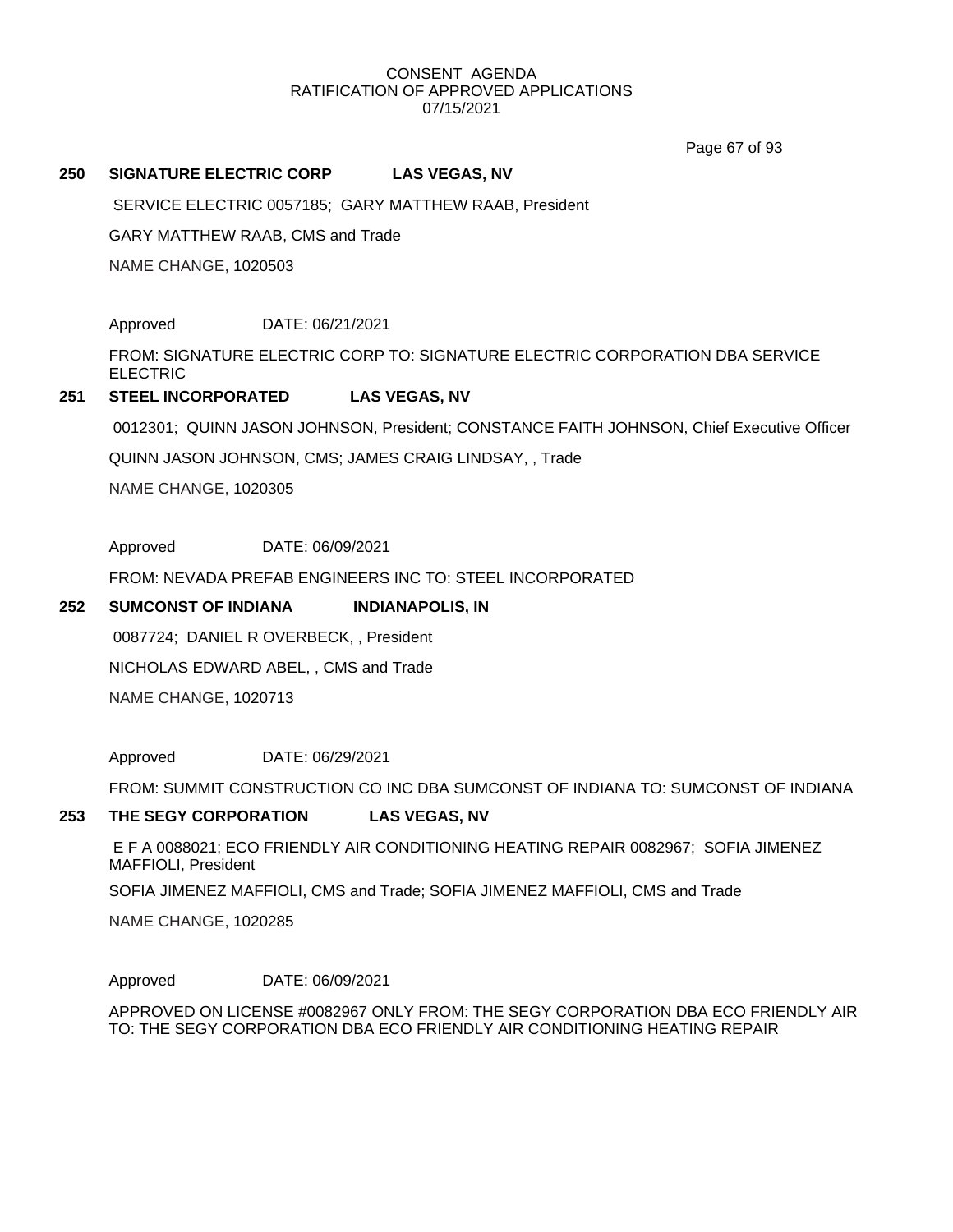Page 68 of 93

# **PERMANENT RAISE IN LIMIT**

### **254 A & M HEATING & COOLING LAS VEGAS, NV**

FIRE N ICE HEATING AND AIR CONDITIONING; 0059900; MARIO GUADALUPE ORTIZ, President; CINDY LEIGH ORTIZ, Secretary/Treasurer MARIO GUADALUPE ORTIZ, Trade; CINDY LEIGH ORTIZ, CMS; (C-21 Refrigeration and Air Conditioning)

PERMANENT RAISE IN LIMIT, 1020708

LIMIT: \$2,100,000.00 BOND: \$30,000.00

Approved DATE: 06/23/2021

# **255 ACTION LAWN & LANDSCAPE LLC RENO, NV**

0051072A; AHIVI DELCARMEN RIVERA, Manager; SAUL ELNAN VEGA, Manager

SAUL ELNAN VEGA, CMS and Trade; (C-10 Landscape Contracting)

PERMANENT RAISE IN LIMIT, 1020530

LIMIT: \$500,000.00 BOND: \$15,000.00

Approved DATE: 06/25/2021

CONTINGENT UPON \$15,000 BOND

# **256 ASHWORTH & BELCASTRO SYSTEMS INC LAS VEGAS, NV**

A B S; 0075157; JAMES LEE ASHWORTH, President

JAMES LEE ASHWORTH, CMS; CHASE DILLAN MARRS, , CMS and Trade; (C-41A Automatic Fire Sprinklers)

PERMANENT RAISE IN LIMIT, 1020403

LIMIT: \$750,000.00 BOND: \$20,000.00

Approved DATE: 06/07/2021

CONTINGENT UPON RECEIPT OF \$20,000.00 BOND

# **257 ASHWORTH & BELCASTRO SYSTEMS INC LAS VEGAS, NV**

A B S; 0057326; JAMES LEE ASHWORTH, President

JAMES LEE ASHWORTH, CMS and Trade; (C-2C Fire Detection; C-2D Low Voltage)

PERMANENT RAISE IN LIMIT, 1020405

LIMIT: \$750,000.00 BOND: \$20,000.00

Approved DATE: 06/07/2021

CONTINGENT UPON RECEIPT OF \$20,000.00 BOND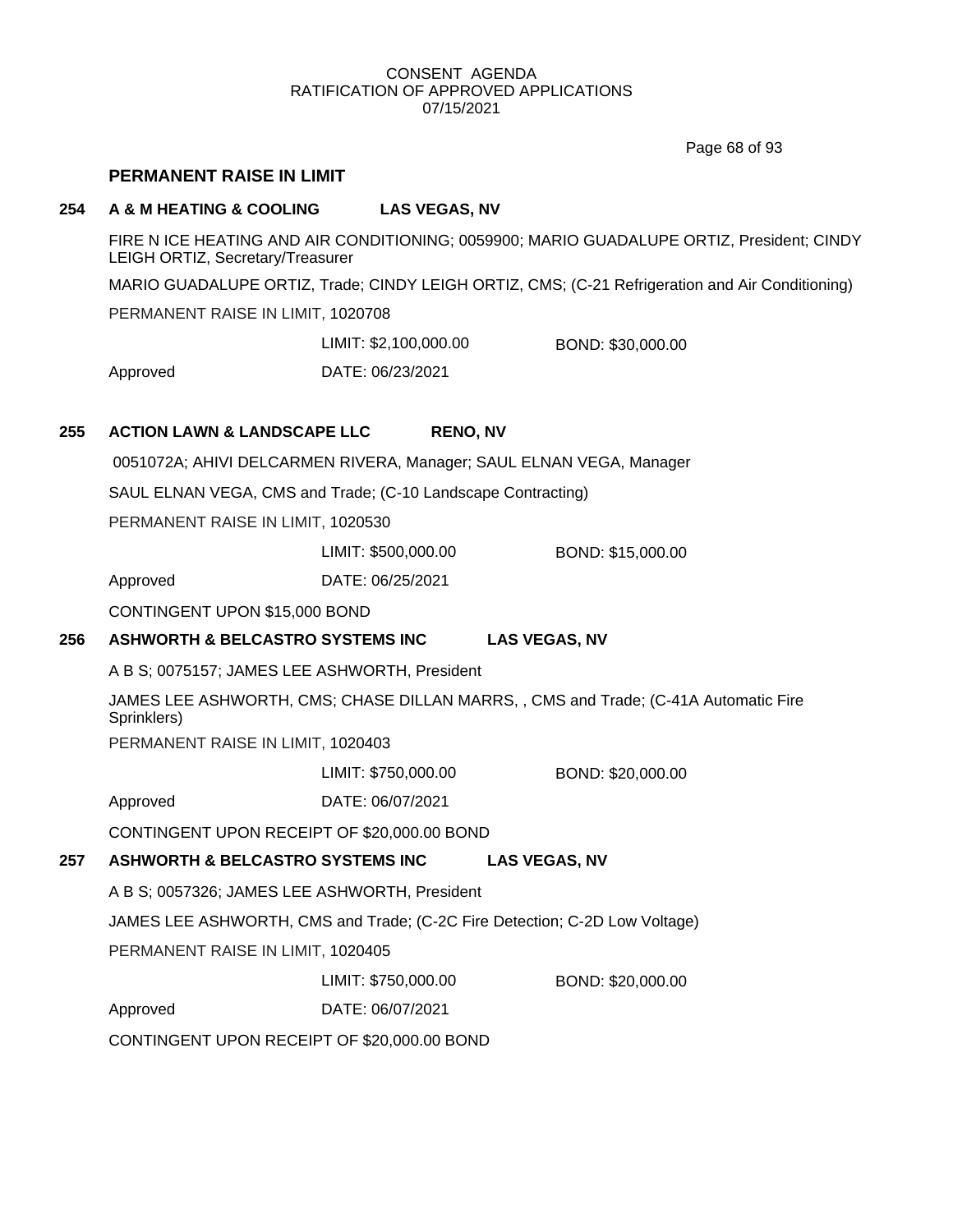Page 69 of 93

# **258 BEACH & SONS MECHANICAL INC GARDNERVILLE, NV** 0085647; ZACH MONTANA BEACH, , President; MONTE LEE BEACH, II, Secretary MONTE LEE BEACH, II, CMS and Trade; (C-21B Air Conditioning) PERMANENT RAISE IN LIMIT, 1020430 Approved DATE: 06/14/2021 LIMIT: \$1,500,000.00 BOND: \$30,000.00 CONTINGENT UPON \$30,000 BOND **259 BURKE SPECIAL PROJECTS LLC LAS VEGAS, NV** 0081081; KEVIN EDMUND BURKE, Manager; JAMES DAVID COLEGROVE, Member KEVIN EDMUND BURKE, CMS and Trade; (B General Building) PERMANENT RAISE IN LIMIT, 1020414 Approved DATE: 06/07/2021 LIMIT: Unlimited BOND: \$50,000.00 CONTINGENT UPON RECEIPT OF \$50,000.000 BOND **260 C E M MAINTENANCE INC SALT LAKE CITY, UT** 0078656; CRAIG RICHARD NIELSEN, President; MARIE ADA NIELSEN, Secretary/Treasurer; LYNN ROBERT REMUND, Vice President ARTHUR PHIL MCDONALD, CMS and Trade; (A-10 Commercial and Residential Pools) PERMANENT RAISE IN LIMIT, 1019951 Approved DATE: 06/29/2021 LIMIT: \$5,000,000.00 BOND: \$100,000.00 CONTINGENT UPON RECEIPT OF \$100,000.00 BOND **261 DISCOVERY BUILDERS INC CONCORD, CA** 0070700; LOUIS EVERETT PARSONS, President; ALBERT DOMINIC SEENO, III, Secretary; ALBERT DOMINIC SEENO, III, CEO; GARY SCOTT NIEBUHR, Vice President; MICAH ROBERT TIMMER, Vice President ALBERT DOMINIC SEENO, III, CMS and Trade; (B General Building) PERMANENT RAISE IN LIMIT, 1019922 Approved DATE: 06/09/2021 LIMIT: Unlimited BOND: \$50,000.00

CONTINGENT UPON \$50,000 BOND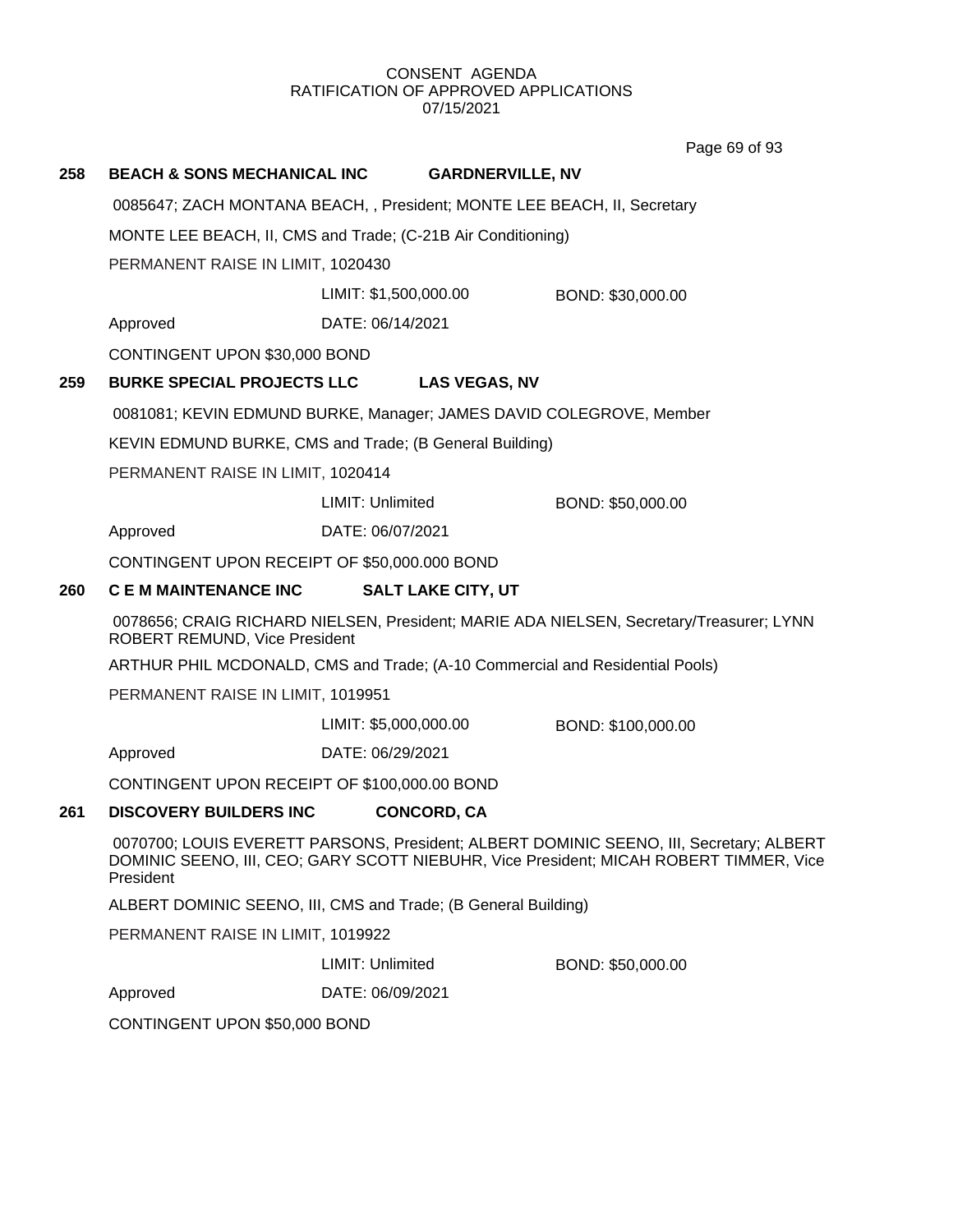Page 70 of 93

| 262 | <b>GILLIAM CONSTRUCTION INC</b>   | <b>RENO, NV</b>                                                                      |                                                                                            |
|-----|-----------------------------------|--------------------------------------------------------------------------------------|--------------------------------------------------------------------------------------------|
|     |                                   | 0086594; JEREMIAH GARRY GILLIAM, , President; LUKE FRANCIS GILLIAM, , Vice President |                                                                                            |
|     |                                   |                                                                                      | JEREMIAH GARRY GILLIAM, , CMS; LUKE FRANCIS GILLIAM, , Trade; (C-5 Concrete Contracting)   |
|     | PERMANENT RAISE IN LIMIT, 1020007 |                                                                                      |                                                                                            |
|     |                                   | LIMIT: \$3,500,000.00                                                                | BOND: \$30,000.00                                                                          |
|     | Approved                          | DATE: 06/10/2021                                                                     |                                                                                            |
|     | CONTINGENT UPON \$30,000 BOND     |                                                                                      |                                                                                            |
| 263 | <b>GILLIAM CONSTRUCTION INC</b>   | <b>RENO, NV</b>                                                                      |                                                                                            |
|     |                                   | 0086593; JEREMIAH GARRY GILLIAM, , President; LUKE FRANCIS GILLIAM, , Vice President |                                                                                            |
|     | Minor Repairs)                    |                                                                                      | JEREMIAH GARRY GILLIAM,, CMS; LUKE FRANCIS GILLIAM,, Trade; (C-3 Carpentry Maintenance and |
|     | PERMANENT RAISE IN LIMIT, 1020108 |                                                                                      |                                                                                            |
|     |                                   | LIMIT: \$3,500,000.00                                                                | BOND: \$30,000.00                                                                          |
|     | Approved                          | DATE: 06/09/2021                                                                     |                                                                                            |
|     | CONTINGENT UPON \$30,000 BOND     |                                                                                      |                                                                                            |
| 264 | <b>GILLIAM CONSTRUCTION INC</b>   | <b>RENO, NV</b>                                                                      |                                                                                            |
|     |                                   | 0084027; JEREMIAH GARRY GILLIAM, , President; LUKE FRANCIS GILLIAM, , Vice President |                                                                                            |
|     | Commercial)                       |                                                                                      | JEREMIAH GARRY GILLIAM, , CMS; LUKE FRANCIS GILLIAM, , Trade; (B-2 Residential and Small   |
|     | PERMANENT RAISE IN LIMIT, 1020109 |                                                                                      |                                                                                            |
|     |                                   | LIMIT: \$3,500,000.00                                                                | BOND: \$30,000.00                                                                          |
|     | Approved                          | DATE: 06/09/2021                                                                     |                                                                                            |
|     | CONTINGENT UPON \$30,000 BOND     |                                                                                      |                                                                                            |
| 265 | <b>GRIGGS CUSTOM HOMES INC</b>    | <b>KINGS BEACH, CA</b>                                                               |                                                                                            |
|     |                                   | 0034502A; JAMES PAUL GRIGGS, President; AARON SEAN GRIGGS, Secretary                 |                                                                                            |
|     |                                   |                                                                                      | JAMES PAUL GRIGGS, CMS and Trade; AARON SEAN GRIGGS, CMS and Trade; (B General Building)   |
|     | PERMANENT RAISE IN LIMIT, 1019880 |                                                                                      |                                                                                            |
|     |                                   | LIMIT: \$4,700,000.00                                                                | BOND: \$50,000.00                                                                          |
|     | Approved                          | DATE: 05/14/2021                                                                     |                                                                                            |
|     | CONTINGENT UPON \$50,000 BOND     |                                                                                      |                                                                                            |
|     |                                   |                                                                                      |                                                                                            |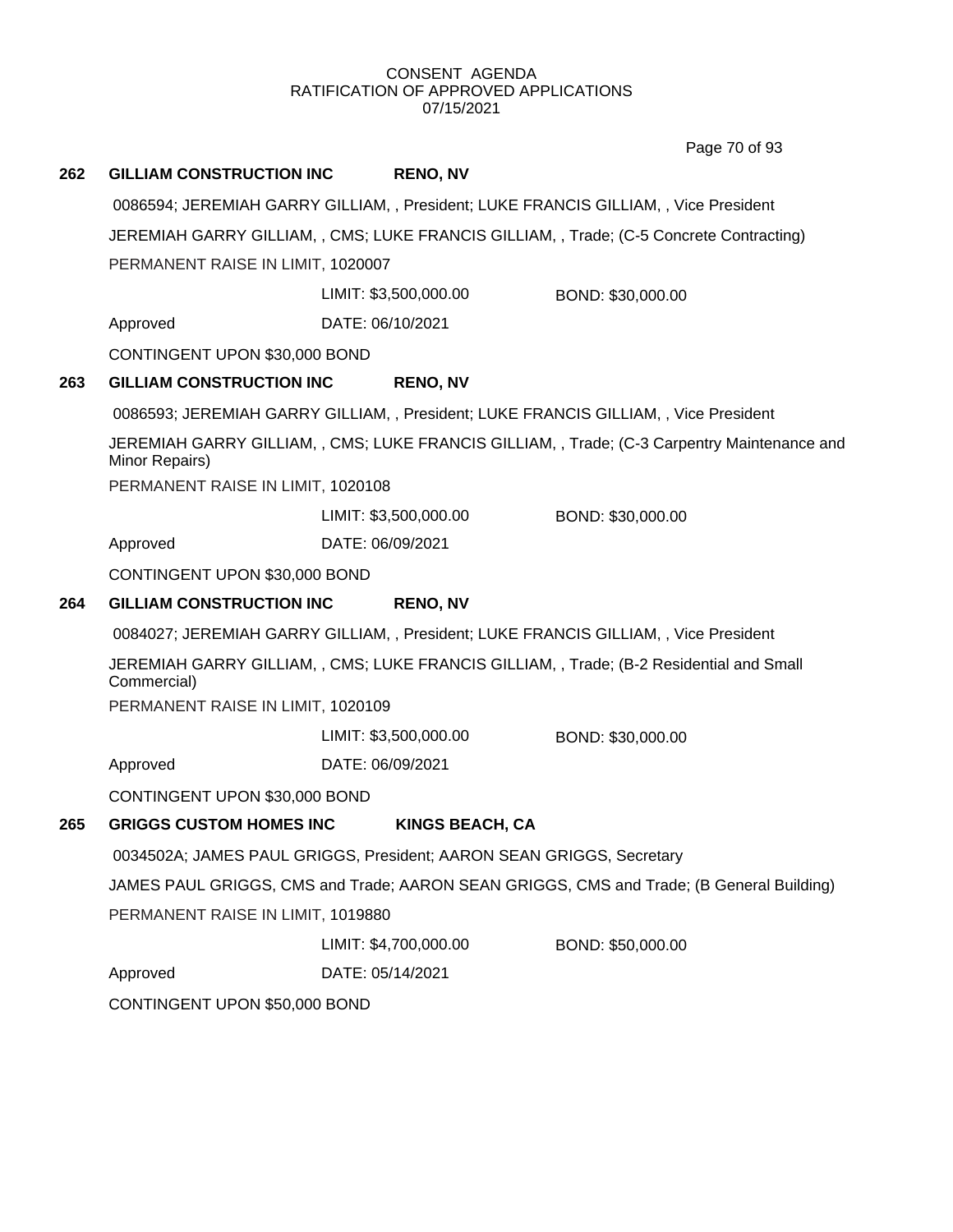Page 71 of 93

| 266                               | <b>GUTTER BROTHERS LLC</b>                  | <b>SPARKS, NV</b>                                                           |                                                                                            |
|-----------------------------------|---------------------------------------------|-----------------------------------------------------------------------------|--------------------------------------------------------------------------------------------|
|                                   |                                             | 0060318; LUCAS HARRY OBRIEN, Manager; TIMOTHY SEAN OBRIEN, Manager          |                                                                                            |
|                                   | <b>GUTTERS</b> )                            |                                                                             | LUCAS HARRY OBRIEN, CMS and Trade; (C-13 Using Sheet Metal C13 IS LIMITED TO SEAMLESS RAIN |
|                                   | PERMANENT RAISE IN LIMIT, 1020521           |                                                                             |                                                                                            |
|                                   |                                             | LIMIT: \$245,000.00                                                         | BOND: \$15,000.00                                                                          |
|                                   | Approved                                    | DATE: 06/25/2021                                                            |                                                                                            |
|                                   | CONTINGENT UPON \$15,000 BOND               |                                                                             |                                                                                            |
| 267                               | <b>H M CARPET NEVADA INC</b>                | <b>LAS VEGAS, NV</b>                                                        |                                                                                            |
|                                   | 0085396; CAMILO MONTEALEGRE, President      |                                                                             |                                                                                            |
|                                   |                                             | CAMILO MONTEALEGRE, CMS; JAIRO ALFONSO USMA, , Trade; (C-20 Tiling)         |                                                                                            |
|                                   | PERMANENT RAISE IN LIMIT, 1020466           |                                                                             |                                                                                            |
|                                   |                                             | LIMIT: \$1,000,000.00                                                       | BOND: \$30,000.00                                                                          |
|                                   | Approved                                    | DATE: 06/24/2021                                                            |                                                                                            |
|                                   | CONTINGENT UPON RECEIPT OF \$30,000 BOND    |                                                                             |                                                                                            |
| 268                               | <b>HOMECRAFTERS LTD</b>                     | <b>RENO, NV</b>                                                             |                                                                                            |
|                                   |                                             | 0043535; TRAVIS WILLIAM MEANS, Manager; TROY ALAN MEANS, Manager            |                                                                                            |
|                                   |                                             | TRAVIS WILLIAM MEANS, CMS and Trade; (B-2 Residential and Small Commercial) |                                                                                            |
|                                   | PERMANENT RAISE IN LIMIT, 1019790           |                                                                             |                                                                                            |
|                                   |                                             | LIMIT: Unlimited                                                            | BOND: \$50,000.00                                                                          |
|                                   | Approved                                    | DATE: 06/09/2021                                                            |                                                                                            |
|                                   | CONTINGENT UPON \$50,000 BOND               |                                                                             |                                                                                            |
| 269                               | <b>JPM SERVICES INC</b>                     | <b>LAS VEGAS, NV</b>                                                        |                                                                                            |
|                                   |                                             |                                                                             | DANUBE CONSTRUCTION BY J P M; 0080742; ZHULIYAN GEORGIEV MADZHAROV, President              |
|                                   |                                             | ZHULIYAN GEORGIEV MADZHAROV, CMS and Trade; (C-1D Plumbing)                 |                                                                                            |
| PERMANENT RAISE IN LIMIT, 1020552 |                                             |                                                                             |                                                                                            |
|                                   |                                             | LIMIT: \$900,000.00                                                         | BOND: \$20,000.00                                                                          |
|                                   | Approved                                    | DATE: 06/24/2021                                                            |                                                                                            |
|                                   | CONTINGENT UPON RECEIPT OF \$20,000.00 BOND |                                                                             |                                                                                            |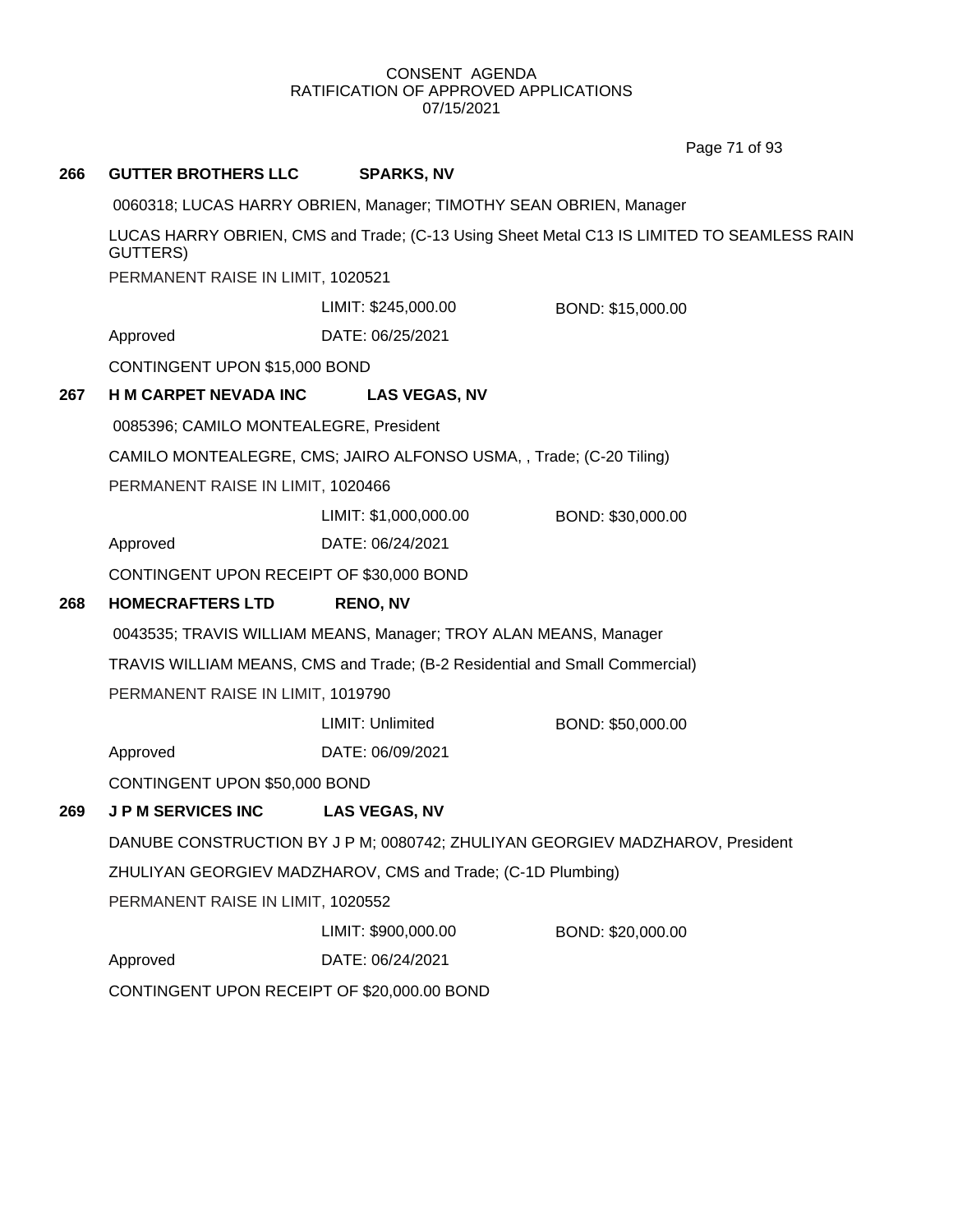Page 72 of 93

# **270 J P M SERVICES INC LAS VEGAS, NV** DANUBE CONSTRUCTION BY J P M ; 0083704; ZHULIYAN GEORGIEV MADZHAROV, President ZHULIYAN GEORGIEV MADZHAROV, CMS and Trade; (C-2 Electrical) PERMANENT RAISE IN LIMIT, 1020554 Approved DATE: 06/24/2021 LIMIT: \$900,000.00 BOND: \$20,000.00 CONTINGENT UPON RECEIPT OF \$20,000.00 BOND **271 J P M SERVICES INC LAS VEGAS, NV** 0080578; ZHULIYAN GEORGIEV MADZHAROV, President ZHULIYAN GEORGIEV MADZHAROV, CMS and Trade; (C-3 Carpentry Maintenance and Minor Repairs) PERMANENT RAISE IN LIMIT, 1020555 Approved DATE: 06/24/2021 LIMIT: \$900,000.00 BOND: \$20,000.00 CONTINGENT UPON RECEIPT OF \$20,000.00 BOND **272 J P M SERVICES INC LAS VEGAS, NV** DANUBE CONSTRUCTION BY J P M; 0081018; ZHULIYAN GEORGIEV MADZHAROV, President ZHULIYAN GEORGIEV MADZHAROV, CMS and Trade; (C-21B Air Conditioning) PERMANENT RAISE IN LIMIT, 1020556 Approved DATE: 06/24/2021 LIMIT: \$900,000.00 BOND: \$20,000.00 CONTINGENT UPON RECEIPT OF \$20,000.00 BOND **273 J P M SERVICES INC LAS VEGAS, NV** DANUBE CONSTRUCTION BY J P M ; 0085365; ZHULIYAN GEORGIEV MADZHAROV, President ZHULIYAN GEORGIEV MADZHAROV, CMS and Trade; (B-2 Residential and Small Commercial) PERMANENT RAISE IN LIMIT, 1020557 Approved DATE: 06/24/2021 LIMIT: \$900,000.00 BOND: \$20,000.00 CONTINGENT UPON RECEIPT OF \$20,000.00 BOND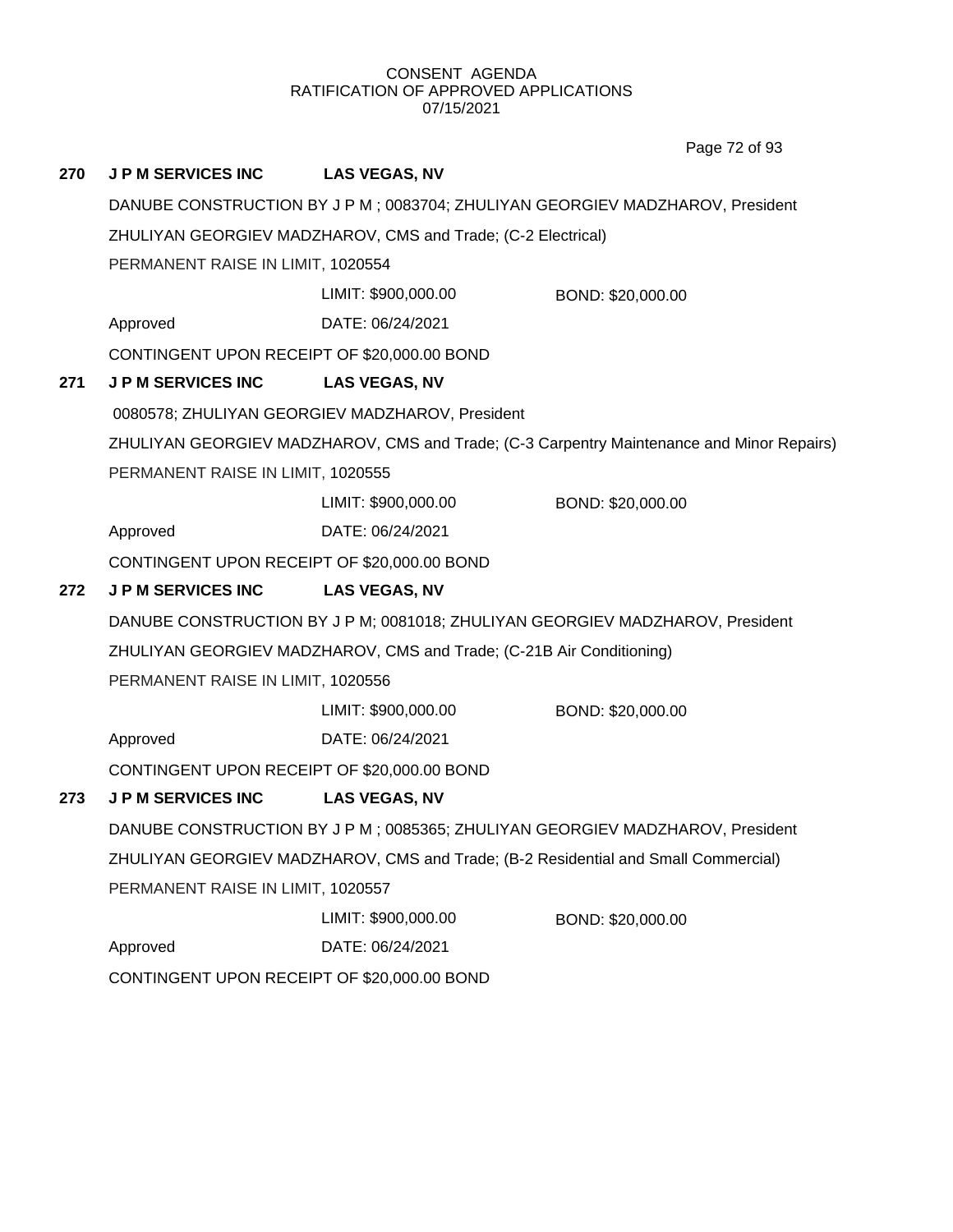Page 73 of 93

## **274 JACKRABBIT PLUMBING INC GARDNERVILLE, NV**

0014738A; DAVID ALBERT SUPER, JR, President; TIMOTHY HAROLD FESSLER, , Secretary; DAHLIA JEAN SUPER, , Treasurer

DAVID ALBERT SUPER, JR, CMS; TIMOTHY HAROLD FESSLER, , Trade; (C-1A Boilers; C-1D Plumbing)

PERMANENT RAISE IN LIMIT, 1020327

LIMIT: \$3,400,000.00 BOND: \$30,000.00

Approved DATE: 06/09/2021

CONTINGENT UPON \$30,000 BOND

## **275 JAMES FRANKLIN THOMSON JR LAS VEGAS, NV**

AMERICAN SOUTHWEST ELECTRIC; 0039276; JAMES FRANKLIN THOMSON, JR, Owner

JAMES FRANKLIN THOMSON, JR, CMS and Trade; (C-2 Electrical)

PERMANENT RAISE IN LIMIT, 1020652

|          | LIMIT: Unlimited | BOND: \$50,000.00 |
|----------|------------------|-------------------|
| Approved | DATE: 06/25/2021 |                   |

## **276 JAMES FRANKLIN THOMSON JR LAS VEGAS, NV**

AMERICAN SOUTHWEST ELECTRIC; 0079556; JAMES FRANKLIN THOMSON, JR, Owner

JAMES FRANKLIN THOMSON, JR, CMS; ROBERT WAYNE NELSON, CMS and Trade; (A General Engineering)

PERMANENT RAISE IN LIMIT, 1020653

|          | LIMIT: Unlimited | BOND: \$50,000.00 |
|----------|------------------|-------------------|
| Approved | DATE: 06/25/2021 |                   |

## **277 JAMES FRANKLIN THOMSON JR LAS VEGAS, NV**

AMERICAN SOUTHWEST ELECTRIC; 0083216; JAMES FRANKLIN THOMSON, JR, Owner JAMES FRANKLIN THOMSON, JR, CMS; KEVIN ALAN KING, Trade; (B-2 Residential and Small Commercial) PERMANENT RAISE IN LIMIT, 1020654

LIMIT: Unlimited BOND: \$50,000.00

Approved DATE: 06/25/2021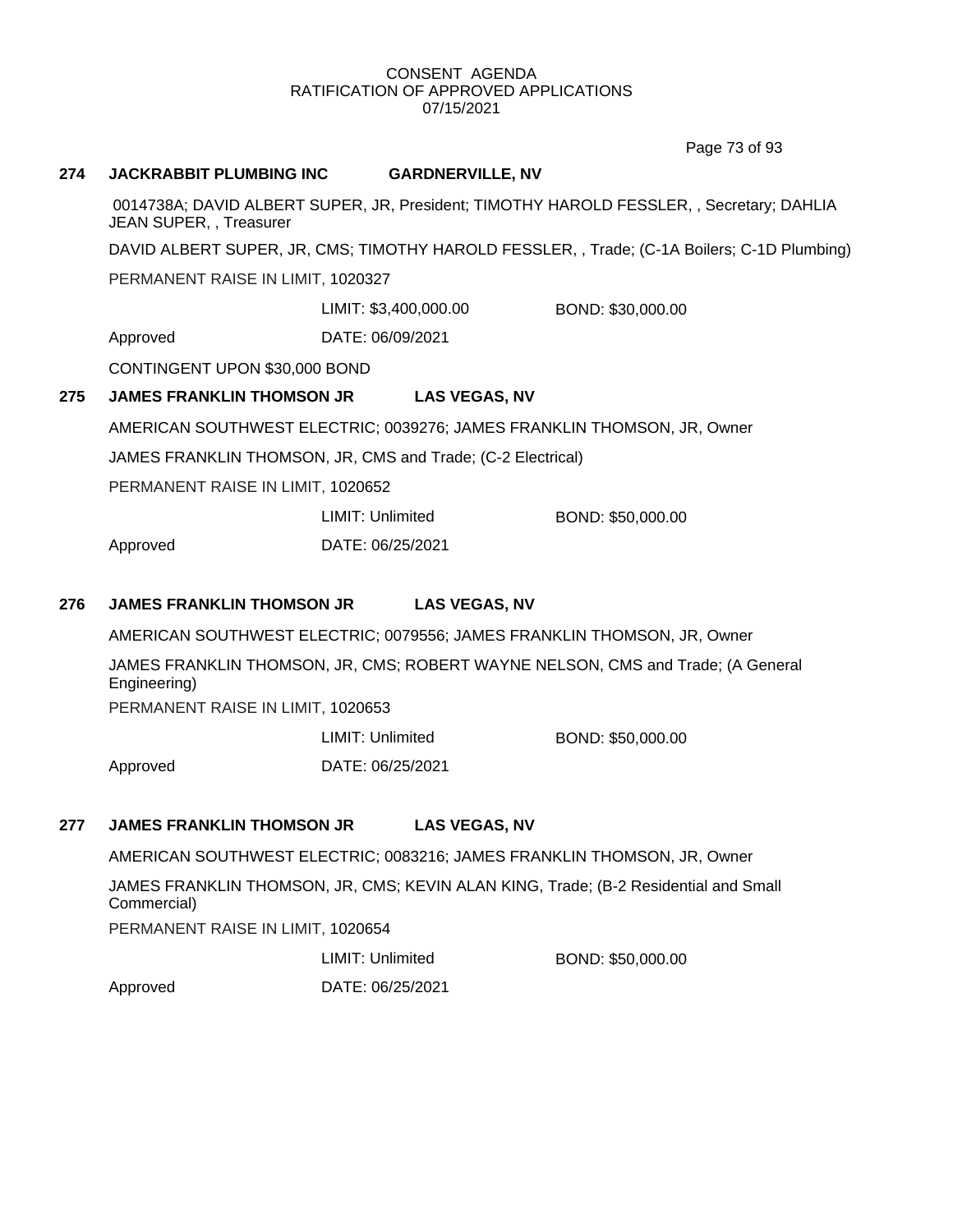Page 74 of 93

| 278 | <b>JAMES FRANKLIN THOMSON JR</b>                                        | <b>LAS VEGAS, NV</b>                                                         |                                                                                  |
|-----|-------------------------------------------------------------------------|------------------------------------------------------------------------------|----------------------------------------------------------------------------------|
|     | AMERICAN SOUTHWEST ELECTRIC; 0088250; JAMES FRANKLIN THOMSON, JR, Owner |                                                                              |                                                                                  |
|     | Contracting)                                                            |                                                                              | JAMES FRANKLIN THOMSON, JR, CMS; CHRISTOPHER ADAM SYMONS, , Trade; (C-5 Concrete |
|     | PERMANENT RAISE IN LIMIT, 1020655                                       |                                                                              |                                                                                  |
|     |                                                                         | LIMIT: Unlimited                                                             | BOND: \$50,000.00                                                                |
|     | Approved                                                                | DATE: 06/25/2021                                                             |                                                                                  |
|     |                                                                         |                                                                              |                                                                                  |
| 279 | <b>JULIAN SORIANO</b>                                                   | <b>RENO, NV</b>                                                              |                                                                                  |
|     |                                                                         | J & M CONSTRUCTION; 0082642; JULIAN SORIANO-ACEVEDO, Owner                   |                                                                                  |
|     |                                                                         | JULIAN SORIANO-ACEVEDO, CMS and Trade; (C-5 Concrete Contracting)            |                                                                                  |
|     | PERMANENT RAISE IN LIMIT, 1020587                                       |                                                                              |                                                                                  |
|     |                                                                         | LIMIT: \$245,000.00                                                          | BOND: \$15,000.00                                                                |
|     | Approved                                                                | DATE: 06/25/2021                                                             |                                                                                  |
|     | CONTINGENT UPON \$15,000 BOND                                           |                                                                              |                                                                                  |
| 280 | <b>KLINE BROTHERS POOLS LLC</b>                                         | <b>LAS VEGAS, NV</b>                                                         |                                                                                  |
|     |                                                                         | 0088179; JOHN E KLINE,, Managing Member; JOSHUA J KLINE,, Managing Member    |                                                                                  |
|     |                                                                         | JOHN E KLINE, , CMS and Trade; (A-10A Residential Pools)                     |                                                                                  |
|     | PERMANENT RAISE IN LIMIT, 1020345                                       |                                                                              |                                                                                  |
|     |                                                                         | LIMIT: \$245,000.00                                                          | BOND: \$20,000.00                                                                |
|     | Approved                                                                | DATE: 06/24/2021                                                             |                                                                                  |
|     | \$100,000.00                                                            |                                                                              | CONTINGENT UPON RECEIPT OF \$20.000.00 BOND AND CONSUMER PROTECTION BOND OF      |
| 281 | <b>LIVIN THE DREAM LLC</b>                                              | <b>LAS VEGAS, NV</b>                                                         |                                                                                  |
|     | 0078787; STEPHEN MICHEL KEVISH, Manager                                 |                                                                              |                                                                                  |
|     |                                                                         | STEPHEN MICHEL KEVISH, CMS and Trade; (B-2 Residential and Small Commercial) |                                                                                  |
|     | PERMANENT RAISE IN LIMIT, 1020385                                       |                                                                              |                                                                                  |
|     |                                                                         | LIMIT: \$1,500,000.00                                                        | BOND: \$30,000.00                                                                |
|     | Approved                                                                | DATE: 06/14/2021                                                             |                                                                                  |
|     | CONTINGENT UPON RECEIPT OF \$30,000.00 BOND                             |                                                                              |                                                                                  |
|     |                                                                         |                                                                              |                                                                                  |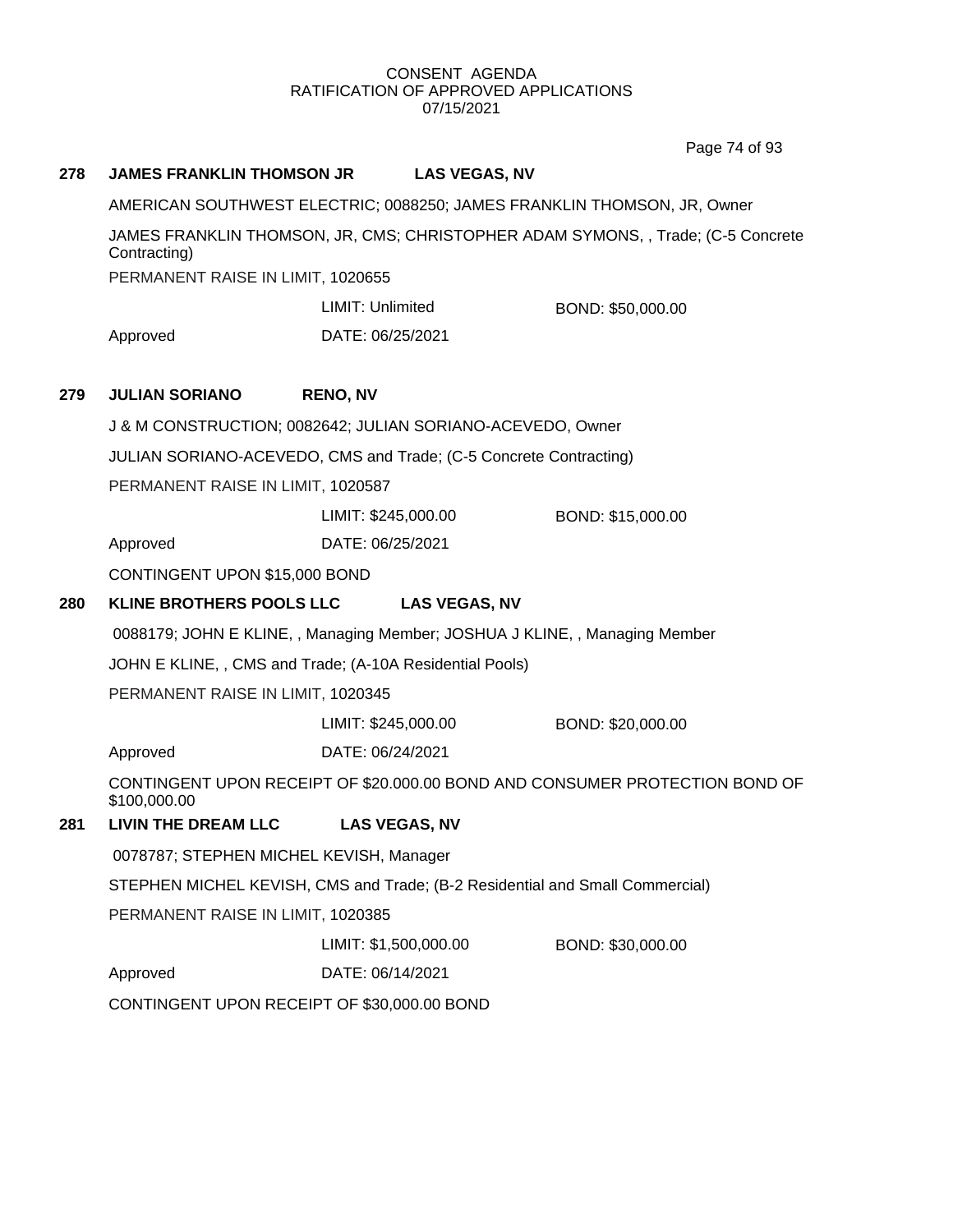Page 75 of 93

## **282 MESQUITE ELECTRIC LLC MESQUITE, NV**

0057047; KENDALL DEAN ANDERSON, Managing Member; CELESTE ANDERSON, Managing Member; DARRYLL BEN DODENBIER, Managing Member

KENDALL DEAN ANDERSON, CMS and Trade; DARRYLL REED DODENBIER, CMS and Trade; (C-2 Electrical)

PERMANENT RAISE IN LIMIT, 1020569

LIMIT: \$5,000,000.00 BOND: \$50,000.00

Approved DATE: 06/24/2021

CONTINGENT UPON RECEIPT OF \$50,000.00 BOND

## **283 MESQUITE ELECTRIC LLC MESQUITE, NV**

0058383; KENDALL DEAN ANDERSON, Managing Member; CELESTE ANDERSON, Managing Member; DARRYLL BEN DODENBIER, Managing Member

ROBERT BRENT ANDERSON, CMS and Trade; (B-2 Residential and Small Commercial)

PERMANENT RAISE IN LIMIT, 1020570

LIMIT: \$2,000,000.00 BOND: \$30,000.00

Approved DATE: 06/24/2021

CONTINGENT UPON RECEIPT OF \$30,000.00 BOND

## **284 NEVADA AMERICAN CONSTRUCTION LLC LAS VEGAS, NV**

0071058; WILLIAM RICHARD GRAVES, Managing Member

WILLIAM RICHARD GRAVES, CMS and Trade; (C-5 Concrete Contracting)

PERMANENT RAISE IN LIMIT, 1020624

LIMIT: \$5,100,000.00 BOND: \$50,000.00

Approved DATE: 06/25/2021

CONTINGENT UPON RECEIPT OF \$50,000.00 BOND

## **285 NEVADA AMERICAN CONSTRUCTION LLC LAS VEGAS, NV**

0069022; WILLIAM RICHARD GRAVES, Managing Member

WILLIAM RICHARD GRAVES, CMS and Trade; (B-2 Residential and Small Commercial)

PERMANENT RAISE IN LIMIT, 1020626

LIMIT: \$5,100,000.00 BOND: \$50,000.00

Approved DATE: 06/25/2021

CONTINGENT UPON RECEIPT OF \$50,000.00 BOND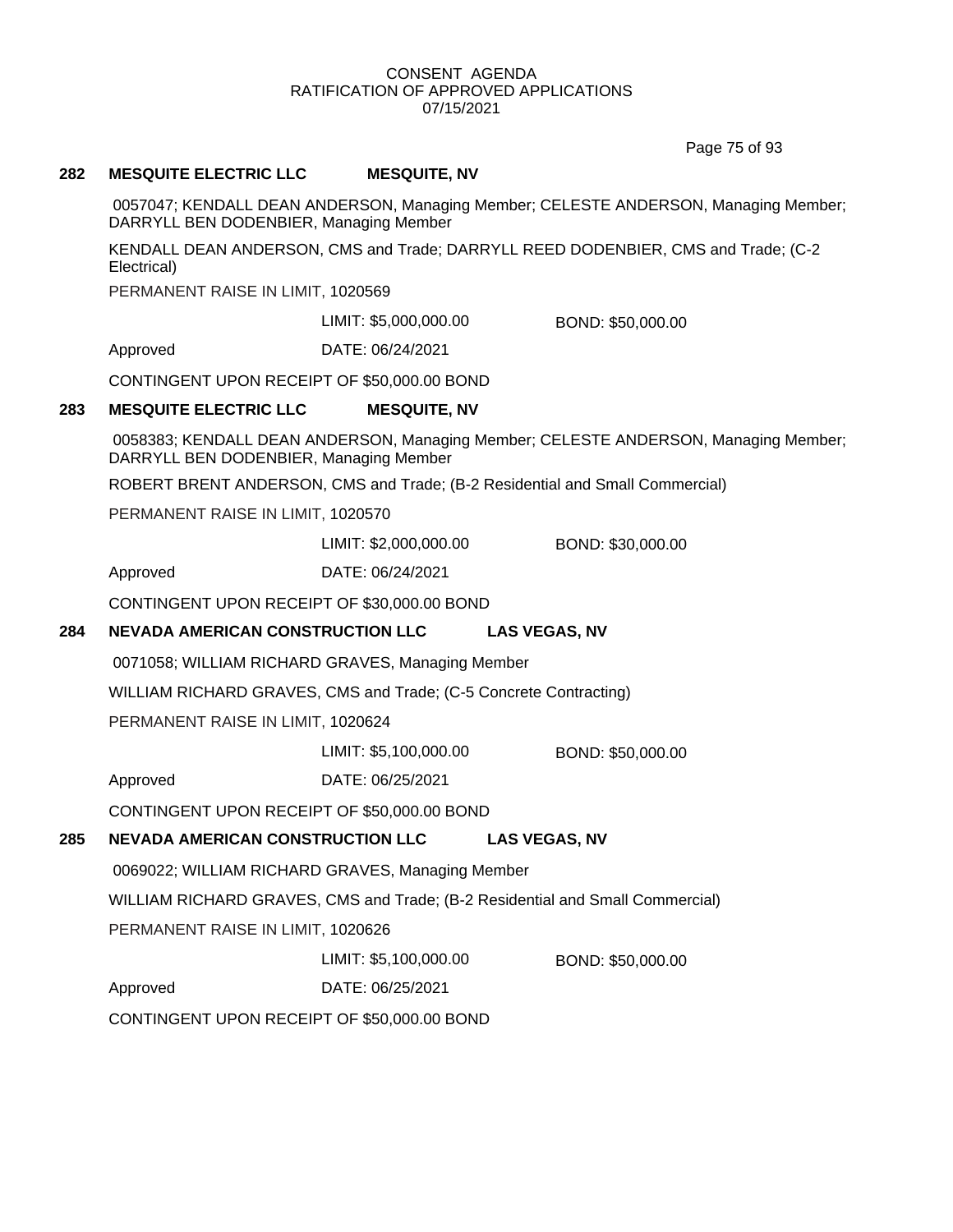Page 76 of 93

| 286 | NEVADA AMERICAN CONSTRUCTION LLC                            |                       |                            | <b>LAS VEGAS, NV</b>                                                                     |  |
|-----|-------------------------------------------------------------|-----------------------|----------------------------|------------------------------------------------------------------------------------------|--|
|     | 0069023; WILLIAM RICHARD GRAVES, Managing Member            |                       |                            |                                                                                          |  |
|     |                                                             |                       |                            | WILLIAM RICHARD GRAVES, CMS and Trade; (C-3 Carpentry Maintenance and Minor Repairs)     |  |
|     | PERMANENT RAISE IN LIMIT, 1020627                           |                       |                            |                                                                                          |  |
|     |                                                             | LIMIT: \$5,100,000.00 |                            | BOND: \$50,000.00                                                                        |  |
|     | Approved                                                    | DATE: 06/25/2021      |                            |                                                                                          |  |
|     | CONTINGENT UPON RECEIPT OF \$50,000.00 BOND                 |                       |                            |                                                                                          |  |
| 287 | <b>NEWTON CONSTRUCTION LLC</b>                              |                       | <b>NORTH LAS VEGAS, NV</b> |                                                                                          |  |
|     | 0083941; JOHN ANDREW NEWTON, JR, Manager                    |                       |                            |                                                                                          |  |
|     |                                                             |                       |                            | JOHN ANDREW NEWTON, JR, CMS and Trade; (B-2 Residential and Small Commercial)            |  |
|     | PERMANENT RAISE IN LIMIT, 1020537                           |                       |                            |                                                                                          |  |
|     |                                                             | LIMIT: \$1,000,000.00 |                            | BOND: \$30,000.00                                                                        |  |
|     | Approved                                                    | DATE: 06/14/2021      |                            |                                                                                          |  |
|     | CONTINGENT UPON RECEIPT OF \$30,000.00 BOND                 |                       |                            |                                                                                          |  |
| 288 | <b>NORTHERN NEVADA ELECTRIC LLC</b>                         |                       | <b>RENO, NV</b>            |                                                                                          |  |
|     |                                                             |                       |                            | 0088141; WESLEY SANDOVAL-LOPEZ, , Managing Member; BROOKLYN LEE MILES, , Managing Member |  |
|     |                                                             |                       |                            | WESLEY SANDOVAL-LOPEZ, , Trade; BROOKLYN LEE MILES, , CMS; (C-2F Residential Wiring)     |  |
|     | PERMANENT RAISE IN LIMIT, 1020634                           |                       |                            |                                                                                          |  |
|     |                                                             | LIMIT: \$80,000.00    |                            | BOND: \$10,000.00                                                                        |  |
|     | Approved                                                    | DATE: 06/25/2021      |                            |                                                                                          |  |
|     | CONTINGENT UPON \$10,000 BOND                               |                       |                            |                                                                                          |  |
| 289 | <b>RAM PLUMBING LLC</b>                                     | <b>SPARKS, NV</b>     |                            |                                                                                          |  |
|     | 0087394; ISRAEL RAMIR RAMIREZ-RAMOS, , Managing Member      |                       |                            |                                                                                          |  |
|     | ISRAEL RAMIR RAMIREZ-RAMOS,, CMS and Trade; (C-1D Plumbing) |                       |                            |                                                                                          |  |
|     | PERMANENT RAISE IN LIMIT, 1020599                           |                       |                            |                                                                                          |  |
|     |                                                             | LIMIT: \$200,000.00   |                            | BOND: \$10,000.00                                                                        |  |
|     | Approved                                                    | DATE: 06/25/2021      |                            |                                                                                          |  |
|     | CONTINGENT UPON \$10,000 BOND                               |                       |                            |                                                                                          |  |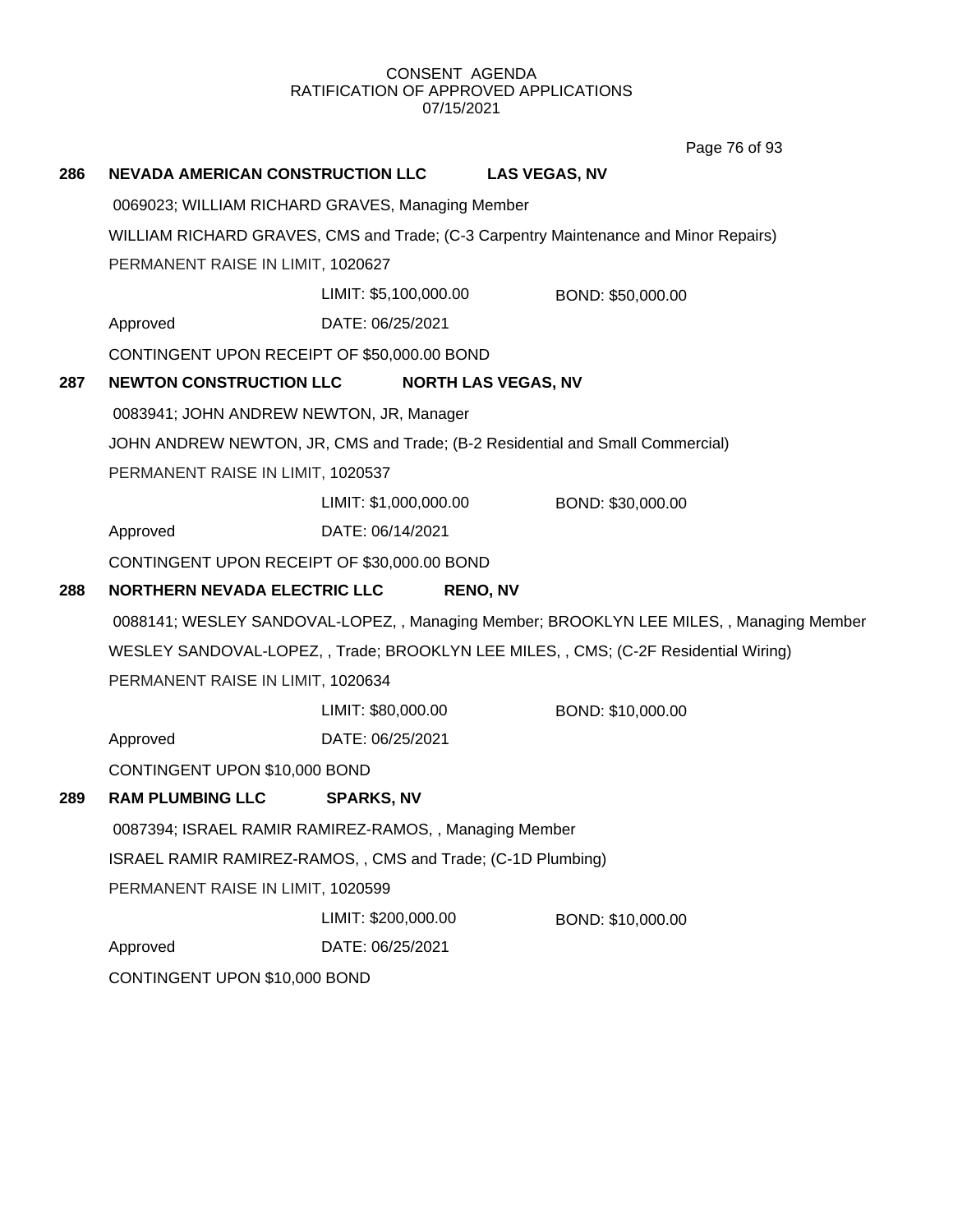Page 77 of 93

| 290 | <b>SHRADER &amp; MARTINEZ CONSTRUCTION USA LLC</b>                               |                                                                              | <b>SEDONA, AZ</b>                                                                        |  |
|-----|----------------------------------------------------------------------------------|------------------------------------------------------------------------------|------------------------------------------------------------------------------------------|--|
|     |                                                                                  | 0085635; DENNIS ALLEN HILL, Manager; JUSTIN MITCHELL ELDER, , Manager        |                                                                                          |  |
|     | JUSTIN MITCHELL ELDER, , CMS and Trade; (B General Building)                     |                                                                              |                                                                                          |  |
|     | PERMANENT RAISE IN LIMIT, 1020294                                                |                                                                              |                                                                                          |  |
|     |                                                                                  | LIMIT: Unlimited                                                             | BOND: \$50,000.00                                                                        |  |
|     | Approved                                                                         | DATE: 06/14/2021                                                             |                                                                                          |  |
|     | CONTINGENT UPON RECEIPT OF \$50,000.00 BOND                                      |                                                                              |                                                                                          |  |
| 291 | SIERRA QUALITY PAINTING CORP                                                     | <b>CARSON CITY, NV</b>                                                       |                                                                                          |  |
|     |                                                                                  |                                                                              | 0088114; JOSE CARLOS VALDES-MARTINEZ, , President; JACKELINE MARLENY VALDES, , Treasurer |  |
|     |                                                                                  | JOSE CARLOS VALDES-MARTINEZ, , CMS and Trade; (C-4E Drywall; C-4A Painting)  |                                                                                          |  |
|     | PERMANENT RAISE IN LIMIT, 1020371                                                |                                                                              |                                                                                          |  |
|     |                                                                                  | LIMIT: \$80,000.00                                                           | BOND: \$10,000.00                                                                        |  |
|     | Approved                                                                         | DATE: 06/09/2021                                                             |                                                                                          |  |
|     | CONTINGENT UPON \$10,000 BOND                                                    |                                                                              |                                                                                          |  |
| 292 | <b>STEEL CONCEPTS LLC</b>                                                        | N. LAS VEGAS, NV                                                             |                                                                                          |  |
|     | 0074562; ROBERT ALFREDO ARREOLA, Manager                                         |                                                                              |                                                                                          |  |
|     |                                                                                  | ROBERT ALFREDO ARREOLA, CMS and Trade; (C-14 Steel Reinforcing and Erection) |                                                                                          |  |
|     | PERMANENT RAISE IN LIMIT, 1020409                                                |                                                                              |                                                                                          |  |
|     |                                                                                  | LIMIT: \$3,000,000.00                                                        | BOND: \$30,000.00                                                                        |  |
|     | Approved                                                                         | DATE: 06/14/2021                                                             |                                                                                          |  |
|     | CONTINGENT UPON RECEIPT OF \$30,000.00 BOND                                      |                                                                              |                                                                                          |  |
| 293 | <b>STRUCTURE WORKS INC</b>                                                       | <b>DOVER PLAINS, NY</b>                                                      |                                                                                          |  |
|     | 0087327; JAMES SYLVESTER MUNCEY, , President; WALTER HARVEY CROPLEY, , Secretary |                                                                              |                                                                                          |  |
|     |                                                                                  | JAMES SYLVESTER MUNCEY, , Trade; KENNETH K BODELL, , CMS; (C-2 Electrical)   |                                                                                          |  |
|     | PERMANENT RAISE IN LIMIT, 1020204                                                |                                                                              |                                                                                          |  |
|     |                                                                                  | LIMIT: \$150,000.00                                                          | BOND: \$10,000.00                                                                        |  |
|     | Approved                                                                         | DATE: 06/21/2021                                                             |                                                                                          |  |
|     | CONTINGENT UPON \$10,000 BOND                                                    |                                                                              |                                                                                          |  |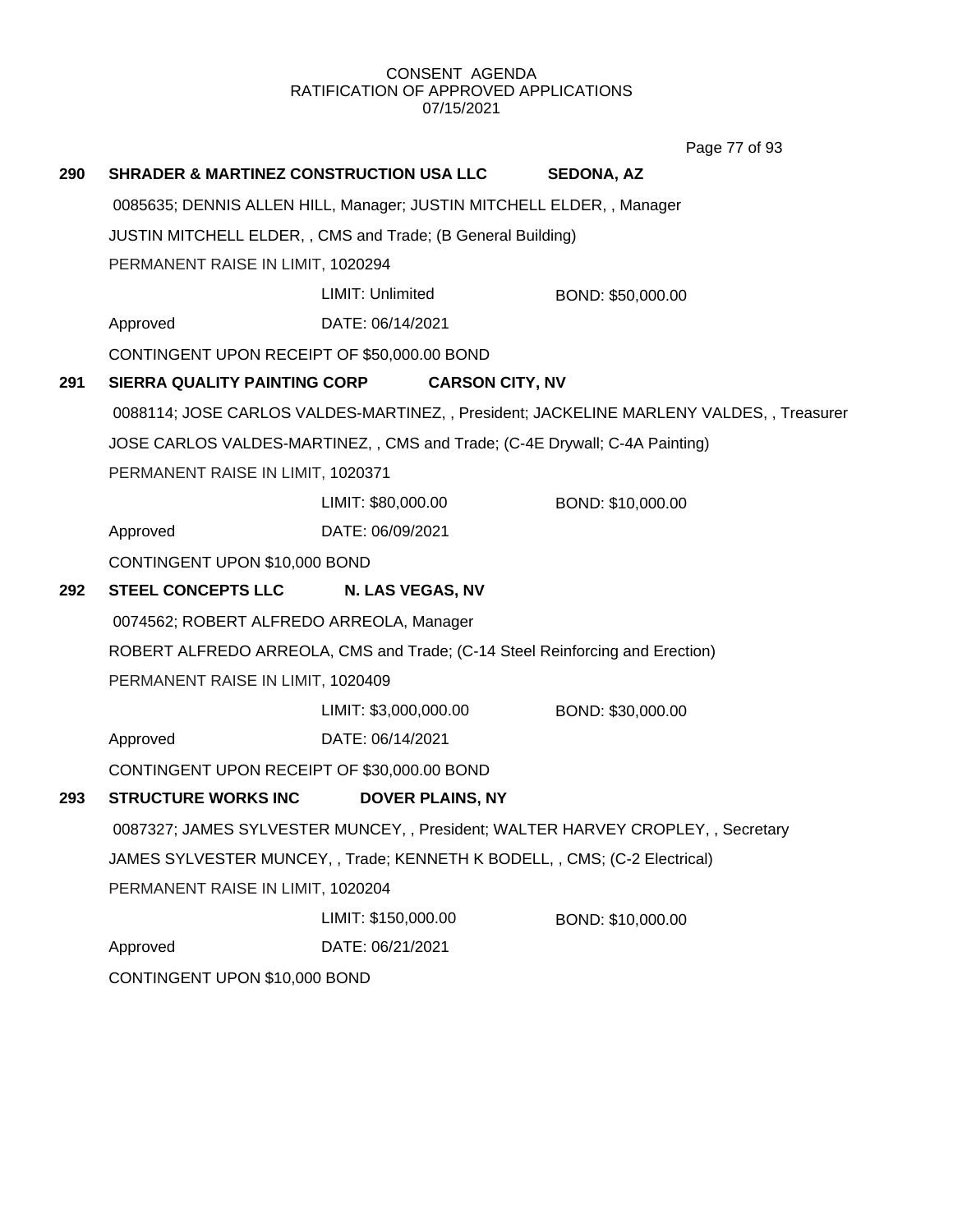Page 78 of 93

| 294 | <b>TORO FLOORING LLC</b>                    | <b>LAS VEGAS, NV</b>                                            |                   |
|-----|---------------------------------------------|-----------------------------------------------------------------|-------------------|
|     | 0088078; CILDA DELIA ORPINEDA,, Manager     |                                                                 |                   |
|     |                                             | SABINO RIVERA,, CMS and Trade; (C-3B Finish Carpentry)          |                   |
|     | PERMANENT RAISE IN LIMIT, 1020288           |                                                                 |                   |
|     |                                             | LIMIT: \$200,000.00                                             | BOND: \$10,000.00 |
|     | Approved                                    | DATE: 06/14/2021                                                |                   |
|     | CONTINGENT UPON RECEIPT OF \$10,000.00 BOND |                                                                 |                   |
| 295 | <b>VEGAS CUSTOM GLASS LLC</b>               | <b>LAS VEGAS, NV</b>                                            |                   |
|     |                                             | 0087728; VINCENT TARINE REGALA, , Managing Member               |                   |
|     |                                             | VINCENT TARINE REGALA, , CMS and Trade; (C-8 Glass and Glazing) |                   |
|     | PERMANENT RAISE IN LIMIT, 1020509           |                                                                 |                   |
|     |                                             | LIMIT: \$200,000.00                                             | BOND: \$10,000.00 |
|     | Approved                                    | DATE: 06/14/2021                                                |                   |
|     | CONTINGENT UPON RECEIPT OF \$10,000.00 BOND |                                                                 |                   |
| 296 | <b>Z TILE &amp; FLOORS LLC</b>              | <b>RENO, NV</b>                                                 |                   |
|     |                                             | 0086378; CARLOS ZARAGOZA MARTINEZ, , Managing Member            |                   |
|     |                                             | CARLOS ZARAGOZA MARTINEZ, , CMS and Trade; (C-20 Tiling)        |                   |
|     | PERMANENT RAISE IN LIMIT, 1020441           |                                                                 |                   |
|     |                                             | LIMIT: \$80,000.00                                              | BOND: \$10,000.00 |
|     | Approved                                    | DATE: 06/14/2021                                                |                   |
|     | CONTINGENT UPON \$10,000 BOND               |                                                                 |                   |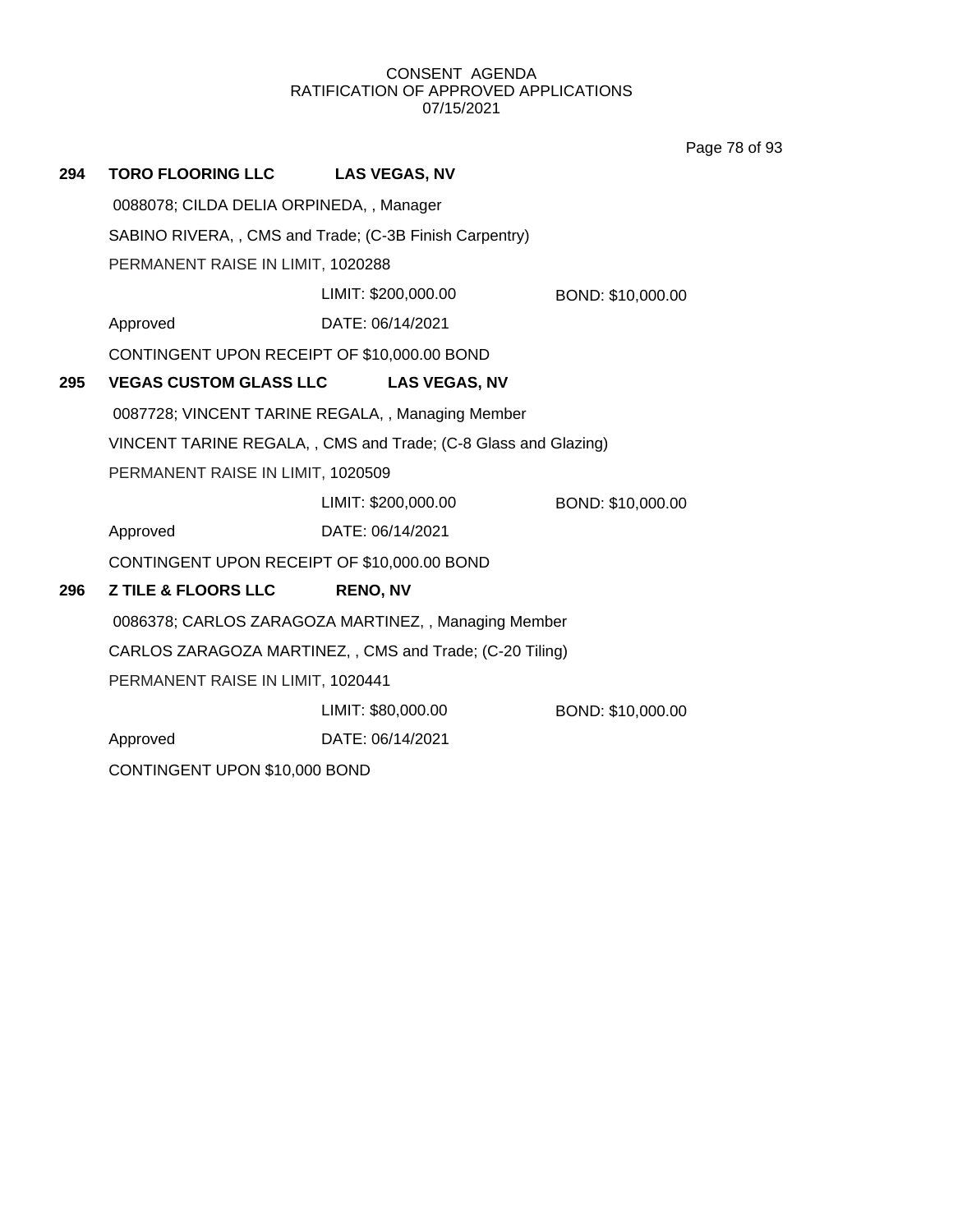Page 79 of 93

## **REQUEST TO INACTIVATE**

## **297 BUMBLE BREEZE LLC LAS VEGAS, NV**

0087267; BROOKS JAMES CARSON, , Manager; ANTE STJEPAN SODA, Manager; NICOLE DAWN SODA, , Manager; HEATHER DIANE MARIE CARSON, , Manager

BROOKS JAMES CARSON, , CMS and Trade; (C-21 Refrigeration and Air Conditioning)

REQUEST TO INACTIVATE, 1020579

Approved DATE: 06/25/2021

## **298 BUMBLE BREEZE LLC LAS VEGAS, NV**

0087268; BROOKS JAMES CARSON, , Manager; ANTE STJEPAN SODA, Manager; NICOLE DAWN SODA, , Manager; HEATHER DIANE MARIE CARSON, , Manager BROOKS JAMES CARSON, , CMS; ANTE STJEPAN SODA, Trade; (C-1 Plumbing and Heating)

REQUEST TO INACTIVATE, 1020580

Approved DATE: 06/25/2021

## **299 C M M C M LLC LAS VEGAS, NV**

MULLER CONSTRUCTION; 0080290; CESAR AUGUSTO MALAGA, Managing Member; ARNALDO MIGUEL LEON, Managing Member; AIMEE AARON GOODWIN, Managing Member CESAR AUGUSTO MALAGA, CMS; JESSY GONZALEZ, Trade; (C-19A Terrazzo)

REQUEST TO INACTIVATE, 1020418

Approved DATE: 06/25/2021

## **300 C M M C M LLC LAS VEGAS, NV**

MULLER CONSTRUCTION; 0080291; CESAR AUGUSTO MALAGA, Managing Member; ARNALDO MIGUEL LEON, Managing Member; AIMEE AARON GOODWIN, Managing Member

CESAR AUGUSTO MALAGA, CMS; JESSY GONZALEZ, Trade; (C-36 Installing Urethane)

REQUEST TO INACTIVATE, 1020419

Approved DATE: 06/25/2021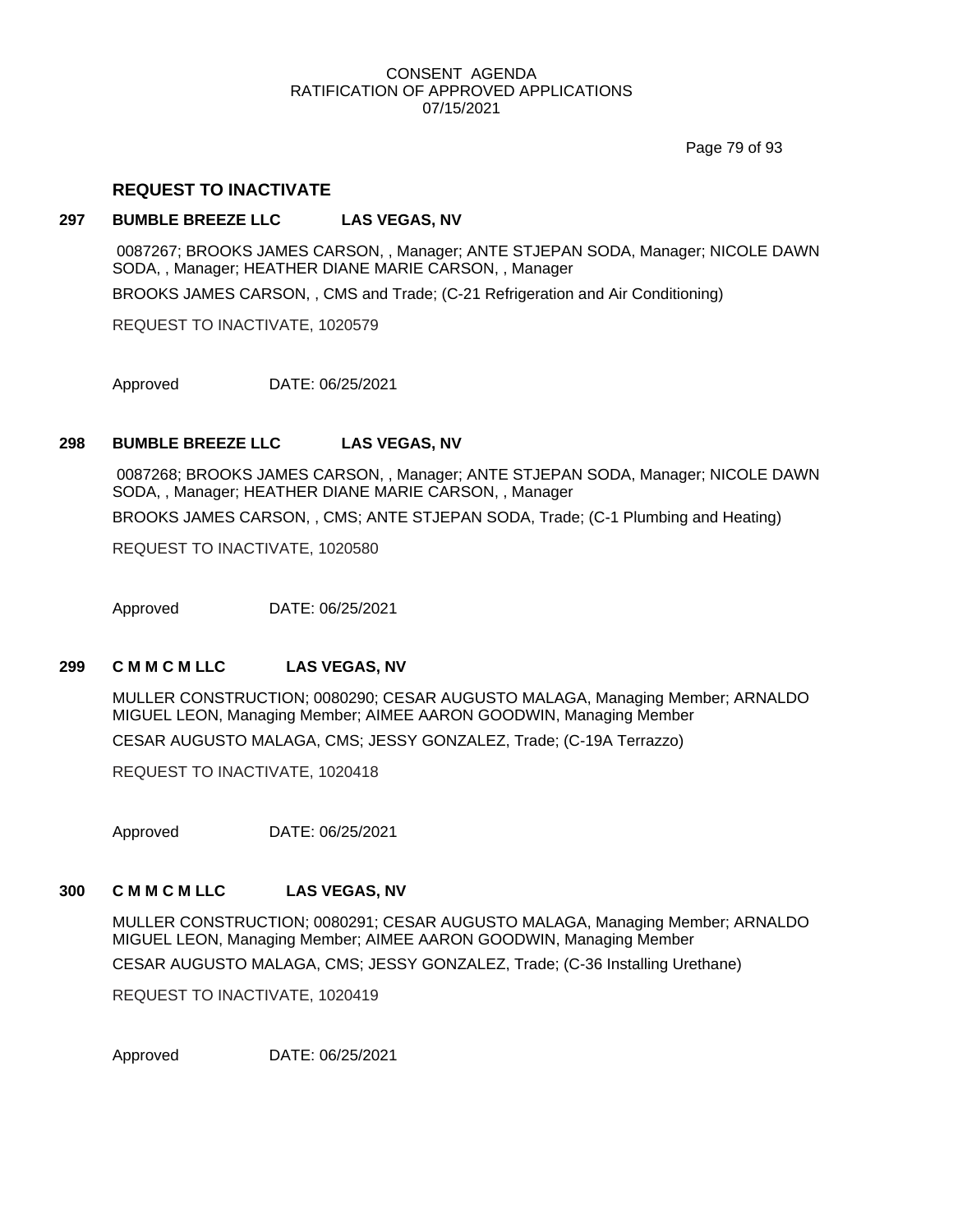Page 80 of 93

# **301 G & G SPECIALTY CONTRACTORS INC Gilbert, AZ** 0074398; CHARLES ELMER GOODBALLET, President; TERESA LYNN GOODBALLET, Secretary/Treasurer; JAMES SCOTT GOODBALLET, Vice President CHARLES ELMER GOODBALLET, CMS and Trade; (B-2 Residential and Small Commercial) REQUEST TO INACTIVATE, 1020269 Approved DATE: 06/08/2021 **302 HECTORS LAWN & SPRINKLER SERVICE INC LAS VEGAS, NV** 0085445; HECTOR RODRIGUEZ-LARA, President; VALENTINA MODESTO-DE-RODRIGUEZ, Secretary HECTOR RODRIGUEZ-LARA, CMS and Trade; (C-10 Landscape Contracting) REQUEST TO INACTIVATE, 1020169

Approved DATE: 06/09/2021

## **303 KEVIN CHARLES TIERNEY GARDNERVILLE, NV**

0051726; KEVIN CHARLES TIERNEY, Owner KEVIN CHARLES TIERNEY, CMS and Trade; (B-2 Residential and Small Commercial) REQUEST TO INACTIVATE, 1020463

Approved DATE: 06/21/2021

## **304 M J C CONTRACTING INC HENDERSON, NV**

0046898; CHARLES JOSEPH BERTRAM, President; DAVID LEE MCRAY, Secretary; MICHAEL JOSEPH CLARK, Treasurer MICHAEL JOSEPH CLARK, CMS and Trade; (B-2 Residential and Small Commercial)

REQUEST TO INACTIVATE, 1019977

Approved DATE: 06/16/2021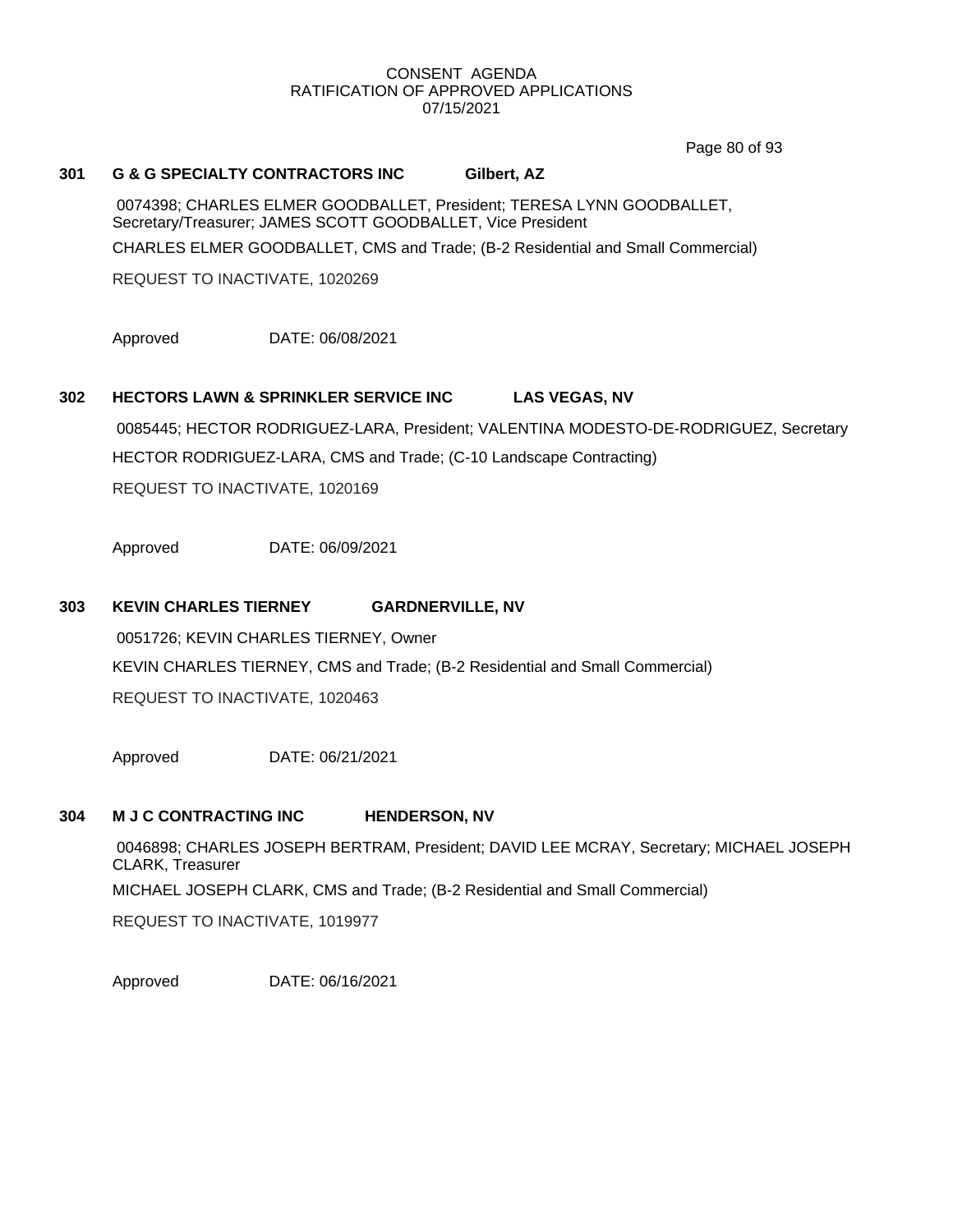Page 81 of 93

## **305 PERFORMANCE PLASTERING LAS VEGAS, NV**

0029870A; ROBERT WILLIAM THOMAS, President ROBERT WILLIAM THOMAS, CMS and Trade; (C-17 Lathing and Plastering) REQUEST TO INACTIVATE, 1020618

Approved DATE: 07/01/2021

## **306 SAHARA SCAFFOLD INC MURRIETA, CA**

0085724; JACK JEFFERY SMITH, President JACK JEFFERY SMITH, CMS and Trade; (C-24 Erecting Scaffolds & Bleachers) REQUEST TO INACTIVATE, 1020710

Approved DATE: 07/01/2021

## **307 SEDA SEATING LTD BURLINGTON, ON**

0085360; LADISLAV KELEMEN, , President ; (C-26B Building Accessories and Specialties) REQUEST TO INACTIVATE, 1020722

Approved DATE: 06/25/2021

**308 THERMAL DYNAMICS INC PORTERVILLE, CA**

0087257; GLENN EDWIN SILAS, , President ; (A General Engineering) REQUEST TO INACTIVATE, 1020514

Approved DATE: 06/21/2021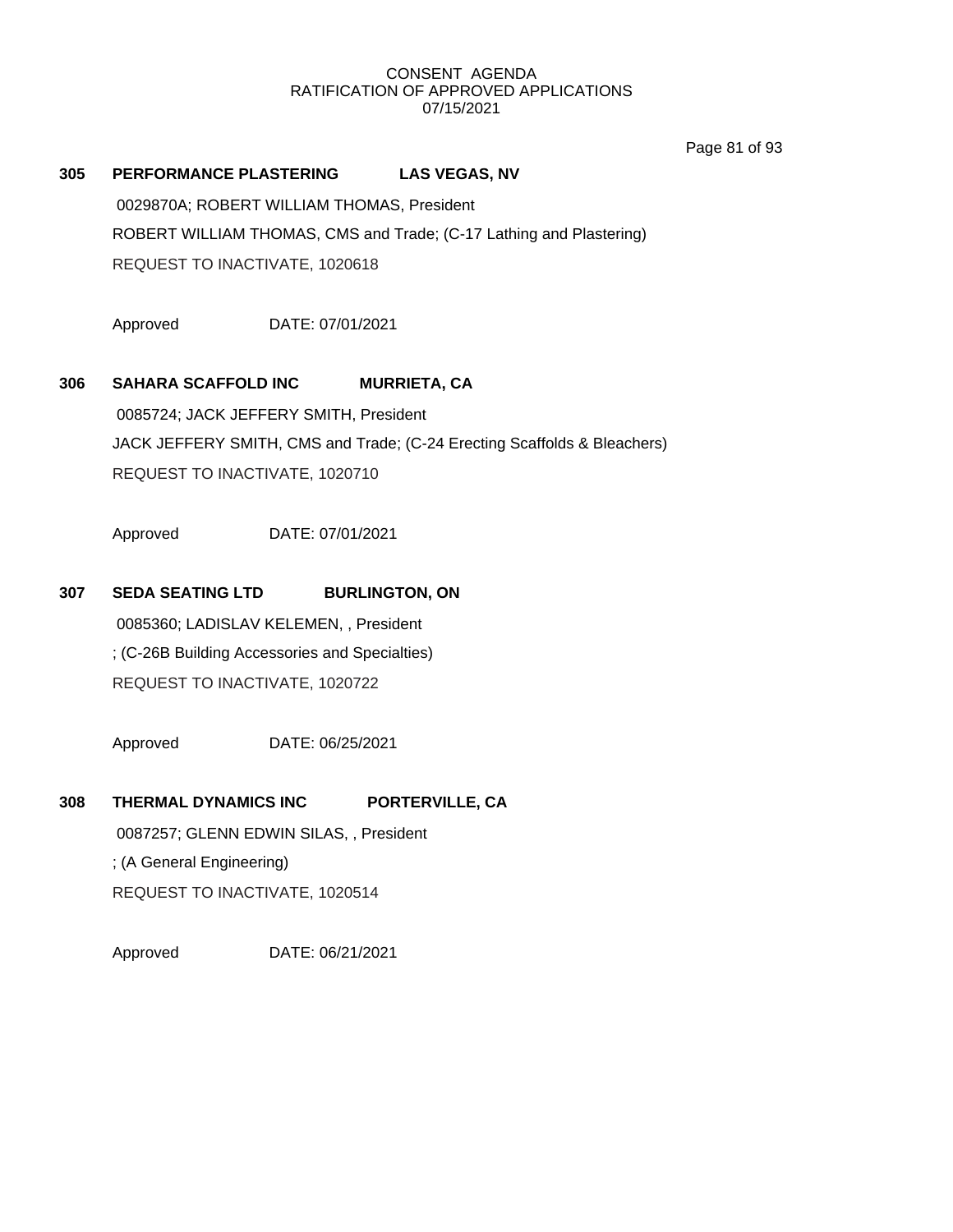Page 82 of 93

**309 VINTAGE INC LAS VEGAS, NV** ADVANTAGE SOLAR; 0082315; GARY LOUIS VERBANO, President GARY LOUIS VERBANO, CMS and Trade; (C-37 Solar Contracting) REQUEST TO INACTIVATE, 1019974

Approved DATE: 06/25/2021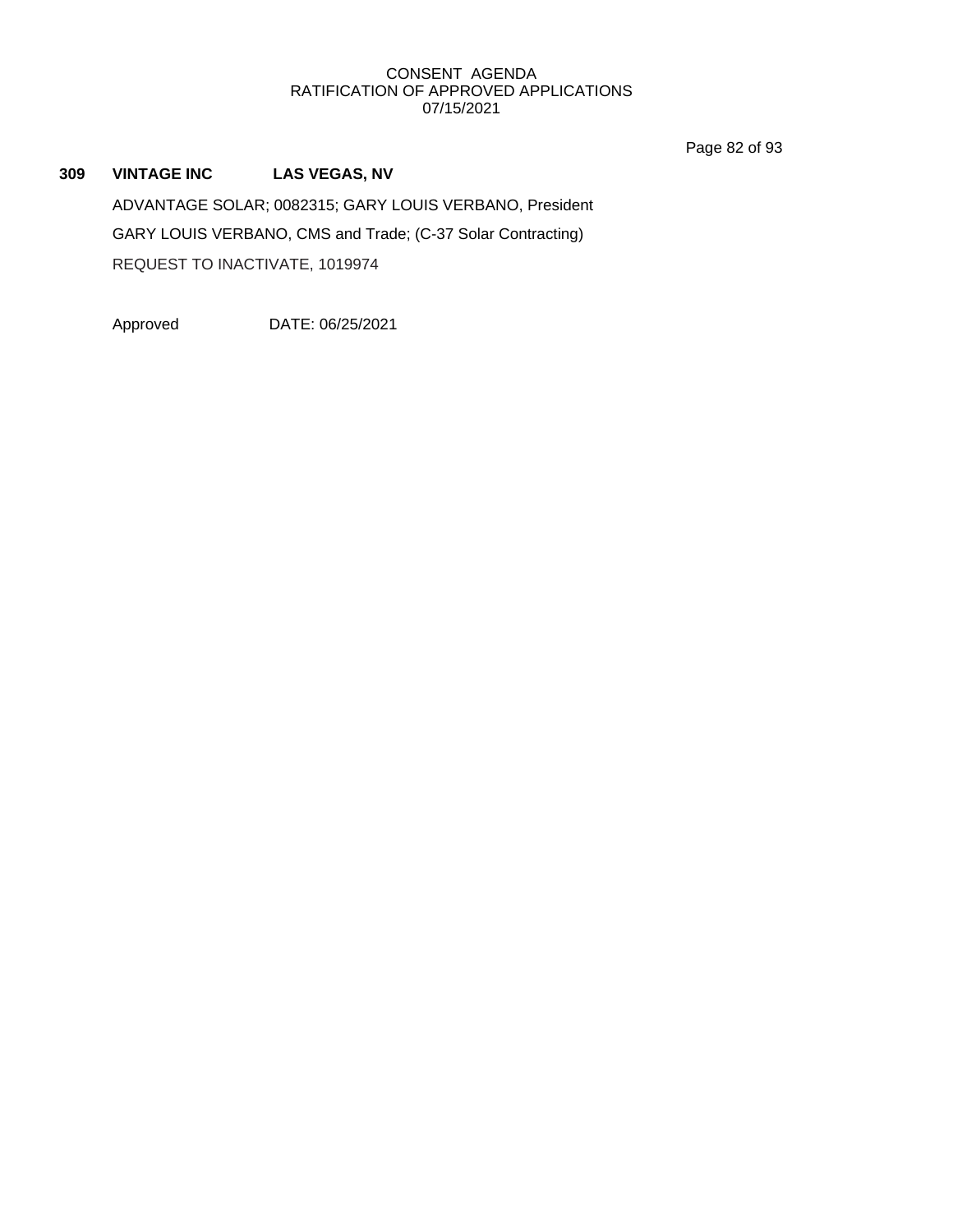Page 83 of 93

## **SINGLE PROJECT LIMIT INCREASE**

## **310 ASHWORTH & BELCASTRO SYSTEMS INC LAS VEGAS, NV**

A B S; 0075157; JAMES LEE ASHWORTH, President

JAMES LEE ASHWORTH, CMS; CHASE DILLAN MARRS, , CMS and Trade; (C-41A Automatic Fire Sprinklers)

SINGLE RAISE IN LIMIT, 1020406

Approved DATE: 06/07/2021

PROJECT LIMIT: \$600,000.00 PROJECT NAME: HUNTINGTON INDUSTRIAL

CONTINGENT UPON PROOF OF PAYMENT AND PERFORMANCE BONDS UNLESS WAIVED BY OWNER

## **311 CURTIS BROS INC RENO, NV**

0086177; DAVID CURTIS MANSFIELD, President

DAVID CURTIS MANSFIELD, CMS and Trade; (B-2 Residential and Small Commercial; B-6 Commercial Remodeling) SINGLE RAISE IN LIMIT, 1020758

Approved DATE: 06/25/2021

PROJECT LIMIT: \$6,400,000.00 PROJECT NAME: RENOWN PEOS 2ND FLOOR REMODEL

CONTINGENT UPON PROOF OF PAYMENT AND PERFORMANCE BONDS, UNLESS WAIVED BY **OWNER** 

## **312 DAPPER BUILDING COMPANY LLC LAS VEGAS, NV**

0084672; J CHRISTOPHER DAPPER, , Manager

FRANK RALPH JOHNSON, CMS and Trade; (B-2 Residential and Small Commercial)

SINGLE RAISE IN LIMIT, 1020865

Approved DATE: 06/30/2021

PROJECT LIMIT: \$5,000,000.00 PROJECT NAME: WANTS & NEEDS SHOPPING CENTER

CONTINGENT UPON PROOF OF PAYMENT AND PERFORMANCE BONDS UNLESS WAIVED BY OWNER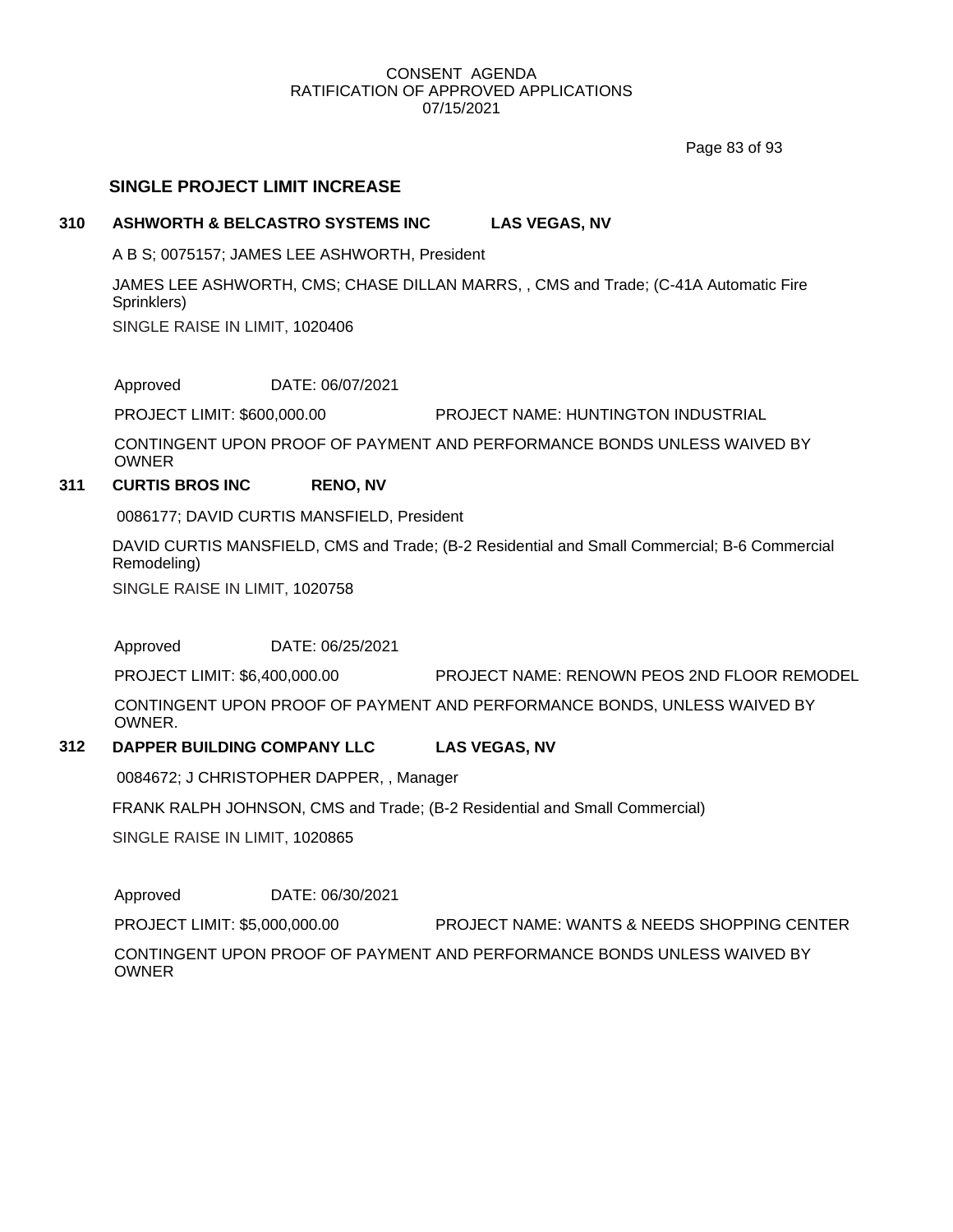Page 84 of 93

## **313 GALT DEVELOPMENT LLC NORTH LAS VEGAS, NV**

0075726; JUSTIN MICHAEL ANDERSON, Manager

JUSTIN MICHAEL ANDERSON, CMS and Trade; (A General Engineering)

SINGLE RAISE IN LIMIT, 1020874

Approved DATE: 06/30/2021

PROJECT LIMIT: \$3,500,000.00

PROJECT NAME: INTERSECTION AND ROADWAY IMPROVEMENTS FY20 SERVICE

CONTINGENT UPON PROOF OF PAYMENT AND PERFORMANCE BONDS UNLESS WAIVED BY **OWNER** 

**314 LONE MOUNTAIN REINFORCING LLC LAS VEGAS, NV**

0083611; CHRISTOPHER MICHAEL LOWY, , Managing Member; MICHAEL ANTHONY CONLEY, , Managing Member; URIEL CARLOS CALVILLO, , Managing Member

CHRISTOPHER MICHAEL LOWY, , CMS and Trade; (C-14A Reinforcing Steel)

SINGLE RAISE IN LIMIT, 1020750

Approved DATE: 06/23/2021

PROJECT LIMIT: \$1,867,500.00 PROJECT NAME: MOSAICS COMMERCE CENTER

CONTINGENT UPON PROOF OF PAYMENT AND PERFORMANCE BOND UNLESS WAIVED BY OWNER

## **315 NEWTON CONSTRUCTION LLC NORTH LAS VEGAS, NV**

0083941; JOHN ANDREW NEWTON, JR, Manager

JOHN ANDREW NEWTON, JR, CMS and Trade; (B-2 Residential and Small Commercial)

SINGLE RAISE IN LIMIT, 1020535

Approved DATE: 06/11/2021

PROJECT LIMIT: \$1,000,000.00 PROJECT NAME: SPEAKEASY CENTENIAL

CONTINGENT UPON PROOF OF PAYMENT & PERFORMANCE BOND UNLESS WAIVED BY OWNER

## **316 NEWTON CONSTRUCTION LLC NORTH LAS VEGAS, NV**

0083941; JOHN ANDREW NEWTON, JR, Manager JOHN ANDREW NEWTON, JR, CMS and Trade; (B-2 Residential and Small Commercial) SINGLE RAISE IN LIMIT, 1020536

Approved DATE: 06/11/2021 PROJECT LIMIT: \$1,000,000.00 PROJECT NAME: SPEAKEASY LAMB CONTINGENT UPON PROOF OF PAYMENT AND PERFORMANCE BOND UNLESS WAIVED BY OWNER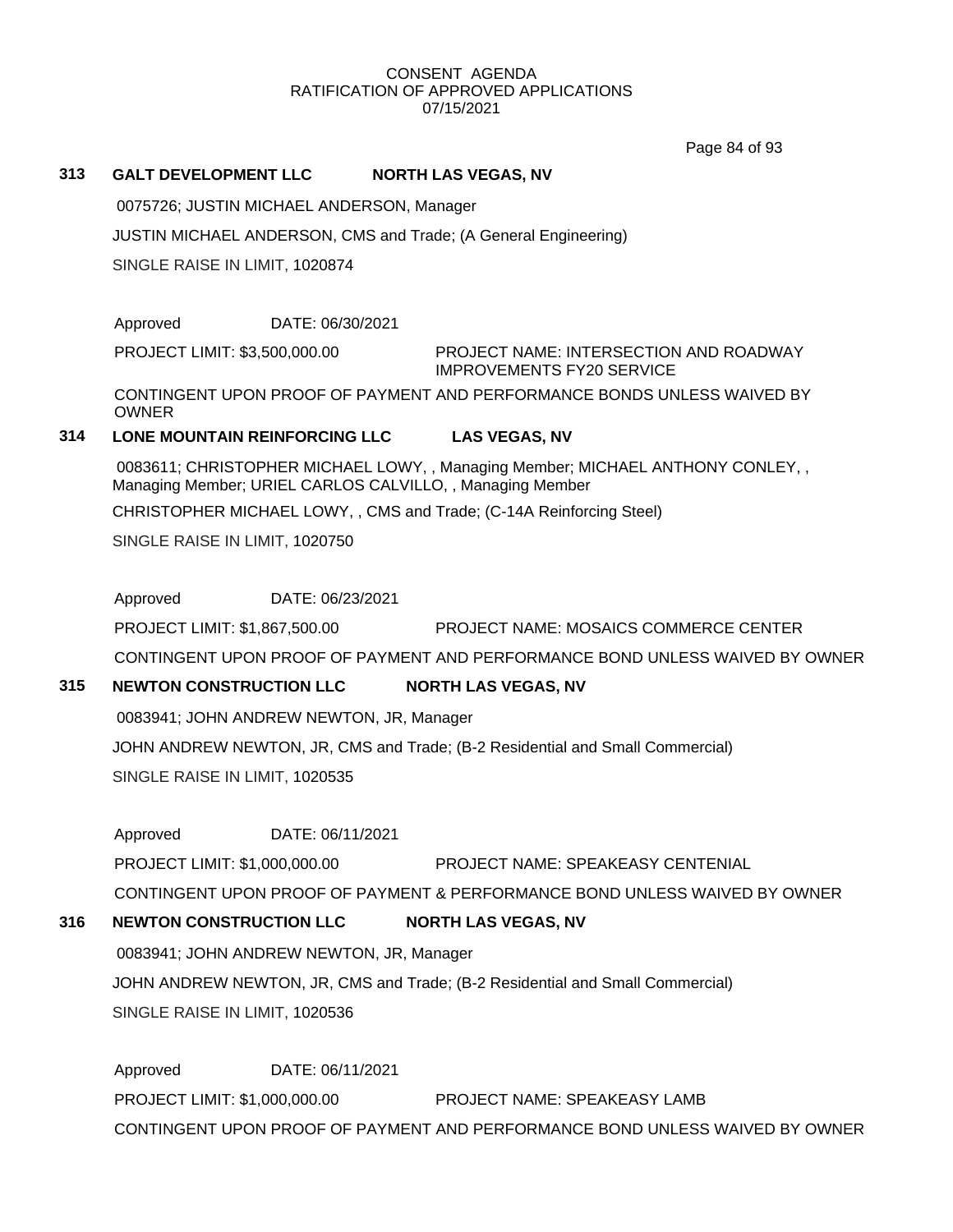Page 85 of 93

## **317 PAUL OWEN KYLE STAGECOACH, NV**

KC CUSTOM CONCEPTS; 0081237; PAUL OWEN KYLE, Owner

PAUL OWEN KYLE, CMS and Trade; (B-2 Residential and Small Commercial)

SINGLE RAISE IN LIMIT, 1020690

Approved DATE: 06/22/2021

PROJECT LIMIT: \$350,000.00 PROJECT NAME: CHRIS GILLER 3434 JACKS VALLEY

CONTINGENT UPON PROOF OF PAYMENT AND PERFORMANCE BONDS, UNLESS WAIVED BY PROJECT OWNER

## **318 ROCKIN A ELECTRIC LLC Reno, NV**

0047746A; JOHN DENNIS ANDERSON, Managing Member; AMBROSIA ANDERSON, Managing Member

JOHN DENNIS ANDERSON, CMS and Trade; (C-2 Electrical)

SINGLE RAISE IN LIMIT, 1020578

Approved DATE: 06/15/2021

PROJECT LIMIT: \$2,500,000.00 PROJECT NAME: VUE ON 4TH STREET

CONTINGENT UPON PROOF OF PAYMENT AND PERFORMANCE BONDS, UNLESS WAIVED BY THE OWNER.

## **319 ROCKIN A ELECTRIC LLC Reno, NV**

0047746A; JOHN DENNIS ANDERSON, Managing Member; AMBROSIA ANDERSON, Managing Member JOHN DENNIS ANDERSON, CMS and Trade; (C-2 Electrical)

SINGLE RAISE IN LIMIT, 1020665

Denied DATE: 06/18/2021

PROJECT LIMIT: \$0.00

PROJECT NAME: THE WOLFF CO - DAMANTE RANCH - RENO

FAILED TO SUBMIT APPLICATION (5) WORKING DAYS PRIOR TO 06/21/2021 BID DATE, PURSUANT TO NRS 624.220(3)

## **320 SWIFT GENERAL ENGINEERING INC S LAKE TAHOE, CA**

0085246; SCOTT KEVIN SWIFT, , President

SCOTT KEVIN SWIFT, , CMS and Trade; (A General Engineering)

SINGLE RAISE IN LIMIT, 1020937

Approved DATE: 07/01/2021

PROJECT LIMIT: \$1,000,000.00 PROJECT NAME: LAKESIDE INN DEMO

CONTINGENT UPON PROOF OF PAYMENT AND PERFORMANCE BONDS, UNLESS WAIVED BY OWNER.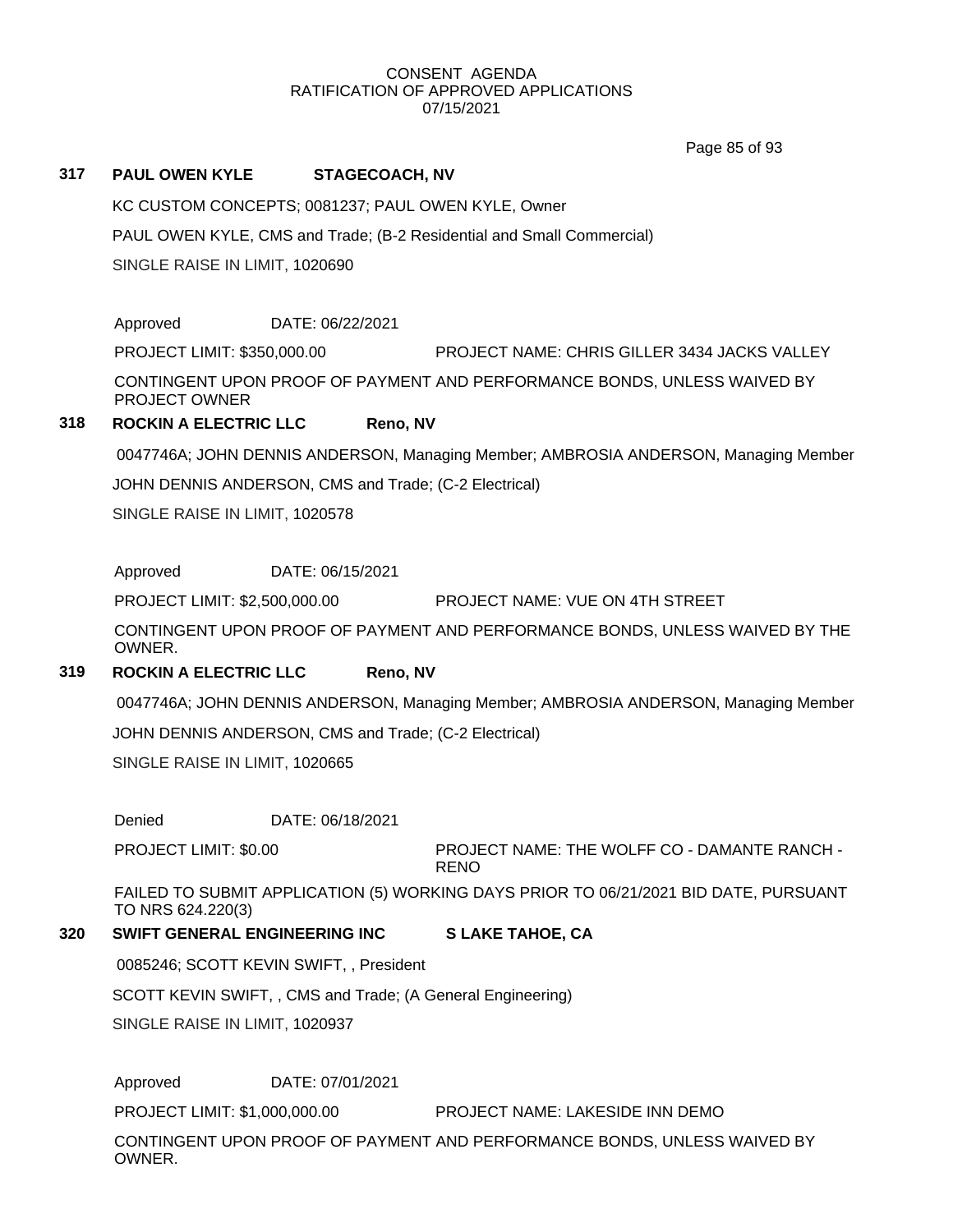Page 86 of 93

## **321 V W R INTERNATIONAL LLC RADNOR, PA**

0070959; SCOTT KENDALL BAKER, , Secretary; MARTIN ALAN GOLDMAN, , Manager MICHAEL RICHARD HUSSEY, CMS and Trade; (C-26A Kitchen and Laboratory Equipment) SINGLE RAISE IN LIMIT, 1020882

Approved DATE: 07/01/2021

PROJECT LIMIT: \$5,700,000.00 PROJECT NAME: NEW DEANTRONICS

CONTINGENT UPON PROOF OF PAYMENT AND PERFORMANCE BONDS, UNLESS WAIVED BY OWNER.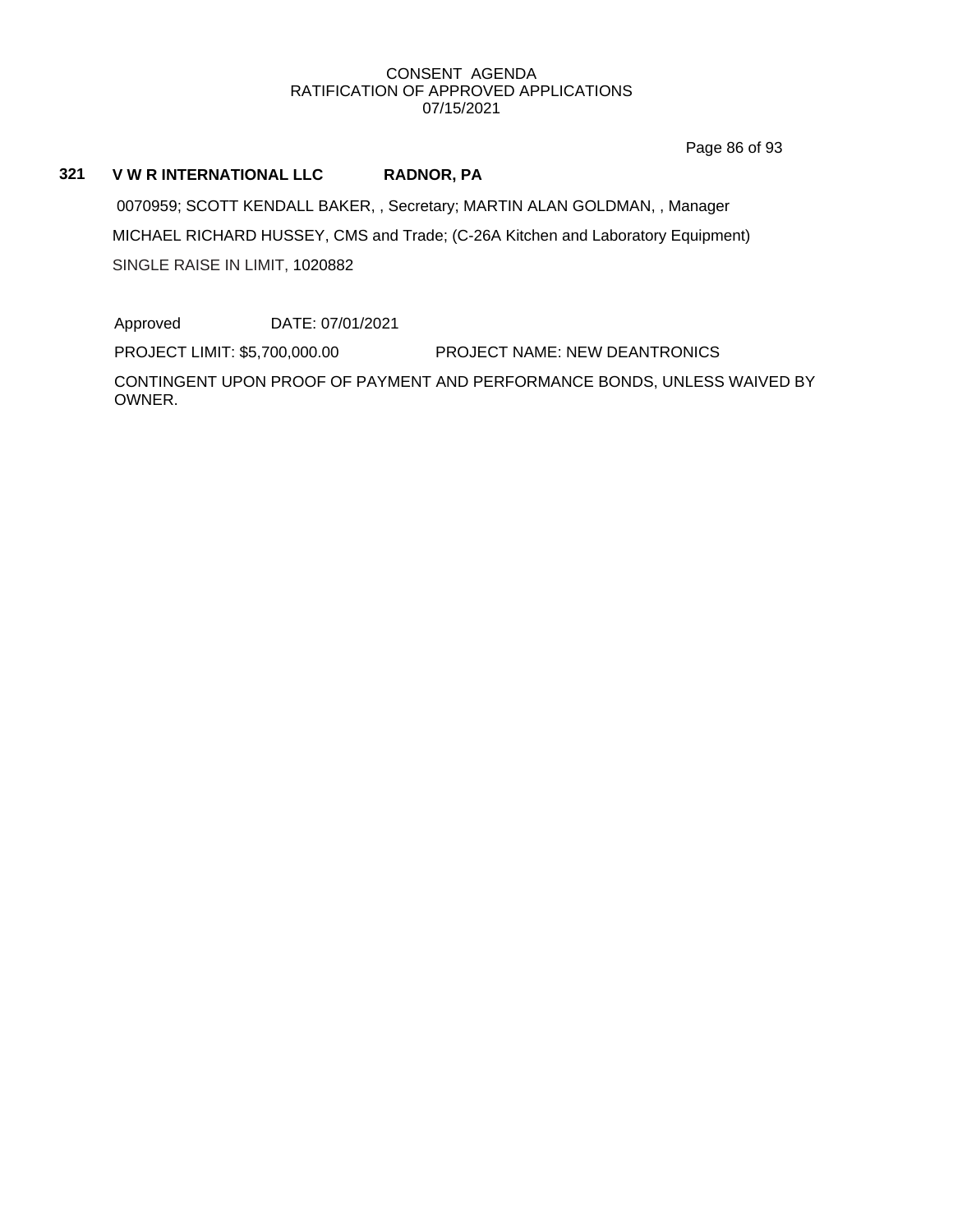Page 87 of 93

## **VOLUNTARY SURRENDER**

## **322 ACE ASPHALT OF ARIZONA INC PHOENIX, AZ**

0076024; SCOTT BRYAN PHILLIPS, , President; MICHAEL NEIL HIRSCHFELD, , Secretary; ROSS GATLIN, Director GREGORY JAMES COOPER, , CMS and Trade ; (A General Engineering) VOLUNTARY SURRENDER, 1020488

Approved DATE: 06/25/2021

## **323 AMERICAN LAWN & LANDSCAPE SPARKS, NV**

0014711B; DAVID ALLAN HARGROVE, Partner; BONNIE ARLEEN HARGROVE, Partner DAVID ALLAN HARGROVE, CMS and Trade ; (C-10 Landscape Contracting) VOLUNTARY SURRENDER, 1020276

Approved DATE: 06/08/2021

## **324 ARIZONA CIVIL CONSTRUCTORS INC LAS VEGAS, NV**

0072603; STEVEN CONRAD PALACIOS, President

STEVEN CONRAD PALACIOS, CMS and Trade ; (C-40 Specialties Not Authorized by Other Classifications DESIGNATED FOR MISTING/COOLING SYSTEMS, ALLOWING CONNECTION TO EXISTING FAUCETS & ELECTRICAL OUTLETS)

VOLUNTARY SURRENDER, 1020259

Approved DATE: 06/08/2021

## **325 ARIZONA CIVIL CONSTRUCTORS INC LAS VEGAS, NV**

0072604; STEVEN CONRAD PALACIOS, President

STEVEN CONRAD PALACIOS, CMS and Trade ; (C-10 Landscape Contracting)

VOLUNTARY SURRENDER, 1020260

Approved DATE: 06/08/2021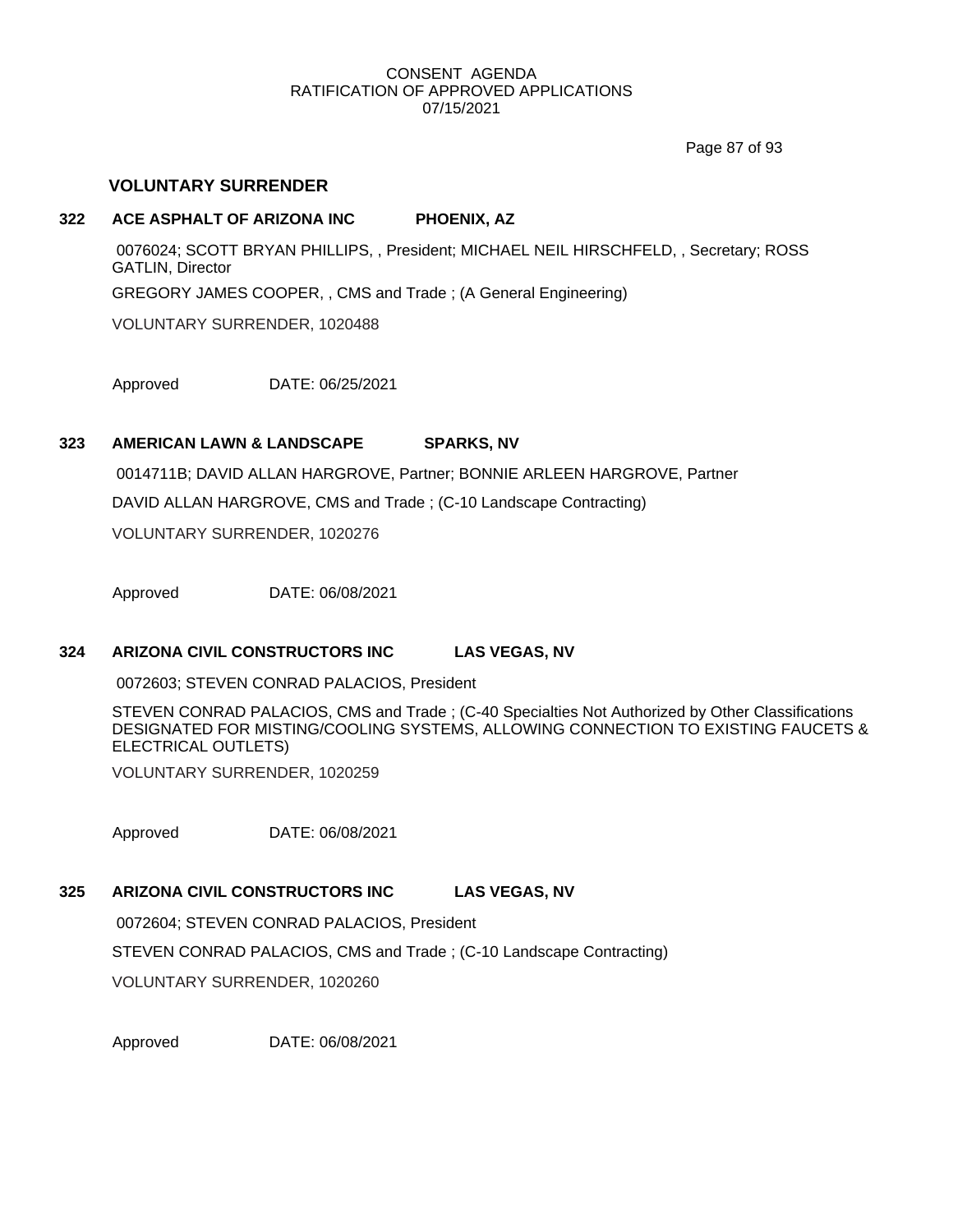Page 88 of 93

## **326 BOUMA CONSTRUCTION INC GRAND RAPIDS, MI**

0083810; ANDREW THOMAS-GUSTAVE RENER, , President; DANIEL WILLIAM DERYKE, Chief Executive **Officer** 

ANDREW THOMAS-GUSTAVE RENER, , CMS and Trade ; (B-2 Residential and Small Commercial)

VOLUNTARY SURRENDER, 1020596

Approved DATE: 06/25/2021

## **327 BRO PLUMBING LLC HENDERSON, NV**

0055931C; BRETT RANDOLPH OTTEMAN, Manager BRETT RANDOLPH OTTEMAN, CMS and Trade ; (C-1D Plumbing) VOLUNTARY SURRENDER, 1020641

Approved DATE: 06/25/2021

## **328 C B BOVENKAMP INC MIAMI, FL**

0076201; ESTHER ELLEN BOVENKAMP, President; GERALD EUGENE BOVENKAMP, Vice President; SHAWN CAMERON WILSON, Manager GERALD EUGENE BOVENKAMP, Trade; SHAWN CAMERON WILSON, CMS ; (B General Building)

VOLUNTARY SURRENDER, 1020768

Approved DATE: 07/01/2021

## **329 CABITECH LLC HENDERSON, NV**

0085705; IVAN MEZQUITA-ZABALETA, , Managing Member IVAN MEZQUITA-ZABALETA, , CMS and Trade ; (C-19 Installing Terrazzo and Marble) VOLUNTARY SURRENDER, 1019835

Approved DATE: 06/09/2021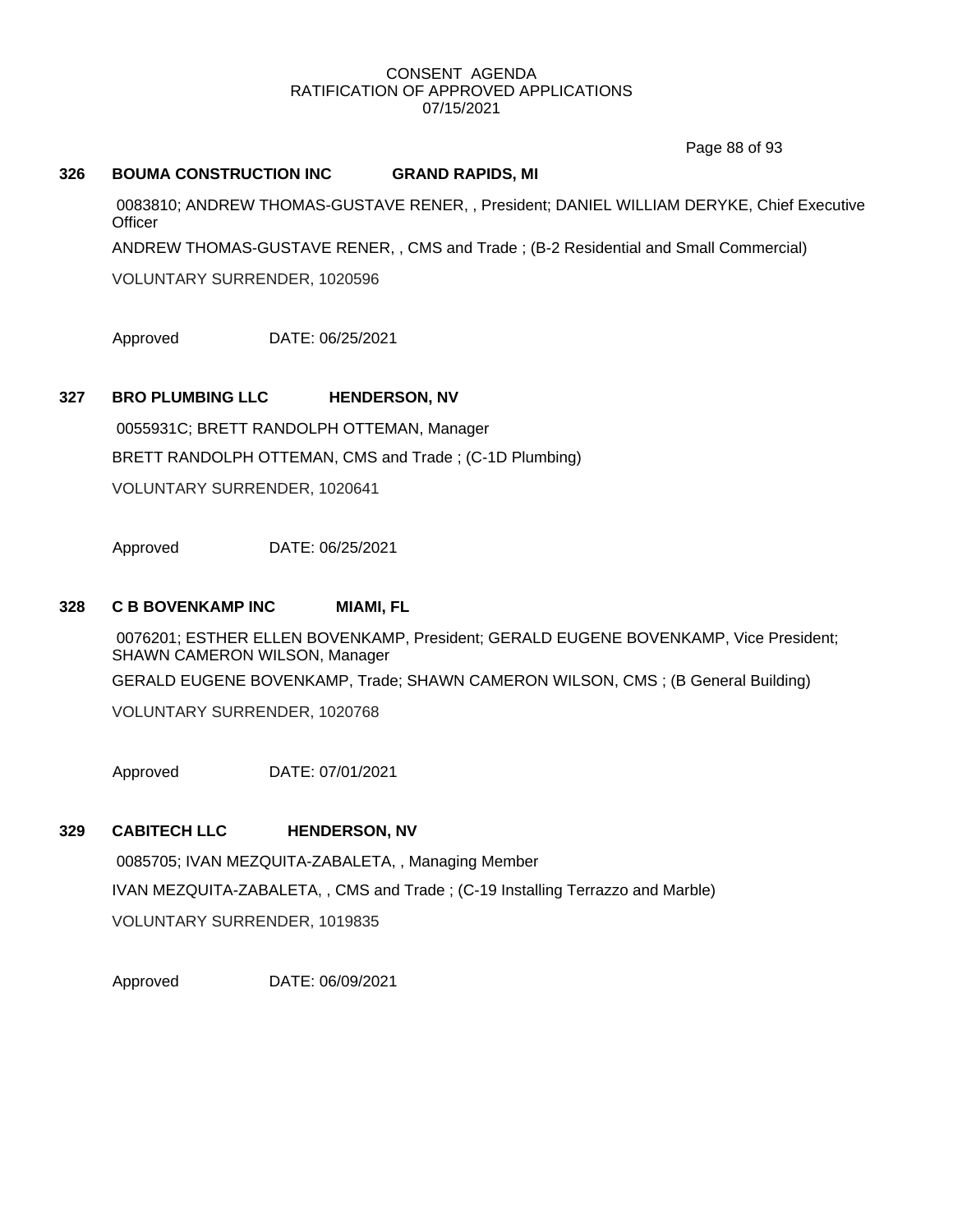Page 89 of 93

## **330 CHISUM WAYNE WAGNER RENO, NV**

CHISUM CARPENTRY AND CONSTRUCTION; 0071055; CHISUM WAYNE WAGNER, Owner CHISUM WAYNE WAGNER, CMS and Trade ; (C-3 Carpentry Maintenance and Minor Repairs) VOLUNTARY SURRENDER, 1020563

Approved DATE: 06/16/2021

CONTINGENT UPON ISSUANCE OF PENDING LICENSE APPLICATION

## **331 CRITTER CONTROL OF RENO LLC RENO, NV**

0071537A; MARK EDWARD HUTCHISON, Manager

MARK EDWARD HUTCHISON, CMS and Trade ; (C-3 Carpentry Maintenance and Minor Repairs C3 IS LIMITED TO CONSTRUCTION AND REPAIR SOLELY FOR DETERRENT OF UNWANTED ANIMALS, BIRDS AND INSECTS ONLY)

VOLUNTARY SURRENDER, 1020898

Approved DATE: 07/01/2021

## **332 DESERT MOUNTAIN PAVERS INC SPARKS, NV**

0087726; KAREN LEE FOOTE, Treasurer; RAYMOND WILLIAM FOOTE, Other; JUAN MANUEL TISCARENO, Other RAYMOND WILLIAM FOOTE, Trade; JUAN MANUEL TISCARENO, CMS ; (C-14G Prefabricated Steel Structures)

VOLUNTARY SURRENDER, 1020523

Approved DATE: 06/25/2021

## **333 DESERT MOUNTAIN PAVERS INC SPARKS, NV**

0086645; KAREN LEE FOOTE, Treasurer; RAYMOND WILLIAM FOOTE, Other; JUAN MANUEL TISCARENO, Other RAYMOND WILLIAM FOOTE, Trade; JUAN MANUEL TISCARENO, CMS ; (C-5 Concrete Contracting) VOLUNTARY SURRENDER, 1020524

Approved DATE: 06/25/2021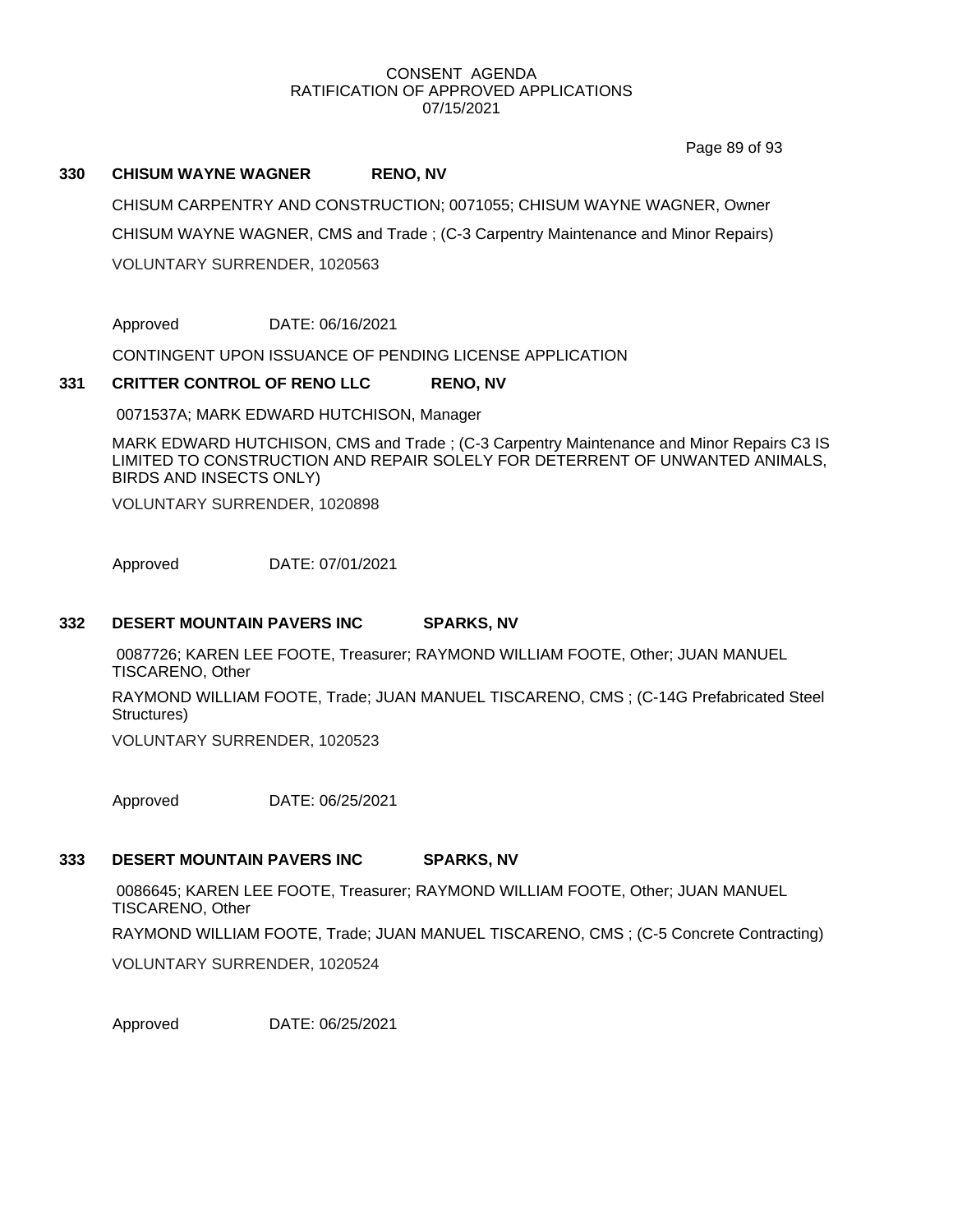Page 90 of 93

## **334 H R C LLC LAS VEGAS, NV**

0080453; VINCENZO PICERNO, Managing Member VINCENZO PICERNO, CMS and Trade ; (B-2 Residential and Small Commercial) VOLUNTARY SURRENDER, 1020212

Approved DATE: 06/08/2021

## **335 J REYNOLDS & CO INC SAGINAW, TX**

0083764; MATTHEW CHARLES SKIPPER, , President MATTHEW CHARLES SKIPPER, , CMS and Trade ; (C-15 Roofing and Siding) VOLUNTARY SURRENDER, 1020793

Approved DATE: 07/01/2021

CONTINGENT UPON ISSUANCE OF PENDING LICENSE APPLICATION

## **336 MITCHELL PERRY WATKINS KUNA, ID** MITCHELL WATKINS REPAIRS & CONSTRUCTION; 0073393; MITCHELL PERRY WATKINS, Owner MITCHELL PERRY WATKINS, CMS and Trade ; (B-2 Residential and Small Commercial) VOLUNTARY SURRENDER, 1020767

Approved DATE: 07/01/2021

## **337 PARLEY LLC LAS VEGAS, NV**

0085799; PATRICK GARFIELD PARKES, Managing Member; ALEXANDRO LEYVA, , Managing Member PATRICK GARFIELD PARKES, CMS and Trade ; (B-2 Residential and Small Commercial) VOLUNTARY SURRENDER, 1020794

Approved DATE: 07/01/2021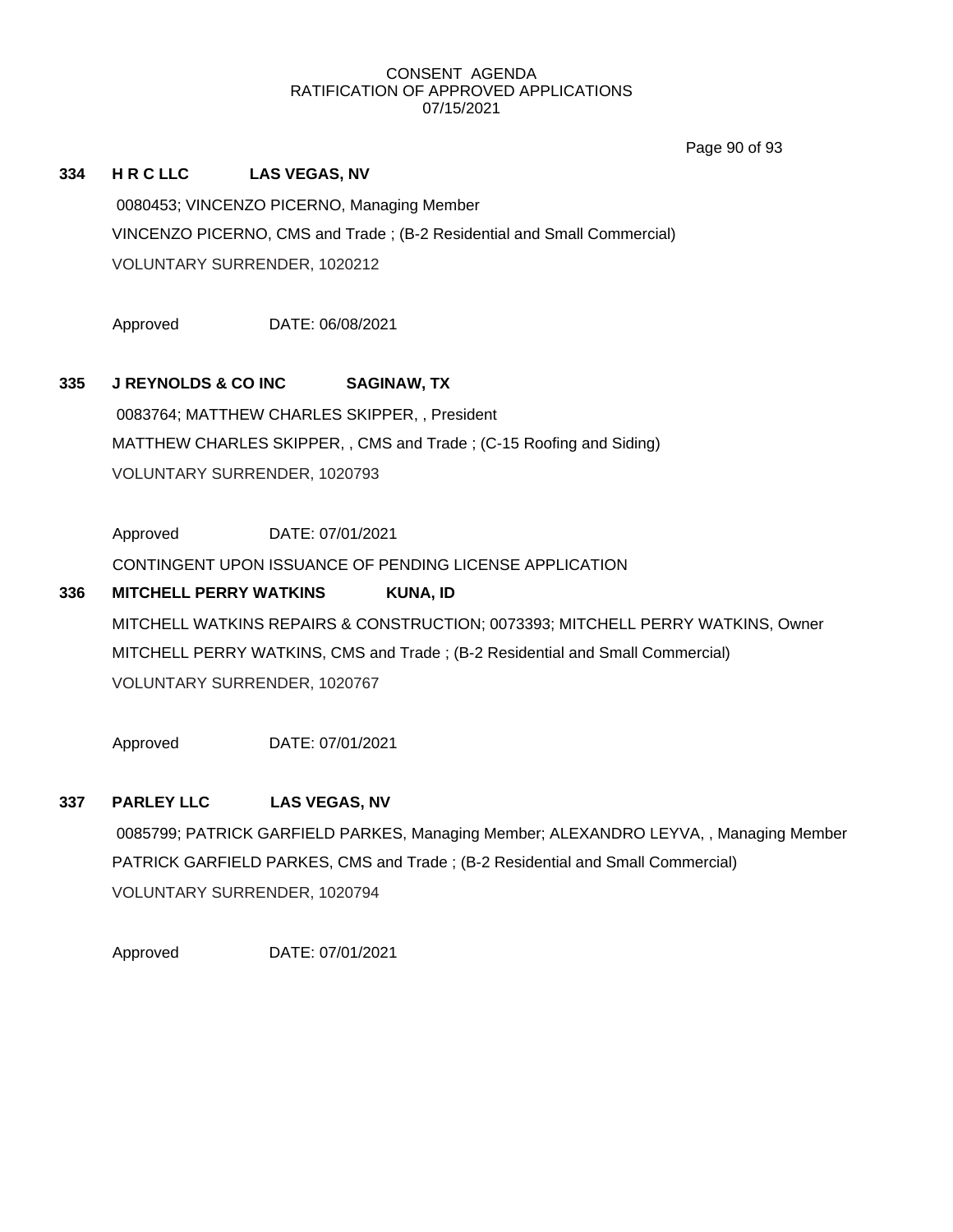Page 91 of 93

## **338 STEVE BRECK POOLS LLC LAS VEGAS, NV**

0052908A; STEVEN PORTER BRECK, Manager STEVEN PORTER BRECK, CMS and Trade ; (A-10 Commercial and Residential Pools) VOLUNTARY SURRENDER, 1020001

Approved DATE: 06/08/2021

## **339 SUNCREST BUILDERS INC SPARKS, NV**

0037961; GREGORY GUY BISCHOFF, President; VICKI PESNER BISCHOFF, Vice President GREGORY GUY BISCHOFF, CMS and Trade ; (B-2 Residential and Small Commercial) VOLUNTARY SURRENDER, 1020562

Approved DATE: 06/18/2021

## **340 SUNSTREET ENERGY GROUP LLC MIAMI, FL**

0085507; MICHAEL SCOTT DUFAULT, , Managing Member TAHER NASSIB FARHAT, , CMS and Trade ; (C-2G Photovoltaics) VOLUNTARY SURRENDER, 1020553

Approved DATE: 07/01/2021

## **341 TECHSICO LLC HENDERSON, NV**

0080610; TODD ANTHONY BLACKBURN, Managing Member; JAMES EDWARD LYTAL, II, Managing Member JAMES WILLIAM BLACKBURN, CMS and Trade ; (B-2 Residential and Small Commercial) VOLUNTARY SURRENDER, 1020571

Approved DATE: 06/21/2021 CONTINGENT UPON ISSUANCE OF PENDING LICENSE APPLICATION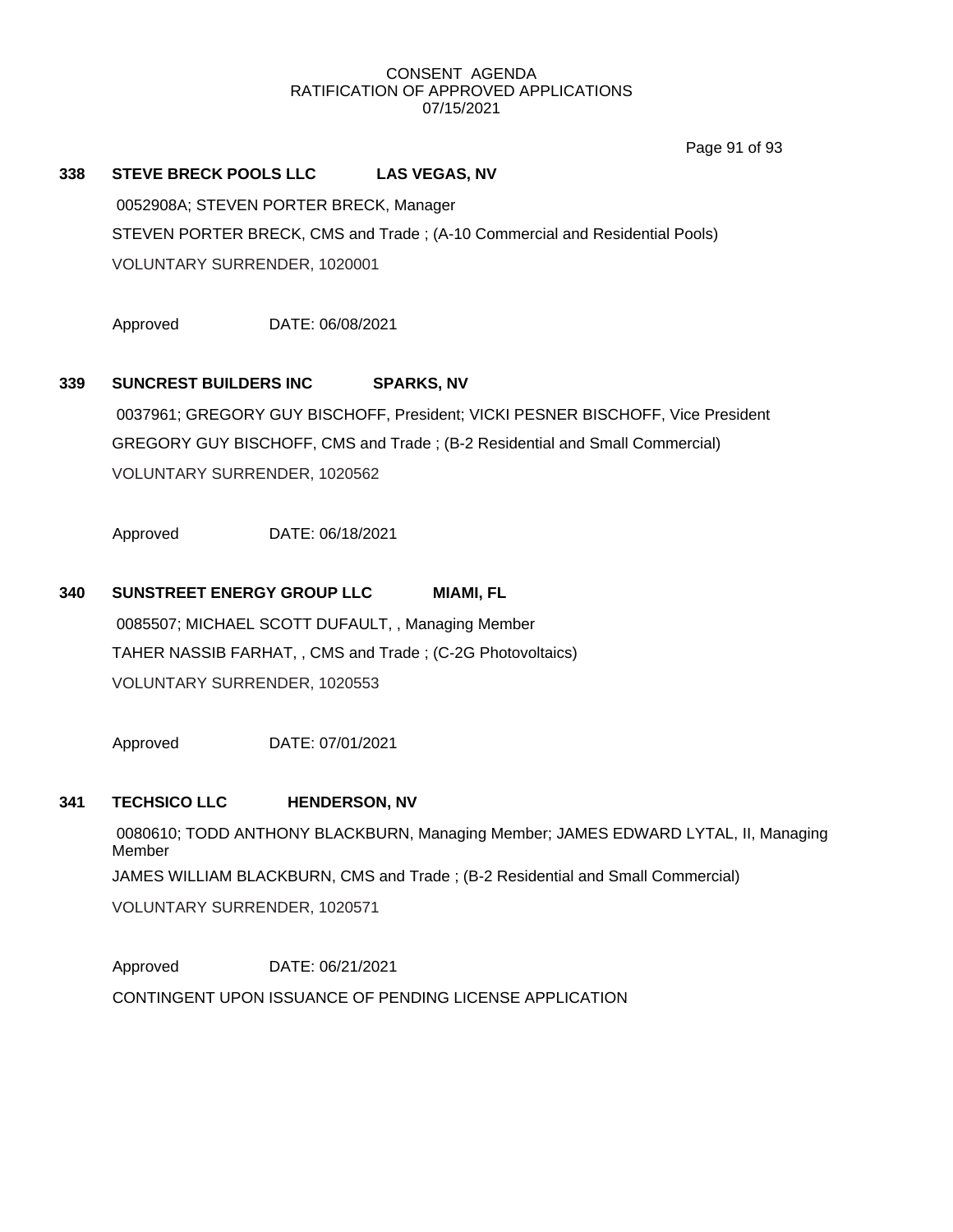Page 92 of 93

## **342 TECHSICO LLC HENDERSON, NV**

0080618; TODD ANTHONY BLACKBURN, Managing Member; JAMES EDWARD LYTAL, II, Managing Member

ROCKY THOMAS HARPUR, , CMS and Trade ; (A General Engineering)

VOLUNTARY SURRENDER, 1020592

Approved DATE: 06/21/2021

CONTINGENT UPON ISSUANCE OF PENDING LICENSE APPLICATION

## **343 TERRA POSTS P V WEST LLC MARIETTA , GA**

0078232; TERRA POSTS PV LLC , Managing Member; DAVID SHARROW, Director; MAYDA SHARROW, **Other** RICKY GENE PUCKETT, CMS and Trade ; (C-14B Structural Steel)

VOLUNTARY SURRENDER, 1019796

Approved DATE: 06/09/2021

## **344 TOD MICHAEL WILLIAMSON STATELINE, NV**

T W CONSTRUCTION; 0080473; TOD MICHAEL WILLIAMSON, Owner TOD MICHAEL WILLIAMSON, CMS and Trade ; (B-2 Residential and Small Commercial) VOLUNTARY SURRENDER, 1020440

Approved DATE: 06/21/2021

CONTINGENT UPON ISSUANCE OF PENDING LICENSE APPLICATION

## **345 TOD MICHAEL WILLIAMSON STATELINE, NV**

T W CONSTRUCTION; 0081100; TOD MICHAEL WILLIAMSON, Owner TOD MICHAEL WILLIAMSON, CMS and Trade ; (C-3 Carpentry Maintenance and Minor Repairs) VOLUNTARY SURRENDER, 1020442

Approved DATE: 06/21/2021 CONTINGENT UPON ISSUANCE OF PENDING LICENSE APPLICATION